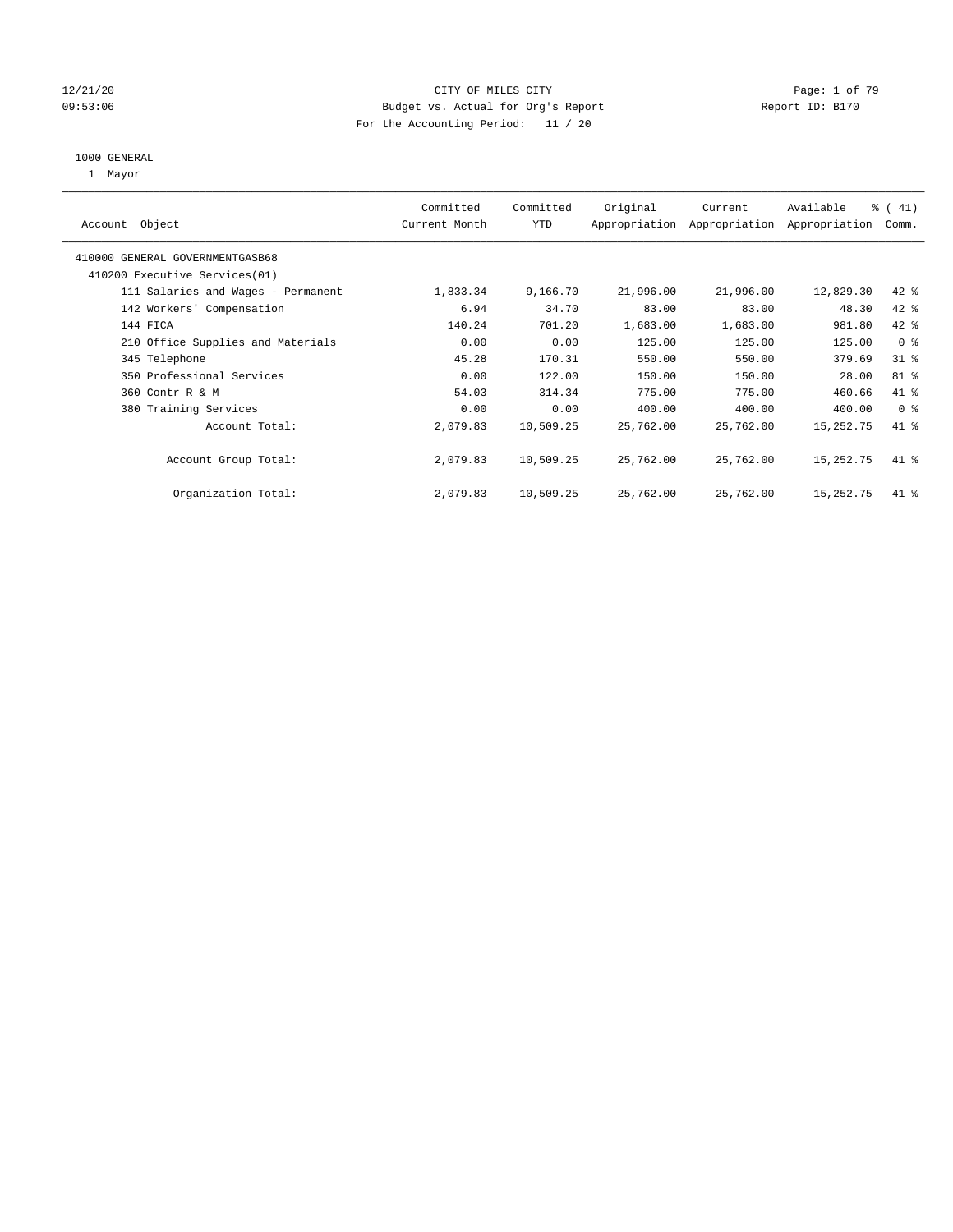#### 12/21/20 CITY OF MILES CITY Page: 2 of 79 09:53:06 Budget vs. Actual for Org's Report Changer Report ID: B170 For the Accounting Period: 11 / 20

### 1000 GENERAL

2 City Council

| Account Object                           | Committed<br>Current Month | Committed<br><b>YTD</b> | Original  | Current<br>Appropriation Appropriation Appropriation | Available | % (41)<br>Comm. |
|------------------------------------------|----------------------------|-------------------------|-----------|------------------------------------------------------|-----------|-----------------|
| 410000 GENERAL GOVERNMENTGASB68          |                            |                         |           |                                                      |           |                 |
| 410100 Legislative Services(02)          |                            |                         |           |                                                      |           |                 |
| 111 Salaries and Wages - Permanent       | 2,666.72                   | 12,166.91               | 31,968.00 | 31,968.00                                            | 19,801.09 | 38 %            |
| 142 Workers' Compensation                | 10.08                      | 45.99                   | 121.00    | 121.00                                               | 75.01     | 38 <sup>8</sup> |
| 144 FICA                                 | 204.00                     | 930.75                  | 2,445.00  | 2,445.00                                             | 1,514.25  | 38 <sup>8</sup> |
| 145 PERS                                 | 0.00                       | 0.00                    | 350.00    | 350.00                                               | 350.00    | 0 <sup>8</sup>  |
| 220 Operating Expenses                   | 0.00                       | 0.00                    | 100.00    | 100.00                                               | 100.00    | 0 <sup>8</sup>  |
| 370 Travel                               | 0.00                       | 85.10                   | 380.00    | 380.00                                               | 294.90    | $22$ $%$        |
| 380 Training Services                    | 0.00                       | 0.00                    | 500.00    | 500.00                                               | 500.00    | 0 <sup>8</sup>  |
| Account Total:                           | 2,880.80                   | 13,228.75               | 35,864.00 | 35,864.00                                            | 22,635.25 | 37 <sup>8</sup> |
| 410105 Safety Culture-Supplies           |                            |                         |           |                                                      |           |                 |
| 230 Repair and Maintenance Supplies      | 0.00                       | 0.00                    | 250.00    | 250.00                                               | 250.00    | 0 <sup>8</sup>  |
| Account Total:                           | 0.00                       | 0.00                    | 250.00    | 250.00                                               | 250.00    | 0 <sup>8</sup>  |
| Account Group Total:                     | 2,880.80                   | 13,228.75               | 36,114.00 | 36,114.00                                            | 22,885.25 | 37%             |
| 470000 Housing and Community Development |                            |                         |           |                                                      |           |                 |
| 470300 Ecomonic Development              |                            |                         |           |                                                      |           |                 |
| 350 Professional Services                | 0.00                       | 15,330.00               | 15,330.00 | 15,330.00                                            | 0.00      | $100*$          |
| Account Total:                           | 0.00                       | 15,330.00               | 15,330.00 | 15,330.00                                            | 0.00      | $100*$          |
| Account Group Total:                     | 0.00                       | 15,330.00               | 15,330.00 | 15,330.00                                            | 0.00      | $100*$          |
| Organization Total:                      | 2,880.80                   | 28,558.75               | 51,444.00 | 51,444.00                                            | 22,885.25 | 56%             |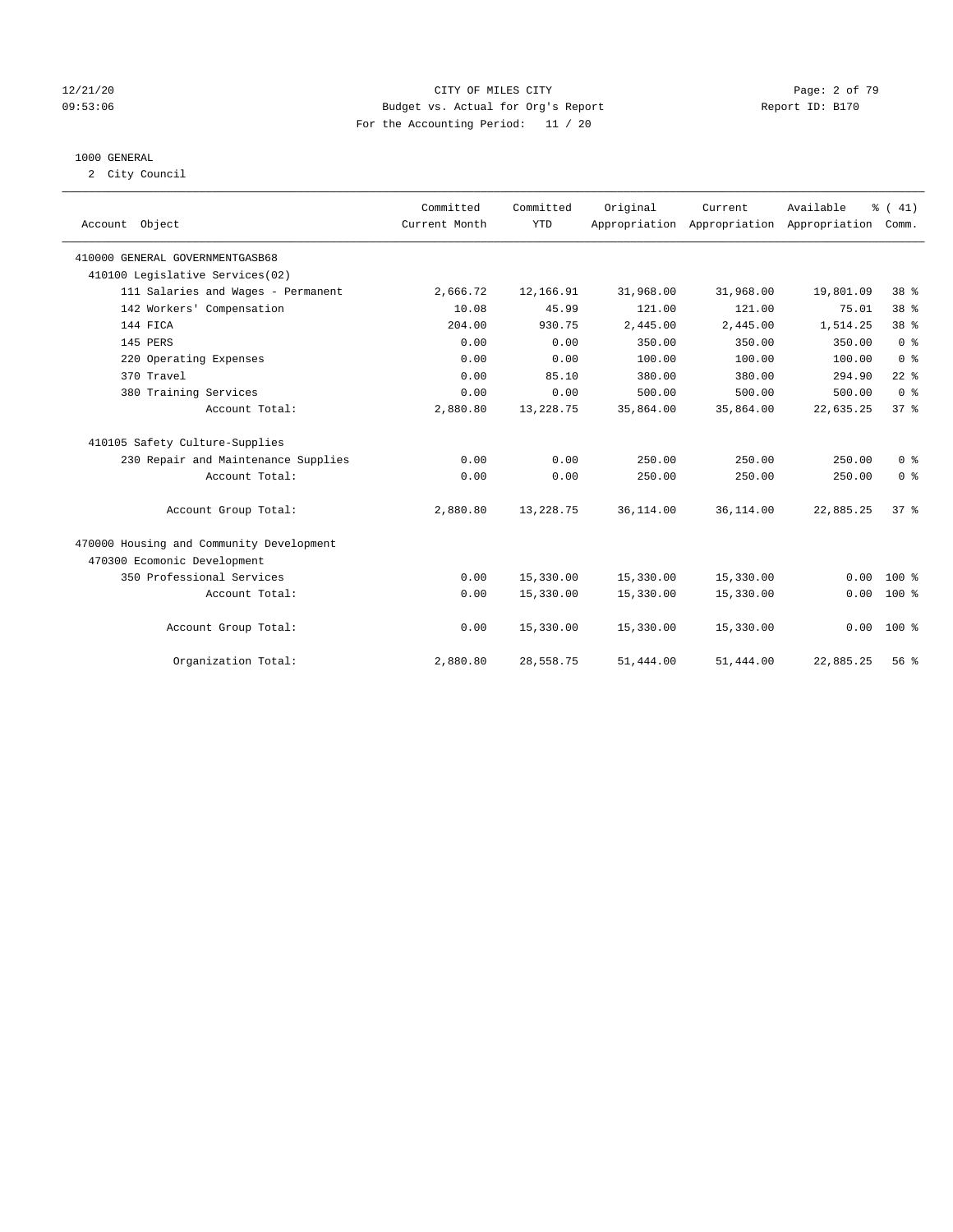#### 12/21/20 CITY OF MILES CITY Page: 3 of 79 09:53:06 Budget vs. Actual for Org's Report Changer Report ID: B170 For the Accounting Period: 11 / 20

## 1000 GENERAL

3 City Clerk

| Account Object                             | Committed<br>Current Month | Committed<br><b>YTD</b> | Original     | Current      | Available<br>Appropriation Appropriation Appropriation Comm. | % (41)          |
|--------------------------------------------|----------------------------|-------------------------|--------------|--------------|--------------------------------------------------------------|-----------------|
| 410000 GENERAL GOVERNMENTGASB68            |                            |                         |              |              |                                                              |                 |
| 410500 Financial Services(03)              |                            |                         |              |              |                                                              |                 |
| 111 Salaries and Wages - Permanent         | 9,912.22                   | 46,560.21               | 99,604.00    | 99,604.00    | 53,043.79                                                    | 47.8            |
| 131 VACATION                               | 67.92                      | 2,816.45                | 15,000.00    | 15,000.00    | 12, 183.55                                                   | 19 <sup>°</sup> |
| 132 SICK LEAVE                             | 235.87                     | 2,309.37                | 4,100.00     | 4,100.00     | 1,790.63                                                     | 56%             |
| 133 OTHER LEAVE PAY                        | 2,107.46                   | 2,138.92                | 3,283.00     | 3,283.00     | 1,144.08                                                     | 65 %            |
| 141 Unemployment Insurance                 | 18.50                      | 81.42                   | 183.00       | 183.00       | 101.58                                                       | 44 %            |
| 142 Workers' Compensation                  | 71.25                      | 314.84                  | 1,957.00     | 1,957.00     | 1,642.16                                                     | 16 <sup>°</sup> |
| 143 Health Insurance                       | 2,478.07                   | 12,389.88               | 28,199.00    | 28,199.00    | 15,809.12                                                    | 44 %            |
| 144 FICA                                   | 940.37                     | 4,138.95                | 9,332.00     | 9,332.00     | 5,193.05                                                     | 44 %            |
| 145 PERS                                   | 897.33                     | 4,537.05                | 10,698.00    | 10,698.00    | 6,160.95                                                     | $42$ %          |
| 196 CLOTHING ALLOTMENT                     | 0.00                       | 435.00                  | 450.00       | 450.00       | 15.00                                                        | 97 <sub>8</sub> |
| 210 Office Supplies and Materials          | 0.00                       | 593.89                  | 2,200.00     | 2,200.00     | 1,606.11                                                     | 27%             |
| 214 Small Items of Equipment               | 0.00                       | 0.00                    | 2,000.00     | 2,000.00     | 2,000.00                                                     | 0 <sup>8</sup>  |
| 220 Operating Expenses                     | 209.57                     | 1,513.83                | 5,457.00     | 5,457.00     | 3,943.17                                                     | $28$ %          |
| 311 Postage, Box Rent, Etc.                | $-178.20$                  | $-338.79$               | 2,500.00     | 2,500.00     | 2,838.79                                                     | $-14$ %         |
| 320 Printing, Duplicating, Typing &        | 0.00                       | 0.00                    | 100.00       | 100.00       | 100.00                                                       | 0 <sup>8</sup>  |
| 330 Publicity, Subscriptions & Dues        | 28.46                      | 633.20                  | 2,200.00     | 2,200.00     | 1,566.80                                                     | 29%             |
| 334 Memberships, Registrations & Dues      | 0.00                       | 3,157.68                | 3,300.00     | 3,300.00     | 142.32                                                       | 96%             |
| 345 Telephone                              | 71.58                      | 275.31                  | 650.00       | 650.00       | 374.69                                                       | 42 %            |
| 347 Internet                               | 8.70                       | 34.80                   | 250.00       | 250.00       | 215.20                                                       | 14%             |
| 350 Professional Services                  | 0.00                       | 10,439.90               | 20,500.00    | 20,500.00    | 10,060.10                                                    | $51$ %          |
| 360 Contr R & M                            | 162.09                     | 9,627.68                | 16,500.00    | 16,500.00    | 6,872.32                                                     | 58 %            |
| 370 Travel                                 | 0.00                       | 0.00                    | 2,800.00     | 2,800.00     | 2,800.00                                                     | 0 <sup>8</sup>  |
| 380 Training Services                      | 0.00                       | 150.00                  | 1,600.00     | 1,600.00     | 1,450.00                                                     | 9 %             |
| 382 Books                                  | 0.00                       | 0.00                    | 350.00       | 350.00       | 350.00                                                       | 0 <sup>8</sup>  |
| 390 Other Purchased Services (Recorded     | 0.00                       | 0.00                    | 100.00       | 100.00       | 100.00                                                       | 0 <sup>°</sup>  |
| 513 Liability                              | 0.00                       | 97,748.87               | 97,749.00    | 97,749.00    | 0.13                                                         | $100*$          |
| 521 Surety Bonds for Officials & Employees | 0.00                       | 750.00                  | 750.00       | 750.00       | 0.00                                                         | $100*$          |
| 555 Bank Service Charges                   | 36.66                      | 185.13                  | 500.00       | 500.00       | 314.87                                                       | 378             |
| Account Total:                             | 17,067.85                  | 200,493.59              | 332,312.00   | 332,312.00   | 131,818.41                                                   | 60 %            |
| 411101 Labor Negotiations                  |                            |                         |              |              |                                                              |                 |
| 350 Professional Services                  | 0.00                       | 1,140.00                | 10,000.00    | 10,000.00    | 8,860.00                                                     | $11*$           |
| Account Total:                             | 0.00                       | 1,140.00                | 10,000.00    | 10,000.00    | 8,860.00                                                     | $11$ %          |
| Account Group Total:                       | 17,067.85                  | 201,633.59              | 342,312.00   | 342,312.00   | 140,678.41                                                   | 59%             |
| Organization Total:                        | 17,067.85                  | 201,633.59              | 342, 312, 00 | 342, 312, 00 | 140,678.41                                                   | 59 %            |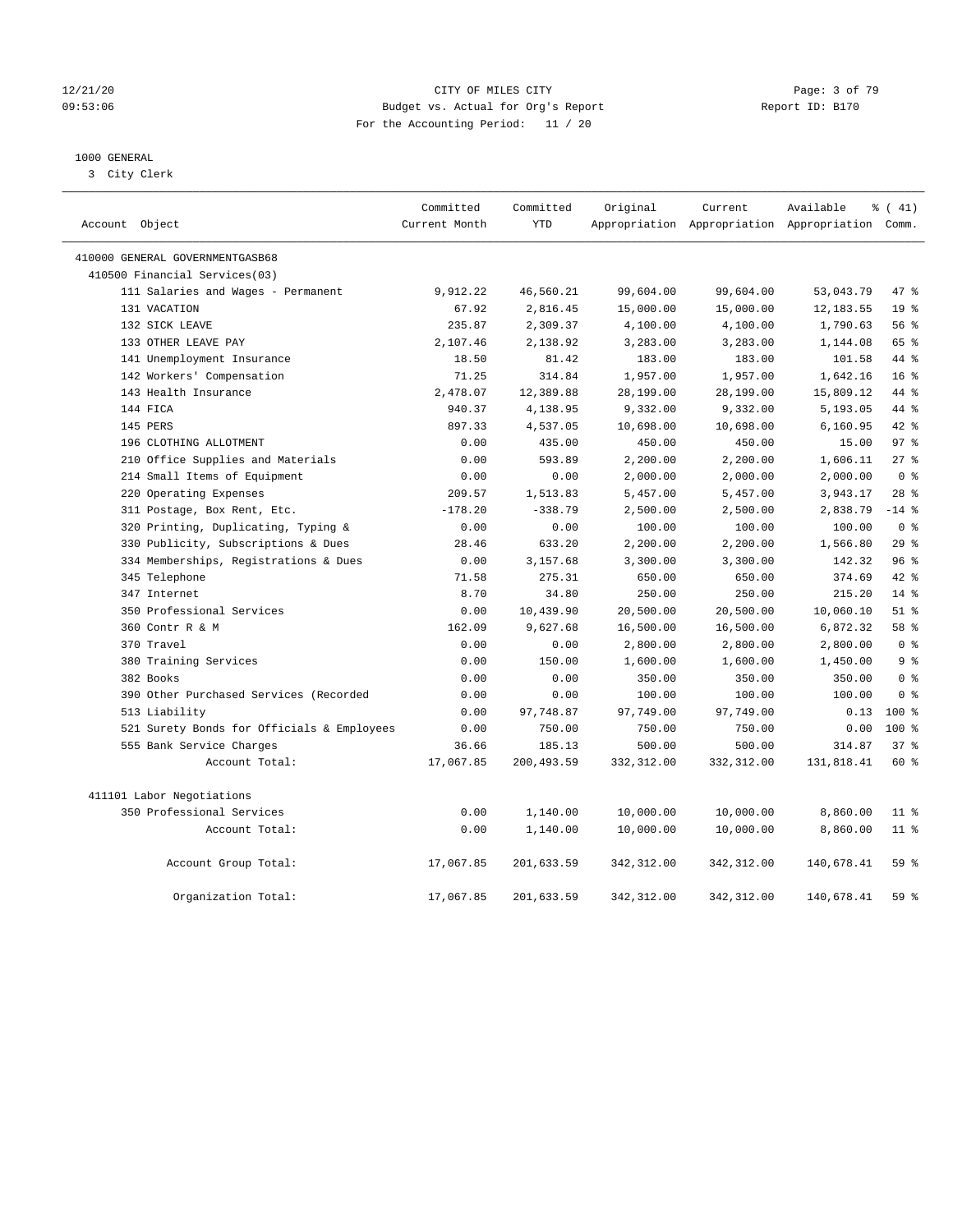#### 12/21/20 CITY OF MILES CITY Page: 4 of 79 09:53:06 Budget vs. Actual for Org's Report Changer Report ID: B170 For the Accounting Period: 11 / 20

## 1000 GENERAL

4 Attorney

| Account Object                     | Committed<br>Current Month | Committed<br><b>YTD</b> | Original   | Current<br>Appropriation Appropriation Appropriation Comm. | Available   | $\frac{1}{6}$ ( 41) |
|------------------------------------|----------------------------|-------------------------|------------|------------------------------------------------------------|-------------|---------------------|
| 410000 GENERAL GOVERNMENTGASB68    |                            |                         |            |                                                            |             |                     |
| 411100 Legal Services(04)          |                            |                         |            |                                                            |             |                     |
| 111 Salaries and Wages - Permanent | 7,076.23                   | 37,525.48               | 103,880.00 | 103,880.00                                                 | 66, 354.52  | $36*$               |
| 131 VACATION                       | 0.00                       | 4,481.64                | 2,700.00   | 2,700.00                                                   | $-1,781.64$ | $166$ %             |
| 132 SICK LEAVE                     | 0.00                       | 1,131.42                | 1,900.00   | 1,900.00                                                   | 768.58      | 60 %                |
| 133 OTHER LEAVE PAY                | 0.00                       | 295.38                  | 0.00       | 0.00                                                       | $-295.38$   | $***$ $\frac{6}{5}$ |
| 141 Unemployment Insurance         | 10.62                      | 65.39                   | 163.00     | 163.00                                                     | 97.61       | 40 %                |
| 142 Workers' Compensation          | 42.41                      | 245.95                  | 760.00     | 760.00                                                     | 514.05      | $32$ $%$            |
| 143 Health Insurance               | 854.70                     | 3,423.35                | 10,254.00  | 10,254.00                                                  | 6,830.65    | 33%                 |
| 144 FICA                           | 533.83                     | 3,287.52                | 8,299.00   | 8,299.00                                                   | 5,011.48    | 40 %                |
| 145 PERS                           | 620.59                     | 3,703.94                | 9,514.00   | 9,514.00                                                   | 5,810.06    | 39%                 |
| 196 CLOTHING ALLOTMENT             | 0.00                       | 150.00                  | 150.00     | 150.00                                                     | 0.00        | $100*$              |
| 210 Office Supplies and Materials  | 58.99                      | 54.50                   | 1,000.00   | 1,000.00                                                   | 945.50      | 5 <sup>°</sup>      |
| 214 Small Items of Equipment       | 0.00                       | 0.00                    | 1,000.00   | 1,000.00                                                   | 1,000.00    | 0 <sup>8</sup>      |
| 220 Operating Expenses             | 0.00                       | 484.51                  | 1,000.00   | 1,000.00                                                   | 515.49      | 48 %                |
| 311 Postage, Box Rent, Etc.        | 17.70                      | 83.80                   | 500.00     | 500.00                                                     | 416.20      | $17*$               |
| 345 Telephone                      | 79.95                      | 308.79                  | 100.00     | 100.00                                                     | $-208.79$   | $309$ %             |
| 350 Professional Services          | 3,576.40                   | 4,924.40                | 4,000.00   | 4,000.00                                                   | $-924.40$   | $123$ $%$           |
| 360 Contr R & M                    | 0.00                       | 0.00                    | 207.00     | 207.00                                                     | 207.00      | 0 <sup>8</sup>      |
| 370 Travel                         | 0.00                       | 0.00                    | 700.00     | 700.00                                                     | 700.00      | 0 <sup>8</sup>      |
| Account Total:                     | 12,871.42                  | 60,166.07               | 146,127.00 | 146, 127.00                                                | 85,960.93   | 41 %                |
| Account Group Total:               | 12,871.42                  | 60,166.07               | 146,127.00 | 146,127.00                                                 | 85,960.93   | 41.8                |
| Organization Total:                | 12,871.42                  | 60,166.07               | 146,127.00 | 146,127.00                                                 | 85,960.93   | 41 %                |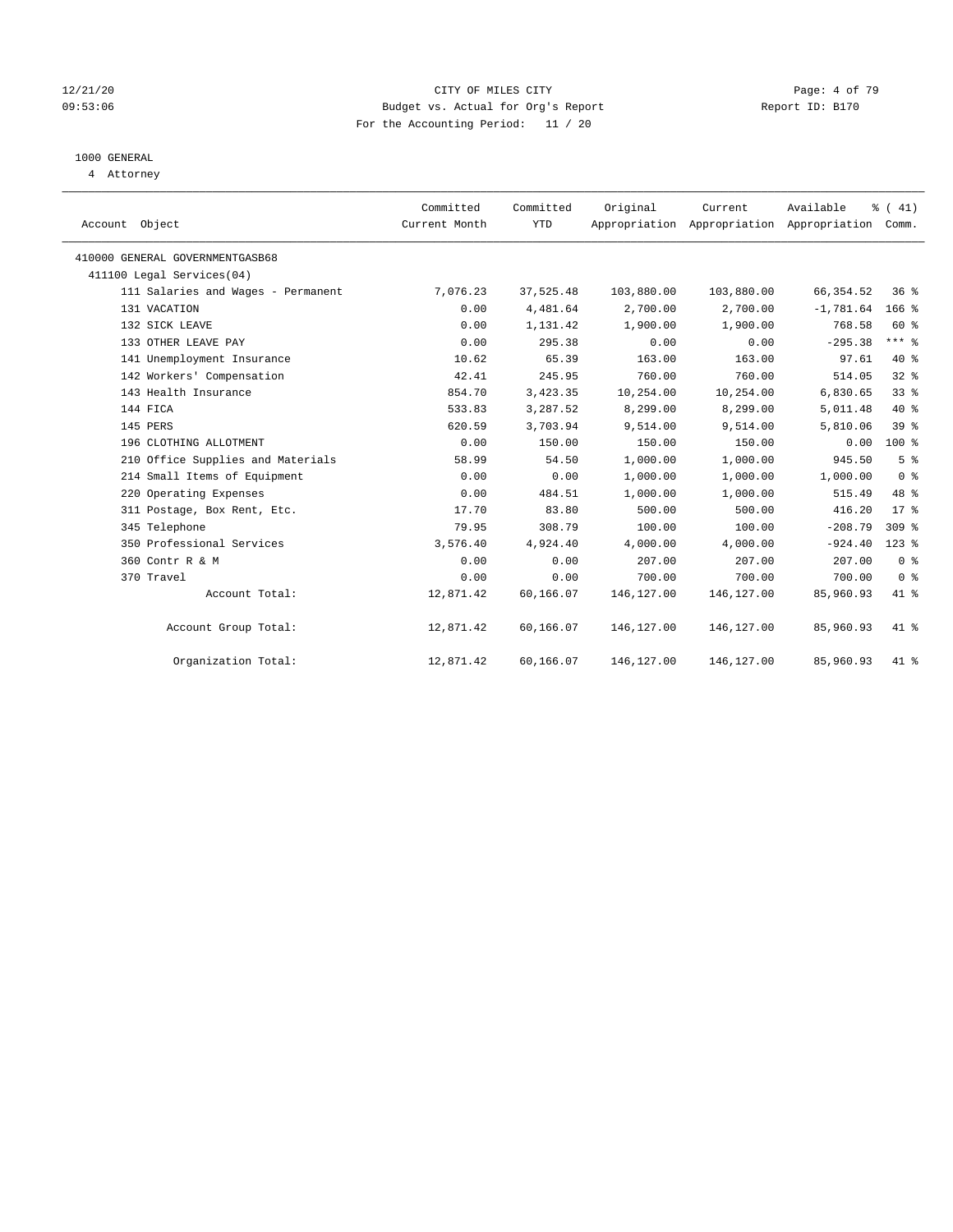#### 12/21/20 CITY OF MILES CITY Page: 5 of 79 09:53:06 Budget vs. Actual for Org's Report Report ID: B170 For the Accounting Period: 11 / 20

————————————————————————————————————————————————————————————————————————————————————————————————————————————————————————————————————

## 1000 GENERAL

5 Police

|                                                                           | Committed             | Committed      | Original               | Current                | Available                                       | $\frac{1}{6}$ ( 41) |
|---------------------------------------------------------------------------|-----------------------|----------------|------------------------|------------------------|-------------------------------------------------|---------------------|
| Account Object                                                            | Current Month         | YTD            |                        |                        | Appropriation Appropriation Appropriation Comm. |                     |
|                                                                           |                       |                |                        |                        |                                                 |                     |
| 420000 PUBLIC SAFETY-GASB68<br>420140 Crime Control and Investigation(05) |                       |                |                        |                        |                                                 |                     |
| 111 Salaries and Wages - Permanent                                        | 54,494.98             | 269,225.11     | 722,888.00             | 722,888.00             | 453,662.89                                      | 37 %                |
| 121 OVERTIME-PERMANENT                                                    | 12,840.94             | 51,678.08      | 30,000.00              | 30,000.00              | $-21,678.08$                                    | $172$ $\frac{6}{5}$ |
| 131 VACATION                                                              | 2,717.43              | 26,520.87      |                        |                        | 24, 479. 13                                     | $52$ $%$            |
| 132 SICK LEAVE                                                            |                       | 9,203.06       | 51,000.00              | 51,000.00              | 15,796.94                                       | 37%                 |
| 133 OTHER LEAVE PAY                                                       | 1,469.64<br>16,519.55 | 28,192.07      | 25,000.00<br>31,515.00 | 25,000.00<br>31,515.00 | 3,322.93                                        | 89 %                |
| 134 HOLIDAY PAY                                                           |                       |                |                        | 10,100.00              |                                                 | 0 <sup>8</sup>      |
|                                                                           | 0.00                  | 0.00<br>586.02 | 10,100.00              |                        | 10,100.00<br>719.98                             | 45 %                |
| 141 Unemployment Insurance<br>142 Workers' Compensation                   | 132.43                |                | 1,306.00               | 1,306.00               |                                                 | 44 %                |
|                                                                           | 3,684.97              | 16,496.26      | 37,507.00              | 37,507.00              | 21,010.74                                       |                     |
| 143 Health Insurance                                                      | 12,819.45             | 64,098.65      | 158,937.00             | 158,937.00             | 94,838.35                                       | 40 %                |
| 144 FICA                                                                  | 1,252.89              | 5,508.66       | 12,622.00              | 12,622.00              | 7,113.34                                        | 44 %                |
| 146 Police Pension                                                        | 8,411.67              | 43,207.92      | 116,835.00             | 116,835.00             | 73,627.08                                       | 37%                 |
| 196 CLOTHING ALLOTMENT                                                    | 240.00                | 5,820.00       | 0.00                   | 0.00                   | $-5,820.00$                                     | *** 응               |
| 210 Office Supplies and Materials                                         | 97.91                 | 1,927.80       | 6,500.00               | 6,500.00               | 4,572.20                                        | $30*$               |
| 214 Small Items of Equipment                                              | 0.00                  | 1,226.22       | 8,400.00               | 8,400.00               | 7,173.78                                        | 15 <sup>°</sup>     |
| 220 Operating Expenses                                                    | 1,040.76              | 40,701.76      | 45,895.00              | 45,895.00              | 5,193.24                                        | 89 %                |
| 226 Clothing and Uniforms                                                 | 0.00                  | 44.94          | 500.00                 | 500.00                 | 455.06                                          | 9 <sup>°</sup>      |
| 227 Firearm Supplies                                                      | 0.00                  | 0.00           | 3,800.00               | 3,800.00               | 3,800.00                                        | 0 <sup>8</sup>      |
| 230 Repair and Maintenance Supplies                                       | 1,221.35              | 3,275.79       | 9,000.00               | 9,000.00               | 5,724.21                                        | 36%                 |
| 231 Gas, Oil, Diesel Fuel, Grease, etc.                                   | 0.00                  | 5,952.89       | 25,000.00              | 25,000.00              | 19,047.11                                       | $24$ %              |
| 311 Postage, Box Rent, Etc.                                               | 31.60                 | 208.80         | 1,000.00               | 1,000.00               | 791.20                                          | $21$ %              |
| 334 Memberships, Registrations & Dues                                     | 240.00                | 340.00         | 2,000.00               | 2,000.00               | 1,660.00                                        | $17*$               |
| 345 Telephone                                                             | 302.08                | 1,197.31       | 4,000.00               | 4,000.00               | 2,802.69                                        | $30*$               |
| 347 Internet                                                              | 57.86                 | 231.44         | 800.00                 | 800.00                 | 568.56                                          | 29%                 |
| 350 Professional Services                                                 | 3,514.92              | 10,481.42      | 18,454.00              | 18,454.00              | 7,972.58                                        | 57%                 |
| 360 Contr R & M                                                           | 27.00                 | 148.50         | 600.00                 | 600.00                 | 451.50                                          | $25$ %              |
| 366 R&M Vehicles - Police/Animal Control                                  | 0.00                  | 2,549.22       | 16,980.00              | 16,980.00              | 14,430.78                                       | 15 <sup>°</sup>     |
| 370 Travel                                                                | 0.00                  | 1,453.89       | 4,500.00               | 4,500.00               | 3,046.11                                        | $32$ $%$            |
| 380 Training Services                                                     | 700.00                | 1,528.00       | 6,600.00               | 6,600.00               | 5,072.00                                        | $23$ $%$            |
| 511 Insurance on Buildings                                                | 0.00                  | 28.00          | 28.00                  | 28.00                  | 0.00                                            | 100 %               |
| 512 Insurance on Vehicles & Equipment                                     | 0.00                  | 1,017.62       | 1,018.00               | 1,018.00               | 0.38                                            | 100%                |
| 530 Rent                                                                  | 0.00                  | 12,463.32      | 37,390.00              | 37,390.00              | 24,926.68                                       | $33$ $%$            |
| 700 Grants, Contributions & Indemnities                                   | 0.00                  | 4,000.00       | 0.00                   | 0.00                   | $-4,000.00$                                     | *** %               |
| 790 K9 from contributions                                                 | 44.98                 | 201.95         | 1,000.00               | 1,000.00               | 798.05                                          | $20*$               |
| Account Total:                                                            | 121,862.41            | 609,515.57     | 1,391,175.00           | 1,391,175.00           | 781,659.43                                      | 44 %                |
| 420144 School Resource Officer                                            |                       |                |                        |                        |                                                 |                     |
| 111 Salaries and Wages - Permanent                                        | 0.00                  | 0.00           | 40,884.00              | 40,884.00              | 40,884.00                                       | 0 <sup>8</sup>      |
| 141 Unemployment Insurance                                                | 0.00                  | 0.00           | 61.00                  | 61.00                  | 61.00                                           | 0 <sup>8</sup>      |
| 142 Workers' Compensation                                                 | 0.00                  | 0.00           | 1,844.00               | 1,844.00               | 1,844.00                                        | 0 <sup>8</sup>      |
| 143 Health Insurance                                                      | 0.00                  | 0.00           | 10,254.00              | 10,254.00              | 10,254.00                                       | $0$ %               |
| 144 FICA                                                                  | 0.00                  | 0.00           | 593.00                 | 593.00                 | 593.00                                          | 0 <sup>8</sup>      |
| 146 Police Pension                                                        | 0.00                  | 0.00           | 5,891.00               | 5,891.00               | 5,891.00                                        | 0 <sup>8</sup>      |
| Account Total:                                                            | 0.00                  | 0.00           | 59,527.00              | 59,527.00              | 59,527.00                                       | 0 <sup>8</sup>      |
|                                                                           |                       |                |                        |                        |                                                 |                     |
| 420160 Communications-Dispatch                                            |                       |                |                        |                        |                                                 |                     |
| 111 Salaries and Wages - Permanent                                        | 20,013.46             | 99,228.57      | 253,384.00             | 253,384.00             | 154, 155.43                                     | 39 %                |
| 121 OVERTIME-PERMANENT                                                    | 3,834.48              | 10,030.42      | 24,800.00              | 24,800.00              | 14,769.58                                       | 40 %                |
| 131 VACATION                                                              | 414.24                | 6,959.09       | 13,500.00              | 13,500.00              | 6,540.91                                        | 52 %                |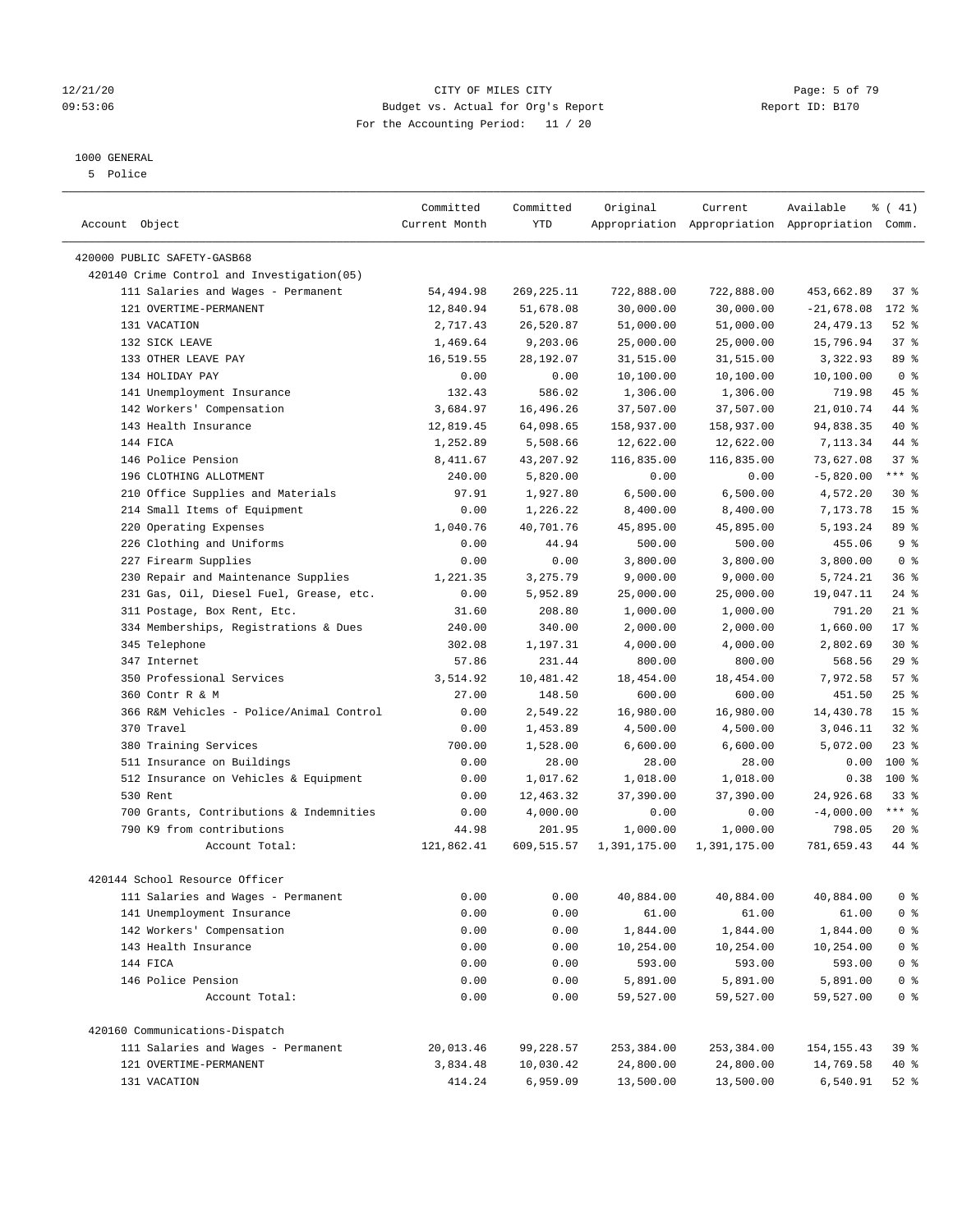#### 12/21/20 CITY OF MILES CITY Page: 6 of 79 09:53:06 Budget vs. Actual for Org's Report Report ID: B170 For the Accounting Period: 11 / 20

### 1000 GENERAL

5 Police

| Account Object                          | Committed<br>Current Month | Committed<br>YTD | Original     | Current<br>Appropriation Appropriation Appropriation Comm. | Available    | % (41)          |  |
|-----------------------------------------|----------------------------|------------------|--------------|------------------------------------------------------------|--------------|-----------------|--|
| 132 SICK LEAVE                          | 1,303.84                   | 2,651.66         | 7,400.00     | 7,400.00                                                   | 4,748.34     | 36%             |  |
| 133 OTHER LEAVE PAY                     | 7,899.85                   | 9,230.17         | 5,272.00     | 5,272.00                                                   | $-3,958.17$  | $175$ %         |  |
| 134 HOLIDAY PAY                         | 0.00                       | 0.00             | 3,400.00     | 3,400.00                                                   | 3,400.00     | 0 <sup>8</sup>  |  |
| 141 Unemployment Insurance              | 50.18                      | 193.43           | 454.00       | 454.00                                                     | 260.57       | 43 %            |  |
| 142 Workers' Compensation               | 1,423.93                   | 5,620.88         | 12,372.00    | 12,372.00                                                  | 6,751.12     | $45$ %          |  |
| 143 Health Insurance                    | 4,277.35                   | 21,386.75        | 61,524.00    | 61,524.00                                                  | 40,137.25    | 35%             |  |
| 144 FICA                                | 2,510.55                   | 9,618.62         | 23,140.00    | 23,140.00                                                  | 13,521.38    | 42 %            |  |
| 145 PERS                                | 2,278.48                   | 10,577.87        | 26,990.00    | 26,990.00                                                  | 16, 412.13   | 39 <sup>°</sup> |  |
| 196 CLOTHING ALLOTMENT                  | 0.00                       | 875.00           | 2,000.00     | 2,000.00                                                   | 1,125.00     | 44 %            |  |
| 210 Office Supplies and Materials       | 115.23                     | 820.09           | 2,500.00     | 2,500.00                                                   | 1,679.91     | 33%             |  |
| 214 Small Items of Equipment            | 0.00                       | 0.00             | 1,000.00     | 1,000.00                                                   | 1,000.00     | 0 <sup>8</sup>  |  |
| 220 Operating Expenses                  | 0.00                       | 0.00             | 1,000.00     | 1,000.00                                                   | 1,000.00     | 0 <sup>8</sup>  |  |
| 231 Gas, Oil, Diesel Fuel, Grease, etc. | 1,568.33                   | 1,568.33         | 600.00       | 600.00                                                     | $-968.33$    | $261$ %         |  |
| 311 Postage, Box Rent, Etc.             | 0.00                       | 0.00             | 100.00       | 100.00                                                     | 100.00       | 0 <sup>8</sup>  |  |
| 320 Printing, Duplicating, Typing &     | 0.00                       | 0.00             | 200.00       | 200.00                                                     | 200.00       | 0 <sup>8</sup>  |  |
| 330 Publicity, Subscriptions & Dues     | 0.00                       | 0.00             | 100.00       | 100.00                                                     | 100.00       | 0 <sup>8</sup>  |  |
| 334 Memberships, Registrations & Dues   | 0.00                       | 0.00             | 100.00       | 100.00                                                     | 100.00       | 0 <sup>8</sup>  |  |
| 345 Telephone                           | 164.06                     | 645.23           | 2,000.00     | 2,000.00                                                   | 1,354.77     | 32%             |  |
| 350 Professional Services               | 119.03                     | 1,365.03         | 1,500.00     | 1,500.00                                                   | 134.97       | 91 %            |  |
| 370 Travel                              | 0.00                       | 1,391.18         | 2,000.00     | 2,000.00                                                   | 608.82       | 70 %            |  |
| 380 Training Services                   | 0.00                       | 0.00             | 500.00       | 500.00                                                     | 500.00       | 0 <sup>8</sup>  |  |
| Account Total:                          | 45,973.01                  | 182, 162.32      | 445,836.00   | 445,836.00                                                 | 263,673.68   | 41 %            |  |
| Account Group Total:                    | 167,835.42                 | 791,677.89       | 1,896,538.00 | 1,896,538.00                                               | 1,104,860.11 | $42$ %          |  |
| Organization Total:                     | 167,835.42                 | 791,677.89       | 1,896,538.00 | 1,896,538.00                                               | 1,104,860.11 | $42$ %          |  |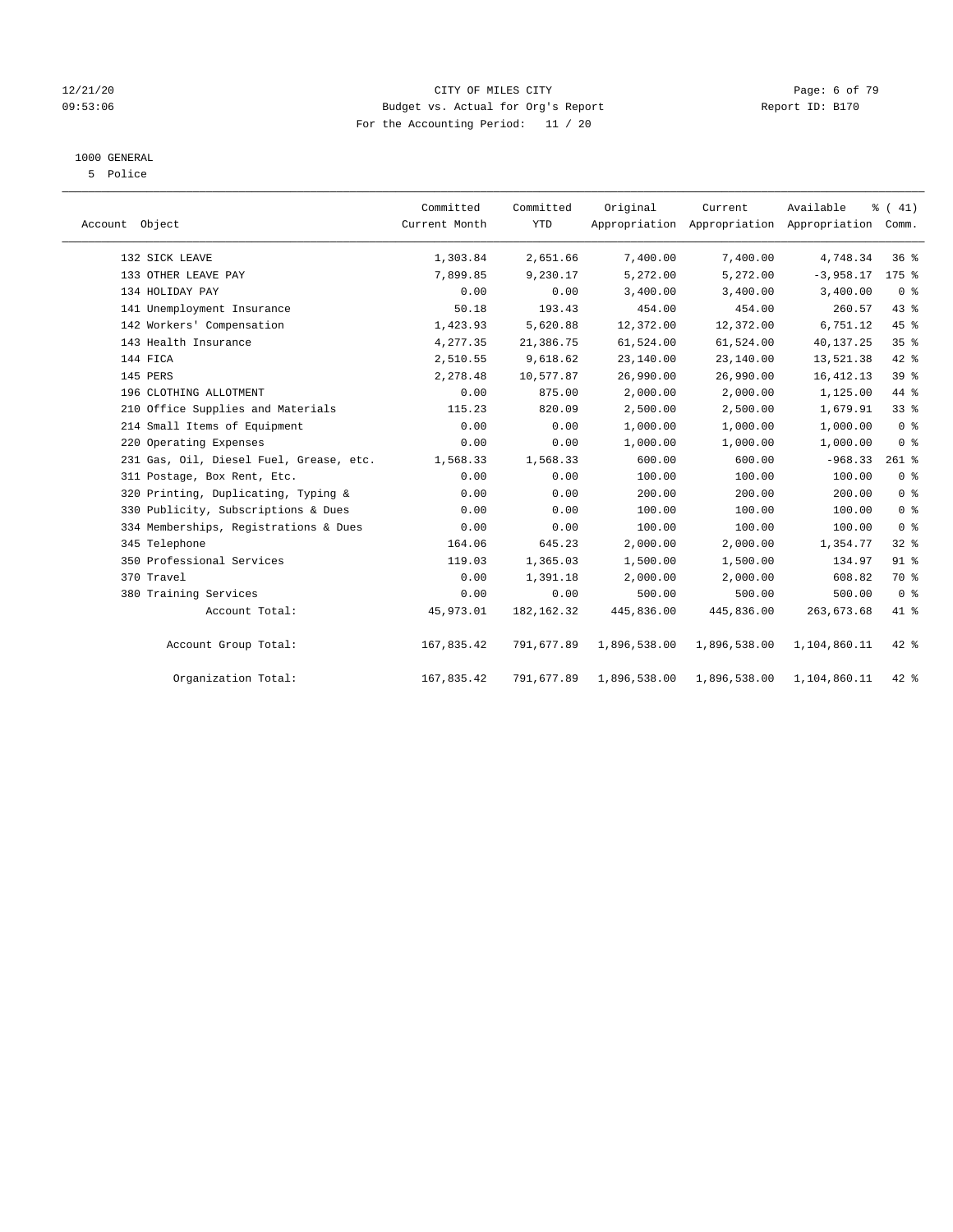#### 12/21/20 CITY OF MILES CITY Page: 7 of 79 09:53:06 Budget vs. Actual for Org's Report Report ID: B170 For the Accounting Period: 11 / 20

#### 1000 GENERAL

6 Police Judge

|                                       |                            |                         |            |                                                      | Available  |                  |
|---------------------------------------|----------------------------|-------------------------|------------|------------------------------------------------------|------------|------------------|
| Account Object                        | Committed<br>Current Month | Committed<br><b>YTD</b> | Original   | Current<br>Appropriation Appropriation Appropriation |            | % (41)<br>Comm.  |
|                                       |                            |                         |            |                                                      |            |                  |
| 410000 GENERAL GOVERNMENTGASB68       |                            |                         |            |                                                      |            |                  |
| 410300 Judicial Services(06)          |                            |                         |            |                                                      |            |                  |
| 111 Salaries and Wages - Permanent    | 6,798.65                   | 35,072.55               | 82,296.00  | 82,296.00                                            | 47, 223.45 | $43$ %           |
| 131 VACATION                          | 35.42                      | 501.27                  | 4,000.00   | 4,000.00                                             | 3,498.73   | 13 <sup>°</sup>  |
| 132 SICK LEAVE                        | 350.07                     | 781.90                  | 3,500.00   | 3,500.00                                             | 2,718.10   | $22$ %           |
| 141 Unemployment Insurance            | 8.04                       | 41.31                   | 102.00     | 102.00                                               | 60.69      | 41 %             |
| 142 Workers' Compensation             | 67.67                      | 346.69                  | 1,201.00   | 1,201.00                                             | 854.31     | 29%              |
| 143 Health Insurance                  | 1,708.70                   | 9,397.85                | 20,508.00  | 20,508.00                                            | 11,110.15  | 46%              |
| 144 FICA                              | 549.57                     | 2,773.19                | 6,869.00   | 6,869.00                                             | 4,095.81   | $40*$            |
| 145 PERS                              | 630.05                     | 3,188.39                | 7,875.00   | 7,875.00                                             | 4,686.61   | $40*$            |
| 196 CLOTHING ALLOTMENT                | 0.00                       | 300.00                  | 300.00     | 300.00                                               | 0.00       | 100 %            |
| 210 Office Supplies and Materials     | 0.00                       | 881.69                  | 2,300.00   | 2,300.00                                             | 1,418.31   | 38 <sup>8</sup>  |
| 311 Postage, Box Rent, Etc.           | 0.00                       | 485.10                  | 450.00     | 450.00                                               | $-35.10$   | 108 <sup>8</sup> |
| 334 Memberships, Registrations & Dues | 0.00                       | 0.00                    | 450.00     | 450.00                                               | 450.00     | 0 <sup>8</sup>   |
| 345 Telephone                         | 126.99                     | 488.53                  | 1,900.00   | 1,900.00                                             | 1,411.47   | 26%              |
| 347 Internet                          | 30.15                      | 120.60                  | 250.00     | 250.00                                               | 129.40     | 48 %             |
| 370 Travel                            | 0.00                       | 0.00                    | 2,000.00   | 2,000.00                                             | 2,000.00   | 0 <sup>8</sup>   |
| 380 Training Services                 | 0.00                       | 0.00                    | 850.00     | 850.00                                               | 850.00     | 0 <sup>8</sup>   |
| 382 Books                             | 0.00                       | 0.00                    | 300.00     | 300.00                                               | 300.00     | 0 <sup>8</sup>   |
| 394 Jury and Witness Fees             | $-67.00$                   | 39.00                   | 500.00     | 500.00                                               | 461.00     | 8 %              |
| Account Total:                        | 10,238.31                  | 54, 418.07              | 135,651.00 | 135,651.00                                           | 81,232.93  | $40*$            |
|                                       |                            |                         |            |                                                      |            |                  |
| Account Group Total:                  | 10,238.31                  | 54,418.07               | 135,651.00 | 135,651.00                                           | 81,232.93  | $40*$            |
| Organization Total:                   | 10,238.31                  | 54, 418.07              | 135,651.00 | 135,651.00                                           | 81,232.93  | $40*$            |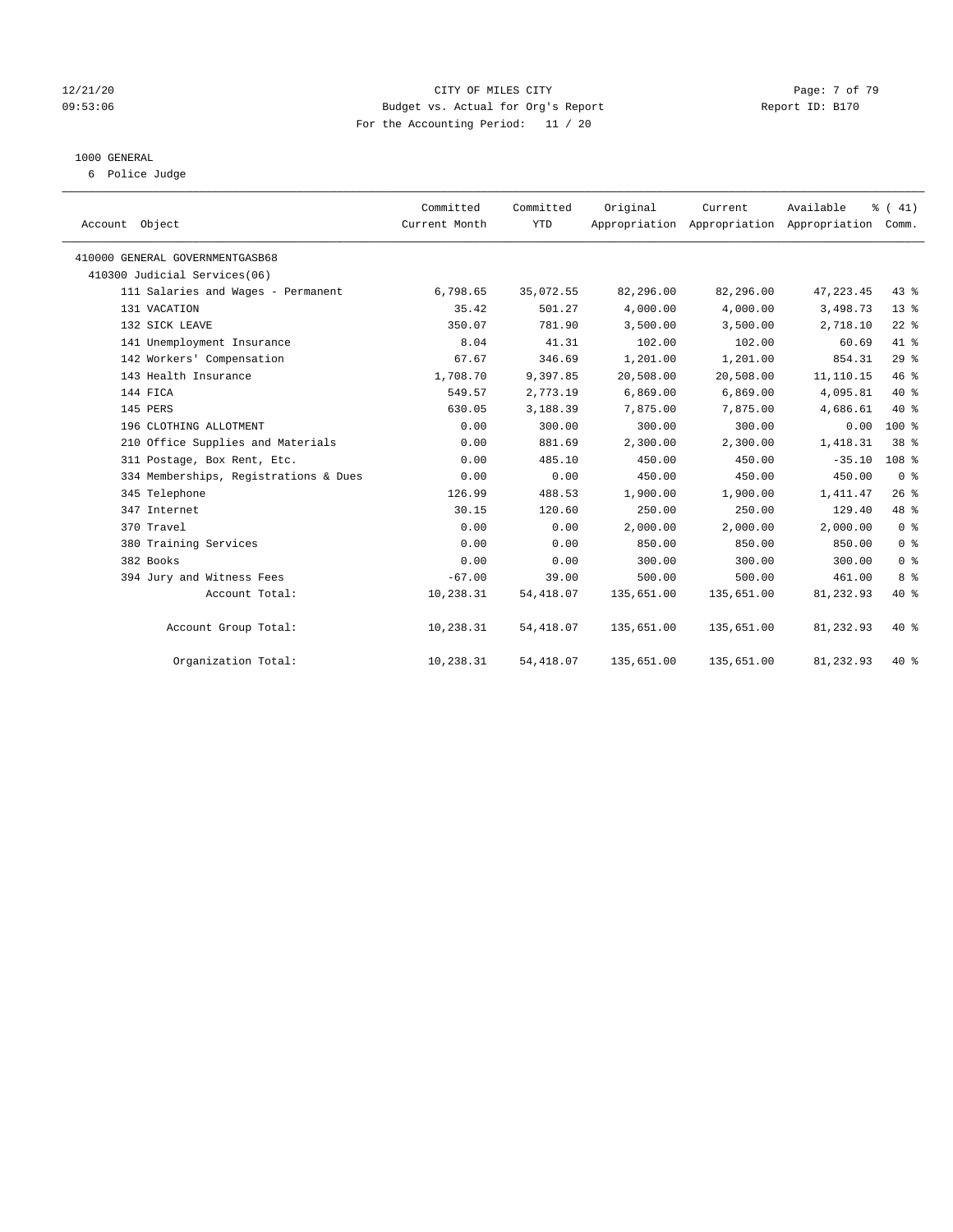#### 12/21/20 CITY OF MILES CITY Page: 8 of 79 09:53:06 Budget vs. Actual for Org's Report Changer Report ID: B170 For the Accounting Period: 11 / 20

————————————————————————————————————————————————————————————————————————————————————————————————————————————————————————————————————

#### 1000 GENERAL

7 Fire

|                                                              | Committed     | Committed  | Original              | Current      | Available                                       | $\frac{1}{6}$ ( 41)     |
|--------------------------------------------------------------|---------------|------------|-----------------------|--------------|-------------------------------------------------|-------------------------|
| Account Object                                               | Current Month | YTD        |                       |              | Appropriation Appropriation Appropriation Comm. |                         |
| 420000 PUBLIC SAFETY-GASB68                                  |               |            |                       |              |                                                 |                         |
| 420460 Fire Suppression(07)                                  |               |            |                       |              |                                                 |                         |
| 111 Salaries and Wages - Permanent                           | 36,119.62     | 181,808.84 | 438,580.00            | 438,580.00   | 256,771.16                                      | 41 %                    |
| 112 SALARIES AND WAGES - PART PAID                           | 1,046.00      | 2,528.00   | 7,380.00              | 7,380.00     | 4,852.00                                        | 34 %                    |
| 121 OVERTIME-PERMANENT                                       | 8,203.39      | 28,147.46  | 65,000.00             | 65,000.00    | 36,852.54                                       | $43$ %                  |
| 131 VACATION                                                 | 5,665.04      | 18,793.71  | 45,600.00             | 45,600.00    | 26,806.29                                       | 41 %                    |
| 132 SICK LEAVE                                               | 2,014.62      | 11,038.08  | 25,700.00             | 25,700.00    | 14,661.92                                       | $43$ %                  |
| 133 OTHER LEAVE PAY                                          | 2,199.81      | 4,095.73   | 9,578.00              | 9,578.00     | 5,482.27                                        | $43$ %                  |
| 134 HOLIDAY PAY                                              | 1,934.21      | 5,399.26   | 12,000.00             | 12,000.00    | 6,600.74                                        | 45 %                    |
| 141 Unemployment Insurance                                   | 85.79         | 390.25     | 856.00                | 856.00       | 465.75                                          | 46 %                    |
| 142 Workers' Compensation                                    | 3,526.16      | 15,812.89  | 29,357.00             | 29,357.00    | 13,544.11                                       | $54$ %                  |
| 143 Health Insurance                                         | 6,600.91      | 36,702.34  | 87,569.00             | 87,569.00    | 50,866.66                                       | $42$ %                  |
| 144 FICA                                                     | 891.20        | 3,919.40   | 8,274.00              | 8,274.00     | 4,354.60                                        | 47 %                    |
| 147 Firemen's Pension                                        | 6,212.57      | 30,184.12  | 69,819.00             | 69,819.00    | 39,634.88                                       | $43$ %                  |
| 149 Firemen's 457B Match                                     | 420.17        | 2,229.52   | 3,081.00              | 3,081.00     | 851.48                                          | 72 %                    |
| 210 Office Supplies and Materials                            | 323.91        |            |                       |              |                                                 | $13*$                   |
|                                                              |               | 1,500.13   | 12,000.00<br>9,600.00 | 12,000.00    | 10,499.87                                       | $13*$                   |
| 211 Clothing Allotment                                       | 0.00          | 1,244.80   |                       | 9,600.00     | 8,355.20                                        |                         |
| 214 Small Items of Equipment<br>217 Small Item Equ/Inspector | 59.65         | 2,932.66   | 15,000.00             | 15,000.00    | 12,067.34                                       | $20*$<br>0 <sup>8</sup> |
|                                                              | 0.00          | 0.00       | 1,000.00              | 1,000.00     | 1,000.00                                        |                         |
| 220 Operating Expenses                                       | 47.11         | 2,728.65   | 11,000.00             | 11,000.00    | 8,271.35                                        | $25$ %                  |
| 223 Operating Exp/Inspector                                  | 0.00          | 49.38      | 2,440.00              | 2,440.00     | 2,390.62                                        | 2 <sup>8</sup>          |
| 226 Clothing and Uniforms                                    | 0.00          | 2,147.11   | 16,600.00             | 16,600.00    | 14,452.89                                       | $13*$                   |
| 230 Repair and Maintenance Supplies                          | 196.23        | 511.98     | 4,000.00              | 4,000.00     | 3,488.02                                        | $13*$                   |
| 231 Gas, Oil, Diesel Fuel, Grease, etc.                      | 350.14        | 2,642.68   | 12,000.00             | 12,000.00    | 9,357.32                                        | $22$ %                  |
| 241 Consumable Tools                                         | 71.96         | 103.95     | 3,000.00              | 3,000.00     | 2,896.05                                        | 3%                      |
| 311 Postage, Box Rent, Etc.                                  | 0.00          | 0.00       | 150.00                | 150.00       | 150.00                                          | 0 <sup>8</sup>          |
| 320 Printing, Duplicating, Typing &                          | 0.00          | 0.00       | 750.00                | 750.00       | 750.00                                          | 0 <sup>8</sup>          |
| 330 Publicity, Subscriptions & Dues                          | 0.00          | 0.00       | 300.00                | 300.00       | 300.00                                          | 0 <sup>8</sup>          |
| 334 Memberships, Registrations & Dues                        | 0.00          | 1,385.00   | 2,000.00              | 2,000.00     | 615.00                                          | 69 %                    |
| 341 Electric Utility Services                                | 354.15        | 2,779.12   | 5,207.00              | 5,207.00     | 2,427.88                                        | 53%                     |
| 342 Water Utility Services                                   | 36.00         | 185.56     | 500.00                | 500.00       | 314.44                                          | 37%                     |
| 343 Sewer Utility Services                                   | 43.11         | 222.19     | 500.00                | 500.00       | 277.81                                          | 44 %                    |
| 344 Gas Utility Service                                      | 145.27        | 252.94     | 2,893.00              | 2,893.00     | 2,640.06                                        | 9 <sub>8</sub>          |
| 345 Telephone                                                | 252.15        | 1,035.75   | 3,241.00              | 3,241.00     | 2,205.25                                        | $32$ $%$                |
| 346 Garbage Service                                          | $-15,728.57$  | 640.17     | 1,500.00              | 1,500.00     | 859.83                                          | $43$ %                  |
| 347 Internet                                                 | 50.69         | 202.76     | 1,869.00              | 1,869.00     | 1,666.24                                        | $11$ %                  |
| 350 Professional Services                                    | 79.30         | 1,195.60   | 20,000.00             | 20,000.00    | 18,804.40                                       | 6 %                     |
| 360 Contr R & M                                              | 0.00          | 5,364.75   | 13,568.00             | 13,568.00    | 8,203.25                                        | 40 %                    |
| 364 R&M Vehicles - Fire/Amb                                  | 17,684.56     | 22,669.87  | 40,000.00             | 40,000.00    | 17,330.13                                       | 57%                     |
| 370 Travel                                                   | 0.00          | 0.00       | 7,000.00              | 7,000.00     | 7,000.00                                        | 0 <sup>8</sup>          |
| 375 Travel/Inspector                                         | 288.99        | 388.99     | 2,600.00              | 2,600.00     | 2,211.01                                        | 15 <sup>°</sup>         |
| 380 Training Services                                        | 0.00          | 2,482.79   | 11,160.00             | 11,160.00    | 8,677.21                                        | $22$ %                  |
| 382 Books                                                    | 174.00        | 342.07     | 2,500.00              | 2,500.00     | 2,157.93                                        | 14 %                    |
| 400 BUILDING MATERIALS                                       | 1,402.50      | 1,986.25   | 13,500.00             | 13,500.00    | 11,513.75                                       | 15 <sup>°</sup>         |
| 511 Insurance on Buildings                                   | 0.00          | 1,578.81   | 1,579.00              | 1,579.00     | 0.19                                            | 100 %                   |
| 512 Insurance on Vehicles & Equipment                        | 0.00          | 5,170.38   | 5,171.00              | 5,171.00     | 0.62                                            | $100$ %                 |
| 940 Machinery & Equipment                                    | 0.00          | 0.00       | 10,000.00             | 10,000.00    | 10,000.00                                       | 0 <sup>8</sup>          |
| Account Total:                                               | 80,750.64     | 402,793.94 | 1,035,422.00          | 1,035,422.00 | 632,628.06                                      | 39%                     |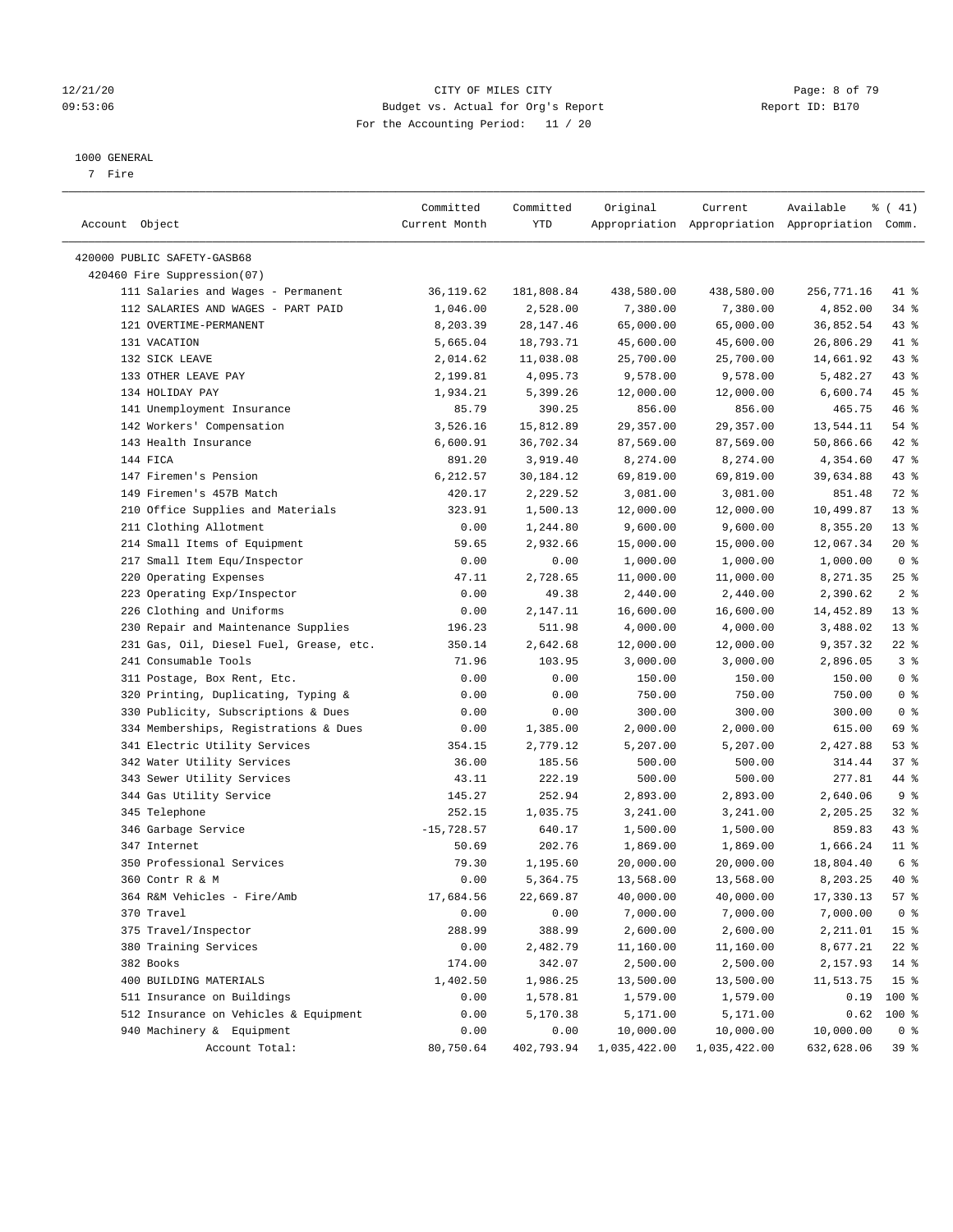#### 12/21/20 CITY OF MILES CITY Page: 9 of 79 09:53:06 Budget vs. Actual for Org's Report Changer Report ID: B170 For the Accounting Period: 11 / 20

#### 1000 GENERAL

7 Fire

| Object<br>Account                                         | Committed<br>Current Month | Committed<br><b>YTD</b> | Original<br>Appropriation | Current<br>Appropriation | Available<br>Appropriation | $\frac{1}{6}$ (41)<br>Comm. |
|-----------------------------------------------------------|----------------------------|-------------------------|---------------------------|--------------------------|----------------------------|-----------------------------|
| Account Group Total:                                      | 80,750.64                  | 402,793.94              | 1,035,422.00              | 1,035,422.00             | 632,628.06                 | 39 <sup>°</sup>             |
| 490000 DEBT SERVICE<br>490500 Other Debt Service Payments |                            |                         |                           |                          |                            |                             |
| 654 Training Center- Principal                            | 546.24                     | 2,832.36                | 6,938.00                  | 6,938.00                 | 4,105.64                   | $41$ %                      |
| 655 Training Center- Interest                             | 616.72                     | 2,982.44                | 7,018.00                  | 7,018.00                 | 4,035.56                   | $42$ %                      |
| Account Total:                                            | 1,162.96                   | 5,814.80                | 13,956.00                 | 13,956.00                | 8,141.20                   | $42*$                       |
| Account Group Total:                                      | 1,162.96                   | 5,814.80                | 13,956.00                 | 13,956.00                | 8,141.20                   | $42$ %                      |
| Organization Total:                                       | 81,913.60                  | 408,608.74              | 1,049,378.00              | 1,049,378.00             | 640,769.26                 | 39 <sup>°</sup>             |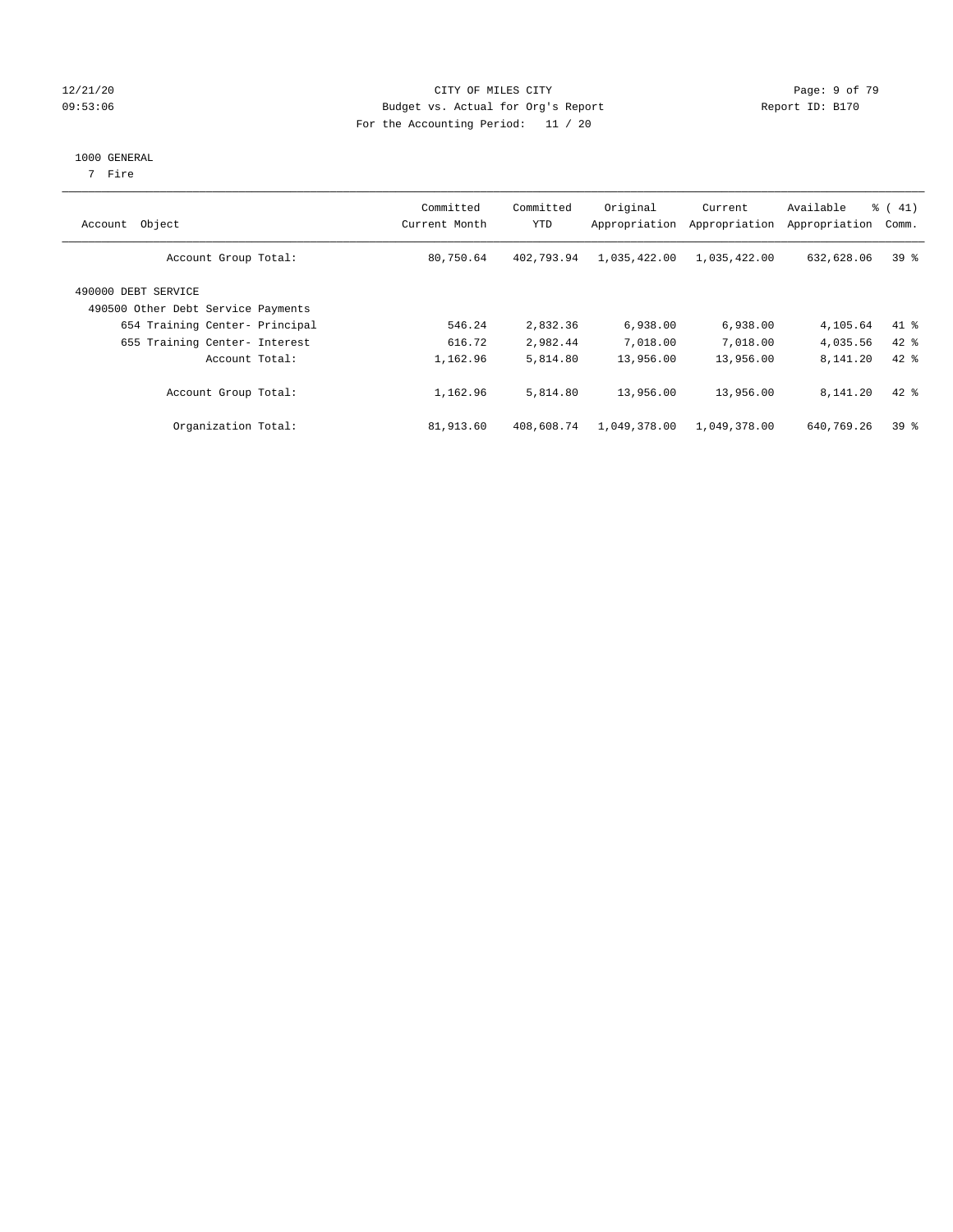#### 12/21/20 **Page: 10 of 79** CITY OF MILES CITY **CITY** CITY **Page: 10 of 79** 09:53:06 Budget vs. Actual for Org's Report Changer Report ID: B170 For the Accounting Period: 11 / 20

#### 1000 GENERAL

8 City Hall Maintenance

| Account Object                      | Committed<br>Current Month | Committed<br>YTD | Original  | Current<br>Appropriation Appropriation Appropriation | Available   | % (41)<br>Comm. |  |
|-------------------------------------|----------------------------|------------------|-----------|------------------------------------------------------|-------------|-----------------|--|
| 410000 GENERAL GOVERNMENTGASB68     |                            |                  |           |                                                      |             |                 |  |
| 411230 City Hall                    |                            |                  |           |                                                      |             |                 |  |
| 214 Small Items of Equipment        | 0.00                       | 0.00             | 400.00    | 400.00                                               | 400.00      | 0 <sup>8</sup>  |  |
| 220 Operating Expenses              | 0.00                       | 255.50           | 2,000.00  | 2,000.00                                             | 1,744.50    | $13*$           |  |
| 230 Repair and Maintenance Supplies | 0.00                       | 0.00             | 2,000.00  | 2,000.00                                             | 2,000.00    | 0 <sup>8</sup>  |  |
| 341 Electric Utility Services       | 243.97                     | 2,286.10         | 6,000.00  | 6,000.00                                             | 3,713.90    | 38 <sup>8</sup> |  |
| 342 Water Utility Services          | 59.01                      | 292.79           | 750.00    | 750.00                                               | 457.21      | 39 %            |  |
| 343 Sewer Utility Services          | 70.68                      | 350.64           | 800.00    | 800.00                                               | 449.36      | 44 %            |  |
| 344 Gas Utility Service             | 246.38                     | 366.29           | 2,600.00  | 2,600.00                                             | 2,233.71    | 14 %            |  |
| 346 Garbage Service                 | 0.00                       | 47.41            | 250.00    | 250.00                                               | 202.59      | $19*$           |  |
| 360 Contr R & M                     | 1,938.24                   | 4,883.22         | 9,000.00  | 9,000.00                                             | 4,116.78    | $54$ %          |  |
| 511 Insurance on Buildings          | 0.00                       | 3,360.00         | 3,360.00  | 3,360.00                                             | 0.00        | $100$ %         |  |
| Account Total:                      | 2,558.28                   | 11,841.95        | 27,160.00 | 27,160.00                                            | 15,318.05   | 44 %            |  |
|                                     |                            |                  |           |                                                      |             |                 |  |
| Account Group Total:                | 2,558.28                   | 11,841.95        | 27,160.00 | 27,160.00                                            | 15,318.05   | 44 %            |  |
|                                     |                            |                  |           |                                                      |             |                 |  |
| Organization Total:                 | 2,558.28                   | 11,841.95        | 27,160.00 | 27,160.00                                            | 15, 318, 05 | 44 %            |  |
|                                     |                            |                  |           |                                                      |             |                 |  |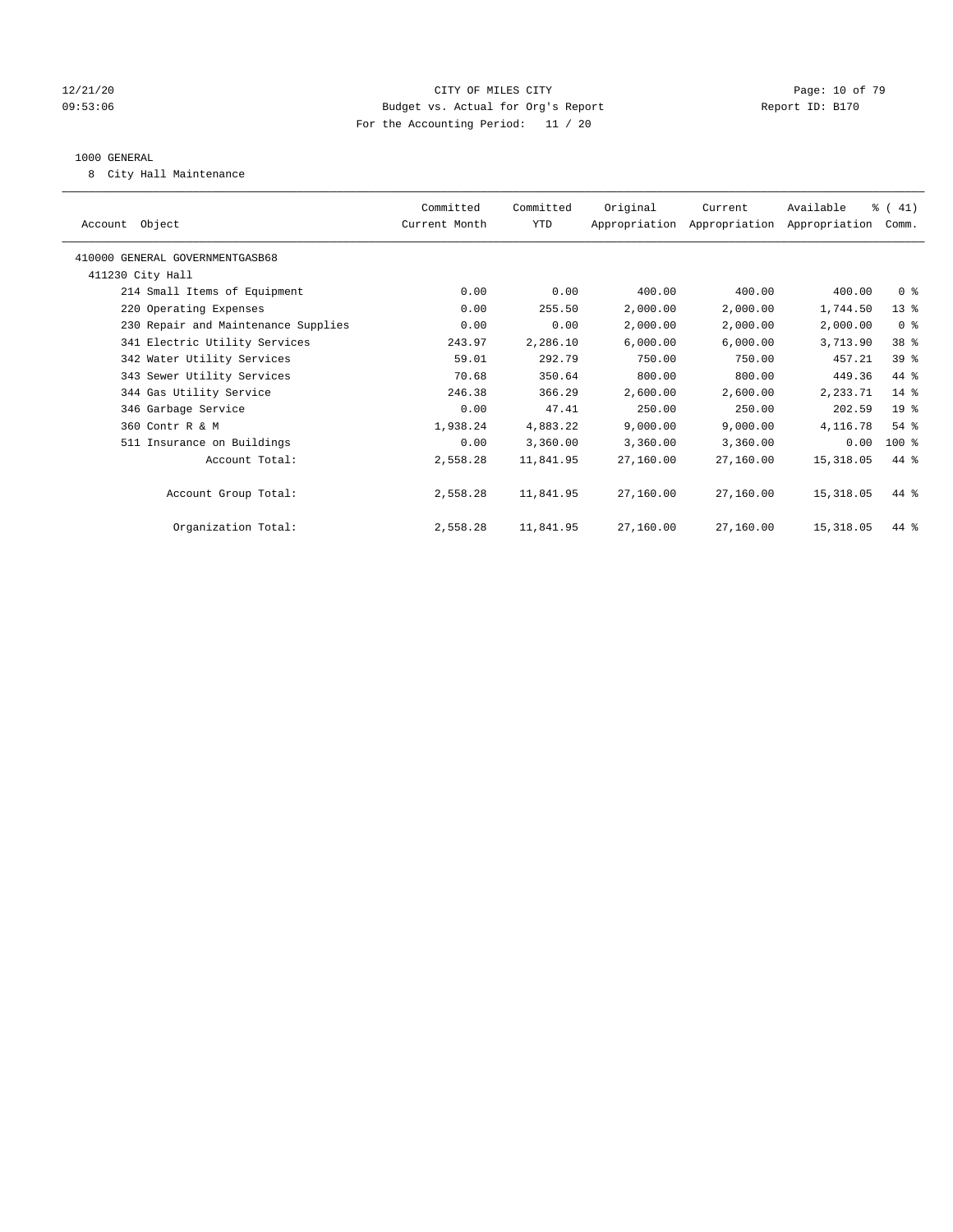#### 12/21/20 **Page: 11 of 79** CITY OF MILES CITY **CITY** CITY **Page: 11 of 79** 09:53:06 Budget vs. Actual for Org's Report Changer Report ID: B170 For the Accounting Period: 11 / 20

## 1000 GENERAL

9 Treasurer

| Object<br>Account                  | Committed<br>Current Month | Committed<br><b>YTD</b> | Original  | Current<br>Appropriation Appropriation | Available<br>Appropriation | % (41)<br>Comm.     |
|------------------------------------|----------------------------|-------------------------|-----------|----------------------------------------|----------------------------|---------------------|
| 410000 GENERAL GOVERNMENTGASB68    |                            |                         |           |                                        |                            |                     |
| 410540 City Treasurer(09)          |                            |                         |           |                                        |                            |                     |
| 111 Salaries and Wages - Permanent | 1,833.34                   | 9,166.70                | 21,996.00 | 21,996.00                              | 12,829.30                  | $42$ %              |
| 142 Workers' Compensation          | 6.94                       | 34.70                   | 83.00     | 83.00                                  | 48.30                      | 42 %                |
| 144 FICA                           | 140.24                     | 701.20                  | 1,683.00  | 1,683.00                               | 981.80                     | 42 %                |
| 145 PERS                           | 160.78                     | 803.90                  | 1,929.00  | 1,929.00                               | 1,125.10                   | 42 %                |
| 214 Small Items of Equipment       | 0.00                       | 199.99                  | 0.00      | 0.00                                   | $-199.99$                  | $***$ $\frac{6}{5}$ |
| 345 Telephone                      | 26.81                      | 96.23                   | 50.00     | 50.00                                  | $-46.23$                   | $192$ %             |
| 350 Professional Services          | 0.00                       | 122.00                  | 550.00    | 550.00                                 | 428.00                     | $22$ %              |
| 360 Contr R & M                    | 54.03                      | 314.34                  | 1,000.00  | 1,000.00                               | 685.66                     | $31$ %              |
| Account Total:                     | 2,222.14                   | 11,439.06               | 27,291.00 | 27,291.00                              | 15,851.94                  | 42 %                |
| Account Group Total:               | 2,222.14                   | 11,439.06               | 27,291.00 | 27,291.00                              | 15,851.94                  | $42$ %              |
| Organization Total:                | 2,222.14                   | 11,439.06               | 27,291.00 | 27,291.00                              | 15,851.94                  | $42$ %              |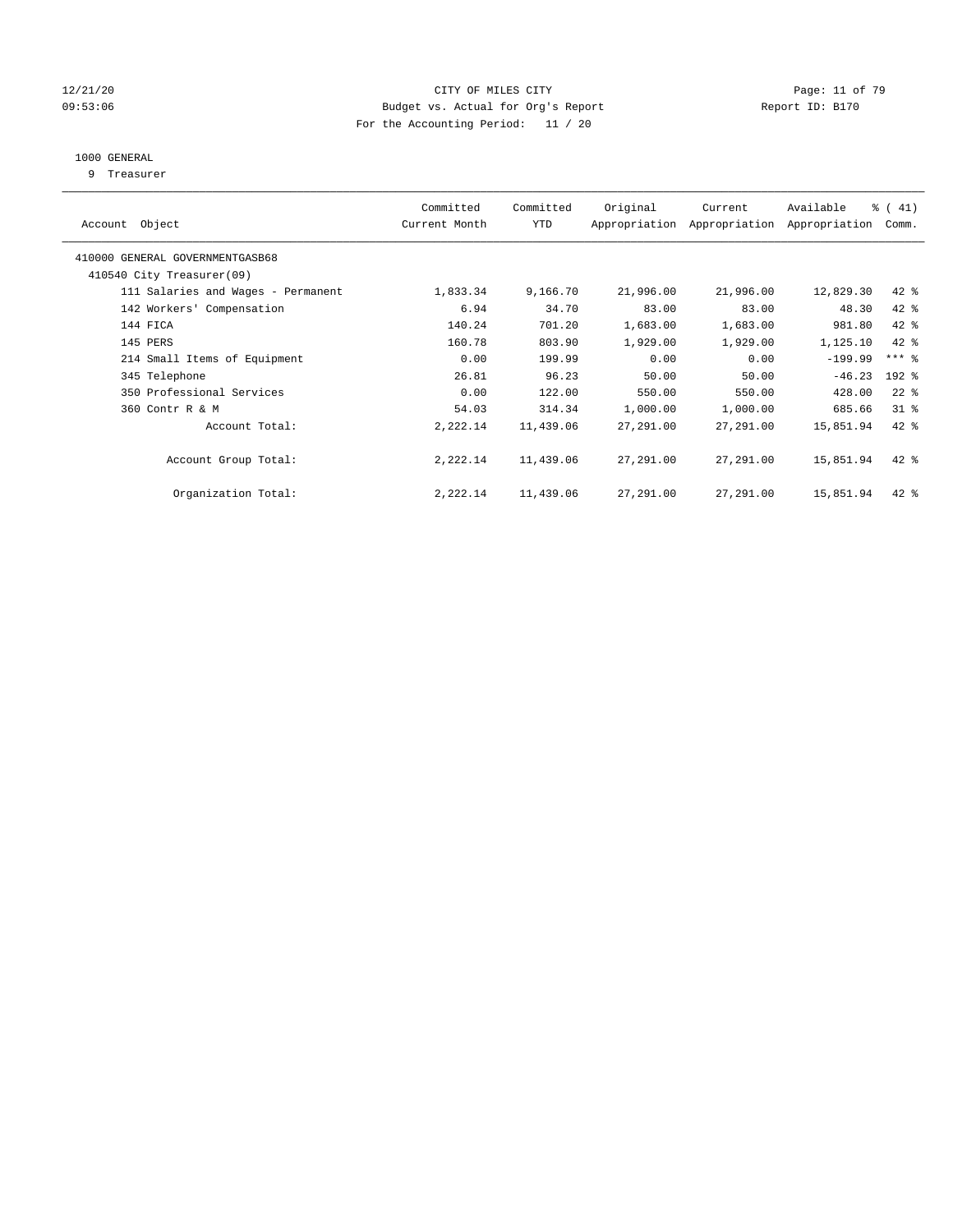#### 12/21/20 **Page: 12 of 79** CITY OF MILES CITY **CITY** CITY **Page: 12 of 79** Page: 12 of 79 09:53:06 Budget vs. Actual for Org's Report Report ID: B170 For the Accounting Period: 11 / 20

### 1000 GENERAL

11 Historic Preservation

| Object<br>Account                                                       | Committed<br>Current Month | Committed<br>YTD | Original<br>Appropriation | Current<br>Appropriation | Available<br>Appropriation | $\frac{1}{6}$ ( 41)<br>Comm. |
|-------------------------------------------------------------------------|----------------------------|------------------|---------------------------|--------------------------|----------------------------|------------------------------|
| 520000 OTHER FINANCING USES<br>521000 Interfund Operating Transfers Out |                            |                  |                           |                          |                            |                              |
| 820 Transfers to Other Funds                                            | 0.00                       | 0.00             | 3.000.00                  | 3,000.00                 | 3,000.00                   | 0 %                          |
| Account Total:                                                          | 0.00                       | 0.00             | 3,000.00                  | 3,000.00                 | 3,000.00                   | 0 <sup>8</sup>               |
| Account Group Total:                                                    | 0.00                       | 0.00             | 3.000.00                  | 3,000.00                 | 3,000.00                   | 0 %                          |
| Organization Total:                                                     | 0.00                       | 0.00             | 3.000.00                  | 3,000.00                 | 3,000.00                   | 0 %                          |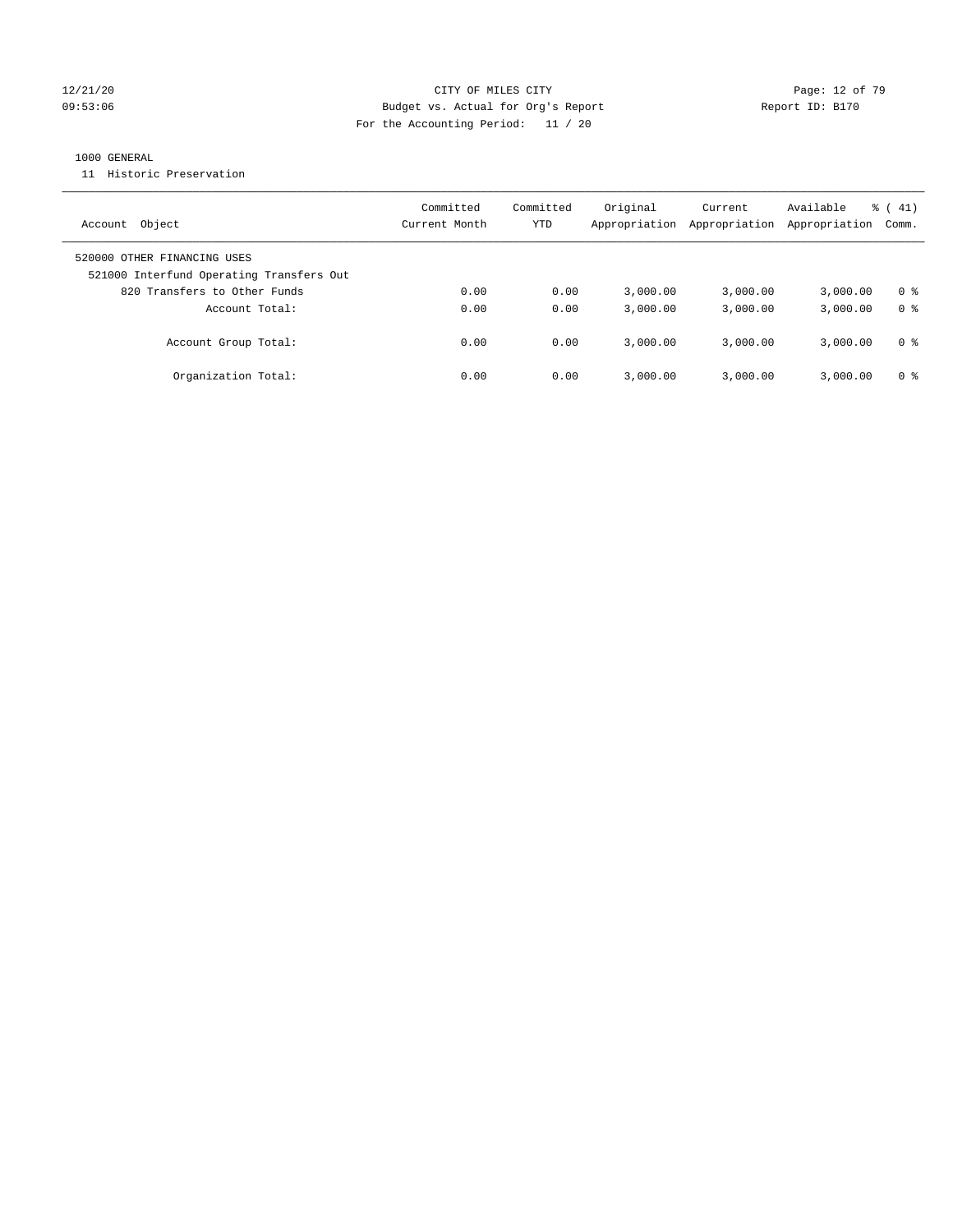#### 12/21/20 **Page: 13 of 79** CITY OF MILES CITY **CITY** CITY **Page: 13 of 79** 09:53:06 Budget vs. Actual for Org's Report Report ID: B170 For the Accounting Period: 11 / 20

————————————————————————————————————————————————————————————————————————————————————————————————————————————————————————————————————

#### 1000 GENERAL

13 Park

|                                            | Committed     | Committed   | Original   | Current    | Available                                       | % (41)          |
|--------------------------------------------|---------------|-------------|------------|------------|-------------------------------------------------|-----------------|
| Account Object                             | Current Month | YTD         |            |            | Appropriation Appropriation Appropriation Comm. |                 |
| 460000 CULTURE AND RECREATION-GASB68       |               |             |            |            |                                                 |                 |
| 460433 Park Operations(13)                 |               |             |            |            |                                                 |                 |
| 111 Salaries and Wages - Permanent         | 14,820.77     | 75,712.22   | 177,916.00 | 177,916.00 | 102,203.78                                      | 43 %            |
| 121 OVERTIME-PERMANENT                     | 0.00          | 1,408.20    | 7,000.00   | 7,000.00   | 5,591.80                                        | $20*$           |
| 131 VACATION                               | 1,386.62      | 5,915.31    | 12,100.00  | 12,100.00  | 6,184.69                                        | 49 %            |
| 132 SICK LEAVE                             | 0.00          | 5,517.43    | 9,400.00   | 9,400.00   | 3,882.57                                        | 59 %            |
| 133 OTHER LEAVE PAY                        | 0.00          | 0.00        | 748.00     | 748.00     | 748.00                                          | 0 <sup>8</sup>  |
| 134 HOLIDAY PAY                            | 0.00          | 1,516.44    | 5,500.00   | 5,500.00   | 3,983.56                                        | $28$ %          |
| 141 Unemployment Insurance                 | 24.31         | 136.54      | 323.00     | 323.00     | 186.46                                          | 42 %            |
| 142 Workers' Compensation                  | 788.19        | 4,395.69    | 10,394.00  | 10,394.00  | 5,998.31                                        | 42 %            |
| 143 Health Insurance                       | 3,581.19      | 17,906.01   | 42,964.00  | 42,964.00  | 25,057.99                                       | 42 %            |
| 144 FICA                                   | 1,182.38      | 6,673.92    | 16,445.00  | 16,445.00  | 9,771.08                                        | 41 %            |
| 145 PERS                                   | 1,421.38      | 7,576.64    | 18,348.00  | 18,348.00  | 10,771.36                                       | 41 %            |
| 196 CLOTHING ALLOTMENT                     | 0.00          | 928.50      | 1,000.00   | 1,000.00   | 71.50                                           | 93%             |
| 210 Office Supplies and Materials          | 0.00          | 240.75      | 350.00     | 350.00     | 109.25                                          | 69 %            |
| 214 Small Items of Equipment               | 0.00          | 3,935.89    | 3,000.00   | 3,000.00   | $-935.89$                                       | 131 %           |
| 220 Operating Expenses                     | 2,797.76      | 3,653.16    | 3,500.00   | 3,500.00   | $-153.16$                                       | $104$ %         |
| 222 Chemicals, Lab & Med Supplies          | 168.00        | 2,046.69    | 5,000.00   | 5,000.00   | 2,953.31                                        | 41 %            |
| 226 Clothing and Uniforms                  | 160.99        | 558.96      | 850.00     | 850.00     | 291.04                                          | 66 %            |
| 230 Repair and Maintenance Supplies        | 382.67        | 4,216.82    | 15,000.00  | 15,000.00  | 10,783.18                                       | $28$ %          |
| 231 Gas, Oil, Diesel Fuel, Grease, etc.    | 428.09        | 3,692.65    | 8,000.00   | 8,000.00   | 4,307.35                                        | 46 %            |
| 334 Memberships, Registrations & Dues      | 0.00          | 115.00      | 300.00     | 300.00     | 185.00                                          | 38 %            |
| 341 Electric Utility Services              | 715.93        | 3,765.48    | 10,000.00  | 10,000.00  | 6,234.52                                        | 38 %            |
| 342 Water Utility Services                 | 83.47         | 3,987.02    | 17,000.00  | 17,000.00  | 13,012.98                                       | $23$ $%$        |
| 343 Sewer Utility Services                 | 46.38         | 748.21      | 1,700.00   | 1,700.00   | 951.79                                          | 44 %            |
| 344 Gas Utility Service                    | 231.42        | 460.73      | 3,000.00   | 3,000.00   | 2,539.27                                        | 15 <sup>°</sup> |
| 345 Telephone                              | 45.61         | 171.43      | 450.00     | 450.00     | 278.57                                          | 38 %            |
| 346 Garbage Service                        | 0.00          | 237.06      | 800.00     | 800.00     | 562.94                                          | $30*$           |
| 347 Internet                               | 26.82         | 107.28      | 450.00     | 450.00     | 342.72                                          | $24$ %          |
| 350 Professional Services                  | 50.29         | 3,228.27    | 9,000.00   | 9,000.00   | 5,771.73                                        | 36%             |
| 360 Contr R & M                            | 200.00        | 459.56      | 8,000.00   | 8,000.00   | 7,540.44                                        | 6 %             |
| 363 R&M Vehicles/Equip/Labor-PW            | 0.00          | 0.00        | 9,000.00   | 9,000.00   | 9,000.00                                        | 0 <sup>8</sup>  |
| 370 Travel                                 | 0.00          | 0.00        | 600.00     | 600.00     | 600.00                                          | 0 <sup>8</sup>  |
| 380 Training Services                      | 0.00          | 0.00        | 400.00     | 400.00     | 400.00                                          | 0 <sup>8</sup>  |
| 511 Insurance on Buildings                 | 0.00          | 3,728.77    | 3,729.00   | 3,729.00   | 0.23                                            | $100*$          |
| 512 Insurance on Vehicles & Equipment      | 0.00          | 630.00      | 630.00     | 630.00     | 0.00                                            | $100*$          |
| 940 Machinery & Equipment                  | 1,704.42      | 1,704.42    | 3,177.00   | 3,177.00   | 1,472.58                                        | $54$ %          |
| Account Total:                             | 30,246.69     | 165, 375.05 | 406,074.00 | 406,074.00 | 240,698.95                                      | 41 %            |
|                                            |               |             |            |            |                                                 |                 |
| 460434 Fish, Wildlife Trailways            |               |             |            |            |                                                 |                 |
| 222 Chemicals, Lab & Med Supplies          | 0.00          | 17.92       | 0.00       | 0.00       | $-17.92$                                        |                 |
| 230 Repair and Maintenance Supplies        | 0.00          | 412.07      | 0.00       | 0.00       | $-412.07$                                       | ** 응            |
| 363 R&M Vehicles/Equip/Labor-PW            | 0.00          | 99.55       | 0.00       | 0.00       | $-99.55$                                        | *** 응           |
| Account Total:                             | 0.00          | 529.54      | 0.00       | 0.00       | $-529.54$                                       | $***$ $8$       |
| 460439 Riverside Park Tennis Court Project |               |             |            |            |                                                 |                 |
| 230 Repair and Maintenance Supplies        | 0.00          | 0.00        | 200.00     | 200.00     | 200.00                                          | 0 <sup>8</sup>  |
| Account Total:                             | 0.00          | 0.00        | 200.00     | 200.00     | 200.00                                          | 0 <sup>8</sup>  |
|                                            |               |             |            |            |                                                 |                 |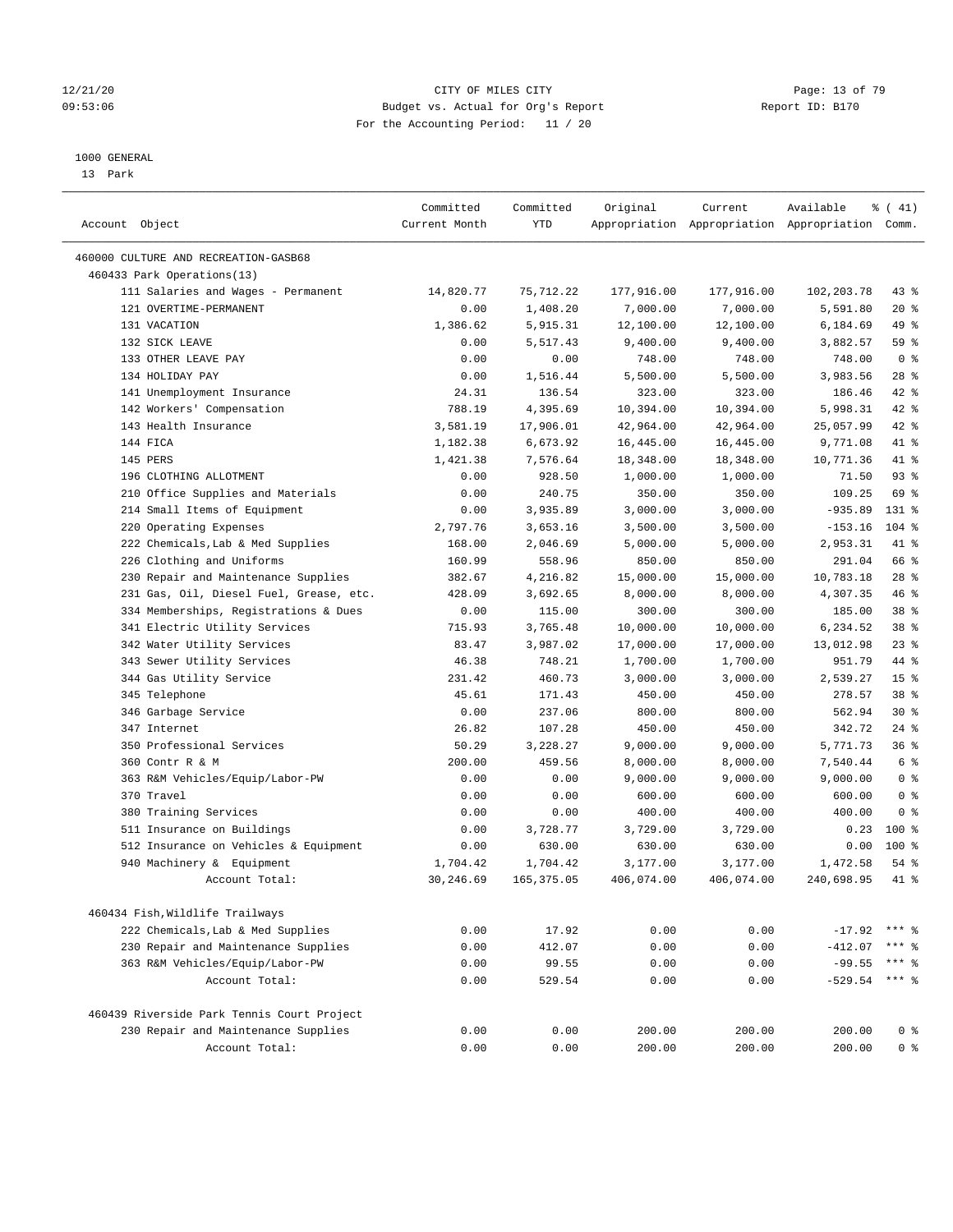### 12/21/20 **Page: 14 of 79** CITY OF MILES CITY **CITY** CITY **Page: 14 of 79** 09:53:06 Budget vs. Actual for Org's Report Report ID: B170 For the Accounting Period: 11 / 20

#### 1000 GENERAL

13 Park

| Account Object       | Committed<br>Current Month | Committed<br>YTD | Original   | Current    | Available<br>Appropriation Appropriation Appropriation Comm. | $\frac{1}{6}$ ( 41) |
|----------------------|----------------------------|------------------|------------|------------|--------------------------------------------------------------|---------------------|
| Account Group Total: | 30,246.69                  | 165,904.59       | 406,274.00 | 406,274.00 | 240,369.41                                                   | 41 %                |
| Organization Total:  | 30,246.69                  | 165,904.59       | 406,274.00 | 406,274.00 | 240,369.41                                                   | 41 %                |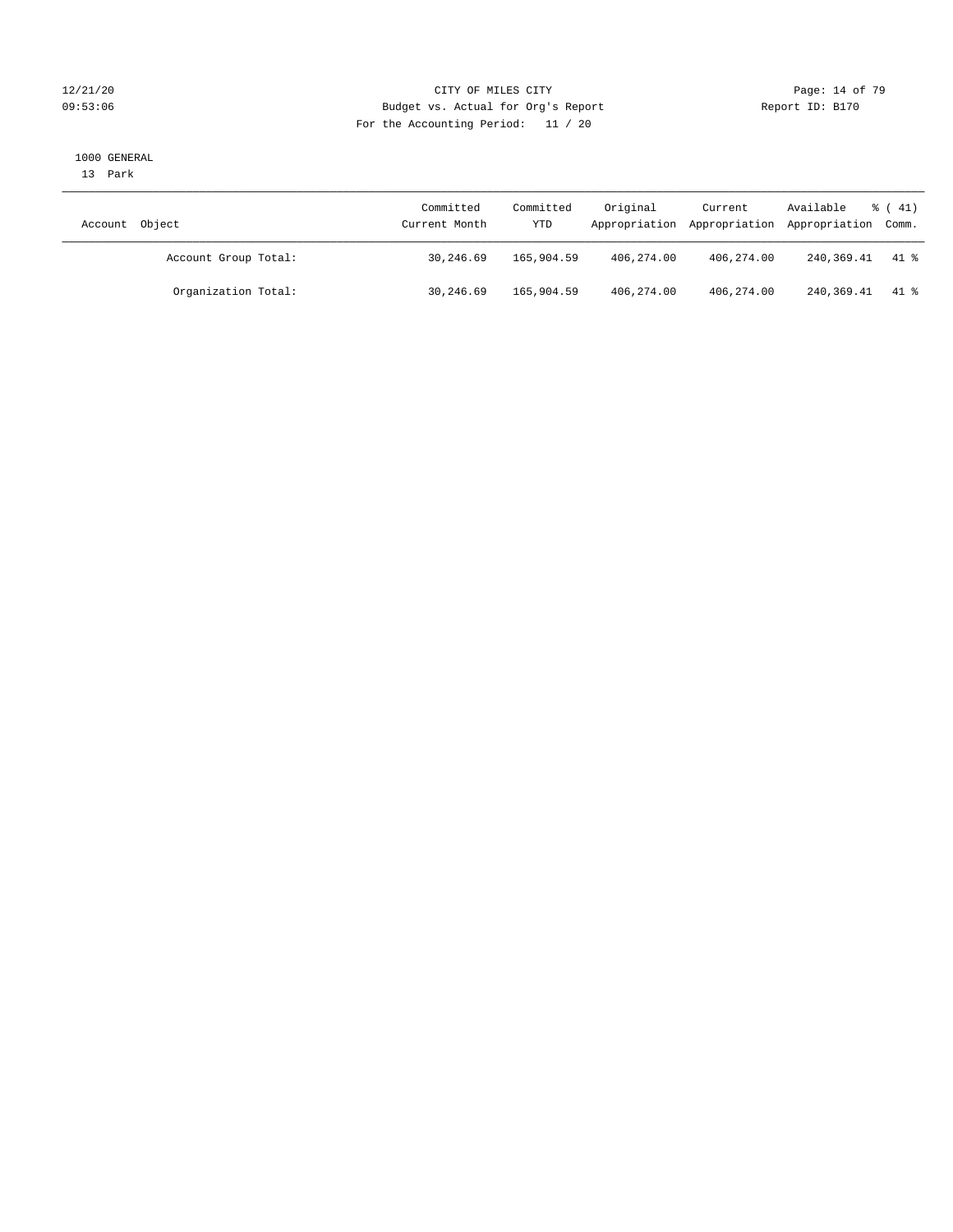#### 12/21/20 **Page: 15 of 79** CITY OF MILES CITY **CITY** CITY **Page: 15 of 79** 09:53:06 Budget vs. Actual for Org's Report Report ID: B170 For the Accounting Period: 11 / 20

## 1000 GENERAL

14 Swim Pool

| Account Object                       | Committed<br>Current Month | Committed<br><b>YTD</b> | Original  | Current<br>Appropriation Appropriation Appropriation | Available   | % (41)<br>Comm. |
|--------------------------------------|----------------------------|-------------------------|-----------|------------------------------------------------------|-------------|-----------------|
| 460000 CULTURE AND RECREATION-GASB68 |                            |                         |           |                                                      |             |                 |
| 460445 Swimming Pool                 |                            |                         |           |                                                      |             |                 |
| 111 Salaries and Wages - Permanent   | 0.00                       | 28,730.08               | 46,224.00 | 46,224.00                                            | 17,493.92   | 62 %            |
| 121 OVERTIME-PERMANENT               | 0.00                       | 799.17                  | 500.00    | 500.00                                               | $-299.17$   | $160*$          |
| 141 Unemployment Insurance           | 0.00                       | 44.30                   | 70.00     | 70.00                                                | 25.70       | 63%             |
| 142 Workers' Compensation            | 0.00                       | 1,518.63                | 2,399.00  | 2,399.00                                             | 880.37      | 63%             |
| 144 FICA                             | 0.00                       | 2,259.05                | 3,536.00  | 3,536.00                                             | 1,276.95    | 64 %            |
| 145 PERS                             | 0.00                       | 444.80                  | 1,029.00  | 1,029.00                                             | 584.20      | 43.8            |
| 214 Small Items of Equipment         | 0.00                       | 648.18                  | 300.00    | 300.00                                               | $-348.18$   | $216$ %         |
| 220 Operating Expenses               | 0.00                       | 0.00                    | 1,000.00  | 1,000.00                                             | 1,000.00    | 0 <sup>8</sup>  |
| 222 Chemicals, Lab & Med Supplies    | 0.00                       | 940.00                  | 3,500.00  | 3,500.00                                             | 2,560.00    | $27$ $%$        |
| 226 Clothing and Uniforms            | 0.00                       | 0.00                    | 550.00    | 550.00                                               | 550.00      | 0 <sup>8</sup>  |
| 230 Repair and Maintenance Supplies  | 0.00                       | 0.00                    | 500.00    | 500.00                                               | 500.00      | 0 <sup>8</sup>  |
| 341 Electric Utility Services        | 97.72                      | 1,093.20                | 1,700.00  | 1,700.00                                             | 606.80      | 64 %            |
| 342 Water Utility Services           | 0.00                       | 121.36                  | 300.00    | 300.00                                               | 178.64      | $40*$           |
| 343 Sewer Utility Services           | 0.00                       | 138.24                  | 200.00    | 200.00                                               | 61.76       | 69 %            |
| 345 Telephone                        | 0.00                       | 118.78                  | 150.00    | 150.00                                               | 31.22       | 79 %            |
| 350 Professional Services            | 0.00                       | 0.00                    | 250.00    | 250.00                                               | 250.00      | 0 <sup>8</sup>  |
| 360 Contr R & M                      | 0.00                       | 0.00                    | 200.00    | 200.00                                               | 200.00      | 0 <sup>8</sup>  |
| 363 R&M Vehicles/Equip/Labor-PW      | 0.00                       | 0.00                    | 300.00    | 300.00                                               | 300.00      | 0 <sup>8</sup>  |
| 380 Training Services                | 0.00                       | 840.00                  | 1,000.00  | 1,000.00                                             | 160.00      | 84 %            |
| 540 Special Assessments              | 800.00                     | 1,362.50                | 700.00    | 700.00                                               | $-662.50$   | $195$ %         |
| Account Total:                       | 897.72                     | 39,058.29               | 64,408.00 | 64,408.00                                            | 25, 349. 71 | 61 %            |
| Account Group Total:                 | 897.72                     | 39,058.29               | 64,408.00 | 64,408.00                                            | 25, 349. 71 | 61 %            |
| Organization Total:                  | 897.72                     | 39,058.29               | 64,408.00 | 64,408.00                                            | 25, 349.71  | 61 %            |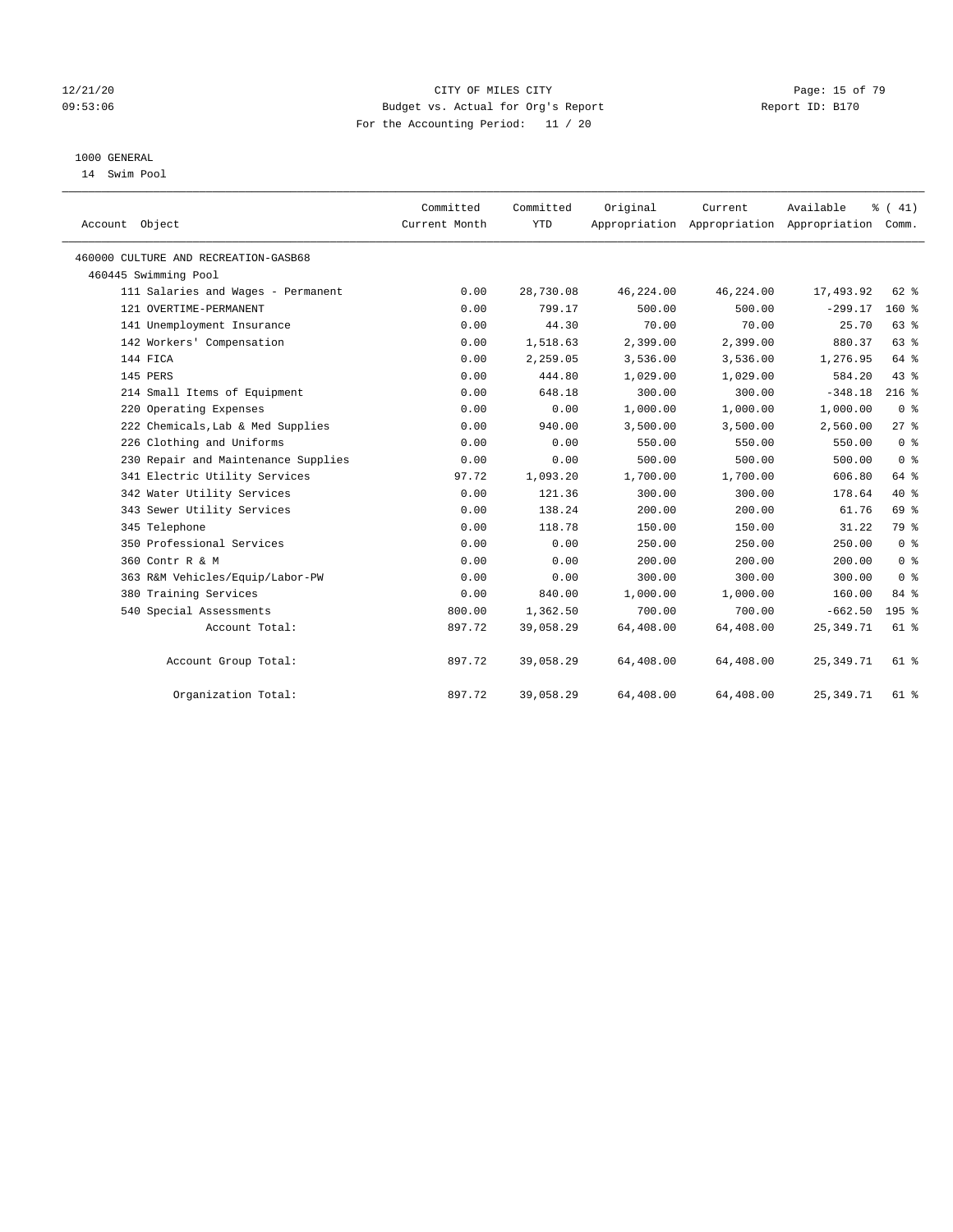#### 12/21/20 **Page: 16 of 79** CITY OF MILES CITY **CITY** CITY **Page: 16 of 79** 09:53:06 Budget vs. Actual for Org's Report Changer Report ID: B170 For the Accounting Period: 11 / 20

# 1000 GENERAL

16 Library

| Object<br>Account                                                       | Committed<br>Current Month | Committed<br>YTD | Original<br>Appropriation | Current<br>Appropriation | Available<br>Appropriation | $\frac{1}{6}$ ( 41)<br>Comm. |
|-------------------------------------------------------------------------|----------------------------|------------------|---------------------------|--------------------------|----------------------------|------------------------------|
| 520000 OTHER FINANCING USES<br>521000 Interfund Operating Transfers Out |                            |                  |                           |                          |                            |                              |
| 820 Transfers to Other Funds                                            | 25,829.58                  | 129,147.90       | 309,955.00                | 309,955.00               | 180,807.10                 | $42$ $%$                     |
| Account Total:                                                          | 25,829.58                  | 129,147.90       | 309,955.00                | 309,955.00               | 180,807.10                 | $42*$                        |
| Account Group Total:                                                    | 25,829.58                  | 129,147.90       | 309,955.00                | 309,955.00               | 180,807.10                 | $42$ $%$                     |
| Organization Total:                                                     | 25,829.58                  | 129,147.90       | 309,955.00                | 309,955.00               | 180,807.10                 | $42*$                        |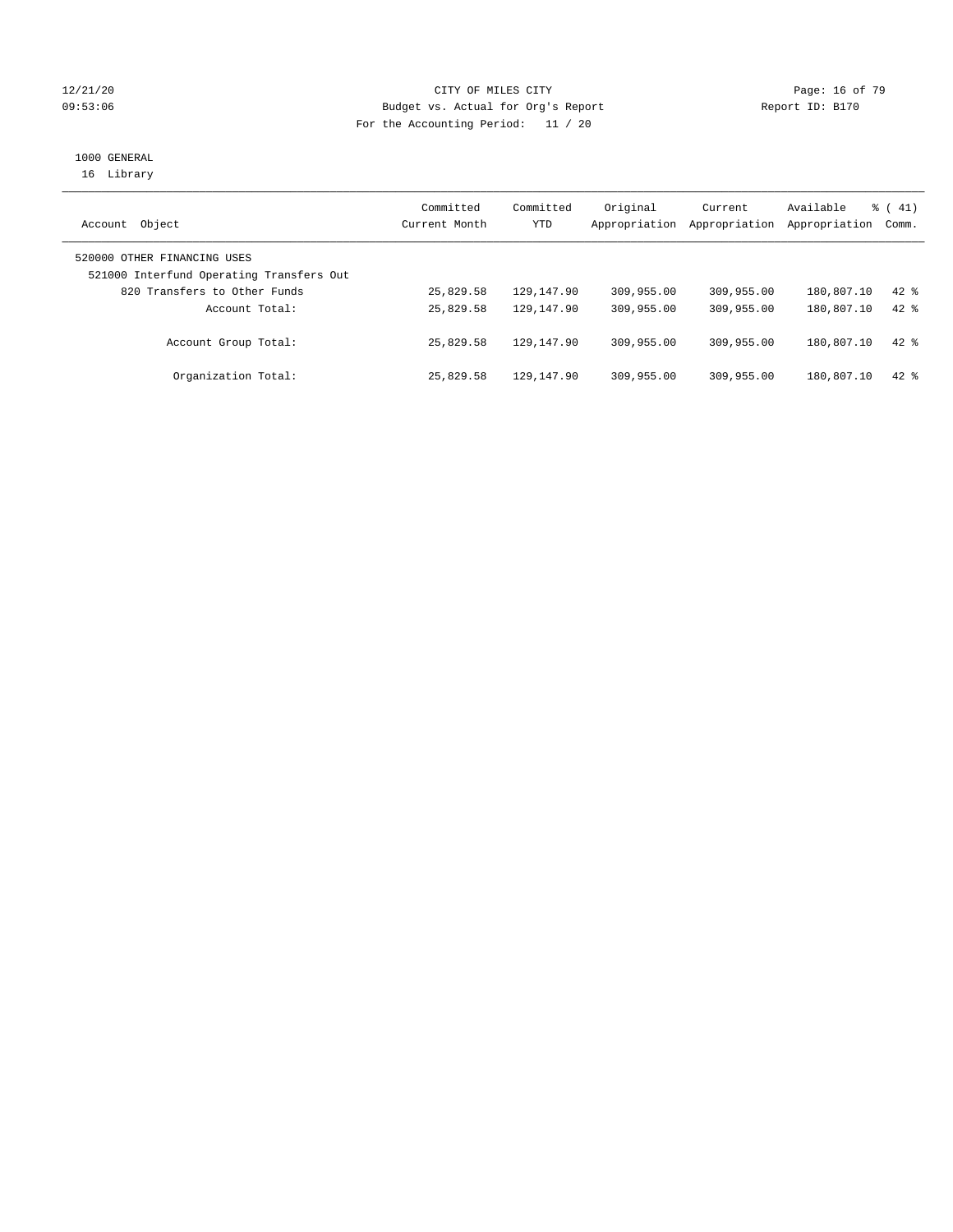#### 12/21/20 **Page: 17 of 79** CITY OF MILES CITY **CITY** Page: 17 of 79 09:53:06 Budget vs. Actual for Org's Report Report ID: B170 For the Accounting Period: 11 / 20

#### 1000 GENERAL

21 Animal Control

| Account Object                           | Committed<br>Current Month | Committed<br>YTD | Original  | Current   | Available<br>Appropriation Appropriation Appropriation Comm. | $\frac{1}{6}$ ( 41) |  |
|------------------------------------------|----------------------------|------------------|-----------|-----------|--------------------------------------------------------------|---------------------|--|
| 440000 PUBLIC HEALTH-GASB68              |                            |                  |           |           |                                                              |                     |  |
| 440600 Animal Control Services(21)       |                            |                  |           |           |                                                              |                     |  |
| 111 Salaries and Wages - Permanent       | 3,365.28                   | 16,703.28        | 45,056.00 | 45,056.00 | 28, 352. 72                                                  | 37%                 |  |
| 121 OVERTIME-PERMANENT                   | 0.00                       | 0.00             | 500.00    | 500.00    | 500.00                                                       | 0 <sup>8</sup>      |  |
| 131 VACATION                             | 410.40                     | 1,292.76         | 1,500.00  | 1,500.00  | 207.24                                                       | 86 %                |  |
| 132 SICK LEAVE                           | 0.00                       | 0.00             | 700.00    | 700.00    | 700.00                                                       | 0 <sup>8</sup>      |  |
| 133 OTHER LEAVE PAY                      | 0.00                       | 164.16           | 500.00    | 500.00    | 335.84                                                       | 33%                 |  |
| 134 HOLIDAY PAY                          | 0.00                       | 0.00             | 300.00    | 300.00    | 300.00                                                       | 0 <sup>8</sup>      |  |
| 141 Unemployment Insurance               | 5.66                       | 27.89            | 73.00     | 73.00     | 45.11                                                        | 38 %                |  |
| 142 Workers' Compensation                | 170.30                     | 836.21           | 2,452.00  | 2,452.00  | 1,615.79                                                     | 34%                 |  |
| 143 Health Insurance                     | 854.70                     | 4,273.50         | 10,254.00 | 10,254.00 | 5,980.50                                                     | 42 %                |  |
| 144 FICA                                 | 288.84                     | 1,422.53         | 3,715.00  | 3,715.00  | 2,292.47                                                     | 38 <sup>8</sup>     |  |
| 145 PERS                                 | 331.13                     | 1,592.68         | 3,622.00  | 3,622.00  | 2,029.32                                                     | 44 %                |  |
| 196 CLOTHING ALLOTMENT                   | 0.00                       | 435.00           | 807.00    | 807.00    | 372.00                                                       | 54%                 |  |
| 210 Office Supplies and Materials        | 0.00                       | 0.00             | 150.00    | 150.00    | 150.00                                                       | 0 <sup>8</sup>      |  |
| 214 Small Items of Equipment             | 0.00                       | 0.00             | 400.00    | 400.00    | 400.00                                                       | 0 <sup>8</sup>      |  |
| 220 Operating Expenses                   | 538.27                     | 717.19           | 1,200.00  | 1,200.00  | 482.81                                                       | 60 %                |  |
| 230 Repair and Maintenance Supplies      | 0.00                       | 0.00             | 250.00    | 250.00    | 250.00                                                       | 0 <sup>8</sup>      |  |
| 231 Gas, Oil, Diesel Fuel, Grease, etc.  | 66.00                      | 883.62           | 1,400.00  | 1,400.00  | 516.38                                                       | 63 %                |  |
| 311 Postage, Box Rent, Etc.              | 6.95                       | 94.85            | 80.00     | 80.00     | $-14.85$                                                     | $119*$              |  |
| 320 Printing, Duplicating, Typing &      | 0.00                       | 0.00             | 25.00     | 25.00     | 25.00                                                        | 0 <sup>8</sup>      |  |
| 330 Publicity, Subscriptions & Dues      | 0.00                       | 0.00             | 25.00     | 25.00     | 25.00                                                        | 0 <sup>8</sup>      |  |
| 341 Electric Utility Services            | 42.75                      | 385.12           | 529.00    | 529.00    | 143.88                                                       | 73 %                |  |
| 342 Water Utility Services               | 23.90                      | 118.62           | 350.00    | 350.00    | 231.38                                                       | $34$ %              |  |
| 343 Sewer Utility Services               | 28.16                      | 139.70           | 150.00    | 150.00    | 10.30                                                        | 93%                 |  |
| 344 Gas Utility Service                  | 29.87                      | 117.67           | 635.00    | 635.00    | 517.33                                                       | 19 <sup>°</sup>     |  |
| 345 Telephone                            | 44.26                      | 166.03           | 500.00    | 500.00    | 333.97                                                       | 33%                 |  |
| 347 Internet                             | 44.95                      | 179.80           | 560.00    | 560.00    | 380.20                                                       | 32%                 |  |
| 350 Professional Services                | 175.00                     | 2,412.29         | 3,000.00  | 3,000.00  | 587.71                                                       | 80 %                |  |
| 366 R&M Vehicles - Police/Animal Control | 0.00                       | 0.00             | 100.00    | 100.00    | 100.00                                                       | 0 <sup>8</sup>      |  |
| 370 Travel                               | 0.00                       | 0.00             | 200.00    | 200.00    | 200.00                                                       | 0 <sup>8</sup>      |  |
| 380 Training Services                    | 0.00                       | 0.00             | 100.00    | 100.00    | 100.00                                                       | 0 <sup>8</sup>      |  |
| 511 Insurance on Buildings               | 0.00                       | 97.54            | 98.00     | 98.00     | 0.46                                                         | $100*$              |  |
| Account Total:                           | 6,426.42                   | 32,060.44        | 79,231.00 | 79,231.00 | 47,170.56                                                    | 40 %                |  |
| Account Group Total:                     | 6,426.42                   | 32,060.44        | 79,231.00 | 79,231.00 | 47,170.56                                                    | 40 %                |  |
| Organization Total:                      | 6,426.42                   | 32,060.44        | 79,231.00 | 79,231.00 | 47,170.56                                                    | 40 %                |  |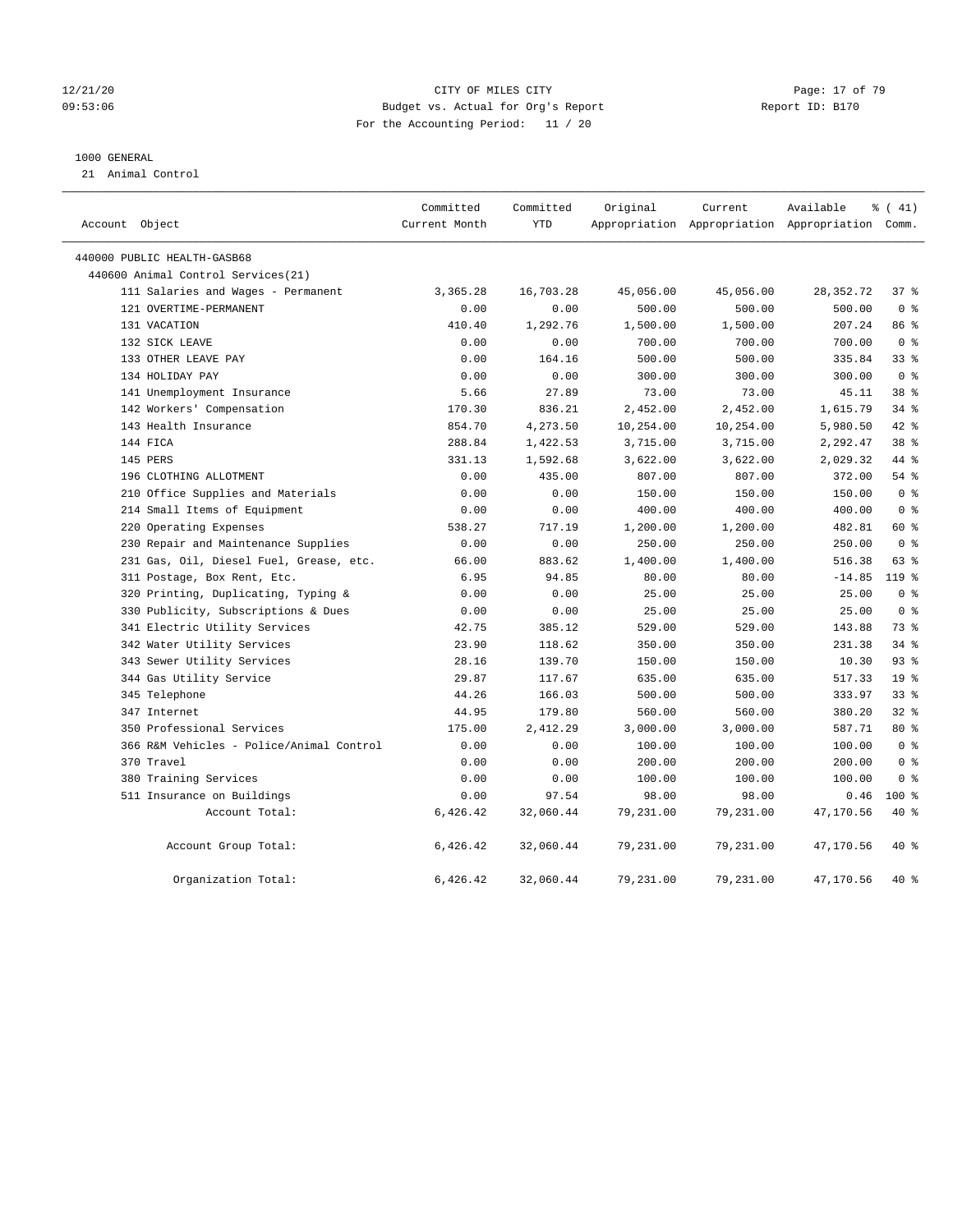#### 12/21/20 **Page: 18 of 79** CITY OF MILES CITY **CITY** CITY **Page: 18 of 79** 09:53:06 Budget vs. Actual for Org's Report Report ID: B170 For the Accounting Period: 11 / 20

#### 1000 GENERAL

36 Planning & Community Services

| Account Object                            | Committed<br>Current Month | Committed<br><b>YTD</b> | Original  | Current   | Available<br>Appropriation Appropriation Appropriation Comm. | % (41)             |
|-------------------------------------------|----------------------------|-------------------------|-----------|-----------|--------------------------------------------------------------|--------------------|
| 410000 GENERAL GOVERNMENTGASB68           |                            |                         |           |           |                                                              |                    |
| 411020 Community Services & Planning      |                            |                         |           |           |                                                              |                    |
| 111 Salaries and Wages - Permanent        | 684.74                     | 3,991.31                | 7,228.00  | 7,228.00  | 3,236.69                                                     | $55$ $\frac{6}{3}$ |
| 121 OVERTIME-PERMANENT                    | 0.00                       | 5.42                    | 200.00    | 200.00    | 194.58                                                       | 3 <sup>°</sup>     |
| 131 VACATION                              | 14.47                      | 233.68                  | 2,800.00  | 2,800.00  | 2,566.32                                                     | 8 %                |
| 132 SICK LEAVE                            | 215.72                     | 346.10                  | 1,300.00  | 1,300.00  | 953.90                                                       | $27$ %             |
| 133 OTHER LEAVE PAY                       | 0.00                       | 46.39                   | 424.00    | 424.00    | 377.61                                                       | $11$ %             |
| 141 Unemployment Insurance                | 1.36                       | 6.95                    | 18.00     | 18.00     | 11.05                                                        | 39 <sup>8</sup>    |
| 142 Workers' Compensation                 | 5.72                       | 29.45                   | 95.00     | 95.00     | 65.55                                                        | 31.8               |
| 143 Health Insurance                      | 230.72                     | 1,153.44                | 2,769.00  | 2,769.00  | 1,615.56                                                     | $42$ $%$           |
| 144 FICA                                  | 70.03                      | 356.83                  | 914.00    | 914.00    | 557.17                                                       | 39 %               |
| 145 PERS                                  | 80.22                      | 405.39                  | 1,048.00  | 1,048.00  | 642.61                                                       | 39%                |
| 196 CLOTHING ALLOTMENT                    | 0.00                       | 40.50                   | 164.00    | 164.00    | 123.50                                                       | 25%                |
| 210 Office Supplies and Materials         | 6.72                       | 33.39                   | 500.00    | 500.00    | 466.61                                                       | 7 %                |
| 214 Small Items of Equipment              | 0.00                       | 155.72                  | 800.00    | 800.00    | 644.28                                                       | 19 <sup>°</sup>    |
| 220 Operating Expenses                    | 20.16                      | 20.16                   | 300.00    | 300.00    | 279.84                                                       | 7 <sup>°</sup>     |
| 231 Gas, Oil, Diesel Fuel, Grease, etc.   | 0.00                       | 0.00                    | 400.00    | 400.00    | 400.00                                                       | 0 <sup>8</sup>     |
| 311 Postage, Box Rent, Etc.               | 0.00                       | 0.50                    | 3,000.00  | 3,000.00  | 2,999.50                                                     | 0 <sup>8</sup>     |
| 320 Printing, Duplicating, Typing &       | 0.00                       | 0.00                    | 1,000.00  | 1,000.00  | 1,000.00                                                     | 0 <sup>8</sup>     |
| 327 Map Printing                          | 0.00                       | 0.00                    | 200.00    | 200.00    | 200.00                                                       | 0 <sup>8</sup>     |
| 330 Publicity, Subscriptions & Dues       | 0.00                       | 12.96                   | 1,000.00  | 1,000.00  | 987.04                                                       | 1 <sup>8</sup>     |
| 331 Publication of Formal & Legal Notices | 0.00                       | 0.00                    | 1,000.00  | 1,000.00  | 1,000.00                                                     | 0 <sup>8</sup>     |
| 334 Memberships, Registrations & Dues     | 118.69                     | 118.69                  | 500.00    | 500.00    | 381.31                                                       | $24$ %             |
| 345 Telephone                             | 11.85                      | 36.39                   | 900.00    | 900.00    | 863.61                                                       | 4%                 |
| 347 Internet                              | 0.00                       | 0.00                    | 170.00    | 170.00    | 170.00                                                       | 0 <sup>8</sup>     |
| 350 Professional Services                 | 1,292.50                   | 8,539.94                | 30,000.00 | 30,000.00 | 21,460.06                                                    | $28$ %             |
| 360 Contr R & M                           | 54.03                      | 314.34                  | 5,000.00  | 5,000.00  | 4,685.66                                                     | 6 %                |
| 370 Travel                                | 0.00                       | 0.00                    | 2,000.00  | 2,000.00  | 2,000.00                                                     | 0 <sup>8</sup>     |
| 380 Training Services                     | 0.00                       | 177.25                  | 3,000.00  | 3,000.00  | 2,822.75                                                     | 6 %                |
| 382 Books                                 | 0.00                       | 0.00                    | 200.00    | 200.00    | 200.00                                                       | 0 <sup>8</sup>     |
| Account Total:                            | 2,806.93                   | 16,024.80               | 66,930.00 | 66,930.00 | 50,905.20                                                    | $24$ %             |
| Account Group Total:                      | 2,806.93                   | 16,024.80               | 66,930.00 | 66,930.00 | 50,905.20                                                    | $24$ %             |
| Organization Total:                       | 2,806.93                   | 16,024.80               | 66,930.00 | 66,930.00 | 50,905.20                                                    | $24$ %             |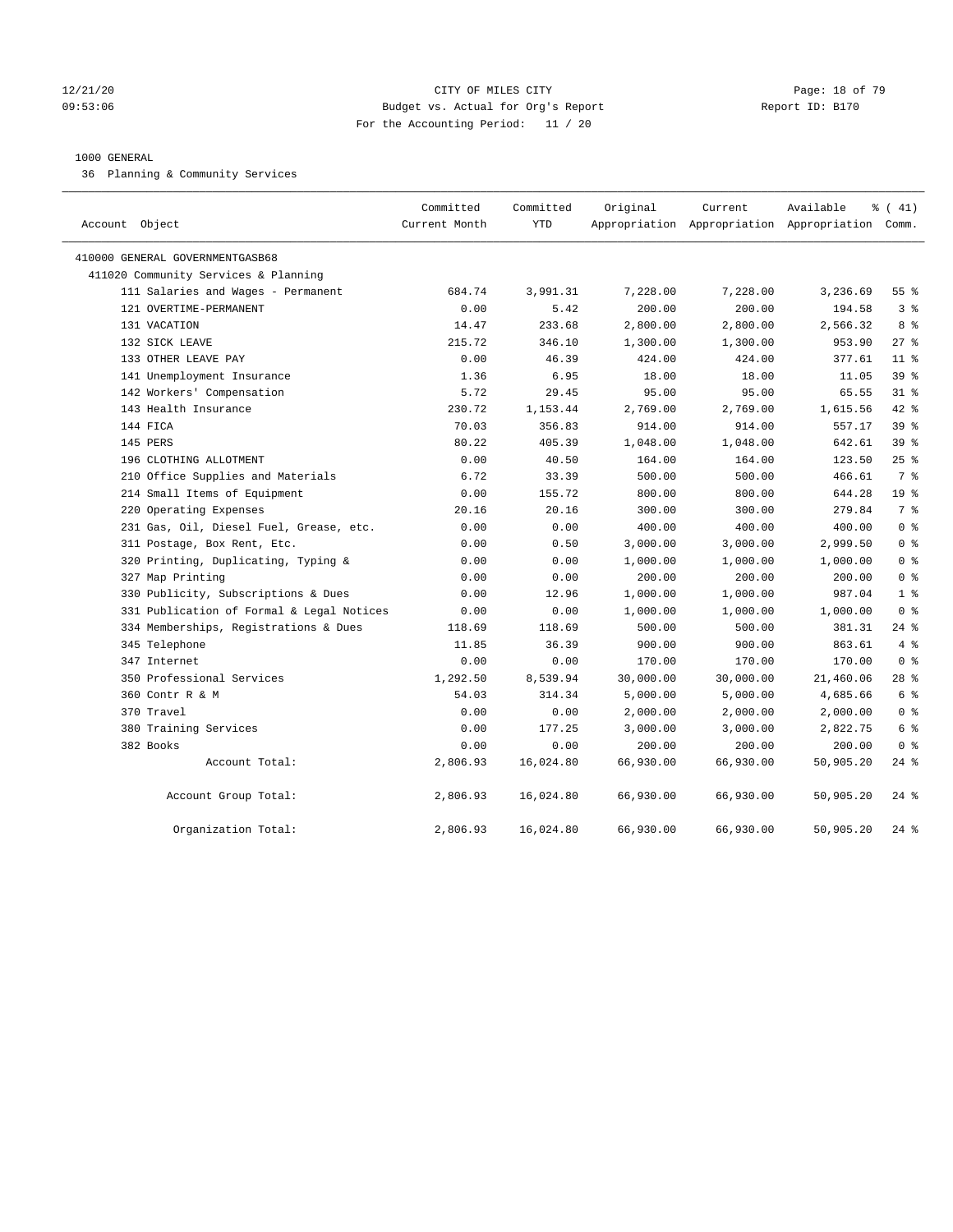#### 12/21/20 **Page: 19 of 79** CITY OF MILES CITY **CITY** CITY **Page: 19 of 79** Page: 19 of 79 09:53:06 Budget vs. Actual for Org's Report Changer Report ID: B170 For the Accounting Period: 11 / 20

## 1000 GENERAL

37 CITY HEALTH

| Object<br>Account                                                       | Committed<br>Current Month | Committed<br>YTD | Original<br>Appropriation | Current<br>Appropriation | Available<br>Appropriation | 41)<br>ී (<br>Comm. |
|-------------------------------------------------------------------------|----------------------------|------------------|---------------------------|--------------------------|----------------------------|---------------------|
| 520000 OTHER FINANCING USES<br>521000 Interfund Operating Transfers Out |                            |                  |                           |                          |                            |                     |
| 820 Transfers to Other Funds                                            | 0.00                       | 0.00             | 13,000.00                 | 13,000.00                | 13,000.00                  | 0 %                 |
| Account Total:                                                          | 0.00                       | 0.00             | 13,000.00                 | 13,000.00                | 13,000.00                  | 0 <sup>8</sup>      |
| Account Group Total:                                                    | 0.00                       | 0.00             | 13,000.00                 | 13,000.00                | 13,000.00                  | 0 %                 |
| Organization Total:                                                     | 0.00                       | 0.00             | 13,000.00                 | 13,000.00                | 13,000.00                  | 0 %                 |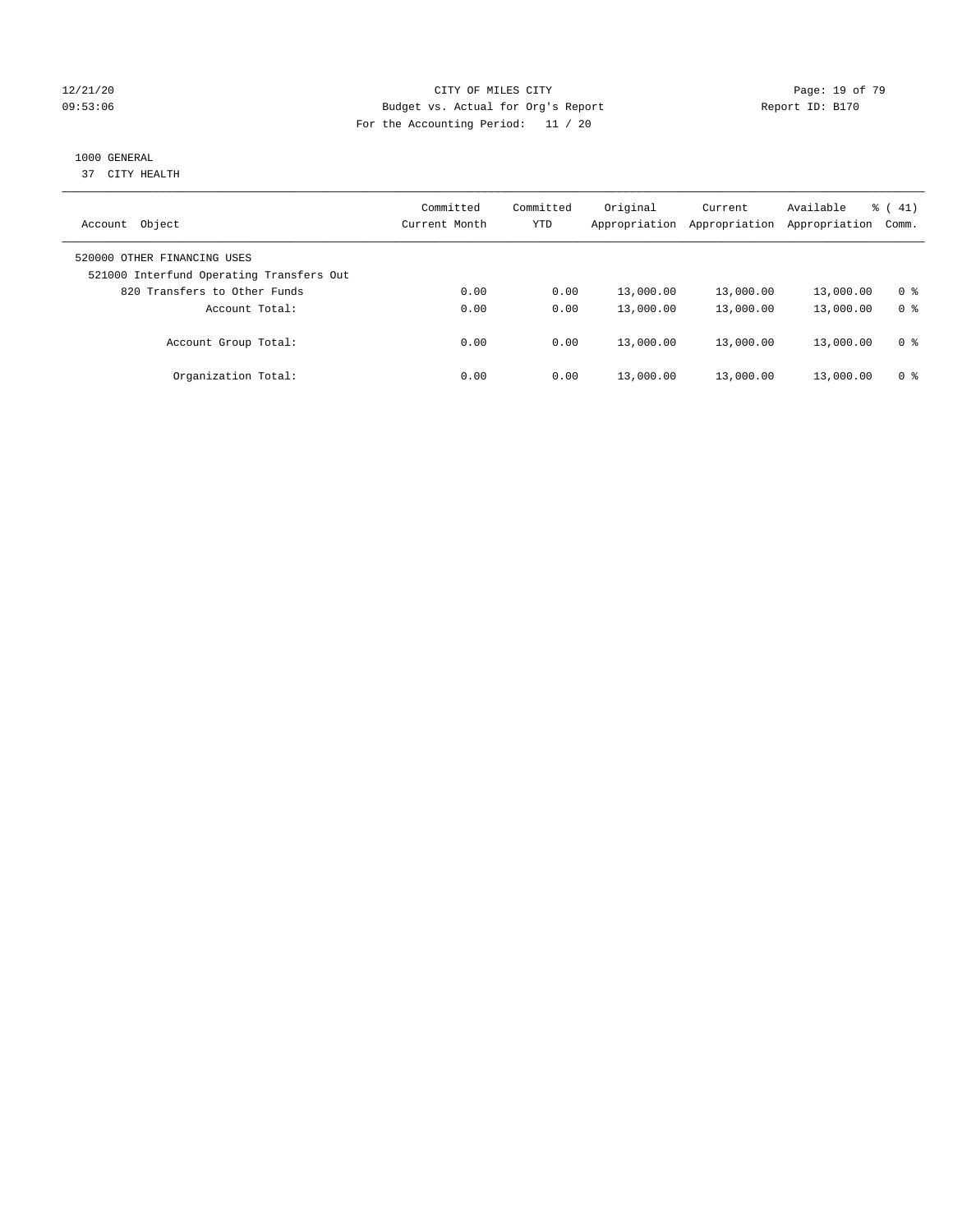#### 12/21/20 Page: 20 of 79 09:53:06 Budget vs. Actual for Org's Report Report ID: B170 For the Accounting Period: 11 / 20

### 1000 GENERAL

201 Flood Prevention

| Account Object |                                           | Committed<br>Current Month | Committed<br><b>YTD</b> | Original   | Current    | Available<br>Appropriation Appropriation Appropriation Comm. | $\frac{1}{6}$ ( 41) |  |
|----------------|-------------------------------------------|----------------------------|-------------------------|------------|------------|--------------------------------------------------------------|---------------------|--|
|                |                                           |                            |                         |            |            |                                                              |                     |  |
|                | 430000 Public Works-GASB68                |                            |                         |            |            |                                                              |                     |  |
|                | 431200 Flood Control                      |                            |                         |            |            |                                                              |                     |  |
|                | 111 Salaries and Wages - Permanent        | 1,158.60                   | 6,733.41                | 16,164.00  | 16,164.00  | 9,430.59                                                     | 42 %                |  |
|                | 131 VACATION                              | 192.12                     | 423.15                  | 1,000.00   | 1,000.00   | 576.85                                                       | $42$ $%$            |  |
|                | 132 SICK LEAVE                            | 0.00                       | 184.43                  | 500.00     | 500.00     | 315.57                                                       | 37 <sup>8</sup>     |  |
|                | 133 OTHER LEAVE PAY                       | 146.90                     | 146.90                  | 1,019.00   | 1,019.00   | 872.10                                                       | $14*$               |  |
|                | 141 Unemployment Insurance                | 2.26                       | 11.28                   | 28.00      | 28.00      | 16.72                                                        | $40*$               |  |
|                | 142 Workers' Compensation                 | 5.69                       | 28.53                   | 970.00     | 970.00     | 941.47                                                       | 3 <sup>8</sup>      |  |
|                | 143 Health Insurance                      | 341.92                     | 1,709.40                | 4,102.00   | 4,102.00   | 2,392.60                                                     | $42$ %              |  |
|                | 144 FICA                                  | 113.35                     | 571.48                  | 1,429.00   | 1,429.00   | 857.52                                                       | $40*$               |  |
|                | 145 PERS                                  | 131.32                     | 656.66                  | 1,638.00   | 1,638.00   | 981.34                                                       | $40*$               |  |
|                | 196 CLOTHING ALLOTMENT                    | 0.00                       | 60.00                   | 60.00      | 60.00      | 0.00                                                         | $100*$              |  |
|                | 210 Office Supplies and Materials         | 0.00                       | 219.00                  | 500.00     | 500.00     | 281.00                                                       | 44 %                |  |
|                | 214 Small Items of Equipment              | 0.00                       | 232.60                  | 500.00     | 500.00     | 267.40                                                       | 47.8                |  |
|                | 220 Operating Expenses                    | 20.17                      | 20.17                   | 500.00     | 500.00     | 479.83                                                       | 4%                  |  |
|                | 231 Gas, Oil, Diesel Fuel, Grease, etc.   | 0.00                       | 0.00                    | 500.00     | 500.00     | 500.00                                                       | 0 <sup>8</sup>      |  |
|                | 311 Postage, Box Rent, Etc.               | 16.50                      | 39.50                   | 2,500.00   | 2,500.00   | 2,460.50                                                     | 2 <sup>8</sup>      |  |
|                | 330 Publicity, Subscriptions & Dues       | 0.00                       | 0.00                    | 50.00      | 50.00      | 50.00                                                        | 0 <sup>8</sup>      |  |
|                | 331 Publication of Formal & Legal Notices | 0.00                       | 396.50                  | 2,000.00   | 2,000.00   | 1,603.50                                                     | $20*$               |  |
|                | 334 Memberships, Registrations & Dues     | 0.00                       | 38.88                   | 250.00     | 250.00     | 211.12                                                       | 16 <sup>8</sup>     |  |
|                | 345 Telephone                             | 23.02                      | 81.07                   | 50.00      | 50.00      | $-31.07$                                                     | $162$ %             |  |
|                | 350 Professional Services                 | 1,893.50                   | 5,789.99                | 137,520.00 | 137,520.00 | 131,730.01                                                   | 4%                  |  |
|                | 370 Travel                                | 0.00                       | 0.00                    | 1,000.00   | 1,000.00   | 1,000.00                                                     | 0 <sup>8</sup>      |  |
|                | 380 Training Services                     | 40.00                      | 40.00                   | 200.00     | 200.00     | 160.00                                                       | $20*$               |  |
|                | 382 Books                                 | 0.00                       | 0.00                    | 50.00      | 50.00      | 50.00                                                        | 0 <sup>8</sup>      |  |
|                | 532 Land Rental                           | 0.00                       | 0.00                    | 200.00     | 200.00     | 200.00                                                       | 0 <sup>8</sup>      |  |
|                | 540 Special Assessments                   | 0.00                       | 0.00                    | 300.00     | 300.00     | 300.00                                                       | 0 <sup>8</sup>      |  |
|                | Account Total:                            | 4,085.35                   | 17,382.95               | 173,030.00 | 173,030.00 | 155,647.05                                                   | $10*$               |  |
|                | Account Group Total:                      | 4,085.35                   | 17,382.95               | 173,030.00 | 173,030.00 | 155,647.05                                                   | 10 <sub>8</sub>     |  |
|                | 490000 DEBT SERVICE                       |                            |                         |            |            |                                                              |                     |  |
|                | 490500 Other Debt Service Payments        |                            |                         |            |            |                                                              |                     |  |
|                | 652 Principle- Flood Study Loan           | 0.00                       | 14,675.06               | 29,523.00  | 29,523.00  | 14,847.94                                                    | 50%                 |  |
|                | 653 Interest- Flood Study Loan            | 0.00                       | 448.06                  | 1,397.00   | 1,397.00   | 948.94                                                       | 32%                 |  |
|                | Account Total:                            | 0.00                       | 15, 123. 12             | 30,920.00  | 30,920.00  | 15,796.88                                                    | 49 %                |  |
|                | Account Group Total:                      | 0.00                       | 15, 123. 12             | 30,920.00  | 30,920.00  | 15,796.88                                                    | 49 %                |  |
|                | Organization Total:                       | 4,085.35                   | 32,506.07               | 203,950.00 | 203,950.00 | 171,443.93                                                   | 16 <sup>8</sup>     |  |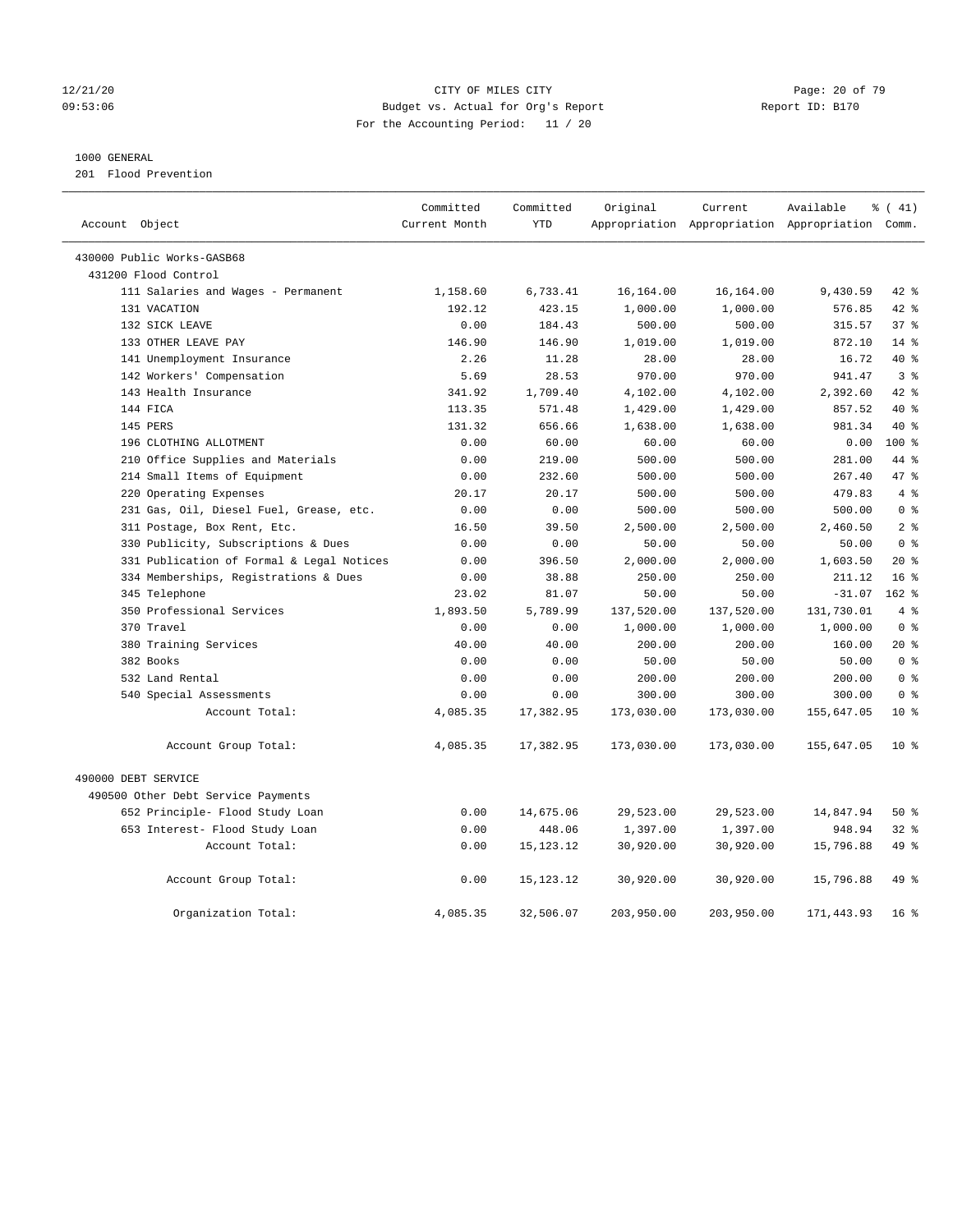#### 12/21/20 Page: 21 of 79 09:53:06 Budget vs. Actual for Org's Report Changer Report ID: B170 For the Accounting Period: 11 / 20

# 1000 GENERAL

301 Elections

| Object<br>Account                                   | Committed<br>Current Month | Committed<br>YTD | Original<br>Appropriation | Current<br>Appropriation | Available<br>Appropriation | % (41)<br>Comm. |
|-----------------------------------------------------|----------------------------|------------------|---------------------------|--------------------------|----------------------------|-----------------|
| 410000 GENERAL GOVERNMENTGASB68<br>410600 Elections |                            |                  |                           |                          |                            |                 |
| 300 PURCHASED SERVICES                              | 0.00                       | 0.00             | 10,000.00                 | 10,000.00                | 10,000.00                  | 0 <sup>8</sup>  |
| Account Total:                                      | 0.00                       | 0.00             | 10,000.00                 | 10,000.00                | 10,000.00                  | 0 <sup>8</sup>  |
| Account Group Total:                                | 0.00                       | 0.00             | 10,000.00                 | 10,000.00                | 10,000.00                  | 0 <sup>8</sup>  |
| Organization Total:                                 | 0.00                       | 0.00             | 10,000.00                 | 10,000.00                | 10,000.00                  | 0 <sup>8</sup>  |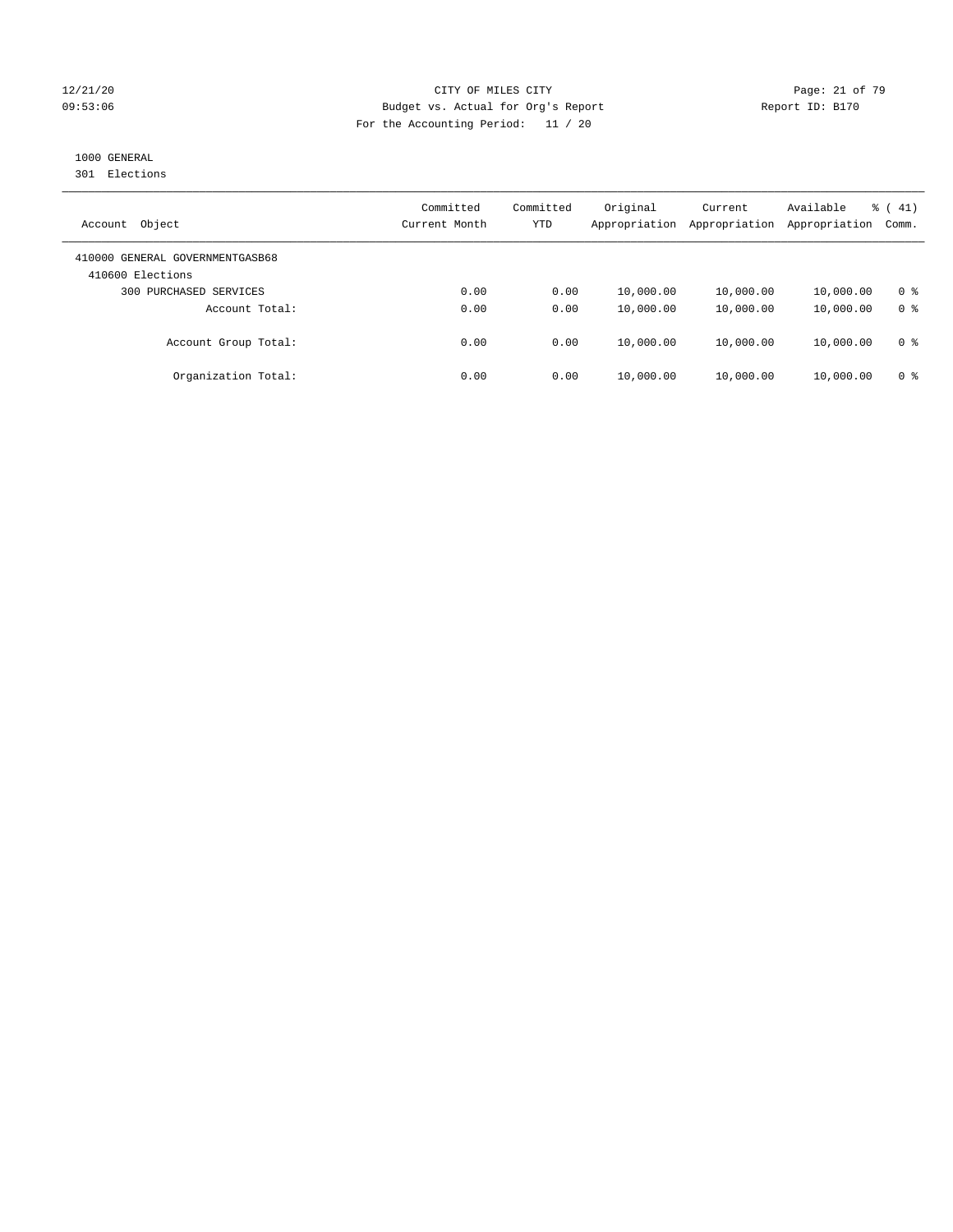#### 12/21/20 **Page: 22 of 79** CITY OF MILES CITY **CITY Page: 22 of 79** 09:53:06 Budget vs. Actual for Org's Report Report ID: B170 For the Accounting Period: 11 / 20

## 1000 GENERAL

402 Public Nuisance

| Account Object                 | Committed<br>Current Month | Committed<br><b>YTD</b>    | Original     | Current<br>Appropriation Appropriation | Available<br>Appropriation | % (41)<br>Comm. |
|--------------------------------|----------------------------|----------------------------|--------------|----------------------------------------|----------------------------|-----------------|
| 420000 PUBLIC SAFETY-GASB68    |                            |                            |              |                                        |                            |                 |
| 420532 Public Nuisance Cleanup |                            |                            |              |                                        |                            |                 |
| 350 Professional Services      | 798.68                     | 1,256.18                   | 0.00         | 0.00                                   | $-1, 256.18$               | $***$ %         |
| 360 Contr R & M                | 0.00                       | 9,103.15                   | 8,000.00     | 8,000.00                               | $-1, 103.15$ 114 %         |                 |
| Account Total:                 | 798.68                     | 10,359.33                  | 8,000.00     | 8,000.00                               | $-2,359.33$ 129 %          |                 |
| Account Group Total:           | 798.68                     | 10,359.33                  | 8,000.00     | 8,000.00                               | $-2,359.33$ 129 %          |                 |
| Organization Total:            | 798.68                     | 10,359.33                  | 8,000.00     | 8,000.00                               | $-2,359.33$ 129 %          |                 |
|                                |                            |                            |              |                                        |                            |                 |
| Fund Total:                    |                            | 370, 759.02 2, 003, 914.79 | 4,866,411.00 | 4,866,411.00                           | 2,862,496.21 41 %          |                 |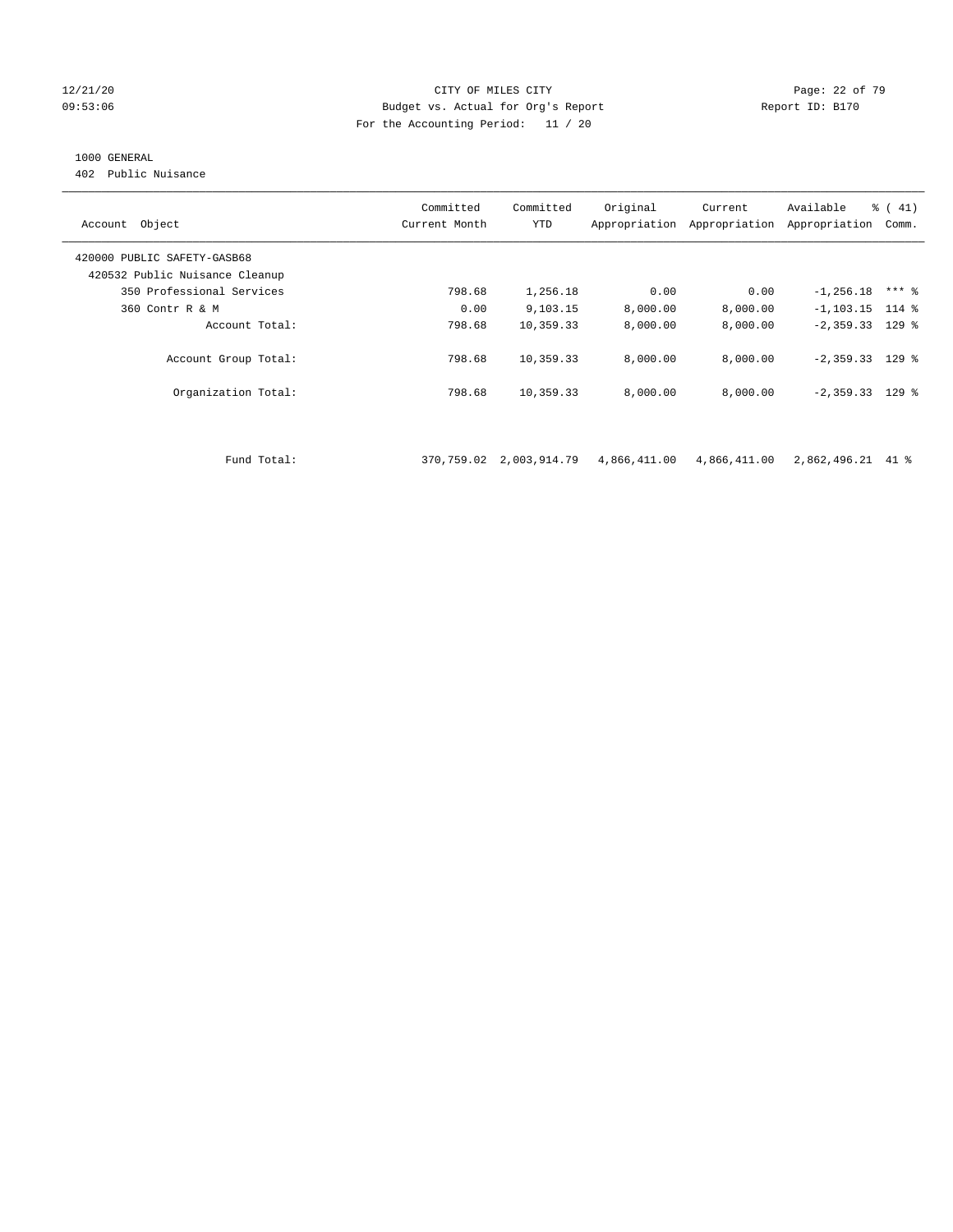#### 12/21/20 Page: 23 of 79 09:53:06 Budget vs. Actual for Org's Report Report ID: B170 For the Accounting Period: 11 / 20

————————————————————————————————————————————————————————————————————————————————————————————————————————————————————————————————————

# 2220 LIBRARY

16 Library

|                |                                          | Committed     | Committed  | Original   | Current    | Available                                       | % (41)          |
|----------------|------------------------------------------|---------------|------------|------------|------------|-------------------------------------------------|-----------------|
| Account Object |                                          | Current Month | <b>YTD</b> |            |            | Appropriation Appropriation Appropriation Comm. |                 |
|                | 460000 CULTURE AND RECREATION-GASB68     |               |            |            |            |                                                 |                 |
|                | 460100 Library Services(16)              |               |            |            |            |                                                 |                 |
|                | 111 Salaries and Wages - Permanent       | 12,191.12     | 62,207.73  | 179,536.00 | 179,536.00 | 117,328.27                                      | 35%             |
|                | 121 OVERTIME-PERMANENT                   | 0.00          | 0.00       | 600.00     | 600.00     | 600.00                                          | 0 <sup>8</sup>  |
|                | 131 VACATION                             | 335.24        | 3,705.09   | 16,000.00  | 16,000.00  | 12,294.91                                       | $23$ $%$        |
|                | 132 SICK LEAVE                           | 625.94        | 1,097.96   | 7,300.00   | 7,300.00   | 6,202.04                                        | 15 <sup>°</sup> |
|                | 133 OTHER LEAVE PAY                      | 0.00          | 0.00       | 4,079.00   | 4,079.00   | 4,079.00                                        | 0 <sup>8</sup>  |
|                | 141 Unemployment Insurance               | 19.74         | 101.50     | 311.00     | 311.00     | 209.50                                          | 33%             |
|                | 142 Workers' Compensation                | 49.76         | 255.83     | 785.00     | 785.00     | 529.17                                          | 33%             |
|                | 143 Health Insurance                     | 3,418.10      | 17,090.50  | 51,270.00  | 51,270.00  | 34,179.50                                       | 33%             |
|                | 144 FICA                                 | 1,003.20      | 5,157.43   | 15,875.00  | 15,875.00  | 10,717.57                                       | 32%             |
|                | 145 PERS                                 | 1,153.45      | 5,876.85   | 18,199.00  | 18,199.00  | 12,322.15                                       | 32%             |
|                | 196 CLOTHING ALLOTMENT                   | 0.00          | 600.00     | 750.00     | 750.00     | 150.00                                          | 80 %            |
|                | 210 Office Supplies and Materials        | 0.00          | 183.57     | 500.00     | 500.00     | 316.43                                          | 37%             |
|                | 214 Small Items of Equipment             | 0.00          | 2,348.26   | 3,300.00   | 3,300.00   | 951.74                                          | 71 %            |
|                | 220 Operating Expenses                   | 0.00          | 0.00       | 500.00     | 500.00     | 500.00                                          | 0 <sup>8</sup>  |
|                | 224 Janitorial Supplies                  | 0.00          | 50.00      | 1,200.00   | 1,200.00   | 1,150.00                                        | 4%              |
|                | 311 Postage, Box Rent, Etc.              | 68.02         | 311.16     | 1,500.00   | 1,500.00   | 1,188.84                                        | $21$ %          |
|                | 320 Printing, Duplicating, Typing &      | 0.00          | 139.50     | 1,500.00   | 1,500.00   | 1,360.50                                        | 9 <sup>°</sup>  |
|                | 334 Memberships, Registrations & Dues    | 0.00          | 0.00       | 250.00     | 250.00     | 250.00                                          | 0 <sup>8</sup>  |
|                | 341 Electric Utility Services            | 414.43        | 3,783.69   | 9,000.00   | 9,000.00   | 5,216.31                                        | 42 %            |
|                | 342 Water Utility Services               | 23.90         | 118.62     | 750.00     | 750.00     | 631.38                                          | 16 <sup>°</sup> |
|                | 343 Sewer Utility Services               | 28.16         | 139.70     | 500.00     | 500.00     | 360.30                                          | $28$ %          |
|                | 344 Gas Utility Service                  | 188.90        | 330.43     | 5,000.00   | 5,000.00   | 4,669.57                                        | 7 %             |
|                | 345 Telephone                            | 98.73         | 383.08     | 1,750.00   | 1,750.00   | 1,366.92                                        | $22$ %          |
|                | 346 Garbage Service                      | 0.00          | 0.00       | 400.00     | 400.00     | 400.00                                          | 0 <sup>8</sup>  |
|                | 347 Internet                             | 139.50        | 524.79     | 2,500.00   | 2,500.00   | 1,975.21                                        | $21$ %          |
|                | 350 Professional Services                | 0.00          | 1,290.21   | 8,500.00   | 8,500.00   | 7,209.79                                        | 15 <sup>°</sup> |
|                | 360 Contr R & M                          | 1,300.00      | 2,111.29   | 11,000.00  | 11,000.00  | 8,888.71                                        | 19 <sup>°</sup> |
|                | 370 Travel                               | 0.00          | 0.00       | 1,500.00   | 1,500.00   | 1,500.00                                        | 0 <sup>8</sup>  |
|                | 380 Training Services                    | 0.00          | 0.00       | 1,000.00   | 1,000.00   | 1,000.00                                        | 0 <sup>8</sup>  |
|                | 382 Books                                | 842.68        | 3,693.37   | 15,000.00  | 15,000.00  | 11,306.63                                       | 25%             |
|                | 511 Insurance on Buildings               | 0.00          | 3,421.78   | 3,422.00   | 3,422.00   | 0.22                                            | $100*$          |
|                | 513 Liability                            | 0.00          | 3,151.21   | 3,152.00   | 3,152.00   | 0.79                                            | $100$ %         |
|                | 920 Buildings                            | 0.00          | 0.00       | 20,000.00  | 20,000.00  | 20,000.00                                       | 0 <sup>8</sup>  |
|                | Account Total:                           | 21,900.87     | 118,073.55 | 386,929.00 | 386,929.00 | 268,855.45                                      | $31$ %          |
|                | Account Group Total:                     | 21,900.87     | 118,073.55 | 386,929.00 | 386,929.00 | 268,855.45                                      | $31$ %          |
|                | 520000 OTHER FINANCING USES              |               |            |            |            |                                                 |                 |
|                | 521000 Interfund Operating Transfers Out |               |            |            |            |                                                 |                 |
|                | 820 Transfers to Other Funds             | 1,664.83      | 8,324.15   | 19,978.00  | 19,978.00  | 11,653.85                                       | $42$ %          |
|                | Account Total:                           | 1,664.83      | 8,324.15   | 19,978.00  | 19,978.00  | 11,653.85                                       | 42 %            |
|                |                                          |               |            |            |            |                                                 |                 |
|                | Account Group Total:                     | 1,664.83      | 8,324.15   | 19,978.00  | 19,978.00  | 11,653.85                                       | $42$ %          |
|                | Organization Total:                      | 23,565.70     | 126,397.70 | 406,907.00 | 406,907.00 | 280,509.30                                      | $31$ %          |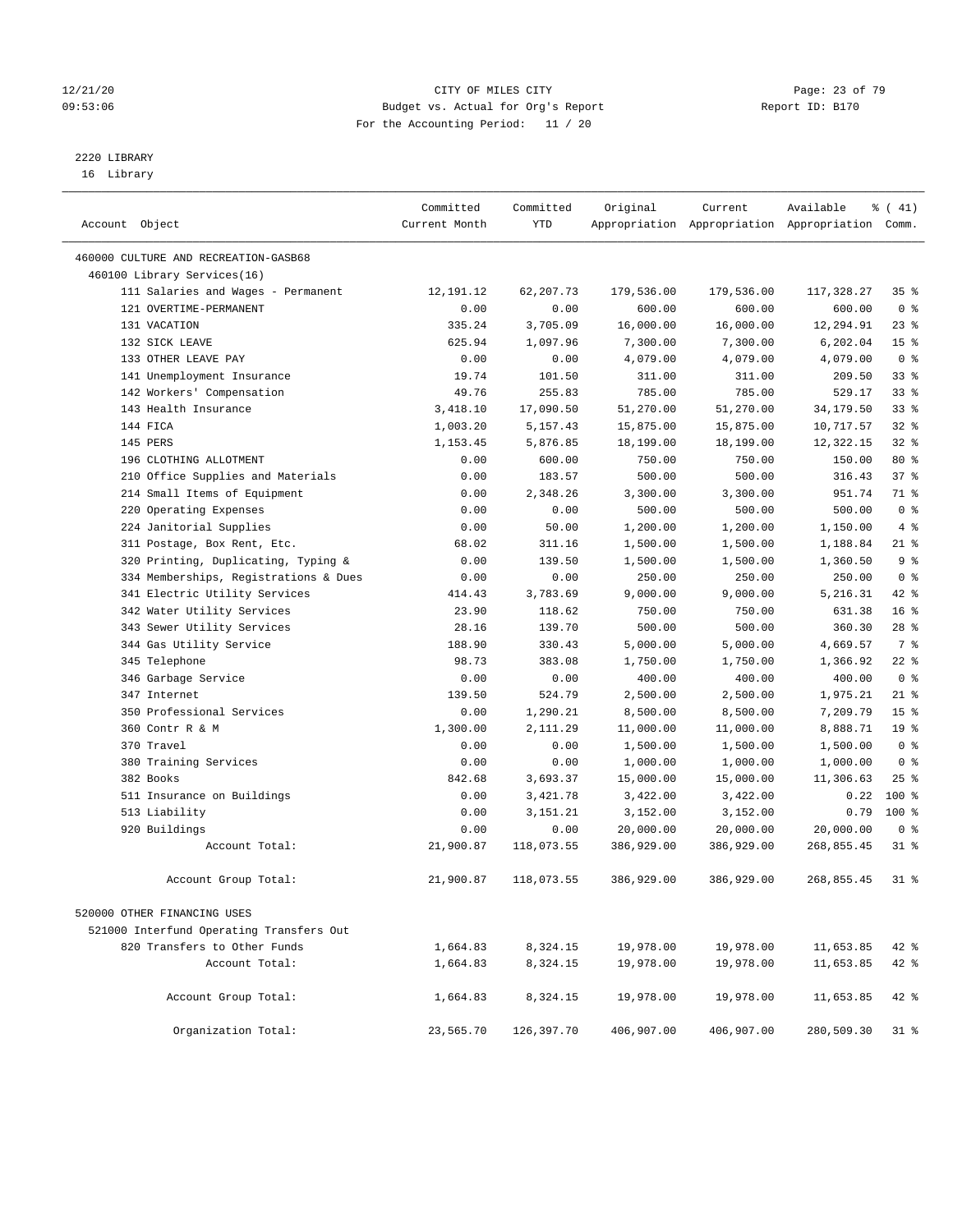### 12/21/20 **Page: 24 of 79** CITY OF MILES CITY **CITY** CITY **Page: 24 of 79** 09:53:06 Budget vs. Actual for Org's Report Report ID: B170 For the Accounting Period: 11 / 20

# 2220 LIBRARY

16 Library

| Account Object |             | Committed<br>Current Month | Committed<br><b>YTD</b> | Original   | Current<br>Appropriation Appropriation Appropriation Comm. | Available       | $\frac{1}{6}$ (41) |
|----------------|-------------|----------------------------|-------------------------|------------|------------------------------------------------------------|-----------------|--------------------|
|                | Fund Total: | 23,565.70                  | 126,397.70              | 406,907.00 | 406,907.00                                                 | 280,509.30 31 % |                    |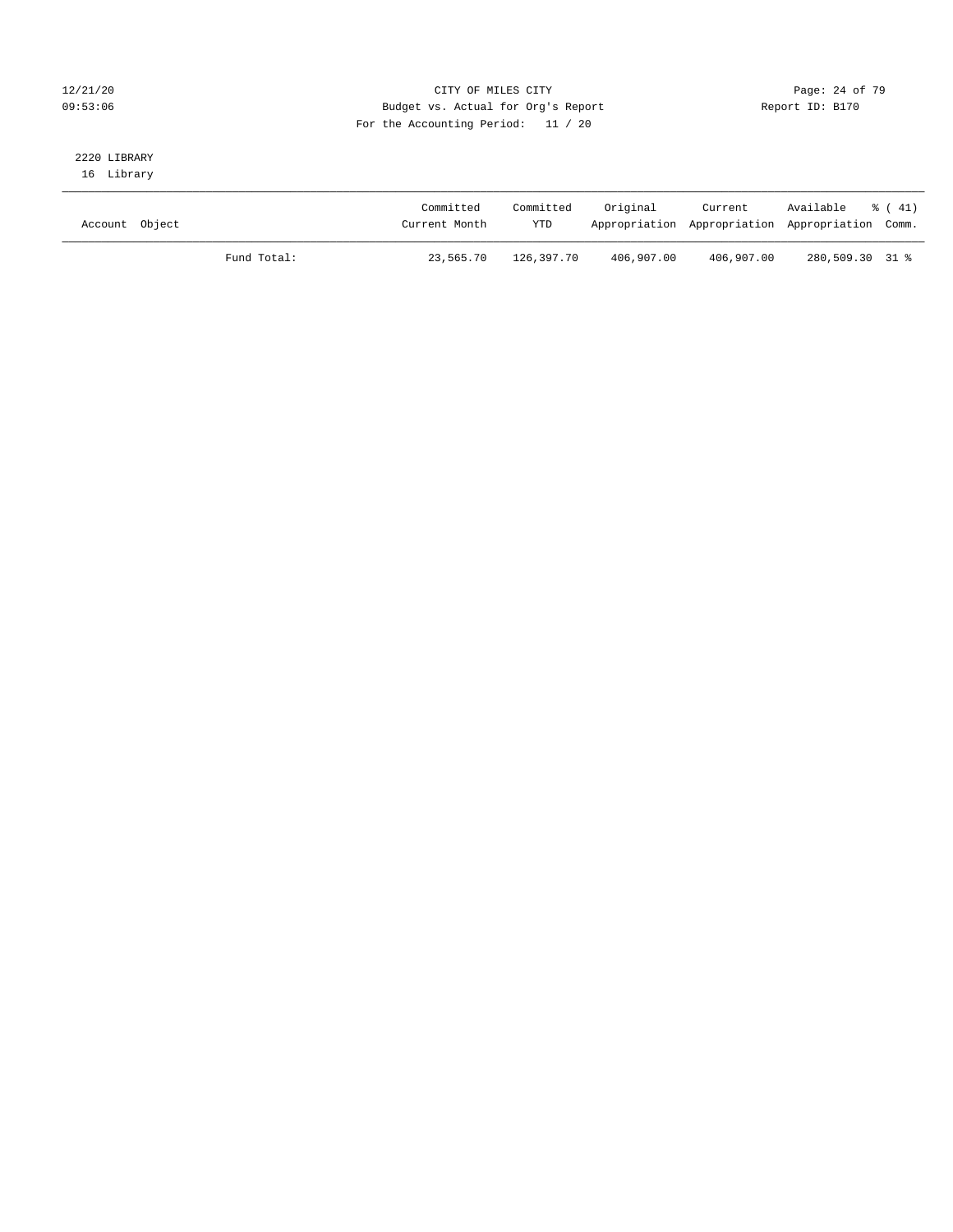#### 12/21/20 Page: 25 of 79 09:53:06 Budget vs. Actual for Org's Report Changer Report ID: B170 For the Accounting Period: 11 / 20

# 2260 EMERGENCY DISASTER

201 Flood Prevention

| Account Object                                                          | Committed<br>Current Month | Committed<br><b>YTD</b> | Original | Current<br>Appropriation Appropriation | Available<br>Appropriation | % (41)<br>Comm. |
|-------------------------------------------------------------------------|----------------------------|-------------------------|----------|----------------------------------------|----------------------------|-----------------|
| 520000 OTHER FINANCING USES<br>521000 Interfund Operating Transfers Out |                            |                         |          |                                        |                            |                 |
| 820 Transfers to Other Funds                                            | 0.00                       | 0.00                    | 330.00   | 330.00                                 | 330.00                     | 0 <sup>8</sup>  |
| Account Total:                                                          | 0.00                       | 0.00                    | 330.00   | 330.00                                 | 330.00                     | 0 <sup>8</sup>  |
| Account Group Total:                                                    | 0.00                       | 0.00                    | 330.00   | 330.00                                 | 330.00                     | 0 <sup>8</sup>  |
| Organization Total:                                                     | 0.00                       | 0.00                    | 330.00   | 330.00                                 | 330.00                     | 0 <sup>8</sup>  |
|                                                                         |                            |                         |          |                                        |                            |                 |
| Fund Total:                                                             | 0.00                       | 0.00                    | 330.00   | 330.00                                 | 330.00                     | 0 %             |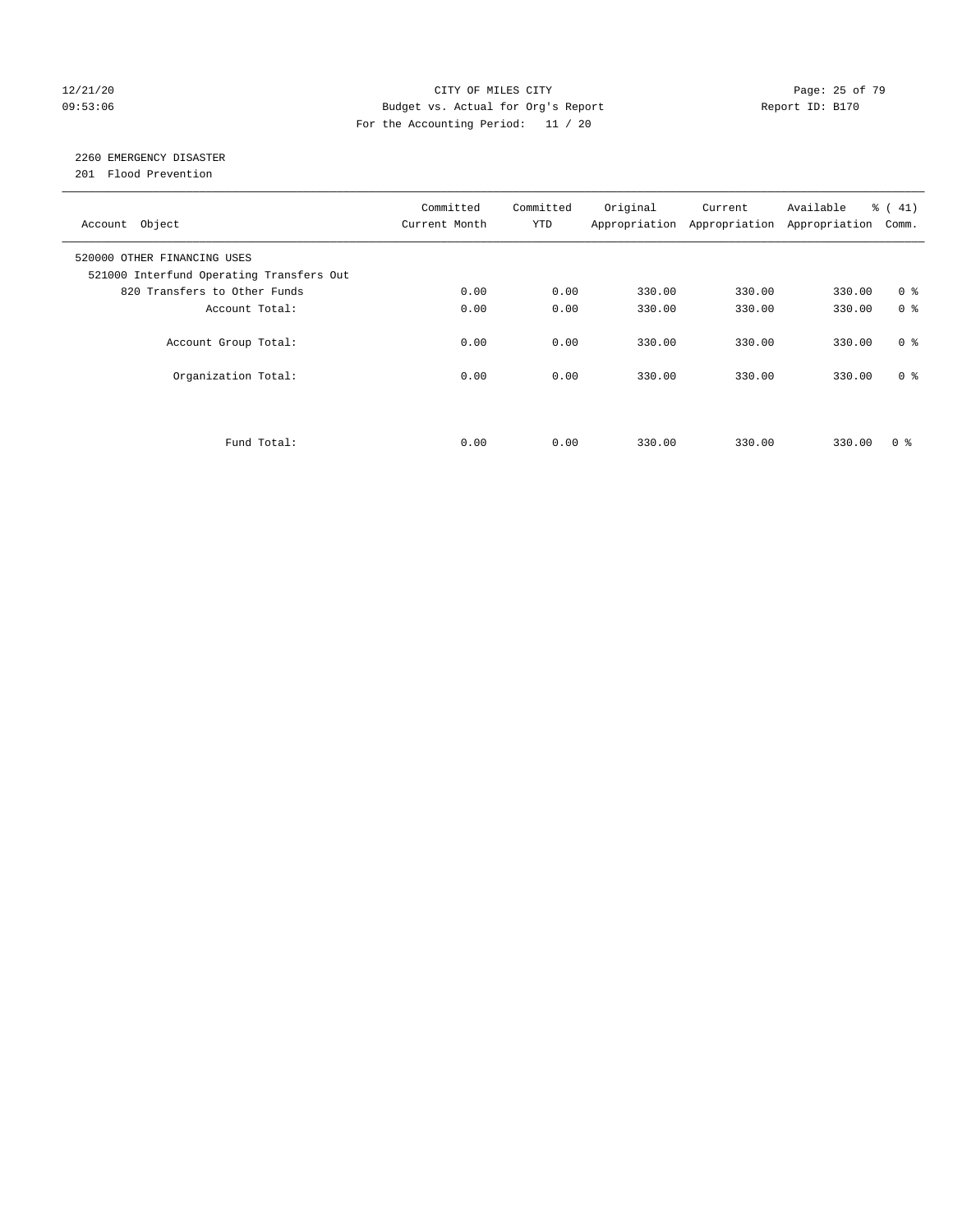#### 12/21/20 **Page: 26 of 79** CITY OF MILES CITY **CITY** CITY **Page: 26 of 79** 09:53:06 Budget vs. Actual for Org's Report Changer Report ID: B170 For the Accounting Period: 11 / 20

#### 2270 Health 37 CITY HEALTH

| Account Object                                                    | Committed<br>Current Month | Committed<br><b>YTD</b> | Original  | Current<br>Appropriation Appropriation | Available<br>Appropriation | % (41)<br>Comm. |
|-------------------------------------------------------------------|----------------------------|-------------------------|-----------|----------------------------------------|----------------------------|-----------------|
| 440000 PUBLIC HEALTH-GASB68<br>440140 Registration and Inspection |                            |                         |           |                                        |                            |                 |
| 350 Professional Services                                         | 0.00                       | 0.00                    | 14,500.00 | 14,500.00                              | 14,500.00                  | 0 <sup>8</sup>  |
| Account Total:                                                    | 0.00                       | 0.00                    | 14,500.00 | 14,500.00                              | 14,500.00                  | 0 <sup>8</sup>  |
| Account Group Total:                                              | 0.00                       | 0.00                    | 14,500.00 | 14,500.00                              | 14,500.00                  | 0 <sup>8</sup>  |
| Organization Total:                                               | 0.00                       | 0.00                    | 14,500.00 | 14,500.00                              | 14,500.00                  | 0 <sup>8</sup>  |
|                                                                   |                            |                         |           |                                        |                            |                 |
| Fund Total:                                                       | 0.00                       | 0.00                    | 14,500.00 | 14,500.00                              | 14,500.00                  | 0 <sup>8</sup>  |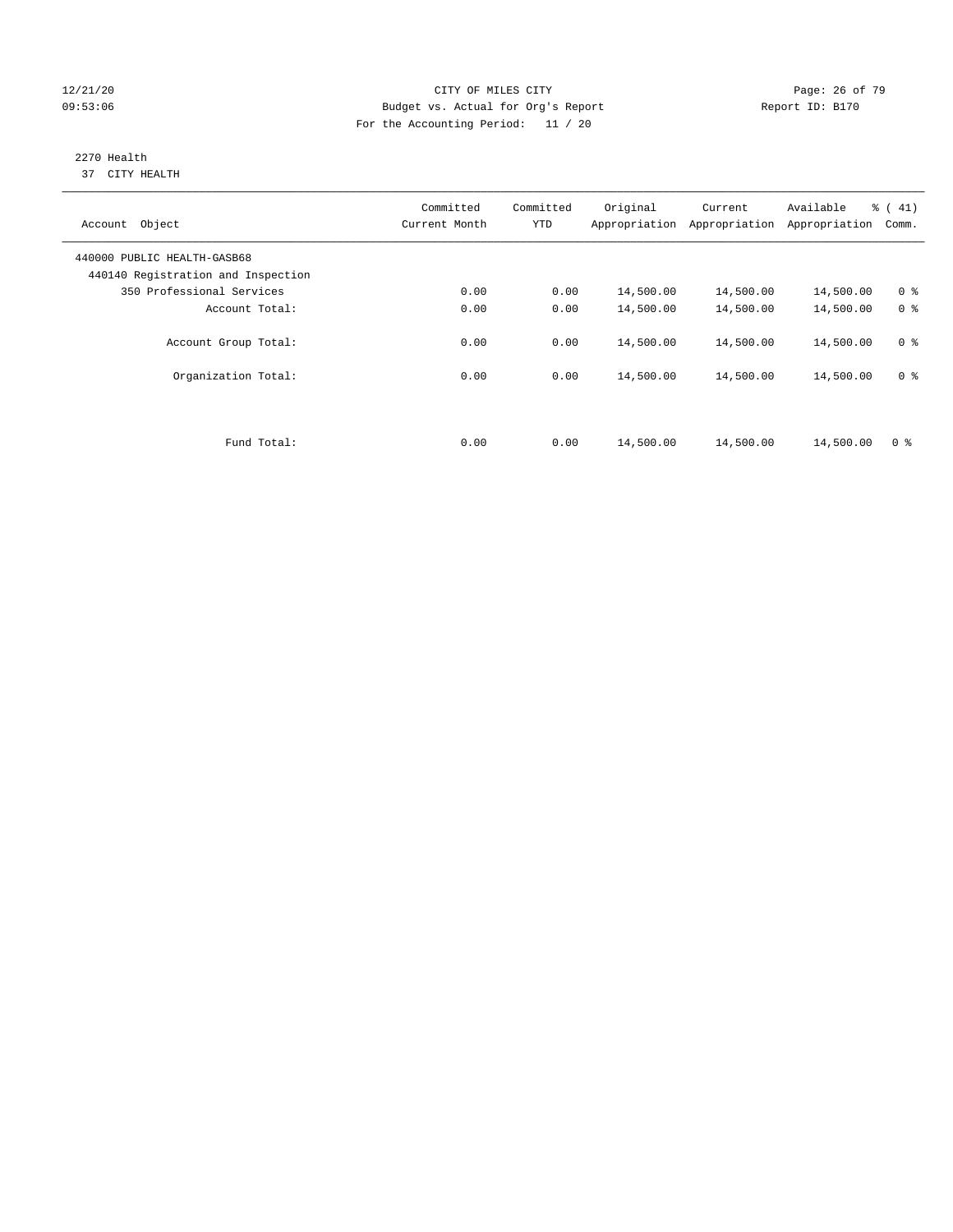#### 12/21/20 **Page: 27 of 79** CITY OF MILES CITY **CITY Page: 27 of 79** 09:53:06 Budget vs. Actual for Org's Report Report ID: B170 For the Accounting Period: 11 / 20

#### 2310 TIFD-Downtown

11 Historic Preservation

| Account Object                                | Committed<br>Current Month | Committed<br><b>YTD</b> | Original  | Current   | Available<br>Appropriation Appropriation Appropriation Comm. | $\frac{1}{6}$ ( 41) |
|-----------------------------------------------|----------------------------|-------------------------|-----------|-----------|--------------------------------------------------------------|---------------------|
|                                               |                            |                         |           |           |                                                              |                     |
| 460000 CULTURE AND RECREATION-GASB68          |                            |                         |           |           |                                                              |                     |
| 460462 Urban Renewal District                 |                            |                         |           |           |                                                              |                     |
| 111 Salaries and Wages - Permanent            | 110.36                     | 716.91                  | 5,356.00  | 5,356.00  | 4,639.09                                                     | $13*$               |
| 131 VACATION                                  | 0.00                       | 46.86                   | 1,600.00  | 1,600.00  | 1,553.14                                                     | 3 <sup>8</sup>      |
| 132 SICK LEAVE                                | 59.42                      | 72.89                   | 400.00    | 400.00    | 327.11                                                       | 18 <sup>8</sup>     |
| 133 OTHER LEAVE PAY                           | 0.00                       | 12.99                   | 424.00    | 424.00    | 411.01                                                       | 3 <sup>8</sup>      |
| 141 Unemployment Insurance                    | 0.25                       | 1.28                    | 12.00     | 12.00     | 10.72                                                        | 11 <sup>8</sup>     |
| 142 Workers' Compensation                     | 0.64                       | 3.24                    | 29.00     | 29.00     | 25.76                                                        | $11$ %              |
| 143 Health Insurance                          | 42.71                      | 213.74                  | 1,846.00  | 1,846.00  | 1,632.26                                                     | $12*$               |
| 144 FICA                                      | 13.00                      | 65.57                   | 595.00    | 595.00    | 529.43                                                       | 11 <sup>°</sup>     |
| 145 PERS                                      | 14.89                      | 74.52                   | 682.00    | 682.00    | 607.48                                                       | 11 <sup>°</sup>     |
| 196 CLOTHING ALLOTMENT                        | 0.00                       | 7.50                    | 0.00      | 0.00      | $-7.50$                                                      | $***$ 8             |
| 210 Office Supplies and Materials             | 0.00                       | 0.00                    | 200.00    | 200.00    | 200.00                                                       | 0 <sup>8</sup>      |
| 220 Operating Expenses                        | 0.00                       | 0.00                    | 500.00    | 500.00    | 500.00                                                       | 0 <sup>8</sup>      |
| 231 Gas, Oil, Diesel Fuel, Grease, etc.       | 0.00                       | 0.00                    | 200.00    | 200.00    | 200.00                                                       | 0 <sup>8</sup>      |
| 311 Postage, Box Rent, Etc.                   | 0.00                       | 0.00                    | 100.00    | 100.00    | 100.00                                                       | 0 <sup>8</sup>      |
| 320 Printing, Duplicating, Typing &           | 0.00                       | 0.00                    | 200.00    | 200.00    | 200.00                                                       | 0 <sup>8</sup>      |
| 330 Publicity, Subscriptions & Dues           | 0.00                       | 12.96                   | 100.00    | 100.00    | 87.04                                                        | 13 <sup>8</sup>     |
| 331 Publication of Formal & Legal Notices     | 45.50                      | 45.50                   | 200.00    | 200.00    | 154.50                                                       | $23$ $%$            |
| 345 Telephone                                 | 11.35                      | 34.39                   | 175.00    | 175.00    | 140.61                                                       | $20*$               |
| 347 Internet                                  | 0.49                       | 1.96                    | 300.00    | 300.00    | 298.04                                                       | 1 <sup>8</sup>      |
| 350 Professional Services                     | 0.00                       | 6.10                    | 400.00    | 400.00    | 393.90                                                       | 2 <sup>8</sup>      |
| 360 Contr R & M                               | 54.03                      | 314.34                  | 2,000.00  | 2,000.00  | 1,685.66                                                     | 16 <sup>°</sup>     |
| 370 Travel                                    | 0.00                       | 0.00                    | 500.00    | 500.00    | 500.00                                                       | 0 <sup>8</sup>      |
| 380 Training Services                         | 0.00                       | 0.00                    | 200.00    | 200.00    | 200.00                                                       | 0 <sup>8</sup>      |
| 513 Liability                                 | 0.00                       | 45.04                   | 46.00     | 46.00     | 0.96                                                         | 98 %                |
| 721 Redevelopment                             | 0.00                       | 0.00                    | 25,000.00 | 25,000.00 | 25,000.00                                                    | 0 <sup>8</sup>      |
| Account Total:                                | 352.64                     | 1,675.79                | 41,065.00 | 41,065.00 | 39, 389. 21                                                  | $4\degree$          |
| 460466 Historic Preservation- Montana Main St |                            |                         |           |           |                                                              |                     |
| 730 Grants & Donations to Other               | 0.00                       | 0.00                    | 22,000.00 | 22,000.00 | 22,000.00                                                    | 0 <sup>8</sup>      |
| Account Total:                                | 0.00                       | 0.00                    | 22,000.00 | 22,000.00 | 22,000.00                                                    | 0 <sup>8</sup>      |
| Account Group Total:                          | 352.64                     | 1,675.79                | 63,065.00 | 63,065.00 | 61,389.21                                                    | 3 <sup>°</sup>      |
| Organization Total:                           | 352.64                     | 1,675.79                | 63,065.00 | 63,065.00 | 61,389.21                                                    | 3%                  |
| Fund Total:                                   | 352.64                     | 1,675.79                | 63,065.00 | 63,065.00 | 61,389.21                                                    | 3 <sup>8</sup>      |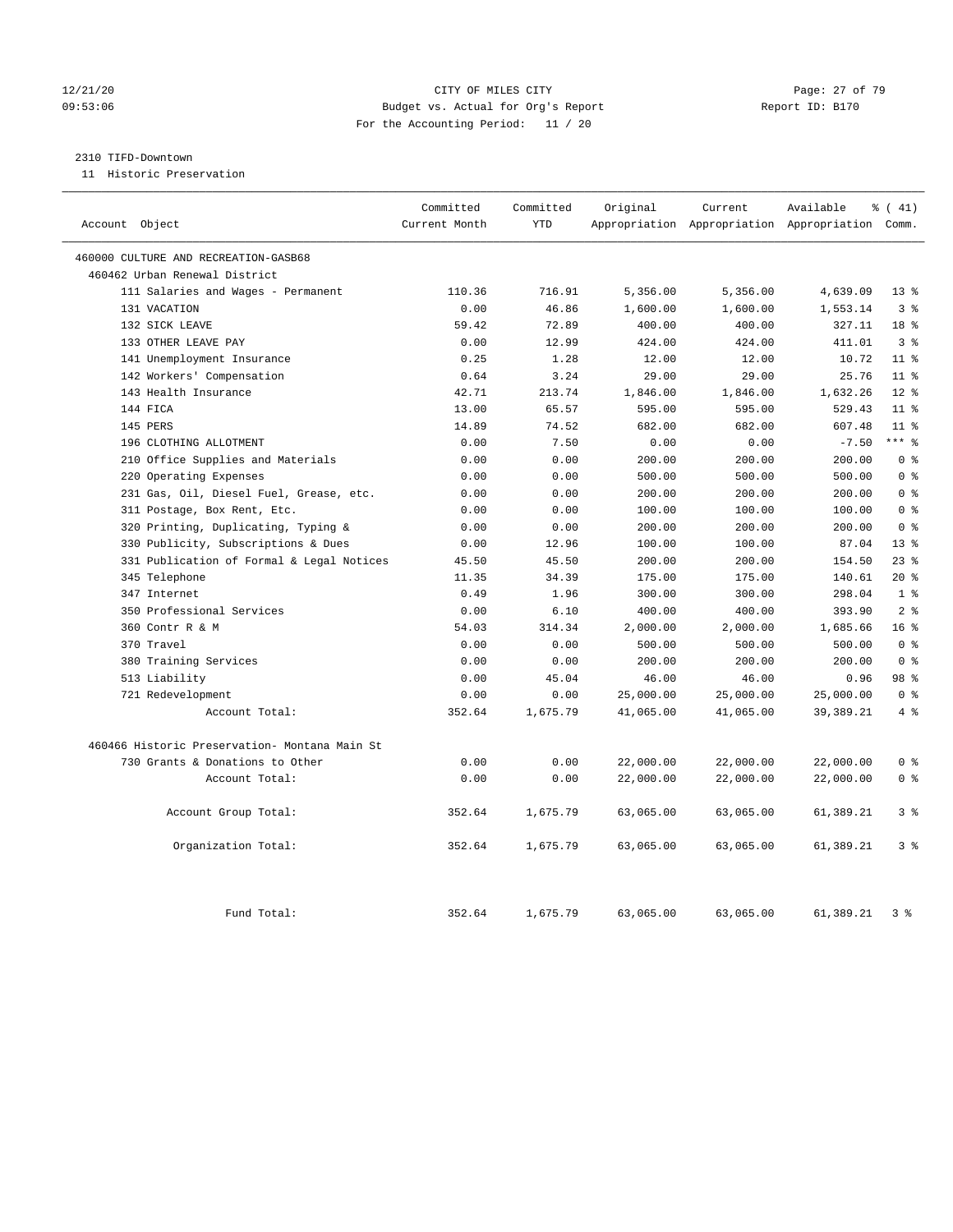#### 12/21/20 **Page: 28 of 79** CITY OF MILES CITY **CITY** Page: 28 of 79 09:53:06 Budget vs. Actual for Org's Report Report ID: B170 For the Accounting Period: 11 / 20

#### 2372 Permissive Medical Levy 20 Permissive Medical Levy

———————————————————————————————————————————————————————————————————————————————————————————————————————————————————————————————————— Committed Committed Original Current Available % ( 41) Account Object **Current Month** YTD Appropriation Appropriation Appropriation Comm. ———————————————————————————————————————————————————————————————————————————————————————————————————————————————————————————————————— 520000 OTHER FINANCING USES 521000 Interfund Operating Transfers Out 820 Transfers to Other Funds 0.00 0.00 287,119.00 287,119.00 287,119.00 0 % Account Total:  $0.00$  0.00 287,119.00 287,119.00 287,119.00 0 % Account Group Total: 0.00 0.00 287,119.00 287,119.00 287,119.00 0 % Organization Total: 0.00 0.00 287,119.00 287,119.00 287,119.00 0 % Fund Total: 0.00 0.00 287,119.00 287,119.00 287,119.00 0 %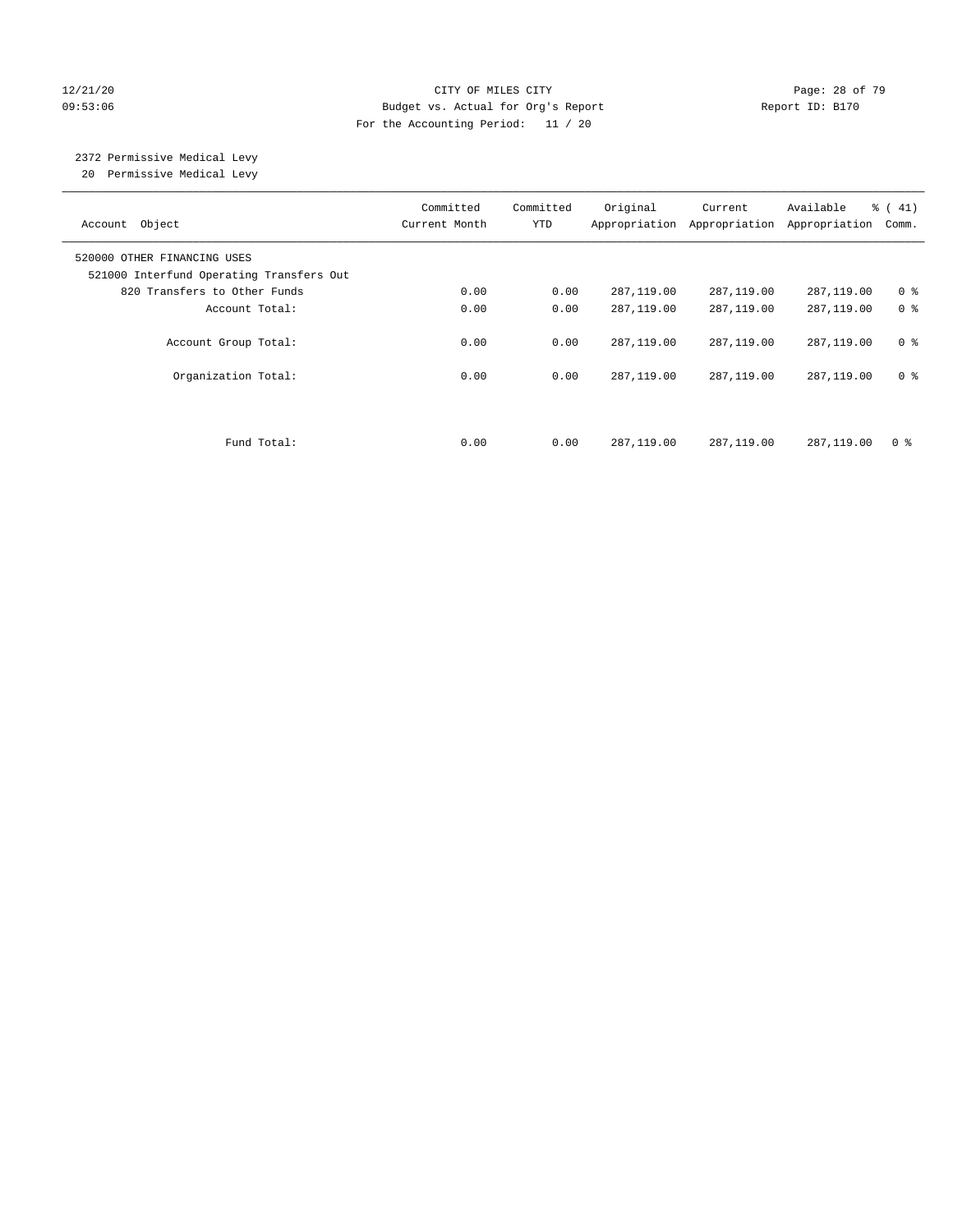### 12/21/20 Page: 29 of 79 09:53:06 Budget vs. Actual for Org's Report Changer Report ID: B170 For the Accounting Period: 11 / 20

### 2390 DRUG FORFEITURE

5 Police

| Account Object                    | Committed<br>Current Month | Committed<br>YTD | Original | Current<br>Appropriation Appropriation | Available<br>Appropriation | % (41)<br>Comm. |
|-----------------------------------|----------------------------|------------------|----------|----------------------------------------|----------------------------|-----------------|
| 420000 PUBLIC SAFETY-GASB68       |                            |                  |          |                                        |                            |                 |
| 420100 Law Enforcement Services   |                            |                  |          |                                        |                            |                 |
| 210 Office Supplies and Materials | 0.00                       | 0.00             | 100.00   | 100.00                                 | 100.00                     | 0 <sub>8</sub>  |
| 220 Operating Expenses            | 0.00                       | 0.00             | 500.00   | 500.00                                 | 500.00                     | 0 <sup>8</sup>  |
| 380 Training Services             | 0.00                       | 0.00             | 1,000.00 | 1,000.00                               | 1,000.00                   | 0 <sup>8</sup>  |
| 900 Capital Outlay                | 0.00                       | 0.00             | 100.00   | 100.00                                 | 100.00                     | 0 <sup>8</sup>  |
| Account Total:                    | 0.00                       | 0.00             | 1,700.00 | 1,700.00                               | 1,700.00                   | 0 <sup>8</sup>  |
| Account Group Total:              | 0.00                       | 0.00             | 1,700.00 | 1,700.00                               | 1,700.00                   | 0 <sup>8</sup>  |
| Organization Total:               | 0.00                       | 0.00             | 1,700.00 | 1,700.00                               | 1,700.00                   | 0 <sup>8</sup>  |
|                                   |                            |                  |          |                                        |                            |                 |
| Fund Total:                       | 0.00                       | 0.00             | 1,700.00 | 1,700.00                               | 1,700.00                   | 0 %             |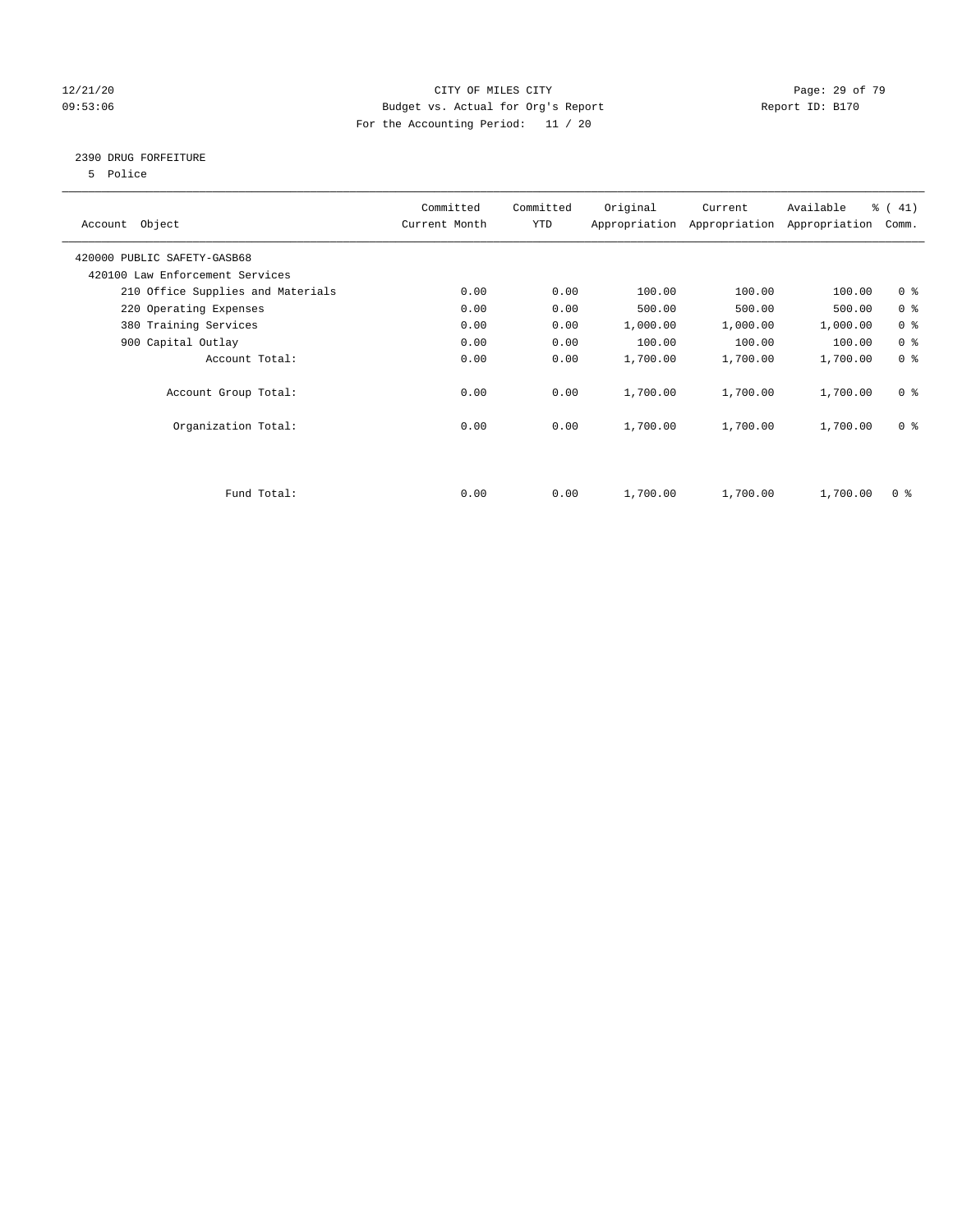#### 12/21/20 Page: 30 of 79 09:53:06 Budget vs. Actual for Org's Report Report ID: B170 For the Accounting Period: 11 / 20

## 2394 BUILDING CODE ENFORCEMENT

18 BUILDING INSPECTION

| Account Object                            | Committed<br>Current Month | Committed<br><b>YTD</b> | Original   | Current    | Available<br>Appropriation Appropriation Appropriation Comm. | % (41)          |
|-------------------------------------------|----------------------------|-------------------------|------------|------------|--------------------------------------------------------------|-----------------|
| 420000 PUBLIC SAFETY-GASB68               |                            |                         |            |            |                                                              |                 |
| 420531 Building Inspection                |                            |                         |            |            |                                                              |                 |
| 111 Salaries and Wages - Permanent        | 928.51                     | 4,821.47                | 11,648.00  | 11,648.00  | 6,826.53                                                     | 41 %            |
| 121 OVERTIME-PERMANENT                    | 0.00                       | 12.05                   | 240.00     | 240.00     | 227.95                                                       | 5 <sup>°</sup>  |
| 131 VACATION                              | 80.16                      | 250.10                  | 1,000.00   | 1,000.00   | 749.90                                                       | 25%             |
| 132 SICK LEAVE                            | 4.01                       | 233.96                  | 600.00     | 600.00     | 366.04                                                       | 39 <sup>8</sup> |
| 133 OTHER LEAVE PAY                       | 36.72                      | 36.72                   | 255.00     | 255.00     | 218.28                                                       | $14*$           |
| 141 Unemployment Insurance                | 1.57                       | 8.12                    | 21.00      | 21.00      | 12.88                                                        | 39 %            |
| 142 Workers' Compensation                 | 9.08                       | 46.98                   | 375.00     | 375.00     | 328.02                                                       | 13 <sup>°</sup> |
| 143 Health Insurance                      | 256.33                     | 1,281.69                | 3,076.00   | 3,076.00   | 1,794.31                                                     | 42 %            |
| 144 FICA                                  | 79.99                      | 411.54                  | 1,051.00   | 1,051.00   | 639.46                                                       | 39 <sup>8</sup> |
| 145 PERS                                  | 92.04                      | 469.57                  | 1,205.00   | 1,205.00   | 735.43                                                       | 39 <sup>8</sup> |
| 196 CLOTHING ALLOTMENT                    | 0.00                       | 45.00                   | 45.00      | 45.00      | 0.00                                                         | 100 %           |
| 210 Office Supplies and Materials         | 6.73                       | 82.68                   | 3,000.00   | 3,000.00   | 2,917.32                                                     | 3 <sup>8</sup>  |
| 214 Small Items of Equipment              | 0.00                       | 155.72                  | 4,000.00   | 4,000.00   | 3,844.28                                                     | 4%              |
| 220 Operating Expenses                    | 0.00                       | 0.00                    | 3,000.00   | 3,000.00   | 3,000.00                                                     | 0 <sup>8</sup>  |
| 311 Postage, Box Rent, Etc.               | 129.65                     | 315.60                  | 600.00     | 600.00     | 284.40                                                       | 53%             |
| 320 Printing, Duplicating, Typing &       | 0.00                       | 0.00                    | 500.00     | 500.00     | 500.00                                                       | 0 <sup>8</sup>  |
| 330 Publicity, Subscriptions & Dues       | 0.00                       | 0.00                    | 500.00     | 500.00     | 500.00                                                       | 0 <sup>8</sup>  |
| 331 Publication of Formal & Legal Notices | 84.50                      | 278.74                  | 1,000.00   | 1,000.00   | 721.26                                                       | $28$ %          |
| 334 Memberships, Registrations & Dues     | 247.00                     | 247.00                  | 400.00     | 400.00     | 153.00                                                       | $62$ $%$        |
| 345 Telephone                             | 49.07                      | 185.27                  | 500.00     | 500.00     | 314.73                                                       | 37 <sup>8</sup> |
| 347 Internet                              | 0.00                       | 0.00                    | 200.00     | 200.00     | 200.00                                                       | 0 <sup>8</sup>  |
| 350 Professional Services                 | 2,980.14                   | 37,826.54               | 130,000.00 | 130,000.00 | 92, 173. 46                                                  | 29%             |
| 360 Contr R & M                           | 116.71                     | 2,906.96                | 15,000.00  | 15,000.00  | 12,093.04                                                    | 19 <sup>°</sup> |
| 380 Training Services                     | 0.00                       | 0.00                    | 6,000.00   | 6,000.00   | 6,000.00                                                     | 0 <sup>8</sup>  |
| 382 Books                                 | 0.00                       | 0.00                    | 6,000.00   | 6,000.00   | 6,000.00                                                     | 0 <sup>8</sup>  |
| 531 Building & Office Rental              | 200.00                     | 1,000.00                | 2,000.00   | 2,000.00   | 1,000.00                                                     | 50%             |
| 540 Special Assessments                   | 0.00                       | 0.00                    | 800.00     | 800.00     | 800.00                                                       | 0 <sup>8</sup>  |
| Account Total:                            | 5,302.21                   | 50,615.71               | 193,016.00 | 193,016.00 | 142,400.29                                                   | $26$ %          |
|                                           |                            |                         |            |            |                                                              |                 |
| Account Group Total:                      | 5,302.21                   | 50,615.71               | 193,016.00 | 193,016.00 | 142,400.29                                                   | $26$ %          |
| 510000 MISCELLANEOUS                      |                            |                         |            |            |                                                              |                 |
| 510330 Comprehensive Liability Insurance  |                            |                         |            |            |                                                              |                 |
| 513 Liability                             | 0.00                       | 238.00                  | 238.00     | 238.00     | 0.00                                                         | $100*$          |
| Account Total:                            | 0.00                       | 238.00                  | 238.00     | 238.00     | 0.00                                                         | $100*$          |
|                                           |                            |                         |            |            |                                                              |                 |
| Account Group Total:                      | 0.00                       | 238.00                  | 238.00     | 238.00     |                                                              | $0.00$ 100 %    |
| 520000 OTHER FINANCING USES               |                            |                         |            |            |                                                              |                 |
| 521000 Interfund Operating Transfers Out  |                            |                         |            |            |                                                              |                 |
| 820 Transfers to Other Funds              | 453.33                     | 2,266.65                | 5,440.00   | 5,440.00   | 3,173.35                                                     | 42 %            |
| Account Total:                            | 453.33                     | 2,266.65                | 5,440.00   | 5,440.00   | 3,173.35                                                     | $42$ %          |
| Account Group Total:                      | 453.33                     | 2,266.65                | 5,440.00   | 5,440.00   | 3,173.35                                                     | $42$ %          |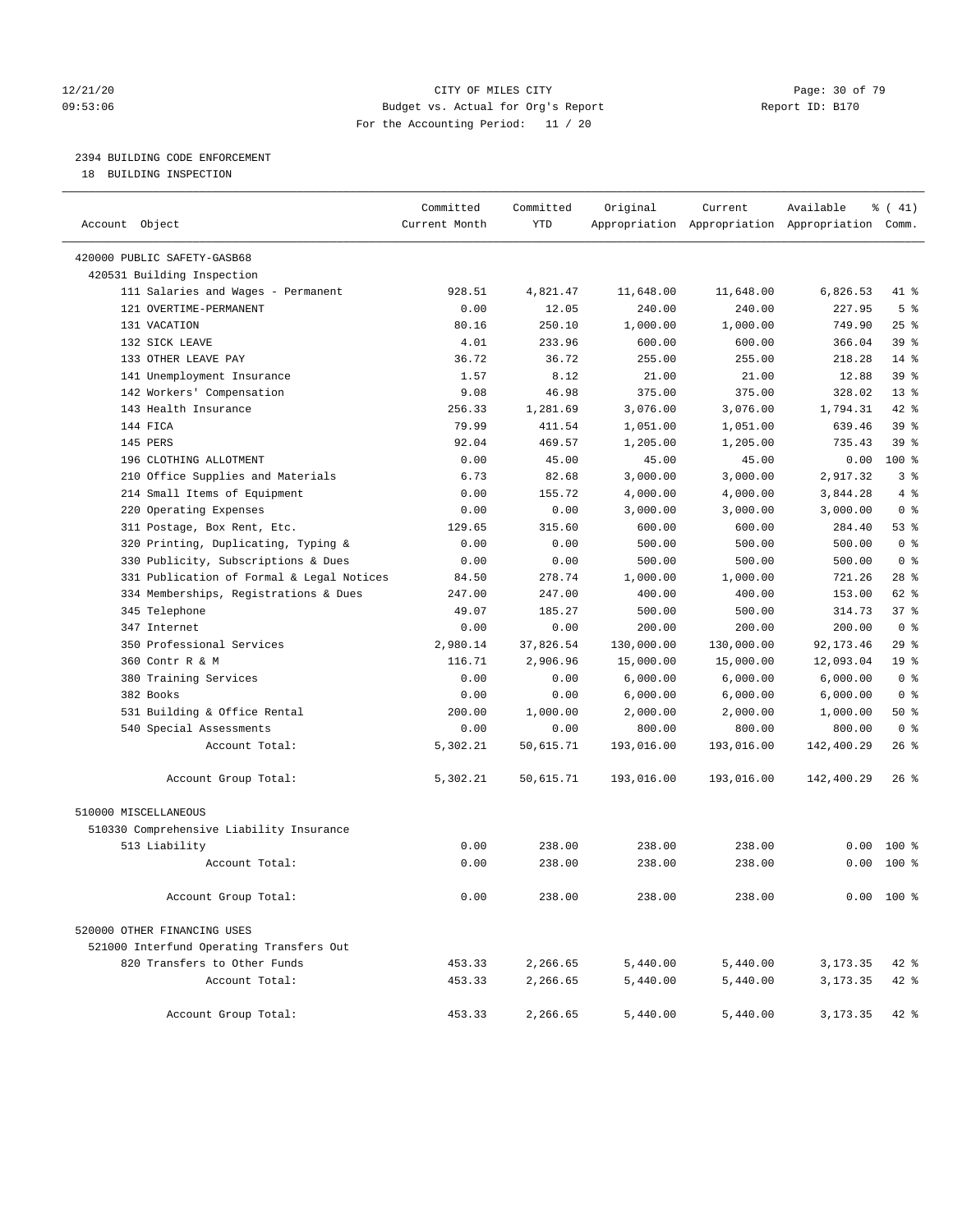#### 12/21/20 Page: 31 of 79 09:53:06 Budget vs. Actual for Org's Report Report ID: B170 For the Accounting Period: 11 / 20

### 2394 BUILDING CODE ENFORCEMENT

18 BUILDING INSPECTION

| Account Object      | Committed<br>Current Month | Committed<br>YTD | Original   | Current<br>Appropriation Appropriation | Available<br>Appropriation Comm. | $\frac{1}{6}$ ( 41) |
|---------------------|----------------------------|------------------|------------|----------------------------------------|----------------------------------|---------------------|
| Organization Total: | 5,755.54                   | 53,120.36        | 198,694.00 | 198,694.00                             | 145,573.64                       | 278                 |
| Fund Total:         | 5,755.54                   | 53,120.36        | 198,694.00 | 198,694.00                             | 145,573.64 27 %                  |                     |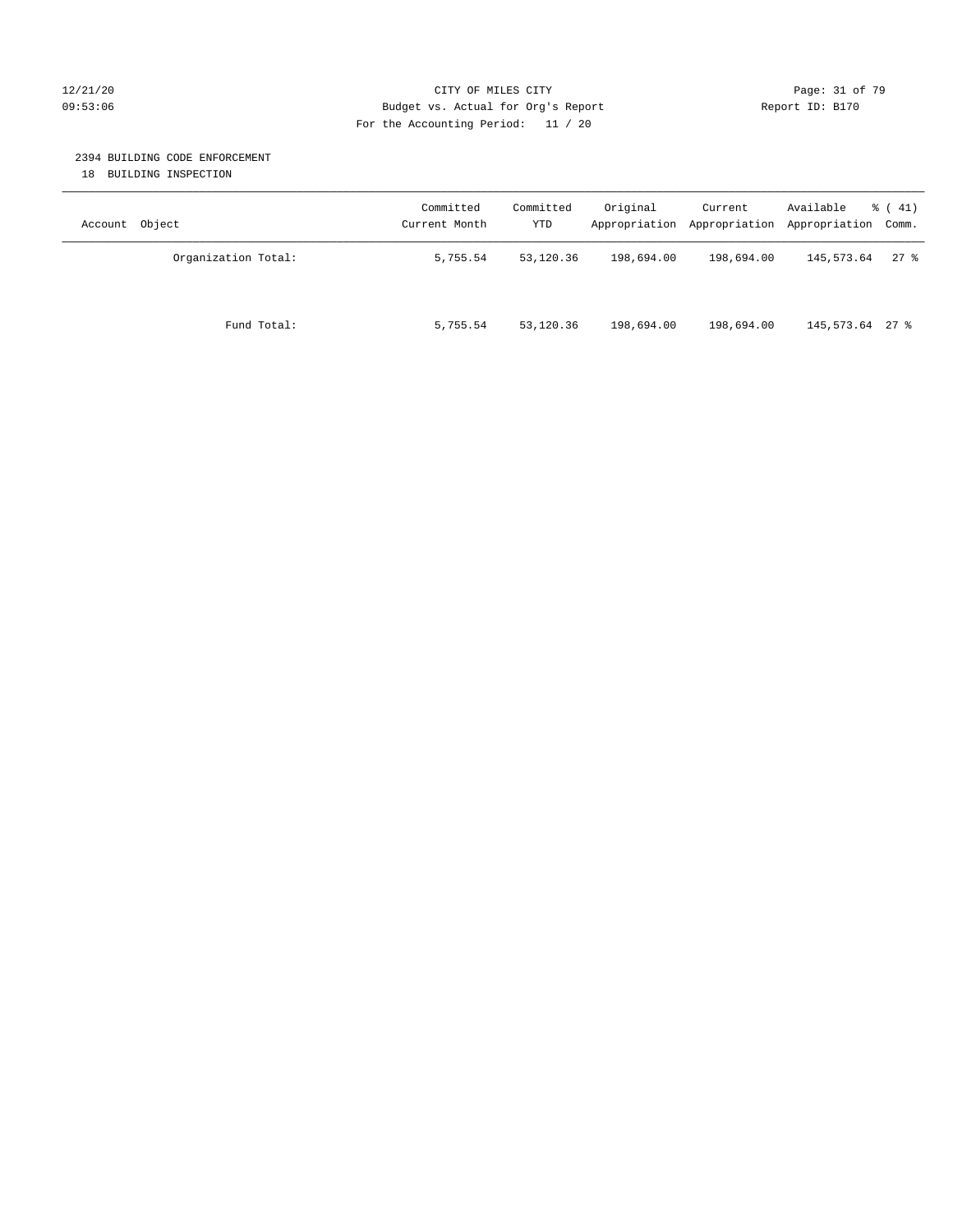#### 12/21/20 Page: 32 of 79 09:53:06 Budget vs. Actual for Org's Report Report ID: B170 For the Accounting Period: 11 / 20

#### 2400 LTG M D#165-(Gen City) 46 SID #165

| Account Object                           | Committed<br>Current Month | Committed<br><b>YTD</b> | Original   | Current<br>Appropriation Appropriation | Available<br>Appropriation | % (41)<br>Comm. |  |
|------------------------------------------|----------------------------|-------------------------|------------|----------------------------------------|----------------------------|-----------------|--|
| 430000 Public Works-GASB68               |                            |                         |            |                                        |                            |                 |  |
| 430263 STREET LIGHTING                   |                            |                         |            |                                        |                            |                 |  |
| 341 Electric Utility Services            | 3,664.15                   | 19,577.21               | 50,000.00  | 50,000.00                              | 30,422.79                  | 39 %            |  |
| 533 Machinery and Equipment Rental       | 8,836.60                   | 44,183.00               | 120,000.00 | 120,000.00                             | 75,817.00                  | 37%             |  |
| Account Total:                           | 12,500.75                  | 63,760.21               | 170,000.00 | 170,000.00                             | 106,239.79                 | 38 %            |  |
| Account Group Total:                     | 12,500.75                  | 63,760.21               | 170,000.00 | 170,000.00                             | 106,239.79                 | $38*$           |  |
| 520000 OTHER FINANCING USES              |                            |                         |            |                                        |                            |                 |  |
| 521000 Interfund Operating Transfers Out |                            |                         |            |                                        |                            |                 |  |
| 820 Transfers to Other Funds             | 0.00                       | 1,000.00                | 1,000.00   | 1,000.00                               | 0.00                       | $100*$          |  |
| Account Total:                           | 0.00                       | 1,000.00                | 1,000.00   | 1,000.00                               | 0.00                       | $100$ %         |  |
| Account Group Total:                     | 0.00                       | 1,000.00                | 1,000.00   | 1,000.00                               |                            | $0.00 100$ %    |  |
| Organization Total:                      | 12,500.75                  | 64,760.21               | 171,000.00 | 171,000.00                             | 106,239.79                 | 38 %            |  |
|                                          |                            |                         |            |                                        |                            |                 |  |
| Fund Total:                              | 12,500.75                  | 64,760.21               | 171,000.00 | 171,000.00                             | 106,239.79                 | $38*$           |  |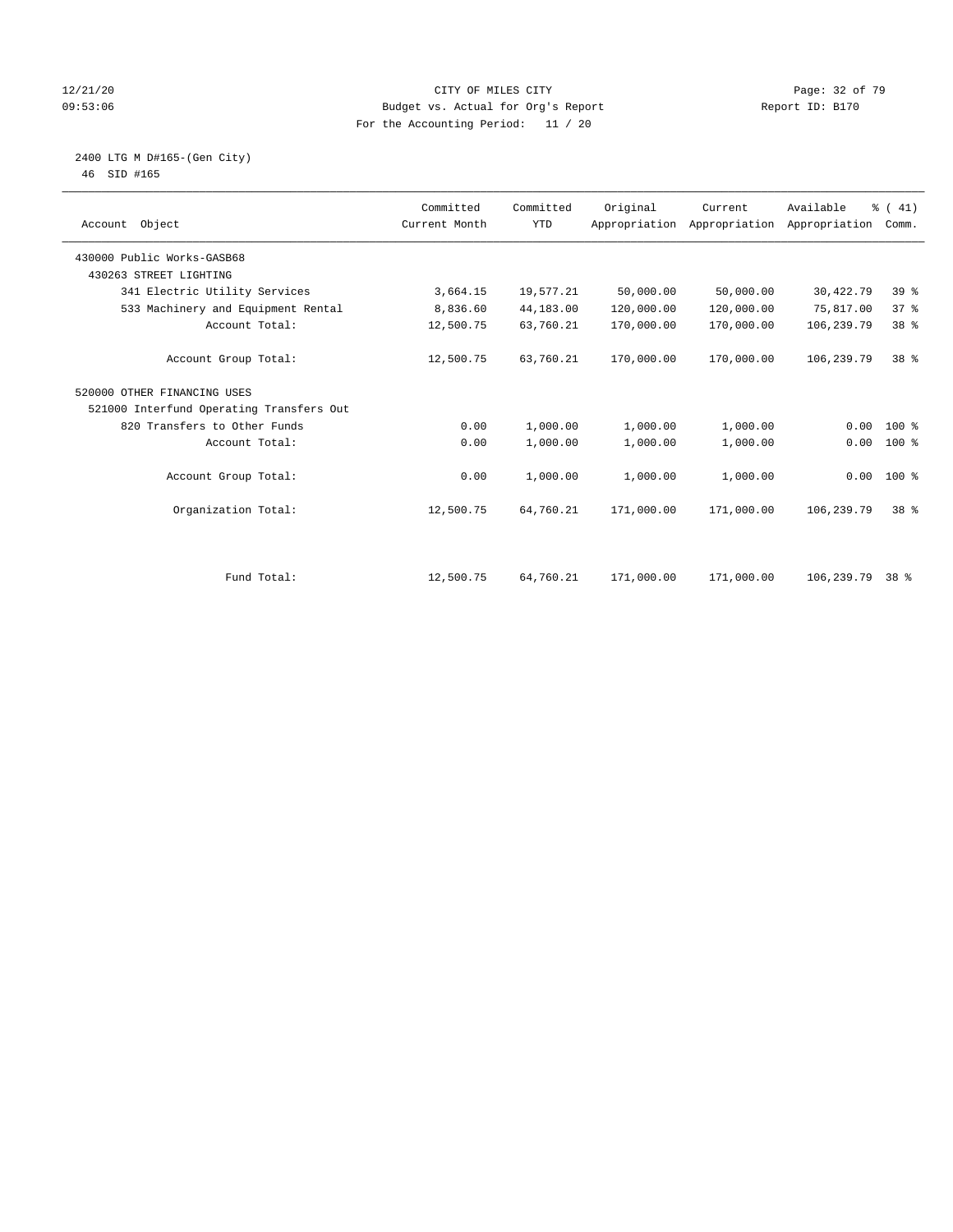#### 12/21/20 Page: 33 of 79 09:53:06 Budget vs. Actual for Org's Report Changer Report ID: B170 For the Accounting Period: 11 / 20

# 2420 LTG M D#167-(MilesAddn Etc)

48 SID #167

| Account Object                           | Committed<br>Current Month | Committed<br><b>YTD</b> | Original  | Current<br>Appropriation Appropriation Appropriation | Available      | % (41)<br>Comm. |
|------------------------------------------|----------------------------|-------------------------|-----------|------------------------------------------------------|----------------|-----------------|
| 430000 Public Works-GASB68               |                            |                         |           |                                                      |                |                 |
| 430263 STREET LIGHTING                   |                            |                         |           |                                                      |                |                 |
| 341 Electric Utility Services            | 517.01                     | 2,762.48                | 8,000.00  | 8,000.00                                             | 5,237.52       | 35%             |
| 533 Machinery and Equipment Rental       | 1,054.80                   | 5,274.00                | 16,000.00 | 16,000.00                                            | 10,726.00      | 33%             |
| Account Total:                           | 1,571.81                   | 8,036.48                | 24,000.00 | 24,000.00                                            | 15,963.52      | 33%             |
| Account Group Total:                     | 1,571.81                   | 8,036.48                | 24,000.00 | 24,000.00                                            | 15,963.52      | 338             |
| 520000 OTHER FINANCING USES              |                            |                         |           |                                                      |                |                 |
| 521000 Interfund Operating Transfers Out |                            |                         |           |                                                      |                |                 |
| 820 Transfers to Other Funds             | 0.00                       | 1,000.00                | 1,000.00  | 1,000.00                                             | 0.00           | $100*$          |
| Account Total:                           | 0.00                       | 1,000.00                | 1,000.00  | 1,000.00                                             | 0.00           | 100 %           |
| Account Group Total:                     | 0.00                       | 1,000.00                | 1,000.00  | 1,000.00                                             |                | $0.00 100$ %    |
| Organization Total:                      | 1,571.81                   | 9,036.48                | 25,000.00 | 25,000.00                                            | 15,963.52      | 36 <sup>8</sup> |
|                                          |                            |                         |           |                                                      |                |                 |
| Fund Total:                              | 1,571.81                   | 9,036.48                | 25,000.00 | 25,000.00                                            | 15,963.52 36 % |                 |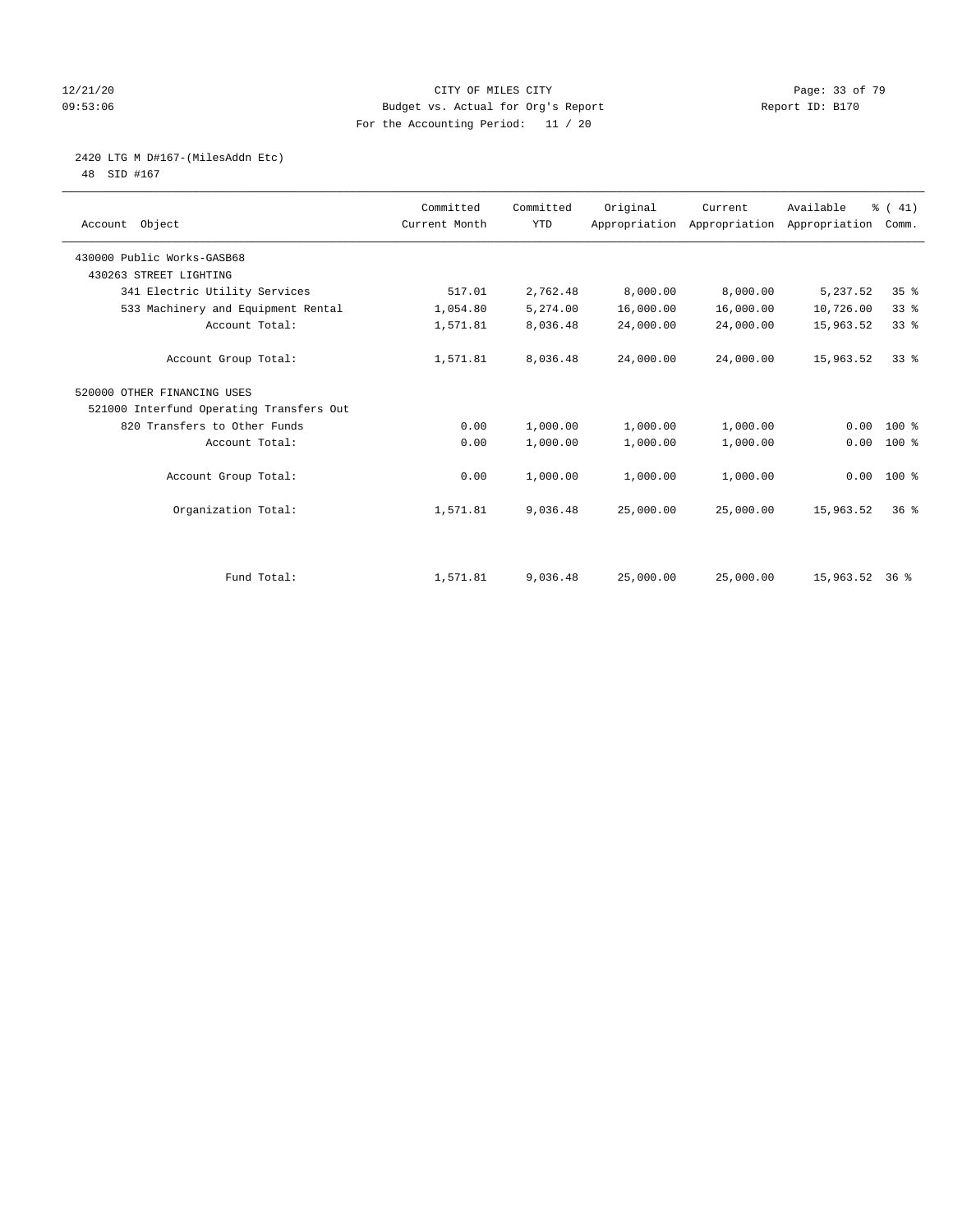#### 12/21/20 Page: 34 of 79 09:53:06 Budget vs. Actual for Org's Report Changer Report ID: B170 For the Accounting Period: 11 / 20

 2430 LTG M D#171-(Balsam Est) 49 SID #171

| Account Object                           | Committed<br>Current Month | Committed<br><b>YTD</b> | Original | Current  | Available<br>Appropriation Appropriation Appropriation Comm. | $\frac{1}{6}$ ( 41) |
|------------------------------------------|----------------------------|-------------------------|----------|----------|--------------------------------------------------------------|---------------------|
| 430000 Public Works-GASB68               |                            |                         |          |          |                                                              |                     |
| 430263 STREET LIGHTING                   |                            |                         |          |          |                                                              |                     |
| 230 Repair and Maintenance Supplies      | 0.00                       | 2,000.00                | 1,500.00 | 1,500.00 | $-500.00$                                                    | $133$ $%$           |
| 341 Electric Utility Services            | 151.96                     | 1,371.15                | 2,000.00 | 2,000.00 | 628.85                                                       | 69 %                |
| 360 Contr R & M                          | 0.00                       | 595.00                  | 1,500.00 | 1,500.00 | 905.00                                                       | $40*$               |
| Account Total:                           | 151.96                     | 3,966.15                | 5,000.00 | 5,000.00 | 1,033.85                                                     | 79 %                |
| Account Group Total:                     | 151.96                     | 3,966.15                | 5,000.00 | 5,000.00 | 1,033.85                                                     | 79 %                |
| 520000 OTHER FINANCING USES              |                            |                         |          |          |                                                              |                     |
| 521000 Interfund Operating Transfers Out |                            |                         |          |          |                                                              |                     |
| 820 Transfers to Other Funds             | 0.00                       | 1,000.00                | 1,000.00 | 1,000.00 | 0.00                                                         | $100*$              |
| Account Total:                           | 0.00                       | 1,000.00                | 1,000.00 | 1,000.00 | 0.00                                                         | $100*$              |
| Account Group Total:                     | 0.00                       | 1,000.00                | 1,000.00 | 1,000.00 | 0.00                                                         | 100 %               |
| Organization Total:                      | 151.96                     | 4,966.15                | 6,000.00 | 6,000.00 | 1,033.85                                                     | 83%                 |
|                                          |                            |                         |          |          |                                                              |                     |
| Fund Total:                              | 151.96                     | 4,966.15                | 6,000.00 | 6.000.00 | $1,033.85$ 83 %                                              |                     |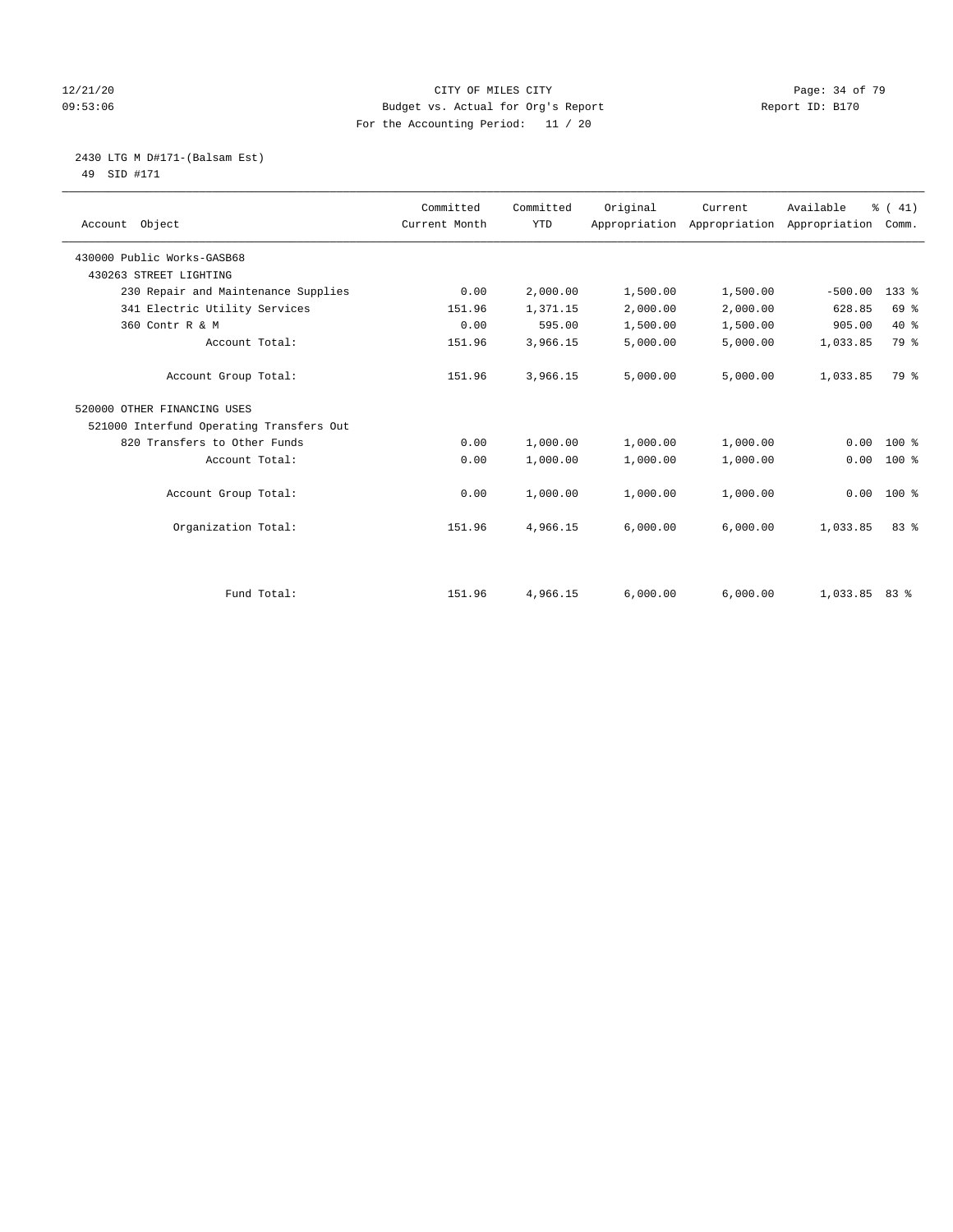#### 12/21/20 **Page: 35 of 79** CITY OF MILES CITY **CITY Page: 35 of 79** 09:53:06 Budget vs. Actual for Org's Report Report ID: B170 For the Accounting Period: 11 / 20

 2440 LTG M D#172-(Main Str) 50 SID #172

| Account Object                           | Committed<br>Current Month | Committed<br><b>YTD</b> | Original  | Current<br>Appropriation Appropriation | Available<br>Appropriation | % (41)<br>Comm. |
|------------------------------------------|----------------------------|-------------------------|-----------|----------------------------------------|----------------------------|-----------------|
| 430000 Public Works-GASB68               |                            |                         |           |                                        |                            |                 |
| 430263 STREET LIGHTING                   |                            |                         |           |                                        |                            |                 |
| 230 Repair and Maintenance Supplies      | 0.00                       | 4,694.54                | 6,000.00  | 6,000.00                               | 1,305.46                   | 78 %            |
| 341 Electric Utility Services            | 1,405.41                   | 7,396.15                | 20,000.00 | 20,000.00                              | 12,603.85                  | 37%             |
| 360 Contr R & M                          | 0.00                       | 463.75                  | 3,000.00  | 3,000.00                               | 2,536.25                   | 15 <sup>°</sup> |
| Account Total:                           | 1,405.41                   | 12,554.44               | 29,000.00 | 29,000.00                              | 16, 445.56                 | 43%             |
| Account Group Total:                     | 1,405.41                   | 12,554.44               | 29,000.00 | 29,000.00                              | 16,445.56                  | 43%             |
| 520000 OTHER FINANCING USES              |                            |                         |           |                                        |                            |                 |
| 521000 Interfund Operating Transfers Out |                            |                         |           |                                        |                            |                 |
| 820 Transfers to Other Funds             | 0.00                       | 1,000.00                | 1,000.00  | 1,000.00                               | 0.00                       | $100$ %         |
| Account Total:                           | 0.00                       | 1,000.00                | 1,000.00  | 1,000.00                               | 0.00                       | $100*$          |
| Account Group Total:                     | 0.00                       | 1,000.00                | 1,000.00  | 1,000.00                               | 0.00                       | $100*$          |
| Organization Total:                      | 1,405.41                   | 13,554.44               | 30,000.00 | 30,000.00                              | 16, 445.56                 | $45$ $%$        |
|                                          |                            |                         |           |                                        |                            |                 |
| Fund Total:                              | 1,405.41                   | 13,554.44               | 30,000.00 | 30,000.00                              | 16, 445.56 45 %            |                 |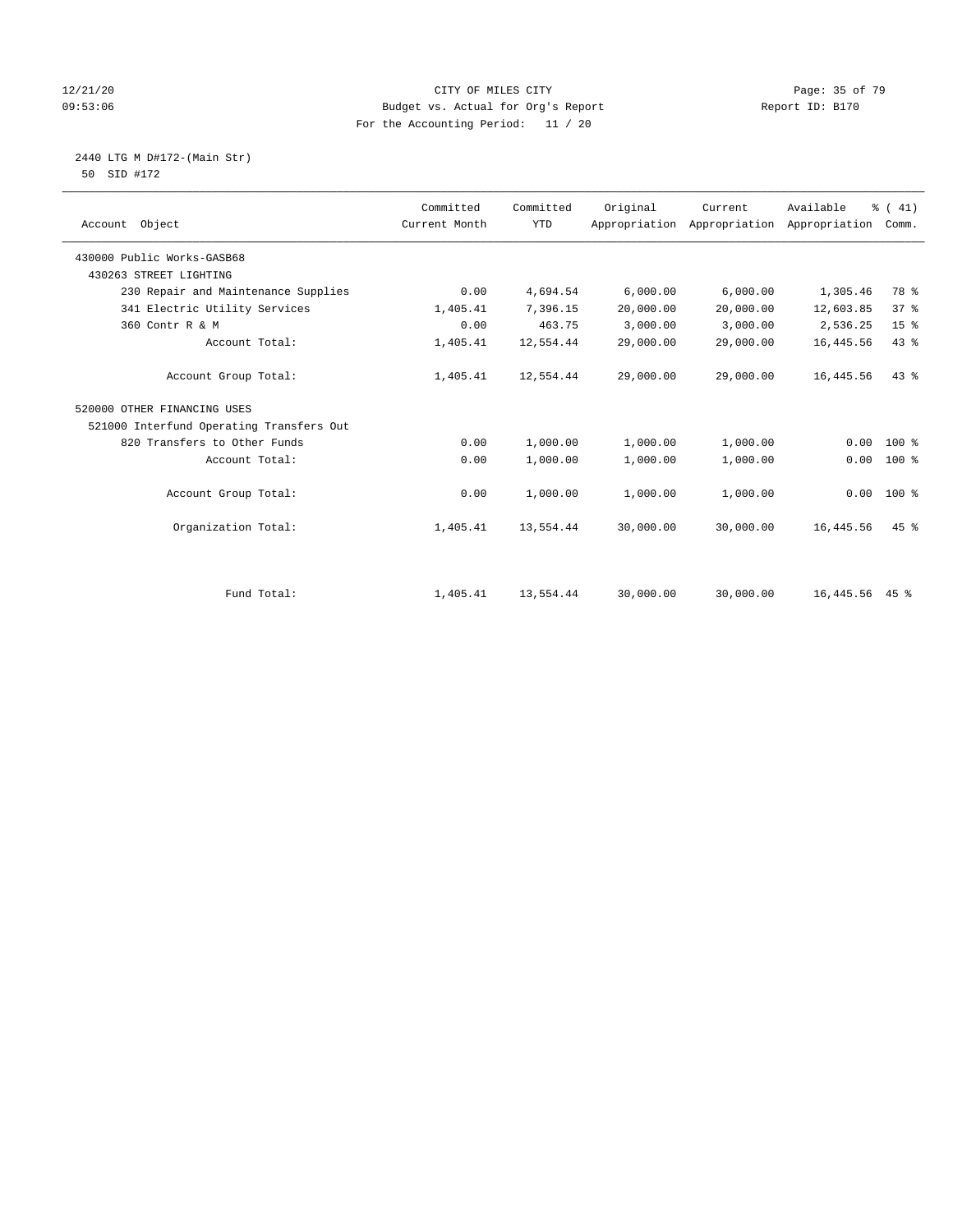#### 12/21/20 Page: 36 of 79 09:53:06 Budget vs. Actual for Org's Report Changer Report ID: B170 For the Accounting Period: 11 / 20

#### 2450 LTG M D#195-(SG-Trico) 51 SID #195

| Account Object                           | Committed<br>Current Month | Committed<br><b>YTD</b> | Original | Current<br>Appropriation Appropriation Appropriation | Available | % (41)<br>Comm. |
|------------------------------------------|----------------------------|-------------------------|----------|------------------------------------------------------|-----------|-----------------|
| 430000 Public Works-GASB68               |                            |                         |          |                                                      |           |                 |
| 430263 STREET LIGHTING                   |                            |                         |          |                                                      |           |                 |
| 341 Electric Utility Services            | 525.00                     | 2,501.84                | 5,000.00 | 5,000.00                                             | 2,498.16  | $50*$           |
| Account Total:                           | 525.00                     | 2,501.84                | 5,000.00 | 5,000.00                                             | 2,498.16  | $50*$           |
| Account Group Total:                     | 525.00                     | 2,501.84                | 5,000.00 | 5,000.00                                             | 2,498.16  | $50*$           |
| 520000 OTHER FINANCING USES              |                            |                         |          |                                                      |           |                 |
| 521000 Interfund Operating Transfers Out |                            |                         |          |                                                      |           |                 |
| 820 Transfers to Other Funds             | 0.00                       | 1,000.00                | 1,000.00 | 1,000.00                                             | 0.00      | $100*$          |
| Account Total:                           | 0.00                       | 1,000.00                | 1,000.00 | 1,000.00                                             | 0.00      | 100 %           |
| Account Group Total:                     | 0.00                       | 1,000.00                | 1,000.00 | 1,000.00                                             | 0.00      | $100*$          |
| Organization Total:                      | 525.00                     | 3,501.84                | 6,000.00 | 6,000.00                                             | 2,498.16  | 58 %            |
|                                          |                            |                         |          |                                                      |           |                 |
| Fund Total:                              | 525.00                     | 3,501.84                | 6.000.00 | 6.000.00                                             | 2,498.16  | 58 %            |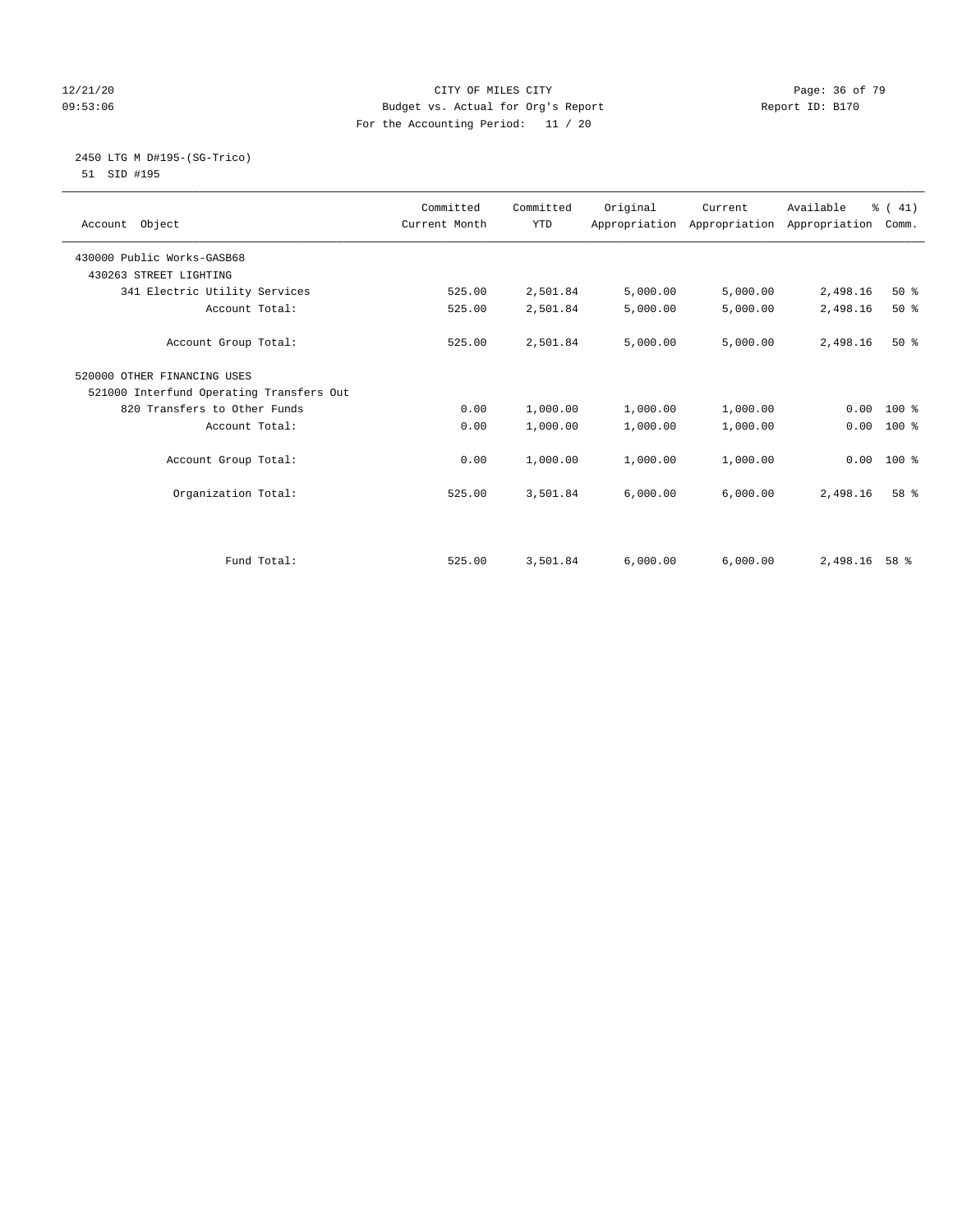### 12/21/20 Page: 37 of 79 09:53:06 Budget vs. Actual for Org's Report Report ID: B170 For the Accounting Period: 11 / 20

# 2470 LTG M D#202-(SG-MDU&NV)

72 SID #202

| Account Object                           | Committed<br>Current Month | Committed<br><b>YTD</b> | Original | Current  | Available<br>Appropriation Appropriation Appropriation | % (41)<br>Comm. |
|------------------------------------------|----------------------------|-------------------------|----------|----------|--------------------------------------------------------|-----------------|
| 430000 Public Works-GASB68               |                            |                         |          |          |                                                        |                 |
| 430263 STREET LIGHTING                   |                            |                         |          |          |                                                        |                 |
| 341 Electric Utility Services            | 107.26                     | 573.06                  | 2,000.00 | 2,000.00 | 1,426.94                                               | $29$ $%$        |
| 533 Machinery and Equipment Rental       | 325.90                     | 1,629.50                | 5,000.00 | 5,000.00 | 3,370.50                                               | 33%             |
| Account Total:                           | 433.16                     | 2,202.56                | 7,000.00 | 7,000.00 | 4,797.44                                               | $31$ %          |
| Account Group Total:                     | 433.16                     | 2,202.56                | 7,000.00 | 7,000.00 | 4,797.44                                               | $31*$           |
| 520000 OTHER FINANCING USES              |                            |                         |          |          |                                                        |                 |
| 521000 Interfund Operating Transfers Out |                            |                         |          |          |                                                        |                 |
| 820 Transfers to Other Funds             | 0.00                       | 1,000.00                | 1,000.00 | 1,000.00 | 0.00                                                   | $100*$          |
| Account Total:                           | 0.00                       | 1,000.00                | 1,000.00 | 1,000.00 | 0.00                                                   | 100 %           |
| Account Group Total:                     | 0.00                       | 1,000.00                | 1,000.00 | 1,000.00 |                                                        | $0.00 100$ %    |
| Organization Total:                      | 433.16                     | 3,202.56                | 8,000.00 | 8,000.00 | 4,797.44                                               | $40*$           |
|                                          |                            |                         |          |          |                                                        |                 |
| Fund Total:                              | 433.16                     | 3,202.56                | 8,000.00 | 8,000.00 | 4,797.44 40 %                                          |                 |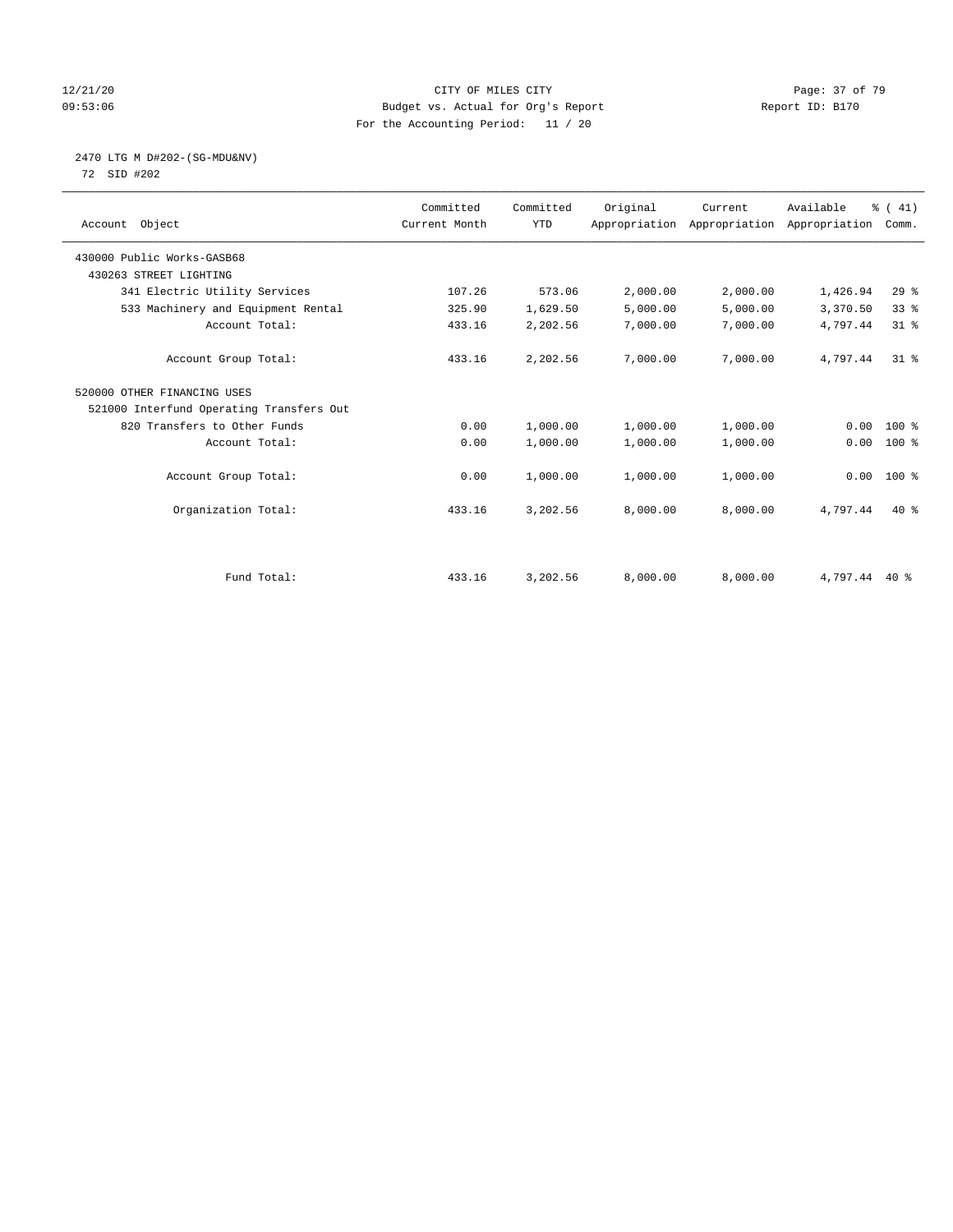### 12/21/20 **Page: 38 of 79** CITY OF MILES CITY **CITY** Page: 38 of 79 09:53:06 Budget vs. Actual for Org's Report Changer Report ID: B170 For the Accounting Period: 11 / 20

# 2480 LTG M M#173-(Milestown Estates)

47 SID #173(Ltg-Milestown)

| Account Object                           | Committed<br>Current Month | Committed<br><b>YTD</b> | Original | Current<br>Appropriation Appropriation Appropriation | Available | % (41)<br>Comm. |
|------------------------------------------|----------------------------|-------------------------|----------|------------------------------------------------------|-----------|-----------------|
| 430000 Public Works-GASB68               |                            |                         |          |                                                      |           |                 |
| 430263 STREET LIGHTING                   |                            |                         |          |                                                      |           |                 |
| 230 Repair and Maintenance Supplies      | 0.00                       | 1,000.00                | 1,000.00 | 1,000.00                                             | 0.00      | $100*$          |
| 341 Electric Utility Services            | 125.90                     | 681.07                  | 1,600.00 | 1,600.00                                             | 918.93    | 43.8            |
| 360 Contr R & M                          | 0.00                       | 0.00                    | 350.00   | 350.00                                               | 350.00    | 0 <sup>8</sup>  |
| Account Total:                           | 125.90                     | 1,681.07                | 2,950.00 | 2,950.00                                             | 1,268.93  | 57%             |
| Account Group Total:                     | 125.90                     | 1,681.07                | 2,950.00 | 2,950.00                                             | 1,268.93  | 57%             |
| 520000 OTHER FINANCING USES              |                            |                         |          |                                                      |           |                 |
| 521000 Interfund Operating Transfers Out |                            |                         |          |                                                      |           |                 |
| 820 Transfers to Other Funds             | 0.00                       | 250.00                  | 250.00   | 250.00                                               | 0.00      | 100 %           |
| Account Total:                           | 0.00                       | 250.00                  | 250.00   | 250.00                                               | 0.00      | $100*$          |
| Account Group Total:                     | 0.00                       | 250.00                  | 250.00   | 250.00                                               | 0.00      | $100*$          |
| Organization Total:                      | 125.90                     | 1,931.07                | 3,200.00 | 3,200.00                                             | 1,268.93  | 60 %            |
|                                          |                            |                         |          |                                                      |           |                 |
| Fund Total:                              | 125.90                     | 1,931.07                | 3,200.00 | 3,200.00                                             | 1,268.93  | 60 %            |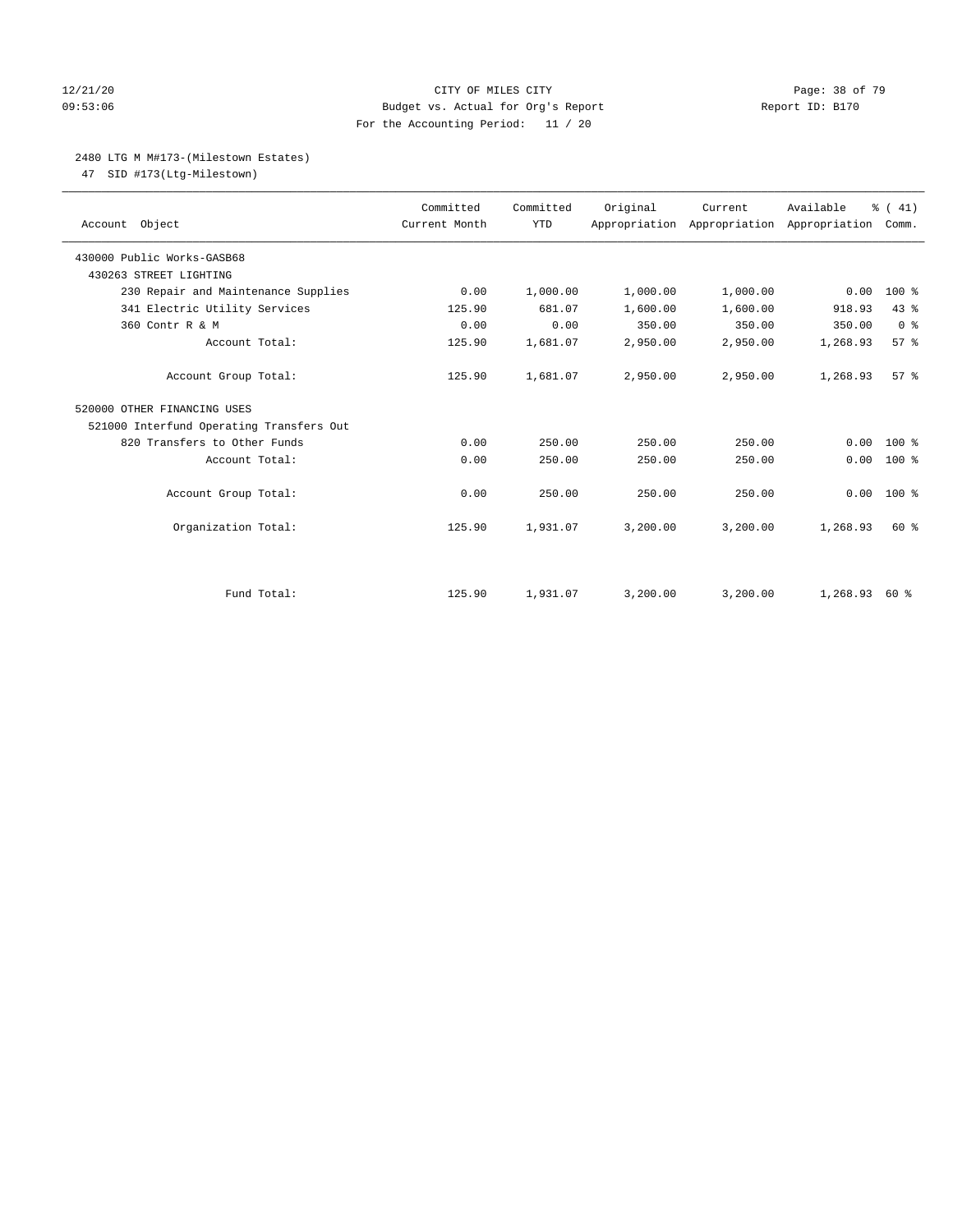### 12/21/20 **Page: 39 of 79** CITY OF MILES CITY **CITY Page: 39 of 79** 09:53:06 Budget vs. Actual for Org's Report Changer Report ID: B170 For the Accounting Period: 11 / 20

————————————————————————————————————————————————————————————————————————————————————————————————————————————————————————————————————

# 2510 STR MAINT DIST #204

107 Paved St. Maint. Dist.#204

|                                                                    | Committed     | Committed     | Original           | Current               | Available                                       | $\frac{1}{6}$ ( 41) |
|--------------------------------------------------------------------|---------------|---------------|--------------------|-----------------------|-------------------------------------------------|---------------------|
| Account Object                                                     | Current Month | YTD           |                    |                       | Appropriation Appropriation Appropriation Comm. |                     |
|                                                                    |               |               |                    |                       |                                                 |                     |
| 430000 Public Works-GASB68<br>430220 Operations                    |               |               |                    |                       |                                                 |                     |
| 111 Salaries and Wages - Permanent                                 | 20,815.44     | 100,518.13    | 289,696.00         | 289,696.00            | 189, 177.87                                     | 35%                 |
| 121 OVERTIME-PERMANENT                                             | 252.13        | 742.38        | 9,100.00           | 9,100.00              | 8,357.62                                        | 8 %                 |
| 131 VACATION                                                       | 628.07        | 6,337.73      | 19,600.00          | 19,600.00             | 13,262.27                                       | $32$ $%$            |
| 132 SICK LEAVE                                                     | 348.27        | 3,655.89      | 13,000.00          | 13,000.00             | 9,344.11                                        | $28$ %              |
| 133 OTHER LEAVE PAY                                                | 88.13         | 162.97        | 4,921.00           | 4,921.00              | 4,758.03                                        | 3 <sup>8</sup>      |
| 134 HOLIDAY PAY                                                    | 226.07        | 547.67        | 3,000.00           | 3,000.00              | 2,452.33                                        | 18 %                |
| 141 Unemployment Insurance                                         | 33.56         | 169.45        | 509.00             | 509.00                | 339.55                                          | 33%                 |
| 142 Workers' Compensation                                          | 1,084.96      | 5,487.68      | 15,202.00          | 15,202.00             | 9,714.32                                        | 36%                 |
| 143 Health Insurance                                               | 5,845.19      | 29,764.48     | 76,290.00          | 76,290.00             | 46,525.52                                       | 39%                 |
| 144 FICA                                                           | 1,649.92      | 8,332.43      | 25,958.00          | 25,958.00             | 17,625.57                                       | 32%                 |
| 145 PERS                                                           | 1,960.83      | 9,819.43      | 29,758.00          | 29,758.00             | 19,938.57                                       | 33%                 |
| 196 CLOTHING ALLOTMENT                                             | 0.00          | 907.50        | 1,000.00           | 1,000.00              | 92.50                                           | 91 %                |
| 210 Office Supplies and Materials                                  | 5.38          | 1,809.33      | 3,000.00           | 3,000.00              | 1,190.67                                        | 60 %                |
| 214 Small Items of Equipment                                       | 0.00          | 1,701.72      | 10,000.00          | 10,000.00             | 8,298.28                                        | $17*$               |
| 220 Operating Expenses                                             | 3,927.86      | 4,092.84      | 20,000.00          | 20,000.00             | 15,907.16                                       | $20*$               |
| 222 Chemicals, Lab & Med Supplies                                  | 0.00          | 292.96        | 1,500.00           | 1,500.00              | 1,207.04                                        | $20*$               |
| 226 Clothing and Uniforms                                          | 267.99        | 262.99        | 1,200.00           | 1,200.00              | 937.01                                          | $22$ %              |
| 230 Repair and Maintenance Supplies                                | 87.49         | 1,326.83      | 10,000.00          | 10,000.00             | 8,673.17                                        | $13*$               |
| 231 Gas, Oil, Diesel Fuel, Grease, etc.                            |               | 8,893.96      |                    |                       |                                                 | $22$ %              |
|                                                                    | 1,146.96      |               | 40,000.00          | 40,000.00<br>8,000.00 | 31,106.04                                       | 4%                  |
| 242 Sign Parts and Supplies                                        | 0.00          | 314.93        | 8,000.00<br>100.00 |                       | 7,685.07                                        | $13*$               |
| 311 Postage, Box Rent, Etc.<br>320 Printing, Duplicating, Typing & | 0.00          | 13.12<br>0.00 |                    | 100.00<br>100.00      | 86.88<br>100.00                                 | 0 <sup>8</sup>      |
|                                                                    | 0.00          |               | 100.00             |                       |                                                 |                     |
| 330 Publicity, Subscriptions & Dues                                | 105.14        | 105.14        | 200.00             | 200.00                | 94.86                                           | 53%                 |
| 331 Publication of Formal & Legal Notices                          | 0.00          | 0.00          | 600.00             | 600.00                | 600.00                                          | 0 <sup>8</sup>      |
| 334 Memberships, Registrations & Dues                              | 0.00          | 240.93        | 300.00             | 300.00                | 59.07                                           | 80 %                |
| 341 Electric Utility Services                                      | 132.25        | 706.09        | 1,500.00           | 1,500.00              | 793.91                                          | 47 %                |
| 344 Gas Utility Service                                            | 47.16         | 83.13         | 700.00             | 700.00                | 616.87                                          | $12*$               |
| 345 Telephone                                                      | 105.99        | 412.95        | 1,000.00           | 1,000.00              | 587.05                                          | 41 %                |
| 346 Garbage Service                                                | 0.00          | 0.00          | 175.00             | 175.00                | 175.00                                          | 0 <sup>8</sup>      |
| 347 Internet                                                       | 0.00          | 0.00          | 200.00             | 200.00                | 200.00                                          | 0 <sup>8</sup>      |
| 350 Professional Services                                          | 1,566.97      | 22,623.12     | 50,000.00          | 50,000.00             | 27, 376.88                                      | 45 %                |
| 360 Contr R & M                                                    | 76.72         | 2,131.45      | 10,000.00          | 10,000.00             | 7,868.55                                        | $21$ %              |
| 363 R&M Vehicles/Equip/Labor-PW                                    | 2,841.80      | 12,506.81     | 100,000.00         | 100,000.00            | 87,493.19                                       | $13*$               |
| 370 Travel                                                         | 0.00          | 0.00          | 1,000.00           | 1,000.00              | 1,000.00                                        | 0 <sup>8</sup>      |
| 380 Training Services                                              | 0.00          | 0.00          | 1,000.00           | 1,000.00              | 1,000.00                                        | 0 <sup>8</sup>      |
| 382 Books                                                          | 0.00          | 0.00          | 100.00             | 100.00                | 100.00                                          | 0 <sup>8</sup>      |
| 511 Insurance on Buildings                                         | 0.00          | 803.23        | 804.00             | 804.00                |                                                 | $0.77$ 100 %        |
| 512 Insurance on Vehicles & Equipment                              | 0.00          | 3,371.68      | 3,372.00           | 3,372.00              |                                                 | $0.32$ 100 %        |
| 513 Liability                                                      | 0.00          | 16,498.46     | 16,499.00          | 16,499.00             | 0.54                                            | 100 %               |
| 531 Building & Office Rental                                       | 350.00        | 1,750.00      | 4,200.00           | 4,200.00              | 2,450.00                                        | 42 %                |
| 532 Land Rental                                                    | 0.00          | 0.00          | 8,000.00           | 8,000.00              | 8,000.00                                        | 0 <sup>8</sup>      |
| Account Total:                                                     | 43,594.28     | 246,387.41    | 781,584.00         | 781,584.00            | 535,196.59                                      | $32$ $%$            |
| 430233 Roadway/Re-surfacing                                        |               |               |                    |                       |                                                 |                     |
| 230 Repair and Maintenance Supplies                                | 0.00          | 12,354.19     | 80,000.00          | 80,000.00             | 67,645.81                                       | 15 <sup>°</sup>     |
| 350 Professional Services                                          | 0.00          | 0.00          | 5,000.00           | 5,000.00              | 5,000.00                                        | 0 <sup>8</sup>      |
| Account Total:                                                     | 0.00          | 12,354.19     | 85,000.00          | 85,000.00             | 72,645.81                                       | 15 <sup>°</sup>     |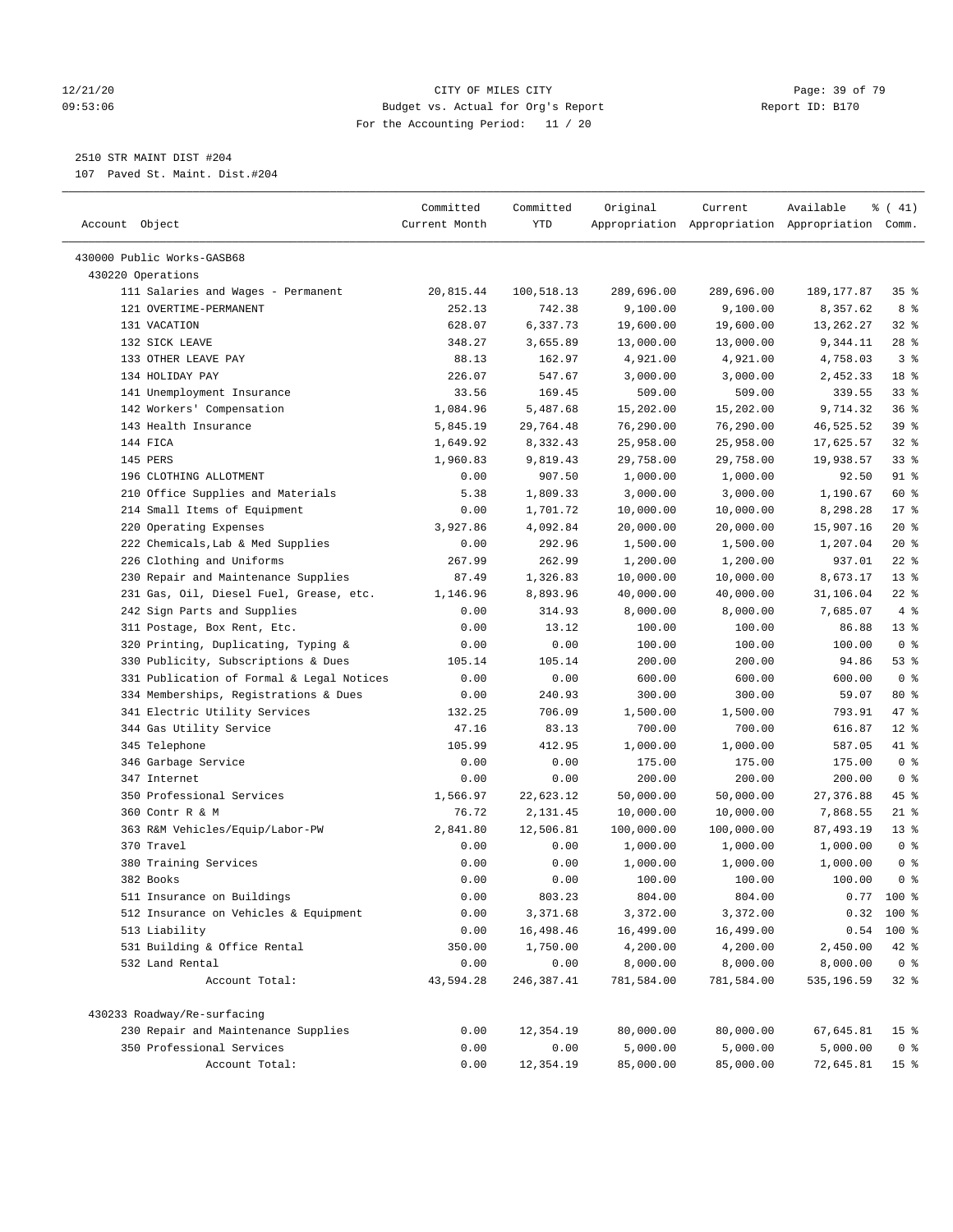### 12/21/20 **Page: 40 of 79** CITY OF MILES CITY **CITY Page: 40 of 79** 09:53:06 Budget vs. Actual for Org's Report Report ID: B170 For the Accounting Period: 11 / 20

# 2510 STR MAINT DIST #204

107 Paved St. Maint. Dist.#204

| Account Object                           | Committed<br>Current Month | Committed<br><b>YTD</b>     | Original     | Current      | Available<br>Appropriation Appropriation Appropriation | % (41)<br>Comm. |
|------------------------------------------|----------------------------|-----------------------------|--------------|--------------|--------------------------------------------------------|-----------------|
| 430234 CURB AND GUTTER                   |                            |                             |              |              |                                                        |                 |
| 350 Professional Services                | 0.00                       | 15,040.54                   | 40,000.00    | 40,000.00    | 24,959.46                                              | 38 %            |
| Account Total:                           | 0.00                       | 15,040.54                   | 40,000.00    | 40,000.00    | 24,959.46                                              | 38 <sup>8</sup> |
| 430235 Storm Drain & Culvert Maintenance |                            |                             |              |              |                                                        |                 |
| 220 Operating Expenses                   | 0.00                       | 972.38                      | 35,000.00    | 35,000.00    | 34,027.62                                              | 3 <sup>8</sup>  |
| 230 Repair and Maintenance Supplies      | 0.00                       | 15,035.30                   | 0.00         | 0.00         | $-15,035.30$                                           | $***$ $-$       |
| 350 Professional Services                | 0.00                       | 9,272.97                    | 25,000.00    | 25,000.00    | 15,727.03                                              | 37%             |
| Account Total:                           | 0.00                       | 25,280.65                   | 60,000.00    | 60,000.00    | 34,719.35                                              | $42$ %          |
| 430236 Darling Addition Project          |                            |                             |              |              |                                                        |                 |
| 220 Operating Expenses                   | 0.00                       | 490,010.03                  | 500,000.00   | 500,000.00   | 9,989.97                                               | 98 %            |
| 230 Repair and Maintenance Supplies      | 0.00                       | 674,194.61                  | 600,000.00   | 600,000.00   | $-74, 194.61$                                          | $112*$          |
| 350 Professional Services                | 10,936.96                  | 84,203.10                   | 200,000.00   | 200,000.00   | 115,796.90                                             | $42$ %          |
| Account Total:                           |                            | 10,936.96 1,248,407.74      | 1,300,000.00 | 1,300,000.00 | 51,592.26                                              | 96%             |
| Account Group Total:                     |                            | 54, 531. 24 1, 547, 470. 53 | 2,266,584.00 | 2,266,584.00 | 719, 113.47                                            | 68 %            |
| 520000 OTHER FINANCING USES              |                            |                             |              |              |                                                        |                 |
| 521000 Interfund Operating Transfers Out |                            |                             |              |              |                                                        |                 |
| 820 Transfers to Other Funds             | 5,807.42                   | 29,037.10                   | 235, 297.00  | 235, 297.00  | 206, 259.90                                            | $12*$           |
| Account Total:                           | 5,807.42                   | 29,037.10                   | 235, 297.00  | 235, 297.00  | 206, 259.90                                            | $12*$           |
| Account Group Total:                     | 5,807.42                   | 29,037.10                   | 235, 297.00  | 235, 297.00  | 206, 259.90                                            | $12$ $\approx$  |
| Organization Total:                      |                            | 60, 338.66 1, 576, 507.63   | 2,501,881.00 | 2,501,881.00 | 925, 373.37                                            | 63 %            |
| Fund Total:                              |                            | 60, 338.66 1, 576, 507.63   | 2,501,881.00 | 2,501,881.00 | 925, 373. 37 63 %                                      |                 |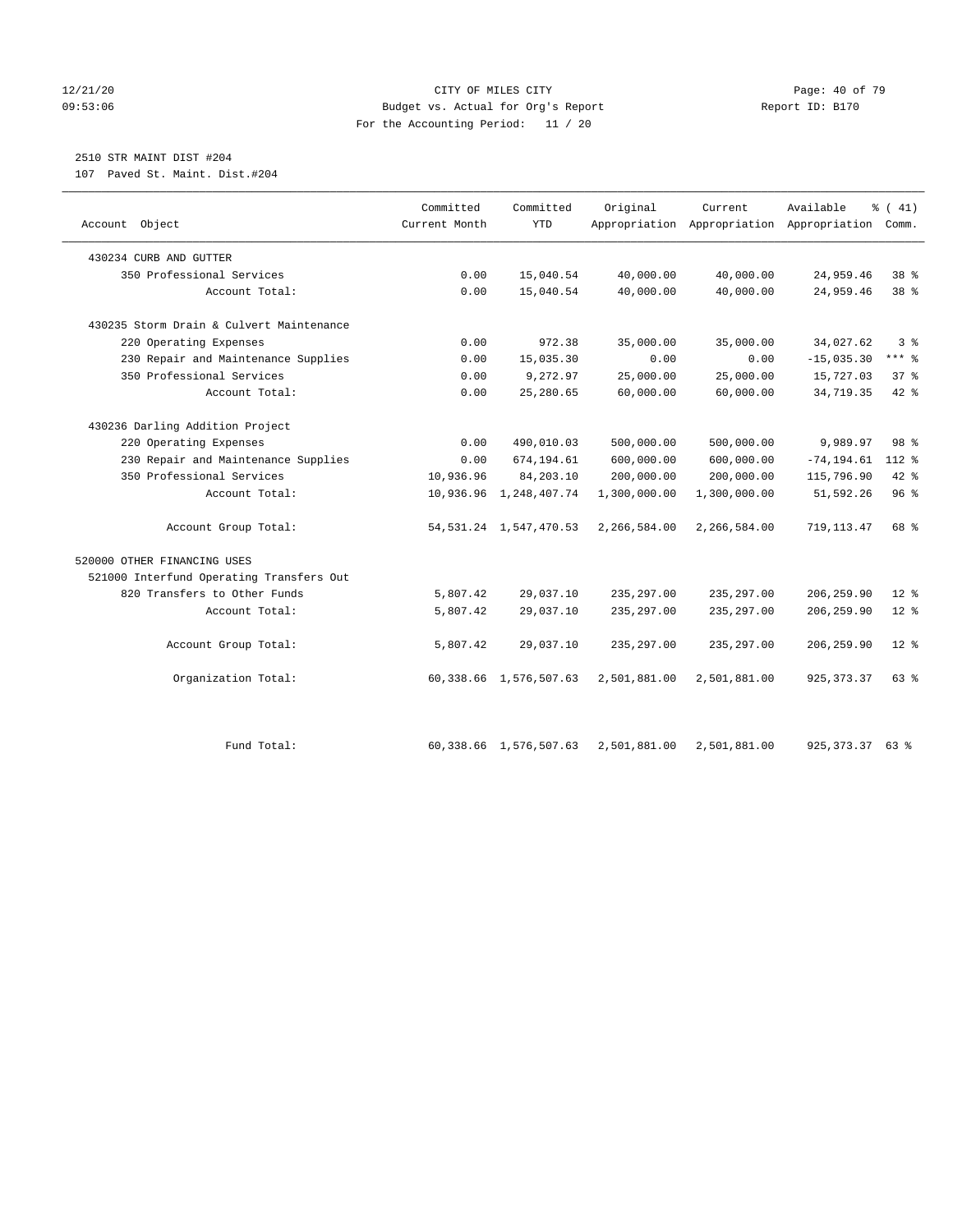### 12/21/20 Page: 41 of 79 09:53:06 Budget vs. Actual for Org's Report Changer Report ID: B170 For the Accounting Period: 11 / 20

————————————————————————————————————————————————————————————————————————————————————————————————————————————————————————————————————

## 2520 STR MAINT DIST #205

108 Street Maintenance (North Side)

|                                           | Committed     | Committed | Original   | Current    | Available                                       | ៖ ( 41)         |
|-------------------------------------------|---------------|-----------|------------|------------|-------------------------------------------------|-----------------|
| Account Object                            | Current Month | YTD       |            |            | Appropriation Appropriation Appropriation Comm. |                 |
| 430000 Public Works-GASB68                |               |           |            |            |                                                 |                 |
| 430220 Operations                         |               |           |            |            |                                                 |                 |
| 111 Salaries and Wages - Permanent        | 6,018.23      | 28,694.93 | 97,876.00  | 97,876.00  | 69,181.07                                       | 29%             |
| 121 OVERTIME-PERMANENT                    | 63.77         | 194.06    | 2,500.00   | 2,500.00   | 2,305.94                                        | 8 %             |
| 131 VACATION                              | 173.78        | 1,784.94  | 6,000.00   | 6,000.00   | 4,215.06                                        | $30*$           |
| 132 SICK LEAVE                            | 86.61         | 1,361.51  | 3,800.00   | 3,800.00   | 2,438.49                                        | 36%             |
| 133 OTHER LEAVE PAY                       | 22.03         | 40.15     | 1,717.00   | 1,717.00   | 1,676.85                                        | 2 <sup>°</sup>  |
| 134 HOLIDAY PAY                           | 57.19         | 138.58    | 800.00     | 800.00     | 661.42                                          | $17*$           |
| 141 Unemployment Insurance                | 9.65          | 48.70     | 169.00     | 169.00     | 120.30                                          | $29$ %          |
| 142 Workers' Compensation                 | 277.51        | 1,404.04  | 5,288.00   | 5,288.00   | 3,883.96                                        | 27%             |
| 143 Health Insurance                      | 1,623.65      | 7,605.66  | 25,738.00  | 25,738.00  | 18, 132.34                                      | $30*$           |
| 144 FICA                                  | 475.21        | 2,403.69  | 8,977.00   | 8,977.00   | 6,573.31                                        | $27$ %          |
| 145 PERS                                  | 563.17        | 2,825.09  | 9,883.00   | 9,883.00   | 7,057.91                                        | $29$ %          |
| 196 CLOTHING ALLOTMENT                    | 0.00          | 255.00    | 300.00     | 300.00     | 45.00                                           | 85%             |
| 210 Office Supplies and Materials         | 1.35          | 515.18    | 1,000.00   | 1,000.00   | 484.82                                          | $52$ $%$        |
| 214 Small Items of Equipment              | 0.00          | 433.44    | 2,000.00   | 2,000.00   | 1,566.56                                        | $22$ %          |
| 220 Operating Expenses                    | 981.96        | 1,023.21  | 5,000.00   | 5,000.00   | 3,976.79                                        | $20*$           |
| 222 Chemicals, Lab & Med Supplies         | 0.00          | 73.24     | 500.00     | 500.00     | 426.76                                          | 15 <sup>°</sup> |
| 226 Clothing and Uniforms                 | 66.99         | 62.00     | 300.00     | 300.00     | 238.00                                          | $21$ %          |
| 230 Repair and Maintenance Supplies       | 21.87         | 323.70    | 5,000.00   | 5,000.00   | 4,676.30                                        | 6 %             |
| 231 Gas, Oil, Diesel Fuel, Grease, etc.   | 286.74        | 2,223.51  | 10,000.00  | 10,000.00  | 7,776.49                                        | $22$ %          |
| 242 Sign Parts and Supplies               | 0.00          | 78.73     | 2,500.00   | 2,500.00   | 2,421.27                                        | 3%              |
| 311 Postage, Box Rent, Etc.               | 0.00          | 4.78      | 60.00      | 60.00      | 55.22                                           | 8 %             |
| 330 Publicity, Subscriptions & Dues       | 0.00          | 0.00      | 100.00     | 100.00     | 100.00                                          | 0 <sup>8</sup>  |
| 331 Publication of Formal & Legal Notices | 26.28         | 26.28     | 0.00       | 0.00       | $-26.28$                                        | $***$ $-$       |
| 334 Memberships, Registrations & Dues     | 0.00          | 60.24     | 100.00     | 100.00     | 39.76                                           | 60 %            |
| 341 Electric Utility Services             | 8.30          | 37.91     | 150.00     | 150.00     | 112.09                                          | $25$ %          |
| 344 Gas Utility Service                   | 11.79         | 20.79     | 300.00     | 300.00     | 279.21                                          | 7 %             |
| 345 Telephone                             | 48.11         | 181.43    | 400.00     | 400.00     | 218.57                                          | 45 %            |
| 350 Professional Services                 | 122.24        | 394.51    | 10,000.00  | 10,000.00  | 9,605.49                                        | 4%              |
| 360 Contr R & M                           | 41.06         | 377.54    | 1,500.00   | 1,500.00   | 1,122.46                                        | $25$ %          |
| 363 R&M Vehicles/Equip/Labor-PW           | 710.45        | 5,500.39  | 35,000.00  | 35,000.00  | 29,499.61                                       | 16 <sup>°</sup> |
| 370 Travel                                | 0.00          | 0.00      | 250.00     | 250.00     | 250.00                                          | 0 <sup>8</sup>  |
| 380 Training Services                     | 0.00          | 0.00      | 200.00     | 200.00     | 200.00                                          | 0 <sup>8</sup>  |
| 382 Books                                 | 0.00          | 0.00      | 100.00     | 100.00     | 100.00                                          | 0 <sup>8</sup>  |
| 511 Insurance on Buildings                | 0.00          | 200.81    | 201.00     | 201.00     | 0.19                                            | $100*$          |
| 512 Insurance on Vehicles & Equipment     | 0.00          | 842.92    | 843.00     | 843.00     | 0.08                                            | $100*$          |
| 513 Liability                             | 0.00          | 4,321.63  | 4,322.00   | 4,322.00   | 0.37                                            | 100 %           |
| 531 Building & Office Rental              | 166.66        | 833.30    | 2,000.00   | 2,000.00   | 1,166.70                                        | $42$ %          |
| Account Total:                            | 11,864.60     | 64,291.89 | 244,874.00 | 244,874.00 | 180,582.11                                      | $26$ %          |
|                                           |               |           |            |            |                                                 |                 |
| 430233 Roadway/Re-surfacing               |               |           |            |            |                                                 |                 |
| 230 Repair and Maintenance Supplies       | 0.00          | 659.60    | 0.00       | 0.00       | $-659.60$                                       | $***$ $-$       |
| 350 Professional Services                 | 0.00          | 2,409.77  | 50,000.00  | 50,000.00  | 47,590.23                                       | 5 <sup>8</sup>  |
| Account Total:                            | 0.00          | 3,069.37  | 50,000.00  | 50,000.00  | 46,930.63                                       | $6\degree$      |
| 430235 Storm Drain & Culvert Maintenance  |               |           |            |            |                                                 |                 |
| 230 Repair and Maintenance Supplies       | 0.00          | 226.34    | 5,000.00   | 5,000.00   | 4,773.66                                        | 5 <sup>8</sup>  |
| 350 Professional Services                 | 0.00          | 0.00      | 5,500.00   | 5,500.00   | 5,500.00                                        | 0 <sup>8</sup>  |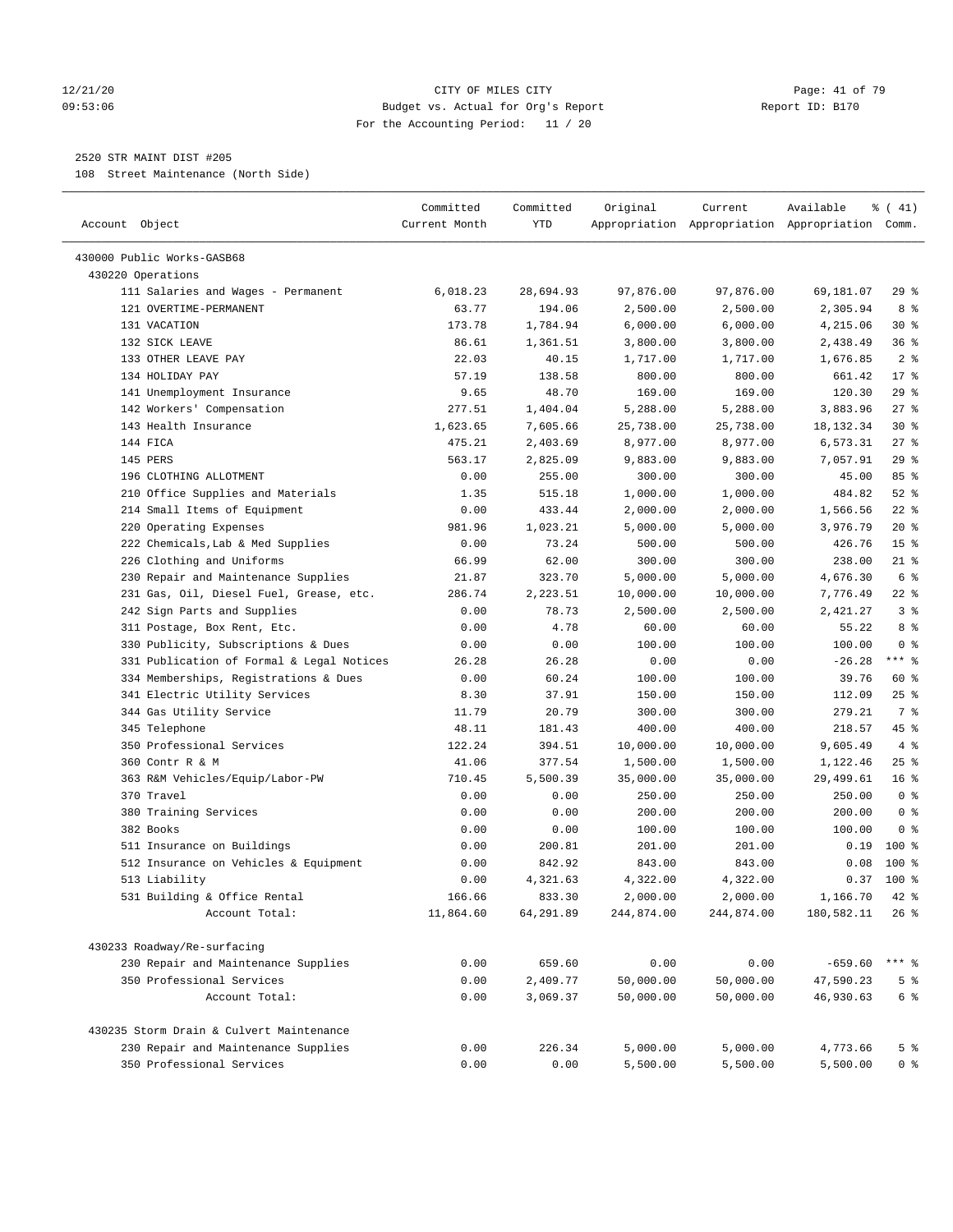### 12/21/20 **Page: 42 of 79** CITY OF MILES CITY **CITY** CITY **Page: 42 of 79** 09:53:06 Budget vs. Actual for Org's Report Report ID: B170 For the Accounting Period: 11 / 20

## 2520 STR MAINT DIST #205

108 Street Maintenance (North Side)

| Object<br>Account                                                       | Committed<br>Current Month | Committed<br>YTD | Original    | Current<br>Appropriation Appropriation | Available<br>Appropriation | $\frac{1}{6}$ ( 41)<br>Comm. |
|-------------------------------------------------------------------------|----------------------------|------------------|-------------|----------------------------------------|----------------------------|------------------------------|
| Account Total:                                                          | 0.00                       | 226.34           | 10,500.00   | 10,500.00                              | 10,273.66                  | 2 <sup>8</sup>               |
| Account Group Total:                                                    | 11,864.60                  | 67,587.60        | 305, 374.00 | 305, 374.00                            | 237,786.40                 | $22$ $%$                     |
| 520000 OTHER FINANCING USES<br>521000 Interfund Operating Transfers Out |                            |                  |             |                                        |                            |                              |
| 820 Transfers to Other Funds                                            | 1,725.08                   | 8,625.40         | 35,853.00   | 35,853.00                              | 27, 227.60                 | $24$ %                       |
| Account Total:                                                          | 1,725.08                   | 8,625.40         | 35,853.00   | 35,853.00                              | 27, 227.60                 | $24$ %                       |
| Account Group Total:                                                    | 1,725.08                   | 8,625.40         | 35,853.00   | 35,853.00                              | 27, 227.60                 | $24$ %                       |
| Organization Total:                                                     | 13,589.68                  | 76,213.00        | 341,227.00  | 341,227.00                             | 265,014.00                 | $22$ %                       |
|                                                                         |                            |                  |             |                                        |                            |                              |
| Fund Total:                                                             | 13,589.68                  | 76,213.00        | 341,227.00  | 341,227.00                             | 265,014.00                 | $22$ %                       |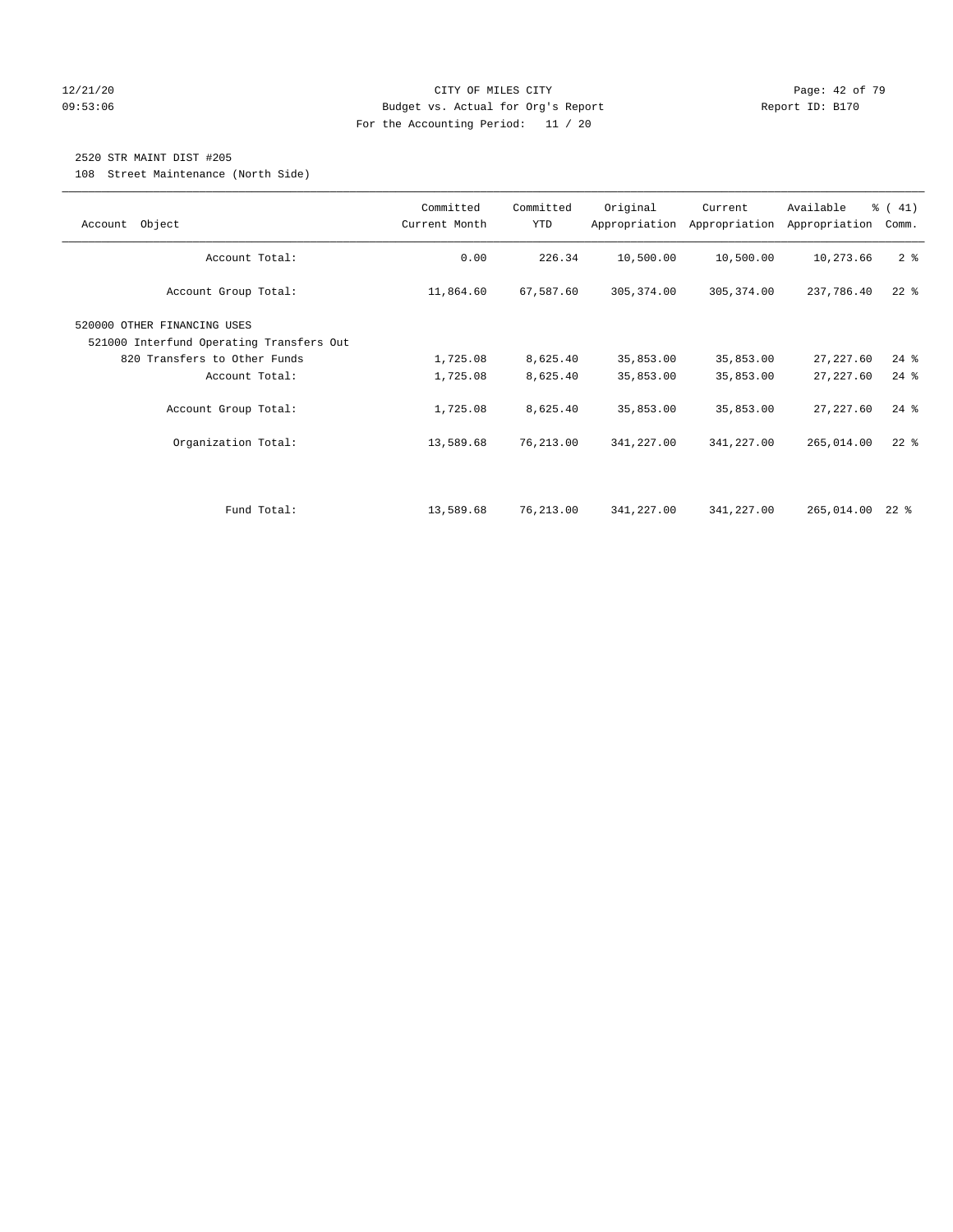### 12/21/20 **Page: 43 of 79** CITY OF MILES CITY **CITY** CITY **Page: 43 of 79** 09:53:06 Budget vs. Actual for Org's Report Changer Report ID: B170 For the Accounting Period: 11 / 20

### 2540 STR MAINT DIST#207-(MILESTOWN ESTATES)

109 Milestown Estates Maintenance Dist.

| Account Object                           | Committed<br>Current Month | Committed<br><b>YTD</b> | Original | Current  | Available<br>Appropriation Appropriation Appropriation Comm. | $\frac{1}{6}$ ( 41) |
|------------------------------------------|----------------------------|-------------------------|----------|----------|--------------------------------------------------------------|---------------------|
| 430000 Public Works-GASB68               |                            |                         |          |          |                                                              |                     |
| 430220 Operations                        |                            |                         |          |          |                                                              |                     |
| 111 Salaries and Wages - Permanent       | 286.02                     | 1,347.43                | 3,496.00 | 3,496.00 | 2,148.57                                                     | 39%                 |
| 121 OVERTIME-PERMANENT                   | 2.95                       | 9.12                    | 100.00   | 100.00   | 90.88                                                        | 9 <sup>8</sup>      |
| 131 VACATION                             | 7.68                       | 82.92                   | 300.00   | 300.00   | 217.08                                                       | $28$ %              |
| 132 SICK LEAVE                           | 0.20                       | 58.56                   | 200.00   | 200.00   | 141.44                                                       | 29%                 |
| 133 OTHER LEAVE PAY                      | 0.00                       | 0.00                    | 39.00    | 39.00    | 39.00                                                        | 0 <sup>8</sup>      |
| 134 HOLIDAY PAY                          | 2.65                       | 6.61                    | 40.00    | 40.00    | 33.39                                                        | $17*$               |
| 141 Unemployment Insurance               | 0.41                       | 2.13                    | 6.00     | 6.00     | 3.87                                                         | 36%                 |
| 142 Workers' Compensation                | 13.95                      | 70.66                   | 194.00   | 194.00   | 123.34                                                       | 36%                 |
| 143 Health Insurance                     | 76.83                      | 358.64                  | 820.00   | 820.00   | 461.36                                                       | 44 %                |
| 144 FICA                                 | 22.11                      | 112.10                  | 319.00   | 319.00   | 206.90                                                       | 35 <sup>8</sup>     |
| 145 PERS                                 | 26.26                      | 131.95                  | 366.00   | 366.00   | 234.05                                                       | 36%                 |
| 196 CLOTHING ALLOTMENT                   | 0.00                       | 12.00                   | 20.00    | 20.00    | 8.00                                                         | 60 %                |
| 350 Professional Services                | 0.00                       | 0.00                    | 1,000.00 | 1,000.00 | 1,000.00                                                     | 0 <sup>8</sup>      |
| Account Total:                           | 439.06                     | 2,192.12                | 6,900.00 | 6,900.00 | 4,707.88                                                     | 32%                 |
|                                          |                            |                         |          |          |                                                              |                     |
| Account Group Total:                     | 439.06                     | 2,192.12                | 6,900.00 | 6,900.00 | 4,707.88                                                     | $32*$               |
| 510000 MISCELLANEOUS                     |                            |                         |          |          |                                                              |                     |
| 510330 Comprehensive Liability Insurance |                            |                         |          |          |                                                              |                     |
| 513 Liability                            | 0.00                       | 63.16                   | 64.00    | 64.00    | 0.84                                                         | 99.8                |
| Account Total:                           | 0.00                       | 63.16                   | 64.00    | 64.00    | 0.84                                                         | 99 <sub>8</sub>     |
|                                          |                            |                         |          |          |                                                              |                     |
| Account Group Total:                     | 0.00                       | 63.16                   | 64.00    | 64.00    | 0.84                                                         | 99 <sup>8</sup>     |
| Organization Total:                      | 439.06                     | 2,255.28                | 6,964.00 | 6,964.00 | 4,708.72                                                     | $32*$               |
| Fund Total:                              | 439.06                     | 2,255.28                | 6,964.00 | 6,964.00 | 4,708.72 32 %                                                |                     |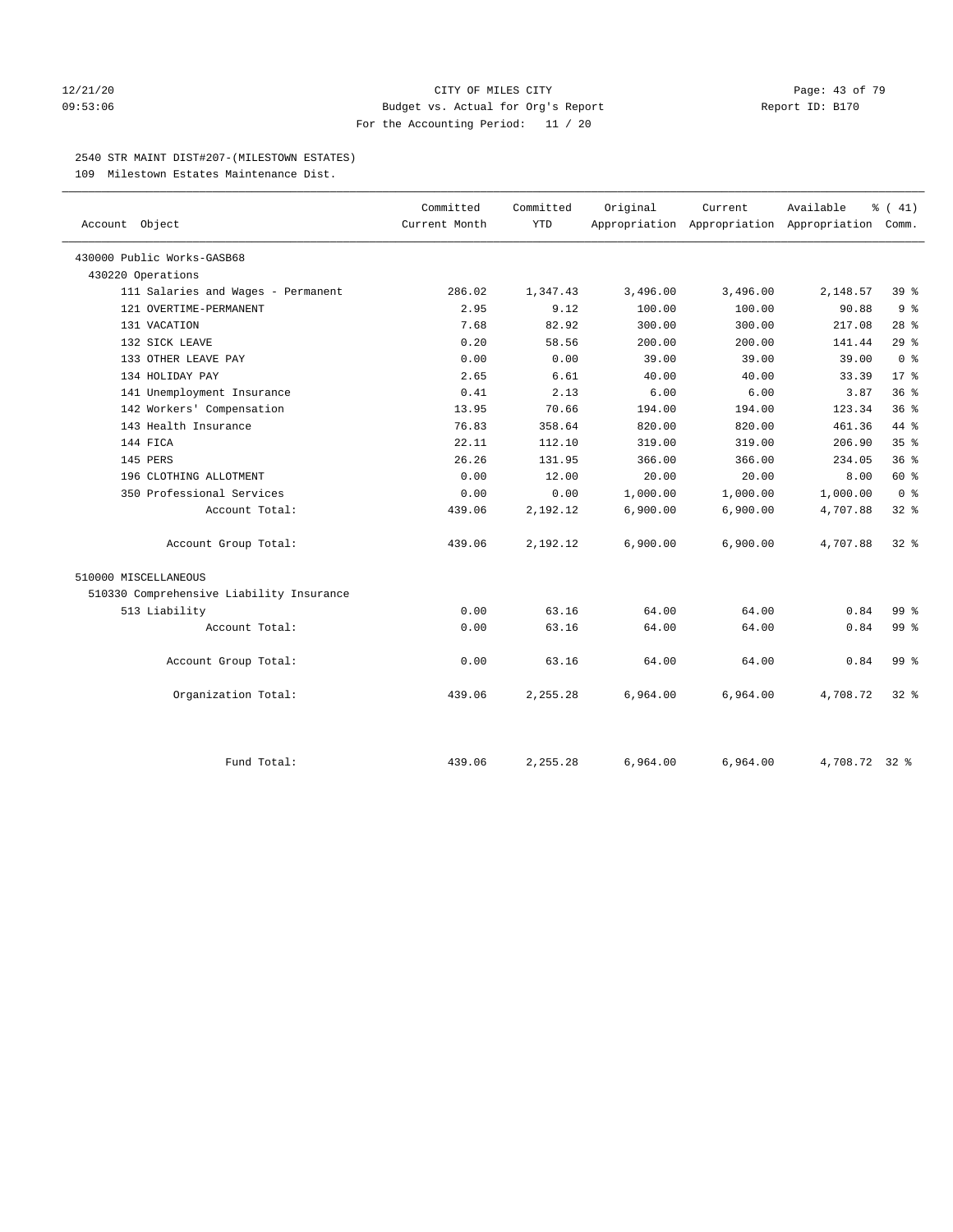### 12/21/20 **Page: 44 of 79** CITY OF MILES CITY **CITY** CITY **Page: 44 of 79** 09:53:06 Budget vs. Actual for Org's Report Changer Report ID: B170 For the Accounting Period: 11 / 20

# 2701 Fire Grants

7 Fire

| Object<br>Account                                                            | Committed<br>Current Month | Committed<br><b>YTD</b> | Original<br>Appropriation | Current<br>Appropriation | Available<br>Appropriation | % (41)<br>Comm. |
|------------------------------------------------------------------------------|----------------------------|-------------------------|---------------------------|--------------------------|----------------------------|-----------------|
| 420000 PUBLIC SAFETY-GASB68<br>420464 Fire-Turnouts/Accountability Sys Grant |                            |                         |                           |                          |                            |                 |
| 226 Clothing and Uniforms                                                    | 0.00                       | 0.00                    | 325,087.00                | 325,087.00               | 325,087.00                 | 0 <sup>8</sup>  |
| Account Total:                                                               | 0.00                       | 0.00                    | 325,087.00                | 325,087.00               | 325,087.00                 | 0 <sup>8</sup>  |
| Account Group Total:                                                         | 0.00                       | 0.00                    | 325,087.00                | 325,087.00               | 325,087.00                 | 0 <sup>8</sup>  |
| Organization Total:                                                          | 0.00                       | 0.00                    | 325,087.00                | 325,087.00               | 325,087.00                 | 0 <sup>8</sup>  |
| Fund Total:                                                                  | 0.00                       | 0.00                    | 325,087.00                | 325,087.00               | 325,087.00                 | 0 <sup>8</sup>  |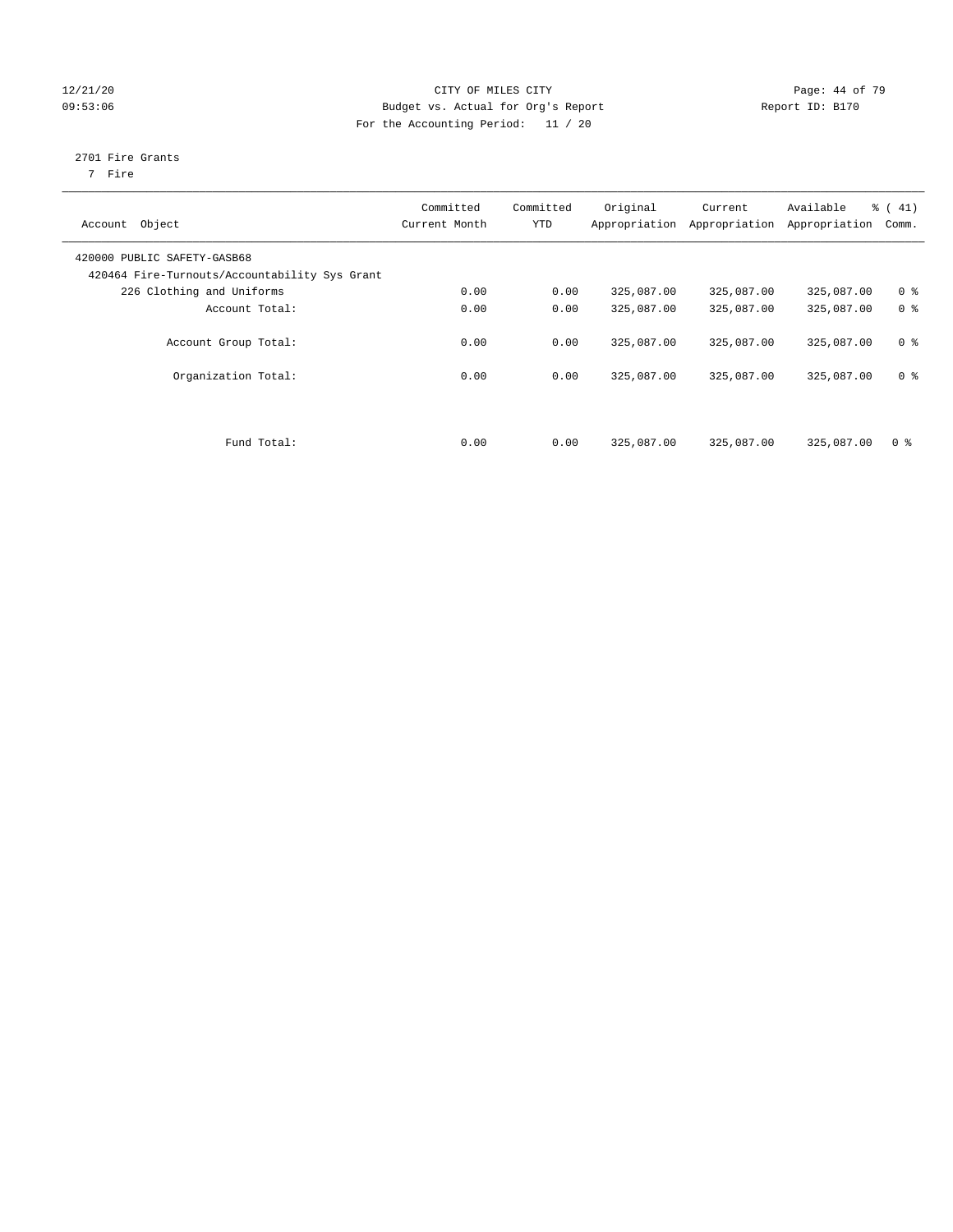### 12/21/20 **Page: 45 of 79** CITY OF MILES CITY **CITY** CITY **Page: 45 of 79** 09:53:06 Budget vs. Actual for Org's Report Report ID: B170 For the Accounting Period: 11 / 20

### 2820 GAS TAX 34 Gas Tax

| Account Object              |                                          | Committed<br>Current Month | Committed<br><b>YTD</b> | Original   | Current<br>Appropriation Appropriation Appropriation | Available    | % (41)<br>Comm. |
|-----------------------------|------------------------------------------|----------------------------|-------------------------|------------|------------------------------------------------------|--------------|-----------------|
| 520000 OTHER FINANCING USES |                                          |                            |                         |            |                                                      |              |                 |
|                             | 521000 Interfund Operating Transfers Out |                            |                         |            |                                                      |              |                 |
|                             | 820 Transfers to Other Funds             | 204.33                     | 1,021.65                | 2,452.00   | 2,452.00                                             | 1,430.35     | $42*$           |
|                             | Account Total:                           | 204.33                     | 1,021.65                | 2,452.00   | 2,452.00                                             | 1,430.35     | $42$ %          |
| 521204 TRANSFER:            | SID 204                                  |                            |                         |            |                                                      |              |                 |
|                             | 820 Transfers to Other Funds             | 0.00                       | 0.00                    | 83,878.00  | 83,878.00                                            | 83,878.00    | 0 <sup>8</sup>  |
|                             | Account Total:                           | 0.00                       | 0.00                    | 83,878.00  | 83,878.00                                            | 83,878.00    | 0 <sup>8</sup>  |
| 521205 TRANSFER:            | SID 205                                  |                            |                         |            |                                                      |              |                 |
|                             | 820 Transfers to Other Funds             | 0.00                       | 0.00                    | 83,878.00  | 83,878.00                                            | 83,878.00    | 0 <sup>8</sup>  |
|                             | Account Total:                           | 0.00                       | 0.00                    | 83,878.00  | 83,878.00                                            | 83,878.00    | 0 <sup>8</sup>  |
|                             | Account Group Total:                     | 204.33                     | 1,021.65                | 170,208.00 | 170,208.00                                           | 169, 186. 35 | 1 <sup>8</sup>  |
|                             | Organization Total:                      | 204.33                     | 1,021.65                | 170,208.00 | 170,208.00                                           | 169,186.35   | 1 <sup>8</sup>  |
|                             |                                          |                            |                         |            |                                                      |              |                 |
|                             | Fund Total:                              | 204.33                     | 1,021.65                | 170,208.00 | 170,208.00                                           | 169, 186. 35 | 1 <sup>8</sup>  |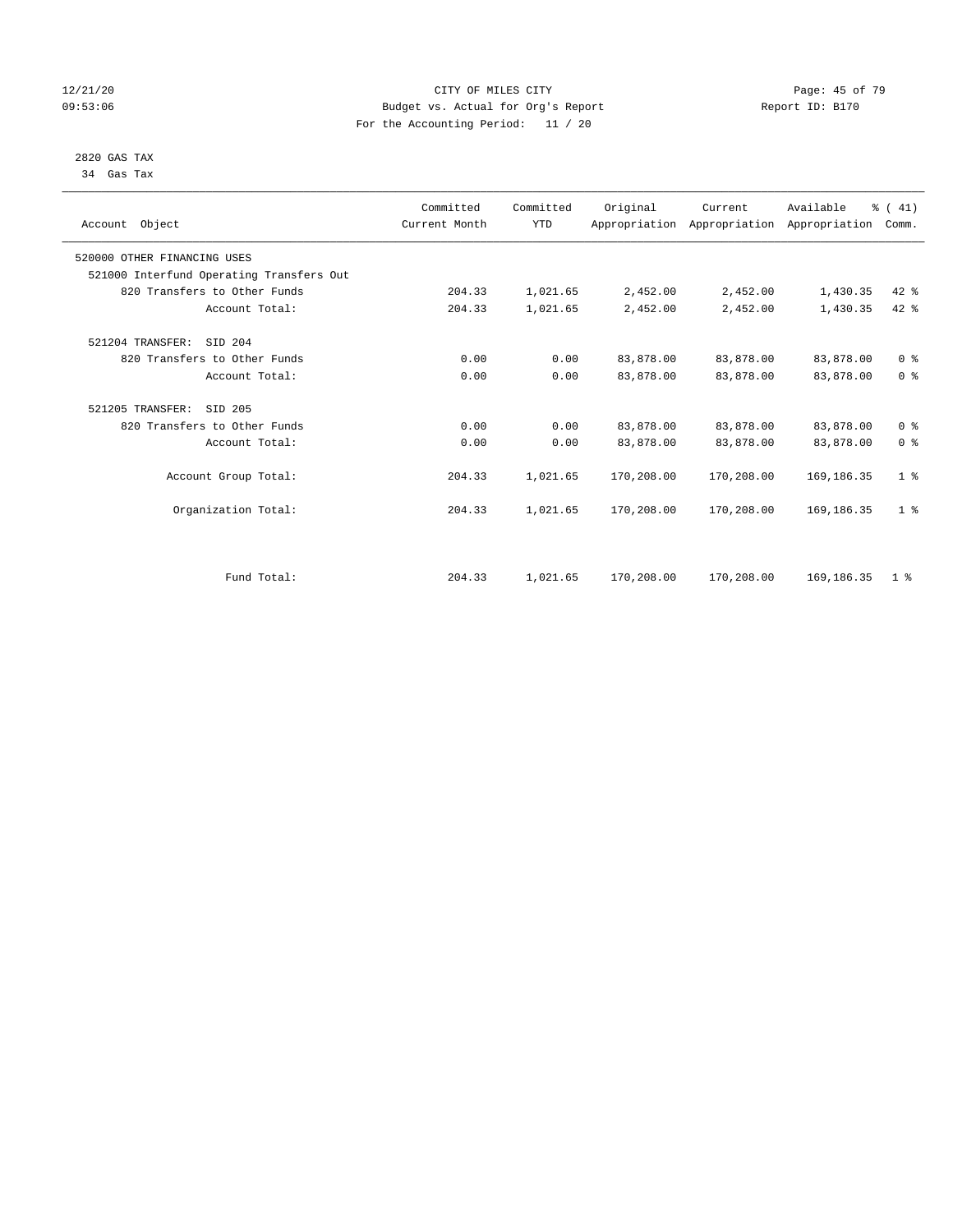### 12/21/20 **Page: 46 of 79** CITY OF MILES CITY **CITY** CITY **Page: 46 of 79** 09:53:06 Budget vs. Actual for Org's Report Changer Report ID: B170 For the Accounting Period: 11 / 20

### 2821 HB473- Fuel Tax 95 HB473

| Object<br>Account                                         | Committed<br>Current Month | Committed<br><b>YTD</b> | Original<br>Appropriation | Current<br>Appropriation | Available<br>Appropriation | % (41)<br>Comm. |
|-----------------------------------------------------------|----------------------------|-------------------------|---------------------------|--------------------------|----------------------------|-----------------|
| 430000 Public Works-GASB68<br>430233 Roadway/Re-surfacing |                            |                         |                           |                          |                            |                 |
| 935 HB473 Tax Match Program                               | 0.00                       | 0.00                    | 105,000.00                | 105,000.00               | 105,000.00                 | 0 <sup>8</sup>  |
| Account Total:                                            | 0.00                       | 0.00                    | 105,000.00                | 105,000.00               | 105,000.00                 | 0 <sup>8</sup>  |
| Account Group Total:                                      | 0.00                       | 0.00                    | 105,000.00                | 105,000.00               | 105,000.00                 | 0 <sup>8</sup>  |
| Organization Total:                                       | 0.00                       | 0.00                    | 105,000.00                | 105,000.00               | 105,000.00                 | 0 <sup>8</sup>  |
|                                                           |                            |                         |                           |                          |                            |                 |
| Fund Total:                                               | 0.00                       | 0.00                    | 105,000.00                | 105,000.00               | 105,000.00                 | 0 <sup>8</sup>  |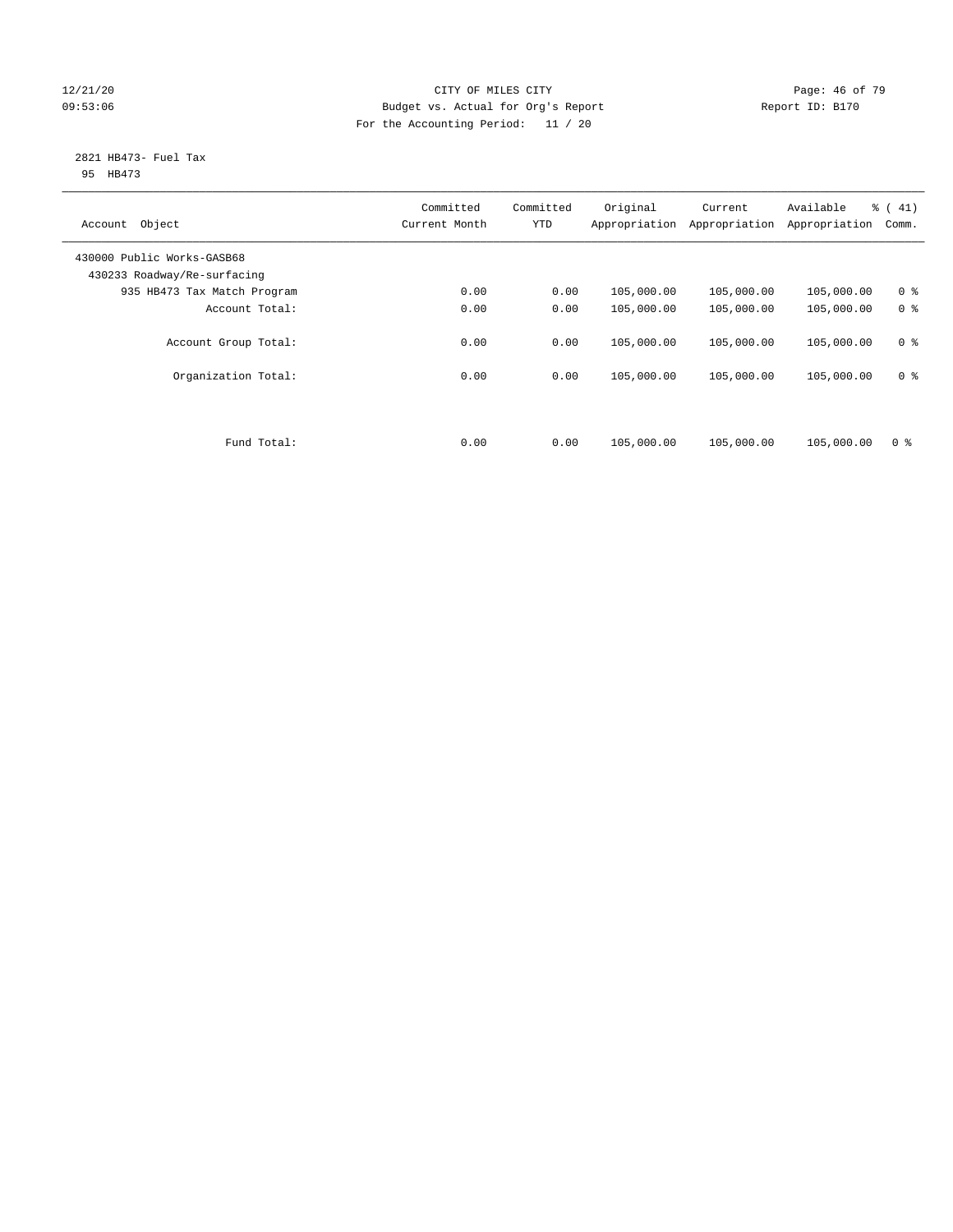### 12/21/20 Page: 47 of 79 09:53:06 Budget vs. Actual for Org's Report Report ID: B170 For the Accounting Period: 11 / 20

### 2850 Southeastern Montana Dispatch-911

105 Enhanced 911

| Account Object                              | Committed<br>Current Month | Committed<br><b>YTD</b> | Original   | Current    | Available<br>Appropriation Appropriation Appropriation Comm. | % (41)                             |
|---------------------------------------------|----------------------------|-------------------------|------------|------------|--------------------------------------------------------------|------------------------------------|
| 420000 PUBLIC SAFETY-GASB68                 |                            |                         |            |            |                                                              |                                    |
| 420140 Crime Control and Investigation (05) |                            |                         |            |            |                                                              |                                    |
| 210 Office Supplies and Materials           | 0.00                       | 0.00                    | 1,500.00   | 1,500.00   | 1,500.00                                                     | 0 <sup>8</sup>                     |
| 214 Small Items of Equipment                | 0.00                       | 1,017.98                | 2,000.00   | 2,000.00   | 982.02                                                       | $51$ %                             |
| 220 Operating Expenses                      | 0.00                       | 0.00                    | 2,000.00   | 2,000.00   | 2,000.00                                                     | $0 \text{ }$ $\text{ }$ $\text{ }$ |
| 311 Postage, Box Rent, Etc.                 | 0.00                       | 0.00                    | 150.00     | 150.00     | 150.00                                                       | 0 <sup>°</sup>                     |
| 320 Printing, Duplicating, Typing &         | 0.00                       | 0.00                    | 100.00     | 100.00     | 100.00                                                       | 0 <sup>8</sup>                     |
| 334 Memberships, Registrations & Dues       | 0.00                       | 0.00                    | 100.00     | 100.00     | 100.00                                                       | 0 <sup>8</sup>                     |
| 341 Electric Utility Services               | 50.90                      | 251.28                  | 650.00     | 650.00     | 398.72                                                       | 39 <sup>8</sup>                    |
| 345 Telephone                               | 4,258.24                   | 11, 147.91              | 30,000.00  | 30,000.00  | 18,852.09                                                    | 37 <sup>8</sup>                    |
| 350 Professional Services                   | 2,828.78                   | 23, 265. 43             | 70,000.00  | 70,000.00  | 46,734.57                                                    | 33 <sup>8</sup>                    |
| 370 Travel                                  | 0.00                       | 0.00                    | 3,000.00   | 3,000.00   | 3,000.00                                                     | 0 <sup>8</sup>                     |
| 380 Training Services                       | 0.00                       | 1,200.00                | 1,500.00   | 1,500.00   | 300.00                                                       | 80 %                               |
| 512 Insurance on Vehicles & Equipment       | 0.00                       | 280.00                  | 280.00     | 280.00     | 0.00                                                         | 100%                               |
| 940 Machinery & Equipment                   | 0.00                       | 0.00                    | 30,000.00  | 30,000.00  | 30,000.00                                                    | 0 <sup>8</sup>                     |
| 941 911 Eq & Software (2/01)                | 4,915.50                   | 106,295.10              | 30,000.00  | 30,000.00  | $-76, 295.10$                                                | $354$ $%$                          |
| Account Total:                              | 12,053.42                  | 143,457.70              | 171,280.00 | 171,280.00 | 27,822.30                                                    | 84 %                               |
| Account Group Total:                        | 12,053.42                  | 143, 457. 70            | 171,280.00 | 171,280.00 | 27,822.30                                                    | 84 %                               |
| 520000 OTHER FINANCING USES                 |                            |                         |            |            |                                                              |                                    |
| 521000 Interfund Operating Transfers Out    |                            |                         |            |            |                                                              |                                    |
| 820 Transfers to Other Funds                | 0.00                       | 14,923.25               | 59,693.00  | 59,693.00  | 44,769.75                                                    | $25$ %                             |
| Account Total:                              | 0.00                       | 14,923.25               | 59,693.00  | 59,693.00  | 44,769.75                                                    | 25%                                |
| Account Group Total:                        | 0.00                       | 14,923.25               | 59,693.00  | 59,693.00  | 44,769.75                                                    | 25%                                |
| Organization Total:                         | 12,053.42                  | 158,380.95              | 230,973.00 | 230,973.00 | 72,592.05                                                    | 69 %                               |
| Fund Total:                                 | 12,053.42                  | 158,380.95              | 230,973.00 | 230,973.00 | 72,592.05                                                    | 69 %                               |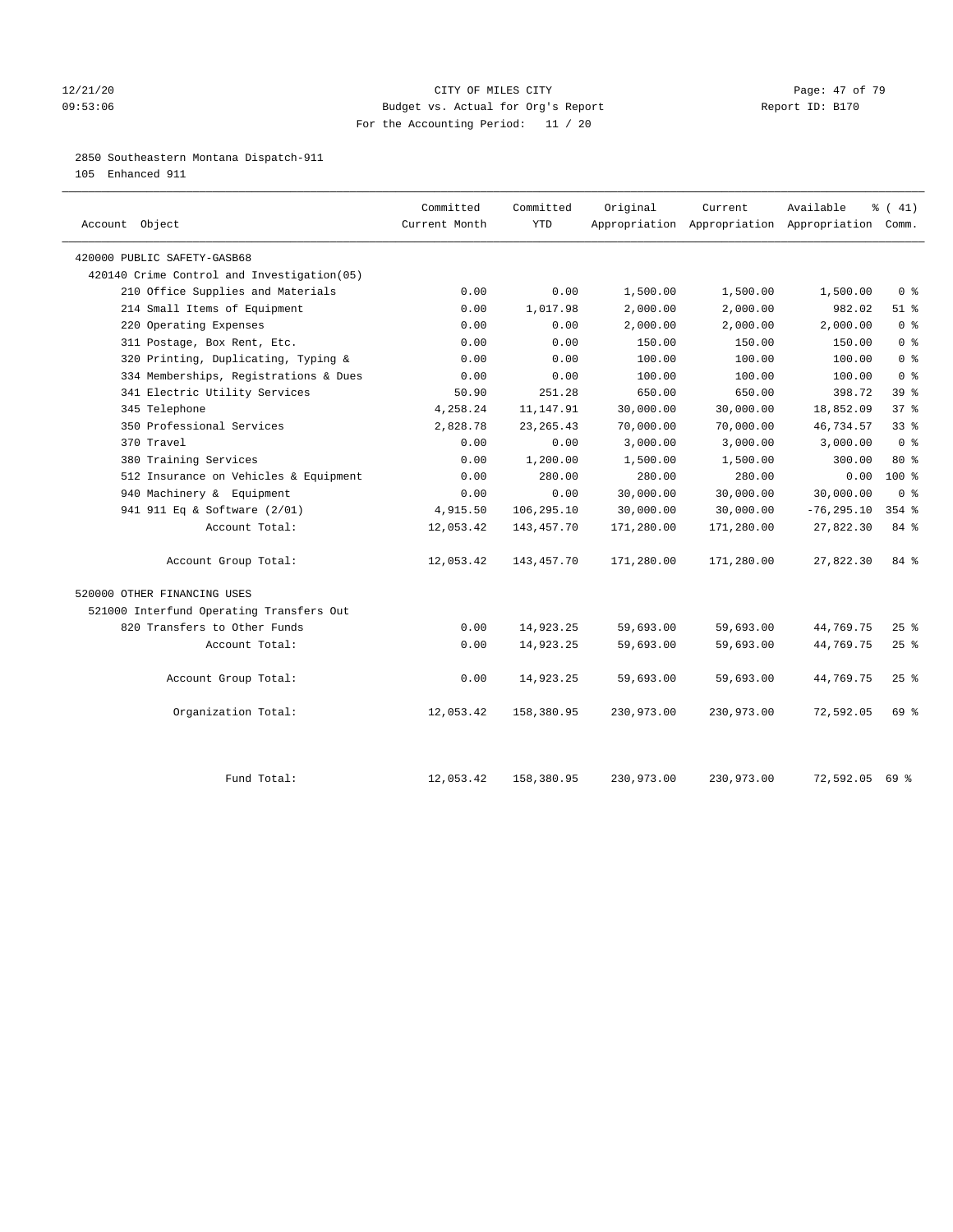### 12/21/20 **Page: 48 of 79** CITY OF MILES CITY **CITY Page: 48 of 79** 09:53:06 Budget vs. Actual for Org's Report Changer Report ID: B170 For the Accounting Period: 11 / 20

# 2880 LIBRARY GRANTS

39 Partners Program

| Account Object                                                      | Committed<br>Current Month | Committed<br><b>YTD</b> | Original<br>Appropriation | Current<br>Appropriation | Available<br>Appropriation | $\frac{1}{6}$ ( 41)<br>Comm. |
|---------------------------------------------------------------------|----------------------------|-------------------------|---------------------------|--------------------------|----------------------------|------------------------------|
| 460000 CULTURE AND RECREATION-GASB68<br>460100 Library Services(16) |                            |                         |                           |                          |                            |                              |
| 311 Postage, Box Rent, Etc.                                         | 253.50                     | 1,254.06                | 4,900.00                  | 4,900.00                 | 3,645.94                   | $26$ %                       |
| 382 Books                                                           | 0.00                       | 0.00                    | 100.00                    | 100.00                   | 100.00                     | 0 <sup>8</sup>               |
| Account Total:                                                      | 253.50                     | 1,254.06                | 5,000.00                  | 5,000.00                 | 3,745.94                   | $25$ $%$                     |
| Account Group Total:                                                | 253.50                     | 1,254.06                | 5,000.00                  | 5,000.00                 | 3,745.94                   | $25$ $\frac{6}{5}$           |
| Organization Total:                                                 | 253.50                     | 1,254.06                | 5.000.00                  | 5,000.00                 | 3,745.94                   | $25$ $\frac{6}{5}$           |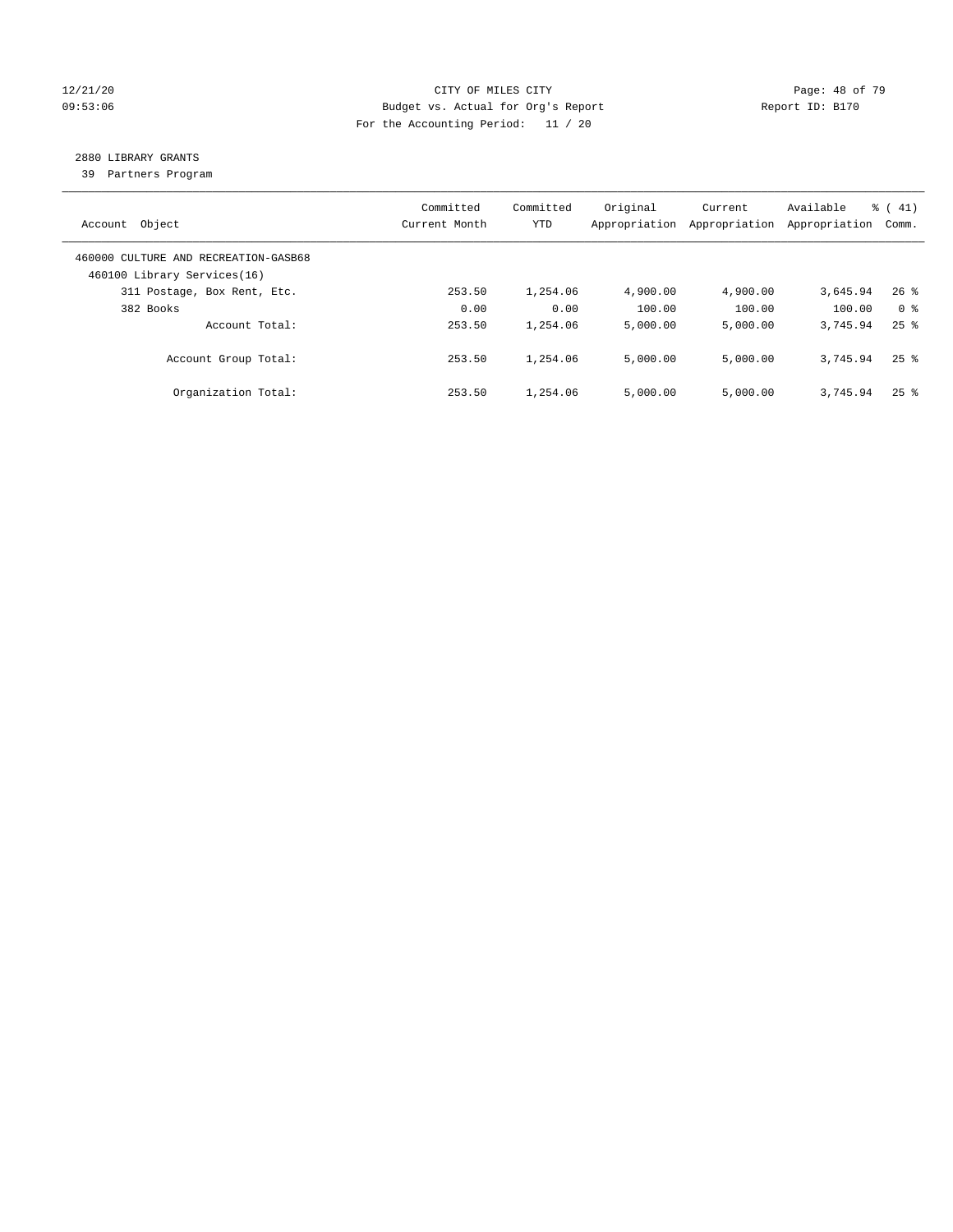### 12/21/20 **Page: 49 of 79** CITY OF MILES CITY **CITY** CITY **Page: 49 of 79** 09:53:06 Budget vs. Actual for Org's Report Changer Report ID: B170 For the Accounting Period: 11 / 20

### 2880 LIBRARY GRANTS

41 Sagebrush Fed/Coal Sev Tax

| Object<br>Account                    | Committed<br>Current Month | Committed<br><b>YTD</b> | Original<br>Appropriation | Current<br>Appropriation | Available<br>Appropriation | $\frac{1}{6}$ ( 41)<br>Comm. |
|--------------------------------------|----------------------------|-------------------------|---------------------------|--------------------------|----------------------------|------------------------------|
| 460000 CULTURE AND RECREATION-GASB68 |                            |                         |                           |                          |                            |                              |
| 460100 Library Services(16)          |                            |                         |                           |                          |                            |                              |
| 210 Office Supplies and Materials    | 0.00                       | 0.00                    | 1,056.00                  | 1,056.00                 | 1,056.00                   | 0 <sub>8</sub>               |
| 214 Small Items of Equipment         | 0.00                       | 0.00                    | 2,500.00                  | 2,500.00                 | 2,500.00                   | 0 <sup>8</sup>               |
| 350 Professional Services            | 0.00                       | 0.00                    | 8,900.00                  | 8,900.00                 | 8,900.00                   | 0 <sup>8</sup>               |
| 370 Travel                           | 0.00                       | 0.00                    | 5,600.00                  | 5,600.00                 | 5,600.00                   | 0 <sup>8</sup>               |
| 380 Training Services                | 0.00                       | 0.00                    | 2,700.00                  | 2,700.00                 | 2,700.00                   | 0 <sup>8</sup>               |
| Account Total:                       | 0.00                       | 0.00                    | 20,756.00                 | 20,756.00                | 20,756.00                  | 0 <sup>8</sup>               |
| Account Group Total:                 | 0.00                       | 0.00                    | 20,756.00                 | 20,756.00                | 20,756.00                  | 0 <sup>8</sup>               |
| Organization Total:                  | 0.00                       | 0.00                    | 20,756.00                 | 20,756.00                | 20,756.00                  | 0 %                          |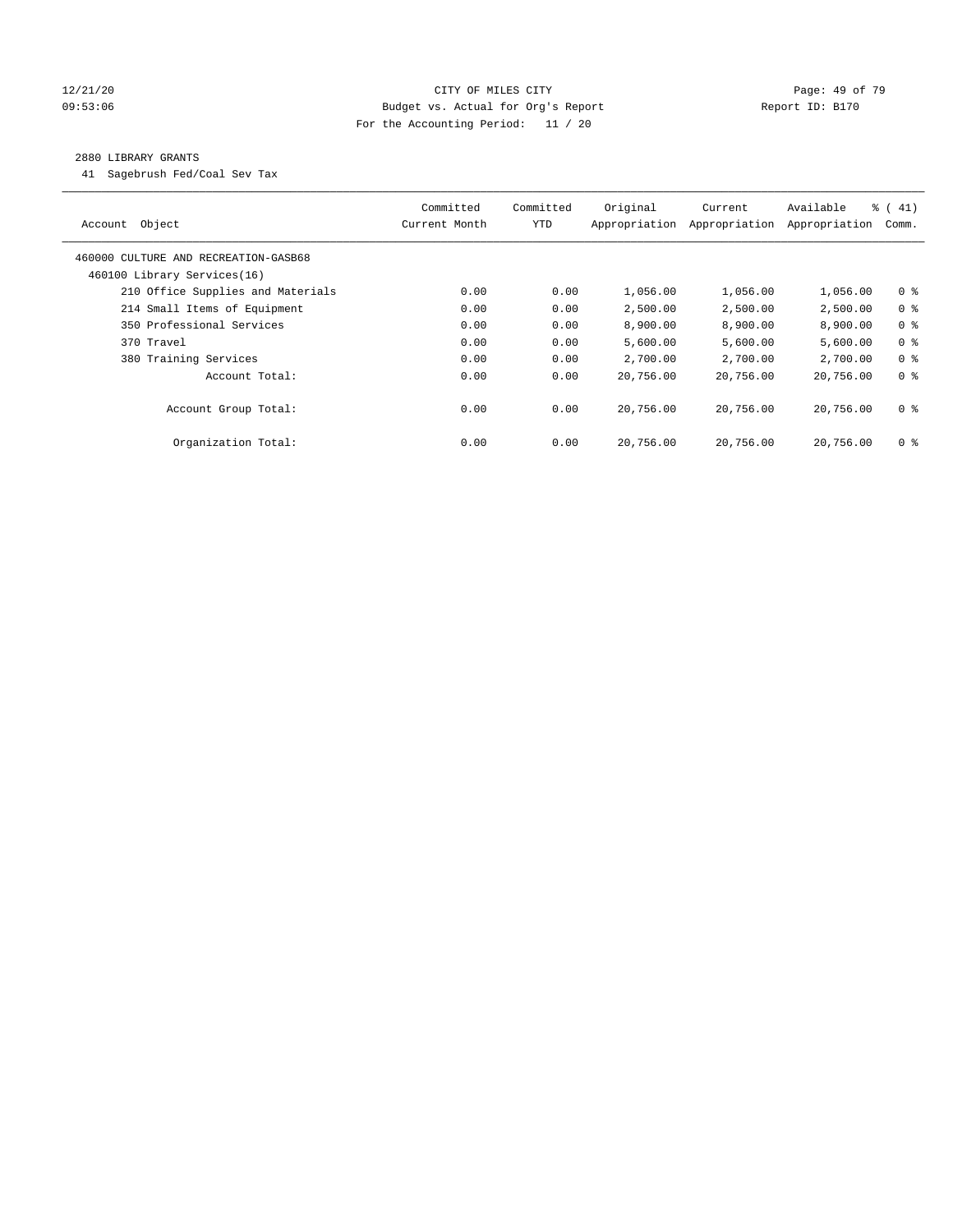### 12/21/20 Page: 50 of 79 09:53:06 Budget vs. Actual for Org's Report Changer Report ID: B170 For the Accounting Period: 11 / 20

### 2880 LIBRARY GRANTS

43 State Aid Per Capita-Tech Serv

| Object<br>Account                                                   | Committed<br>Current Month | Committed<br><b>YTD</b> | Original<br>Appropriation | Current<br>Appropriation | Available<br>Appropriation | $\frac{1}{6}$ (41)<br>Comm. |
|---------------------------------------------------------------------|----------------------------|-------------------------|---------------------------|--------------------------|----------------------------|-----------------------------|
| 460000 CULTURE AND RECREATION-GASB68<br>460100 Library Services(16) |                            |                         |                           |                          |                            |                             |
| 210 Office Supplies and Materials                                   | 0.00                       | 0.00                    | 1,000.00                  | 1,000.00                 | 1,000.00                   | 0 <sup>8</sup>              |
| 214 Small Items of Equipment                                        | 0.00                       | 1,598.00                | 5,399.00                  | 5,399.00                 | 3,801.00                   | $30*$                       |
| 350 Professional Services                                           | 0.00                       | 2,004.89                | 15,284.00                 | 15,284.00                | 13,279.11                  | $13*$                       |
| 370 Travel                                                          | 0.00                       | 0.00                    | 5.000.00                  | 5,000.00                 | 5.000.00                   | 0 <sup>8</sup>              |
| Account Total:                                                      | 0.00                       | 3,602.89                | 26,683.00                 | 26,683.00                | 23,080.11                  | $14*$                       |
| Account Group Total:                                                | 0.00                       | 3,602.89                | 26,683.00                 | 26,683.00                | 23,080.11                  | $14*$                       |
| Organization Total:                                                 | 0.00                       | 3,602.89                | 26,683.00                 | 26,683.00                | 23,080.11                  | $14*$                       |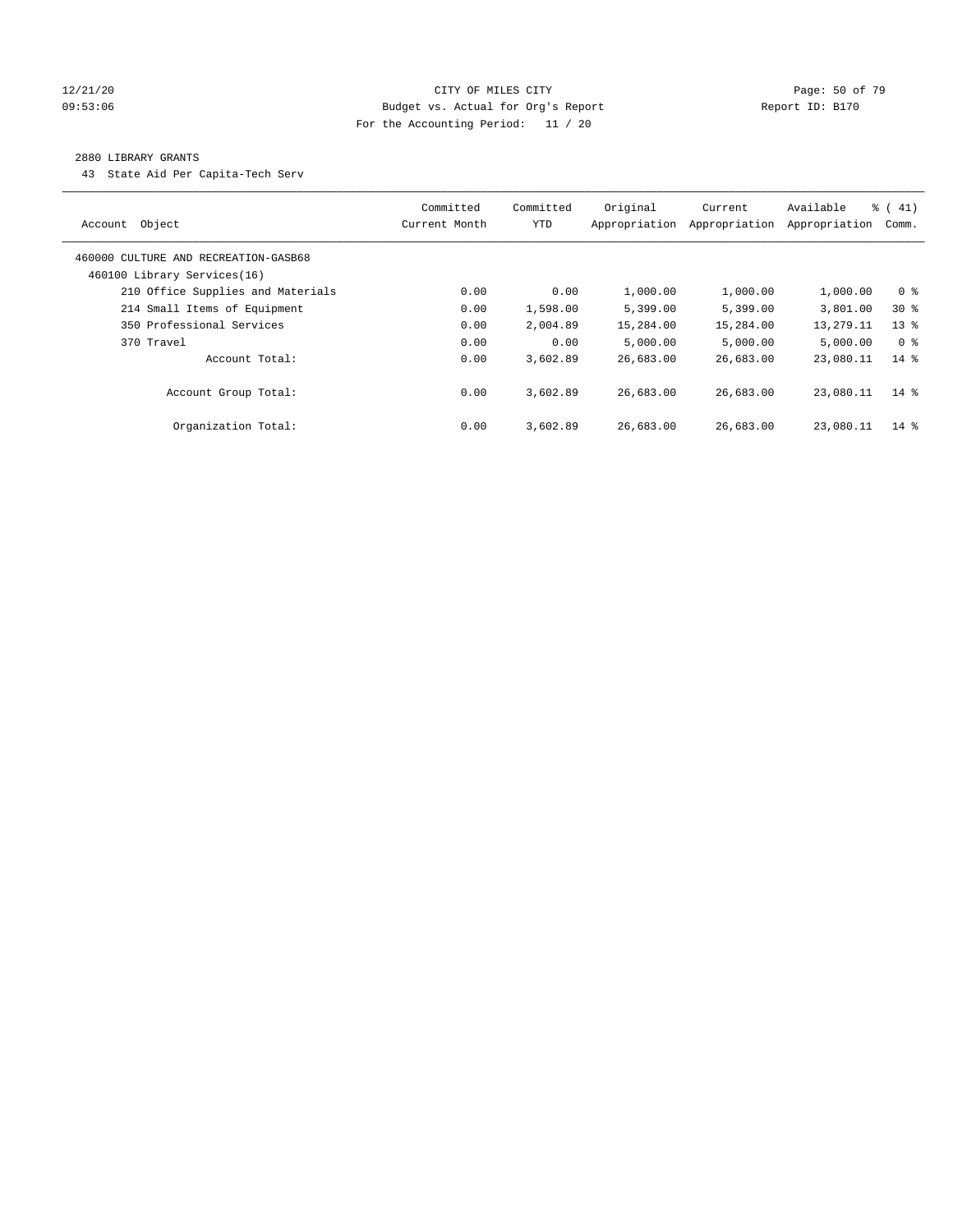### 12/21/20 **Page: 51 of 79** CITY OF MILES CITY **CITY** CITY **Page: 51 of 79** 09:53:06 Budget vs. Actual for Org's Report Communication (Report ID: B170 For the Accounting Period: 11 / 20

#### 2880 LIBRARY GRANTS

111 One Time Endowments-Library

| Object<br>Account                                                   | Committed<br>Current Month | Committed<br>YTD | Original<br>Appropriation | Current<br>Appropriation | Available<br>Appropriation | $\frac{1}{6}$ ( 41)<br>Comm. |
|---------------------------------------------------------------------|----------------------------|------------------|---------------------------|--------------------------|----------------------------|------------------------------|
| 460000 CULTURE AND RECREATION-GASB68<br>460100 Library Services(16) |                            |                  |                           |                          |                            |                              |
| 214 Small Items of Equipment                                        | 0.00                       | 0.00             | 1,785.00                  | 1,785.00                 | 1,785.00                   | 0 <sup>8</sup>               |
| Account Total:                                                      | 0.00                       | 0.00             | 1,785.00                  | 1,785.00                 | 1,785.00                   | 0 <sup>8</sup>               |
| Account Group Total:                                                | 0.00                       | 0.00             | 1,785.00                  | 1,785.00                 | 1,785.00                   | 0 <sup>8</sup>               |
| Organization Total:                                                 | 0.00                       | 0.00             | 1,785.00                  | 1,785.00                 | 1,785.00                   | 0 %                          |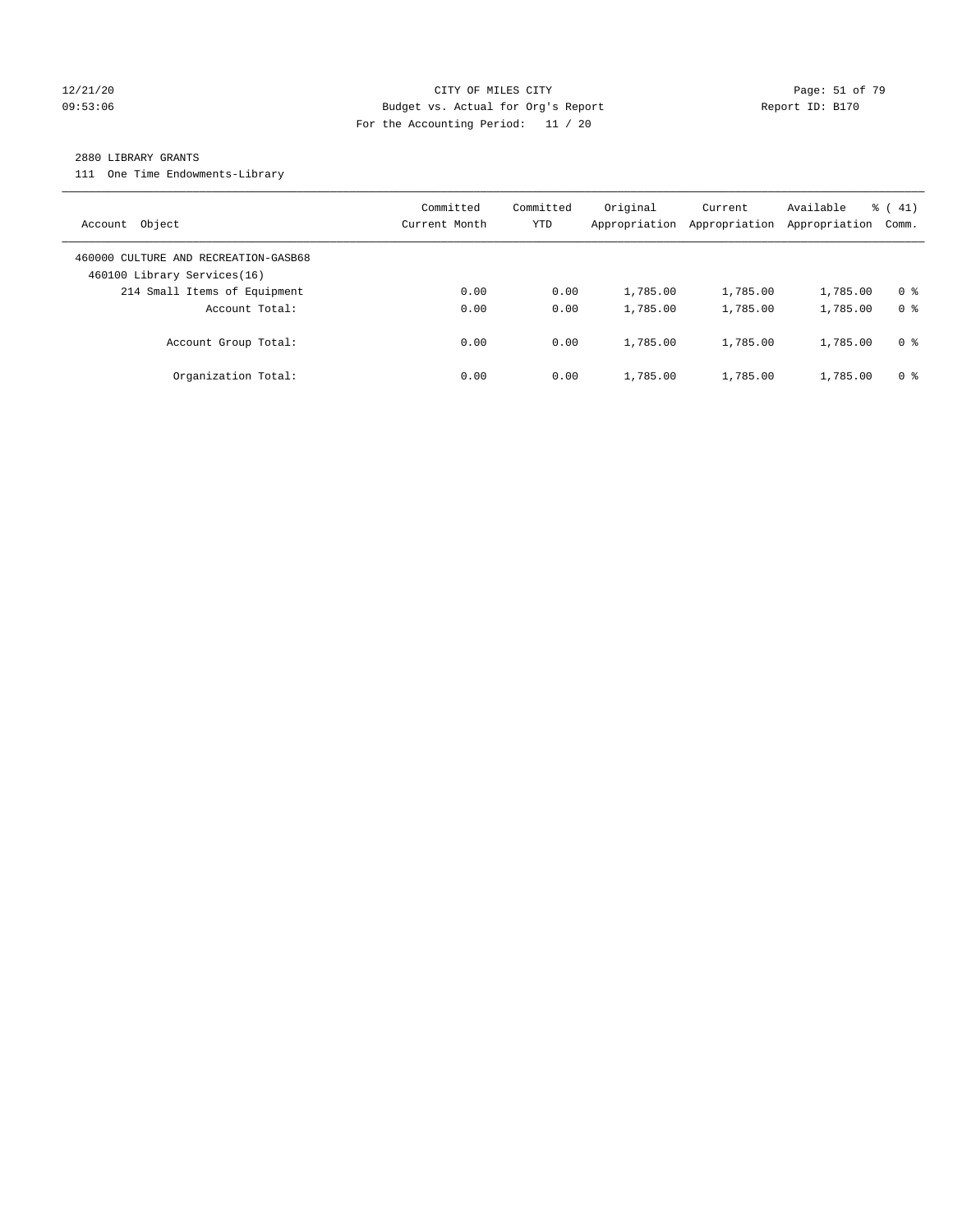### 12/21/20 Page: 52 of 79 09:53:06 Budget vs. Actual for Org's Report Report ID: B170 For the Accounting Period: 11 / 20

### 2880 LIBRARY GRANTS

112 Library Board of Trustees-Library

| Object<br>Account                                                   | Committed<br>Current Month | Committed<br><b>YTD</b> | Original<br>Appropriation | Current<br>Appropriation | Available<br>Appropriation | % (41)<br>Comm. |
|---------------------------------------------------------------------|----------------------------|-------------------------|---------------------------|--------------------------|----------------------------|-----------------|
| 460000 CULTURE AND RECREATION-GASB68<br>460100 Library Services(16) |                            |                         |                           |                          |                            |                 |
| 350 Professional Services                                           | 0.00                       | 0.00                    | 10,000.00                 | 10,000.00                | 10,000.00                  | 0 <sup>8</sup>  |
| 360 Contr R & M                                                     | 0.00                       | 0.00                    | 40,000.00                 | 40,000.00                | 40,000.00                  | 0 <sup>8</sup>  |
| 382 Books                                                           | 0.00                       | 0.00                    | 10,000.00                 | 10,000.00                | 10,000.00                  | 0 <sup>8</sup>  |
| Account Total:                                                      | 0.00                       | 0.00                    | 60,000.00                 | 60,000.00                | 60,000.00                  | 0 <sup>8</sup>  |
| Account Group Total:                                                | 0.00                       | 0.00                    | 60,000.00                 | 60,000.00                | 60,000.00                  | 0 <sup>8</sup>  |
| Organization Total:                                                 | 0.00                       | 0.00                    | 60,000.00                 | 60,000.00                | 60,000.00                  | 0 <sup>8</sup>  |
|                                                                     |                            |                         |                           |                          |                            |                 |
| Fund Total:                                                         | 253.50                     | 4,856.95                | 114,224.00                | 114,224.00               | 109,367.05                 | $4\degree$      |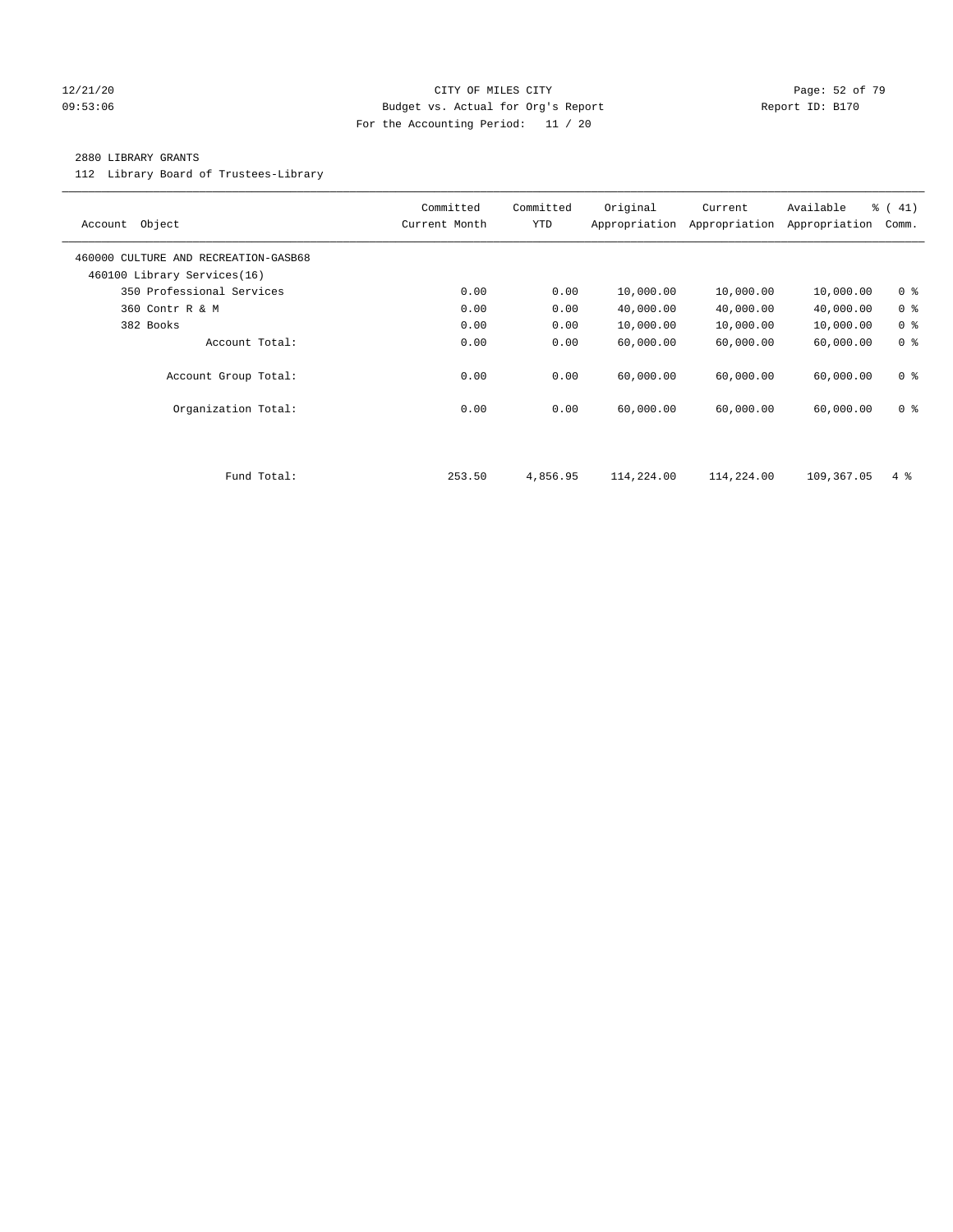### 12/21/20 Page: 53 of 79 09:53:06 Budget vs. Actual for Org's Report Report ID: B170 For the Accounting Period: 11 / 20

2935 Historic Preservation

11 Historic Preservation

| Account Object                              | Committed<br>Current Month | Committed<br><b>YTD</b> | Original  | Current<br>Appropriation Appropriation Appropriation Comm. | Available | % (41)          |
|---------------------------------------------|----------------------------|-------------------------|-----------|------------------------------------------------------------|-----------|-----------------|
| 460000 CULTURE AND RECREATION-GASB68        |                            |                         |           |                                                            |           |                 |
| 460461 Historic Preservation-Administration |                            |                         |           |                                                            |           |                 |
| 111 Salaries and Wages - Permanent          | 110.36                     | 716.94                  | 7,236.00  | 7,236.00                                                   | 6,519.06  | $10*$           |
| 131 VACATION                                | 0.00                       | 46.87                   | 60.00     | 60.00                                                      | 13.13     | 78 %            |
| 132 SICK LEAVE                              | 59.42                      | 72.87                   | 60.00     | 60.00                                                      | $-12.87$  | 121 %           |
| 133 OTHER LEAVE PAY                         | 0.00                       | 12.97                   | 424.00    | 424.00                                                     | 411.03    | 3 <sup>8</sup>  |
| 141 Unemployment Insurance                  | 0.25                       | 1.28                    | 12.00     | 12.00                                                      | 10.72     | 11 <sup>8</sup> |
| 142 Workers' Compensation                   | 0.64                       | 3.24                    | 29.00     | 29.00                                                      | 25.76     | $11$ %          |
| 143 Health Insurance                        | 42.71                      | 213.75                  | 1,846.00  | 1,846.00                                                   | 1,632.25  | $12*$           |
| 144 FICA                                    | 13.00                      | 65.57                   | 595.00    | 595.00                                                     | 529.43    | $11$ %          |
| 145 PERS                                    | 14.89                      | 74.51                   | 682.00    | 682.00                                                     | 607.49    | $11$ %          |
| 196 CLOTHING ALLOTMENT                      | 0.00                       | 7.50                    | 0.00      | 0.00                                                       | $-7.50$   | $***$ $_{8}$    |
| 210 Office Supplies and Materials           | 0.00                       | 0.00                    | 500.00    | 500.00                                                     | 500.00    | 0 <sup>8</sup>  |
| 220 Operating Expenses                      | 0.00                       | 0.00                    | 500.00    | 500.00                                                     | 500.00    | 0 <sup>8</sup>  |
| 231 Gas, Oil, Diesel Fuel, Grease, etc.     | 0.00                       | 0.00                    | 200.00    | 200.00                                                     | 200.00    | 0 <sup>8</sup>  |
| 311 Postage, Box Rent, Etc.                 | 0.00                       | 0.00                    | 100.00    | 100.00                                                     | 100.00    | 0 <sup>8</sup>  |
| 320 Printing, Duplicating, Typing &         | 0.00                       | 0.00                    | 500.00    | 500.00                                                     | 500.00    | 0 <sup>8</sup>  |
| 330 Publicity, Subscriptions & Dues         | 0.00                       | 0.00                    | 100.00    | 100.00                                                     | 100.00    | 0 <sup>8</sup>  |
| 331 Publication of Formal & Legal Notices   | 0.00                       | 7.00                    | 100.00    | 100.00                                                     | 93.00     | 7 <sup>°</sup>  |
| 334 Memberships, Registrations & Dues       | 10.00                      | 22.96                   | 100.00    | 100.00                                                     | 77.04     | 238             |
| 345 Telephone                               | 0.00                       | 0.00                    | 50.00     | 50.00                                                      | 50.00     | 0 <sup>8</sup>  |
| 347 Internet                                | 0.03                       | 0.12                    | 50.00     | 50.00                                                      | 49.88     | 0 <sup>8</sup>  |
| 350 Professional Services                   | 0.00                       | 6.10                    | 1,000.00  | 1,000.00                                                   | 993.90    | 1 <sup>8</sup>  |
| 370 Travel                                  | 0.00                       | 0.00                    | 300.00    | 300.00                                                     | 300.00    | 0 <sup>8</sup>  |
| 380 Training Services                       | 0.00                       | 0.00                    | 300.00    | 300.00                                                     | 300.00    | 0 <sup>8</sup>  |
| 513 Liability                               | 0.00                       | 45.04                   | 46.00     | 46.00                                                      | 0.96      | 98 %            |
| Account Total:                              | 251.30                     | 1,296.72                | 14,790.00 | 14,790.00                                                  | 13,493.28 | 9 <sup>°</sup>  |
| Account Group Total:                        | 251.30                     | 1,296.72                | 14,790.00 | 14,790.00                                                  | 13,493.28 | 9 <sup>°</sup>  |
| 520000 OTHER FINANCING USES                 |                            |                         |           |                                                            |           |                 |
| 521000 Interfund Operating Transfers Out    |                            |                         |           |                                                            |           |                 |
| 820 Transfers to Other Funds                | 0.00                       | 0.00                    | 2,000.00  | 2,000.00                                                   | 2,000.00  | 0 <sup>8</sup>  |
| Account Total:                              | 0.00                       | 0.00                    | 2,000.00  | 2,000.00                                                   | 2,000.00  | 0 <sup>8</sup>  |
| Account Group Total:                        | 0.00                       | 0.00                    | 2,000.00  | 2,000.00                                                   | 2,000.00  | 0 <sup>8</sup>  |
| Organization Total:                         | 251.30                     | 1,296.72                | 16,790.00 | 16,790.00                                                  | 15,493.28 | 8 %             |
| Fund Total:                                 | 251.30                     | 1,296.72                | 16,790.00 | 16,790.00                                                  | 15,493.28 | 8 %             |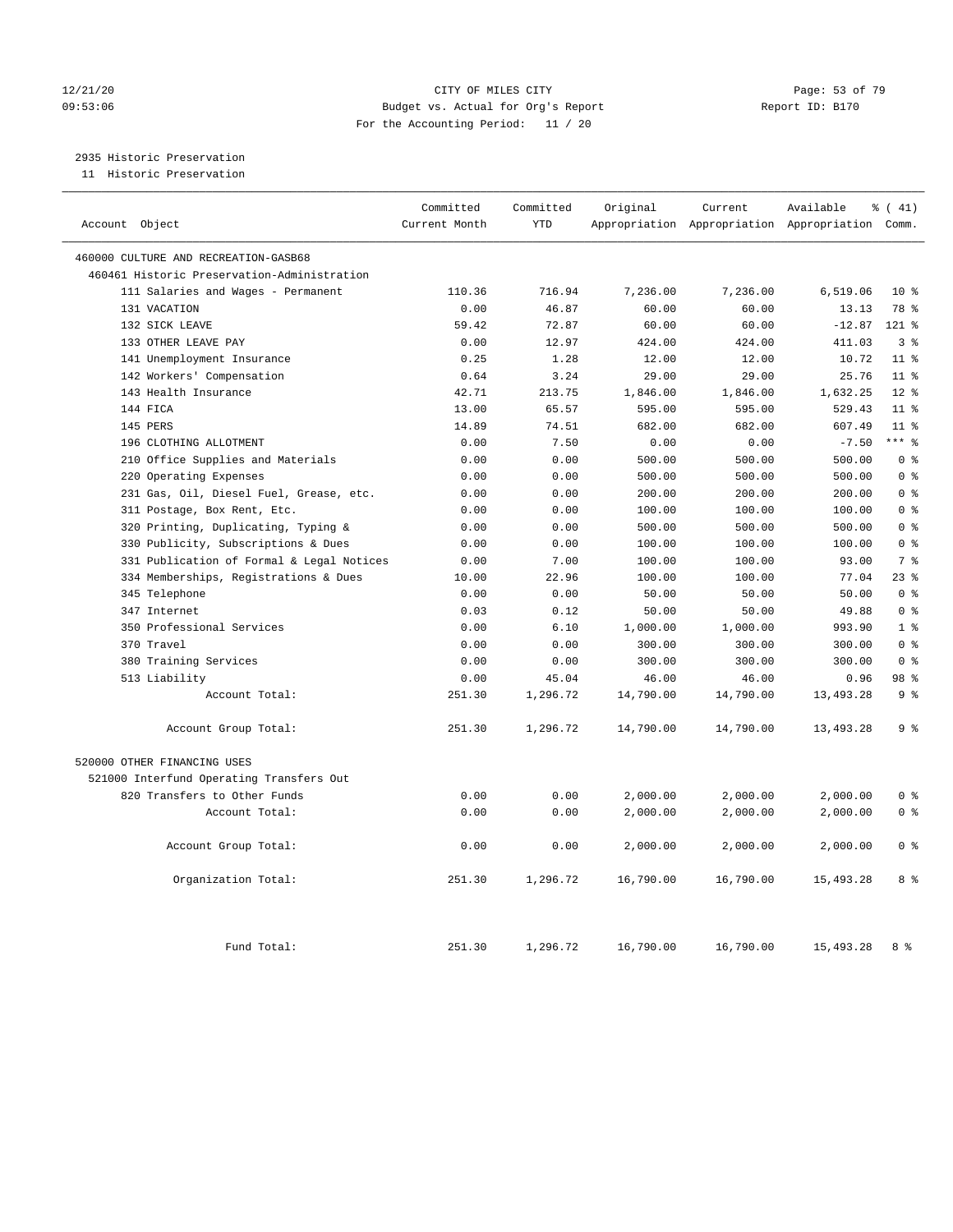### 12/21/20 **Page: 54 of 79** CITY OF MILES CITY **CITY** CITY **Page: 54 of 79** 09:53:06 Budget vs. Actual for Org's Report Changer Report ID: B170 For the Accounting Period: 11 / 20

————————————————————————————————————————————————————————————————————————————————————————————————————————————————————————————————————

### 2985 RETIRED SENIOR VOLUNTEER PROG (RSVP)

15 Retired Senior Volunteer Program

|                                            | Committed     | Committed | Original  | Current   | Available                                       | $\frac{1}{6}$ ( 41) |  |
|--------------------------------------------|---------------|-----------|-----------|-----------|-------------------------------------------------|---------------------|--|
| Account Object                             | Current Month | YTD       |           |           | Appropriation Appropriation Appropriation Comm. |                     |  |
| 450000 Social and Economic Services-GASB68 |               |           |           |           |                                                 |                     |  |
| 450330 RSVP Non-Federal                    |               |           |           |           |                                                 |                     |  |
| 111 Salaries and Wages - Permanent         | 205.98        | 931.61    | 3,000.00  | 3,000.00  | 2,068.39                                        | $31$ %              |  |
| 131 VACATION                               | 5.31          | 82.10     | 0.00      | 0.00      | $-82.10$                                        | $***$ $-$           |  |
| 132 SICK LEAVE                             | 1.21          | 39.42     | 0.00      | 0.00      | $-39.42$                                        | $***$ $%$           |  |
| 133 OTHER LEAVE PAY                        | 0.00          | 9.66      | 0.00      | 0.00      | $-9.66$                                         | $***$ $-$           |  |
| 141 Unemployment Insurance                 | 0.32          | 1.58      | 44.00     | 44.00     | 42.42                                           | 4%                  |  |
| 142 Workers' Compensation                  | 0.80          | 4.02      | 38.00     | 38.00     | 33.98                                           | $11$ %              |  |
| 143 Health Insurance                       | 0.00          | 0.00      | 500.00    | 500.00    | 500.00                                          | 0 <sup>8</sup>      |  |
| 144 FICA                                   | 16.26         | 81.30     | 230.00    | 230.00    | 148.70                                          | 35%                 |  |
| 145 PERS                                   | 18.64         | 93.22     | 207.00    | 207.00    | 113.78                                          | 45 %                |  |
| 210 Office Supplies and Materials          | 0.00          | 33.00     | 1,500.00  | 1,500.00  | 1,467.00                                        | 2 <sup>8</sup>      |  |
| 220 Operating Expenses                     | 934.69        | 1,693.11  | 6,965.00  | 6,965.00  | 5,271.89                                        | $24$ %              |  |
| 311 Postage, Box Rent, Etc.                | 0.00          | 241.18    | 900.00    | 900.00    | 658.82                                          | $27$ %              |  |
| 330 Publicity, Subscriptions & Dues        | 0.00          | 159.60    | 160.00    | 160.00    | 0.40                                            | $100*$              |  |
| 334 Memberships, Registrations & Dues      | 0.00          | 0.00      | 178.00    | 178.00    | 178.00                                          | 0 <sup>8</sup>      |  |
| 345 Telephone                              | 0.00          | 477.94    | 1,440.00  | 1,440.00  | 962.06                                          | 33 %                |  |
| 370 Travel                                 | 0.00          | 0.00      | 265.00    | 265.00    | 265.00                                          | 0 <sup>8</sup>      |  |
| 379 Other Travel                           | 9.99          | 89.16     | 1,600.00  | 1,600.00  | 1,510.84                                        | 6 %                 |  |
| 512 Insurance on Vehicles & Equipment      | 0.00          | 0.00      | 600.00    | 600.00    | 600.00                                          | 0 <sup>8</sup>      |  |
| 513 Liability                              | 0.00          | 11.20     | 609.00    | 609.00    | 597.80                                          | 2 <sup>8</sup>      |  |
| Account Total:                             | 1,193.20      | 3,948.10  | 18,236.00 | 18,236.00 | 14,287.90                                       | $22$ %              |  |
| 450340 RSVP FEDERAL GRANT- FALLON/CUSTER   |               |           |           |           |                                                 |                     |  |
| 111 Salaries and Wages - Permanent         | 4,320.94      | 19,295.80 | 54,853.00 | 54,853.00 | 35,557.20                                       | $35$ $\frac{6}{3}$  |  |
| 131 VACATION                               | 124.90        | 1,655.39  | 0.00      | 0.00      | $-1,655.39$                                     | $***$ $_{8}$        |  |
| 132 SICK LEAVE                             | 22.94         | 746.98    | 0.00      | 0.00      | $-746.98$                                       | $***$ $%$           |  |
| 133 OTHER LEAVE PAY                        | 0.00          | 183.52    | 0.00      | 0.00      | $-183.52$                                       | $***$ $-$           |  |
| 141 Unemployment Insurance                 | 6.70          | 32.84     | 278.00    | 278.00    | 245.16                                          | $12$ %              |  |
| 142 Workers' Compensation                  | 20.18         | 101.31    | 683.00    | 683.00    | 581.69                                          | 15 <sup>°</sup>     |  |
| 143 Health Insurance                       | 854.35        | 4,271.75  | 9,400.00  | 9,400.00  | 5,128.25                                        | 45 %                |  |
| 144 FICA                                   | 341.86        | 1,673.20  | 4,197.00  | 4,197.00  | 2,523.80                                        | 40 %                |  |
| 145 PERS                                   | 354.08        | 1,703.30  | 3,785.00  | 3,785.00  | 2,081.70                                        | 45 %                |  |
| 210 Office Supplies and Materials          | 61.81         | 163.58    | 1,438.00  | 1,438.00  | 1,274.42                                        | $11$ %              |  |
| 220 Operating Expenses                     | 0.00          | 289.30    | 450.00    | 450.00    | 160.70                                          | 64 %                |  |
| 311 Postage, Box Rent, Etc.                | 0.00          | 63.76     | 0.00      | 0.00      | $-63.76$                                        | $***$ $_{8}$        |  |
| 334 Memberships, Registrations & Dues      | 0.00          | 75.00     | 247.00    | 247.00    | 172.00                                          | $30*$               |  |
| 345 Telephone                              | 119.98        | 119.98    | 0.00      | 0.00      | $-119.98$                                       | $***$ $%$           |  |
| 370 Travel                                 | 114.10        | 267.35    | 6,071.00  | 6,071.00  | 5,803.65                                        | 4%                  |  |
| 530 Rent                                   | 1,950.00      | 4,967.50  | 5,010.00  | 5,010.00  | 42.50                                           | 99 %                |  |
| Account Total:                             | 8,291.84      | 35,610.56 | 86,412.00 | 86,412.00 | 50,801.44                                       | 41 %                |  |
| 450351 RSVP-Excess                         |               |           |           |           |                                                 |                     |  |
| 111 Salaries and Wages - Permanent         | 0.00          | 755.43    | 2,040.00  | 2,040.00  | 1,284.57                                        | 37%                 |  |
| 141 Unemployment Insurance                 | 0.00          | 1.15      | 9.00      | 9.00      | 7.85                                            | 13 <sup>°</sup>     |  |
| 142 Workers' Compensation                  | 0.00          | 2.89      | 25.00     | 25.00     | 22.11                                           | $12$ %              |  |
| 144 FICA                                   | 0.00          | 58.52     | 156.00    | 156.00    | 97.48                                           | 38 %                |  |
| 145 PERS                                   | 0.00          | 67.09     | 140.00    | 140.00    | 72.91                                           | 48 %                |  |
| 220 Operating Expenses                     | 0.00          | 1,079.49  | 2,000.00  | 2,000.00  | 920.51                                          | 54 %                |  |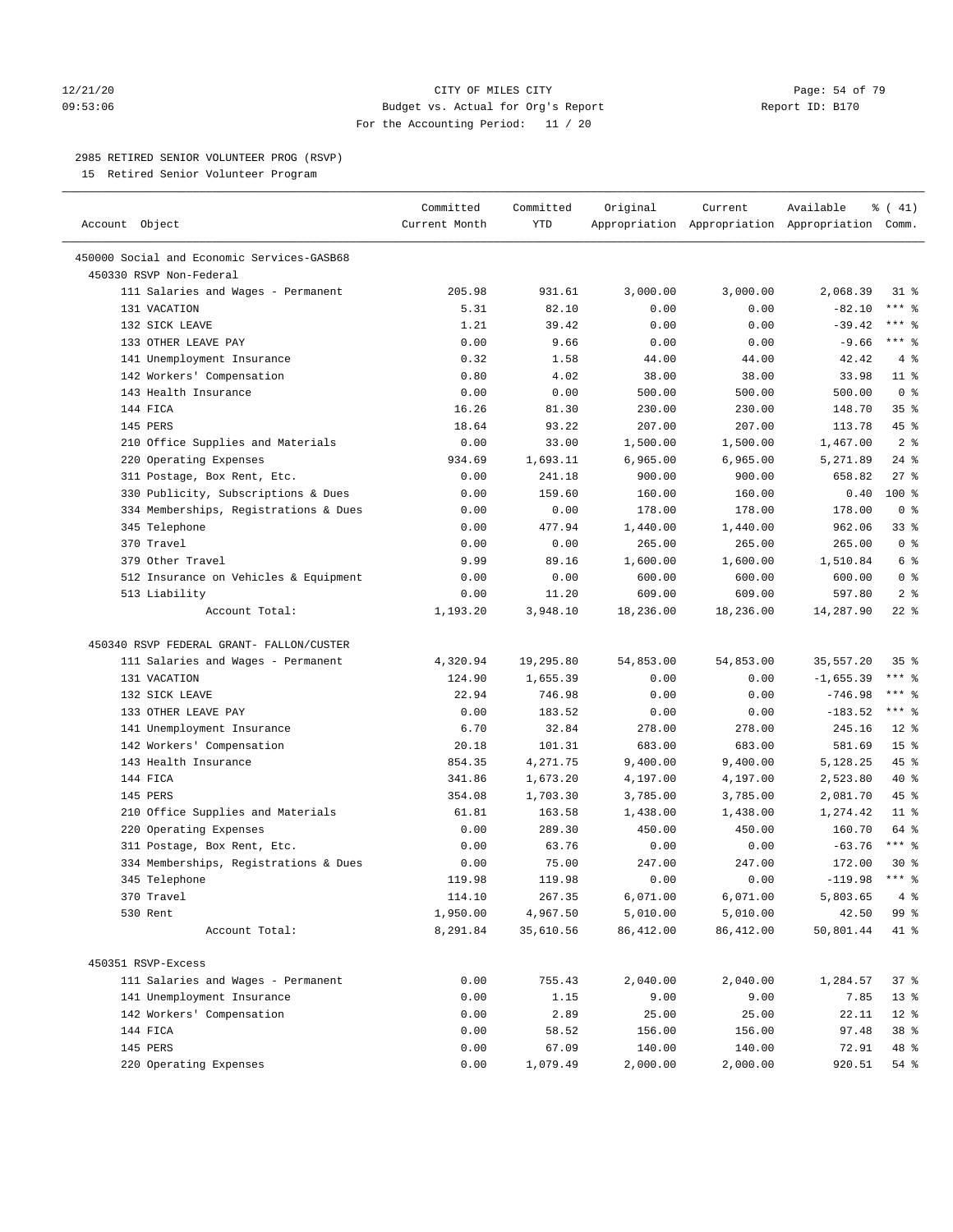### 12/21/20 **Page: 55 of 79** CITY OF MILES CITY **CITY** CITY **Page: 55 of 79** 09:53:06 Budget vs. Actual for Org's Report Report ID: B170 For the Accounting Period: 11 / 20

#### 2985 RETIRED SENIOR VOLUNTEER PROG (RSVP)

15 Retired Senior Volunteer Program

| Object<br>Account    | Committed<br>Current Month | Committed<br>YTD | Original<br>Appropriation | Current<br>Appropriation | Available<br>Appropriation | $\frac{1}{6}$ ( 41)<br>Comm. |
|----------------------|----------------------------|------------------|---------------------------|--------------------------|----------------------------|------------------------------|
| Account Total:       | 0.00                       | 1,964.57         | 4,370.00                  | 4,370.00                 | 2,405.43                   | $45$ $%$                     |
| Account Group Total: | 9,485.04                   | 41,523.23        | 109,018.00                | 109,018.00               | 67,494.77                  | 38 <sup>8</sup>              |
| Organization Total:  | 9,485.04                   | 41,523.23        | 109,018.00                | 109,018.00               | 67,494.77                  | 38 <sup>8</sup>              |
|                      |                            |                  |                           |                          |                            |                              |
| Fund Total:          | 9,485.04                   | 41,523.23        | 109,018.00                | 109,018.00               | 67,494.77                  | 38 %                         |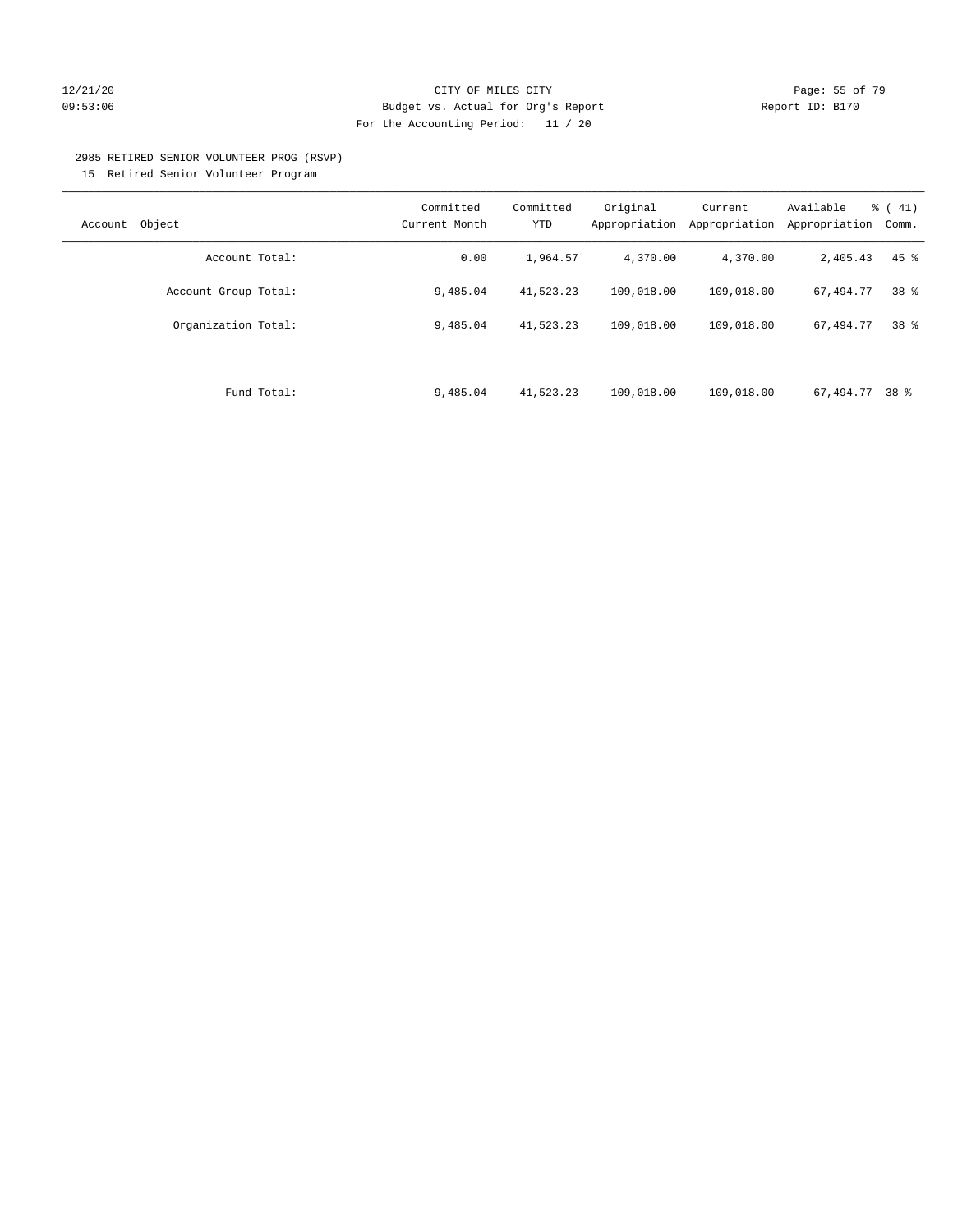### 12/21/20 **Page: 56 of 79** CITY OF MILES CITY **CITY** Page: 56 of 79 09:53:06 Budget vs. Actual for Org's Report Report ID: B170 For the Accounting Period: 11 / 20

# 3301 Judgement Settlement/Southgate

36 Planning & Community Services

| Account Object                              | Committed<br>Current Month | Committed<br><b>YTD</b> | Original<br>Appropriation | Current<br>Appropriation | Available<br>Appropriation | % (41)<br>Comm.                  |
|---------------------------------------------|----------------------------|-------------------------|---------------------------|--------------------------|----------------------------|----------------------------------|
| 510000 MISCELLANEOUS                        |                            |                         |                           |                          |                            |                                  |
| 510200 Judgements and Losses                |                            |                         |                           |                          |                            |                                  |
| 801 Southgate Lawsuit                       | 0.00                       | 0.00                    | 201,700.00                | 201,700.00               | 201,700.00                 | 0 <sup>8</sup>                   |
| Account Total:                              | 0.00                       | 0.00                    | 201,700.00                | 201,700.00               | 201,700.00                 | 0 <sup>8</sup>                   |
| Account Group Total:<br>Organization Total: | 0.00<br>0.00               | 0.00<br>0.00            | 201,700.00<br>201,700.00  | 201,700.00<br>201,700.00 | 201,700.00<br>201,700.00   | 0 <sup>8</sup><br>0 <sup>8</sup> |
| Fund Total:                                 | 0.00                       | 0.00                    | 201,700.00                | 201,700.00               | 201,700.00                 | 0 %                              |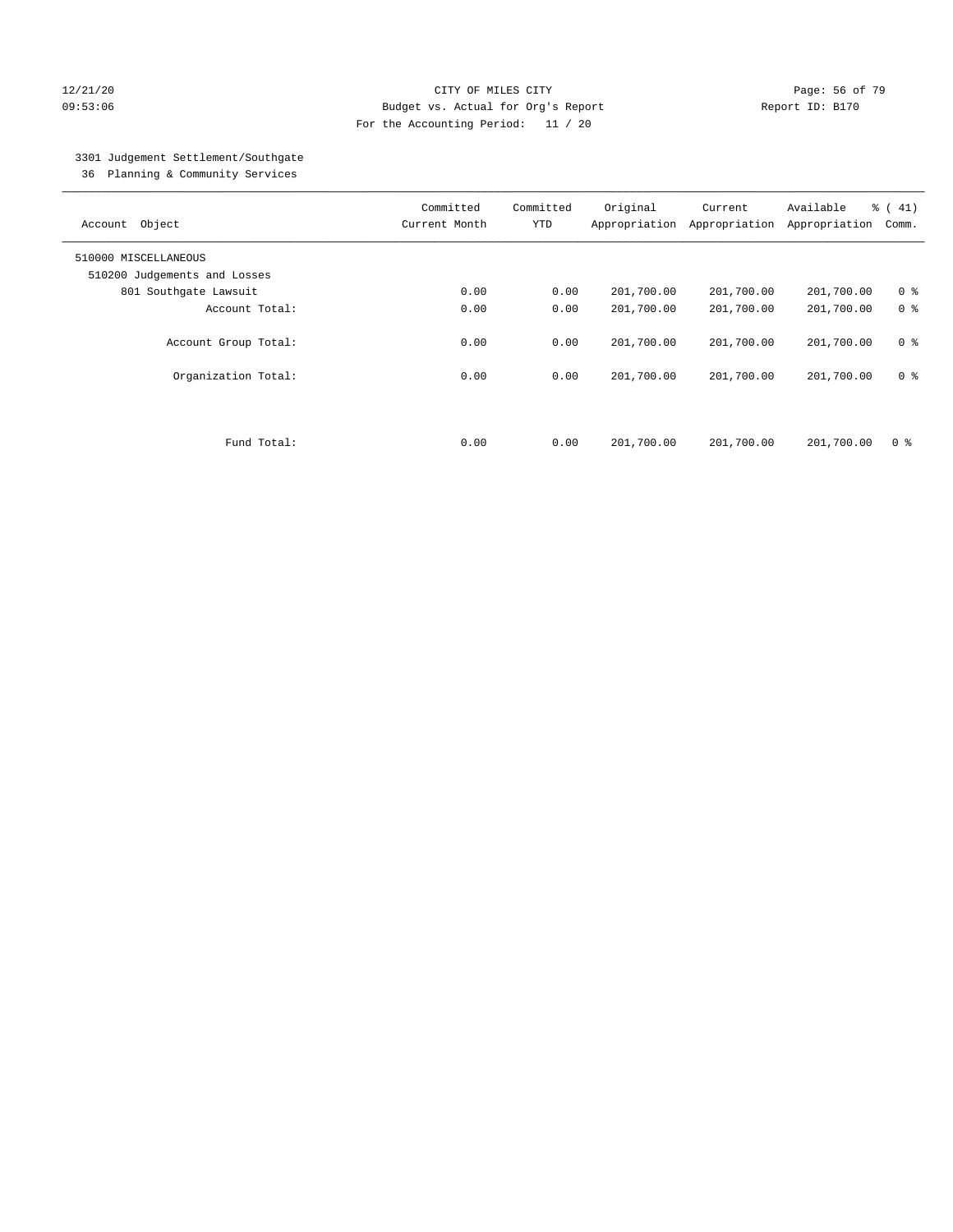### 12/21/20 Page: 57 of 79 09:53:06 Budget vs. Actual for Org's Report Changer Report ID: B170 For the Accounting Period: 11 / 20

### 3670 SID 211 110 SID # 211

| Account Object                     | Committed<br>Current Month | Committed<br><b>YTD</b> | Original | Current<br>Appropriation Appropriation | Available<br>Appropriation | % (41)<br>Comm. |
|------------------------------------|----------------------------|-------------------------|----------|----------------------------------------|----------------------------|-----------------|
| 490000 DEBT SERVICE                |                            |                         |          |                                        |                            |                 |
| 490500 Other Debt Service Payments |                            |                         |          |                                        |                            |                 |
| 643 Principal- SID 211             | 0.00                       | 1,922.17                | 3,854.00 | 3,854.00                               | 1,931.83                   | $50*$           |
| 644 Interest- SID 211              | 0.00                       | 213.22                  | 728.00   | 728.00                                 | 514.78                     | 29%             |
| Account Total:                     | 0.00                       | 2,135.39                | 4,582.00 | 4,582.00                               | 2,446.61                   | 47.8            |
| Account Group Total:               | 0.00                       | 2,135.39                | 4,582.00 | 4,582.00                               | 2,446.61                   | 47.8            |
| Organization Total:                | 0.00                       | 2,135.39                | 4,582.00 | 4,582.00                               | 2,446.61                   | 47.8            |
|                                    |                            |                         |          |                                        |                            |                 |
| Fund Total:                        | 0.00                       | 2,135.39                | 4,582.00 | 4,582.00                               | $2,446.61$ 47 %            |                 |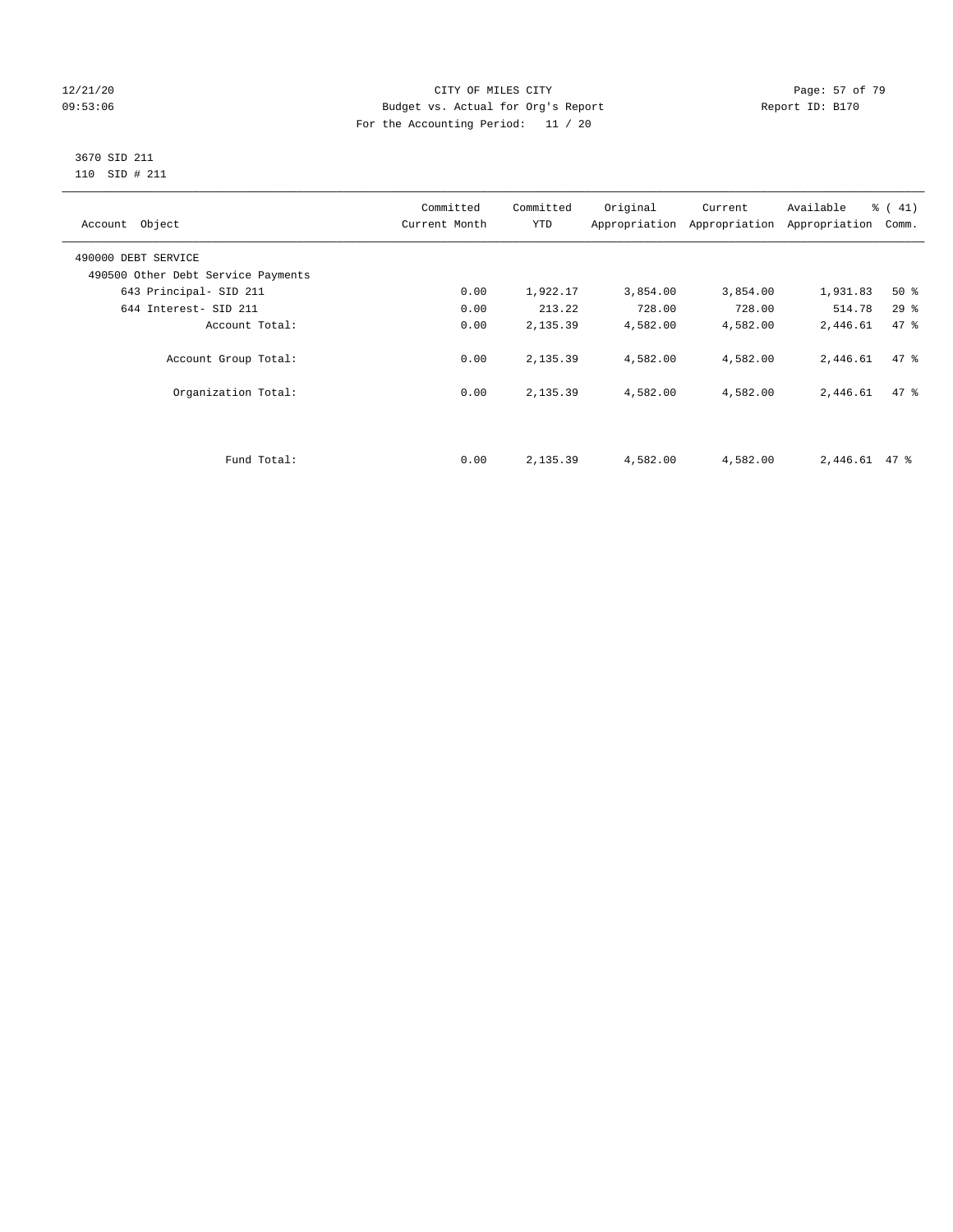### 12/21/20 Page: 58 of 79 09:53:06 Budget vs. Actual for Org's Report Report ID: B170 For the Accounting Period: 11 / 20

### 4050 Ambulance Capital Improvement Fund

10 Ambulance

| Account Object                                                             | Committed<br>Current Month | Committed<br><b>YTD</b> | Original  | Current<br>Appropriation Appropriation | Available<br>Appropriation | % (41)<br>Comm. |
|----------------------------------------------------------------------------|----------------------------|-------------------------|-----------|----------------------------------------|----------------------------|-----------------|
| 420000 PUBLIC SAFETY-GASB68<br>420730 Emergency Medical Services-Ambulance |                            |                         |           |                                        |                            |                 |
| 940 Machinery & Equipment                                                  | 0.00                       | 0.00                    | 13,779.00 | 13,779.00                              | 13,779.00                  | 0 <sup>8</sup>  |
| Account Total:                                                             | 0.00                       | 0.00                    | 13,779.00 | 13,779.00                              | 13,779.00                  | 0 <sup>8</sup>  |
| Account Group Total:                                                       | 0.00                       | 0.00                    | 13,779.00 | 13,779.00                              | 13,779.00                  | 0 <sup>8</sup>  |
| Organization Total:                                                        | 0.00                       | 0.00                    | 13,779.00 | 13,779.00                              | 13,779.00                  | 0 <sup>8</sup>  |
|                                                                            |                            |                         |           |                                        |                            |                 |
| Fund Total:                                                                | 0.00                       | 0.00                    | 13,779.00 | 13,779.00                              | 13,779.00                  | 0 %             |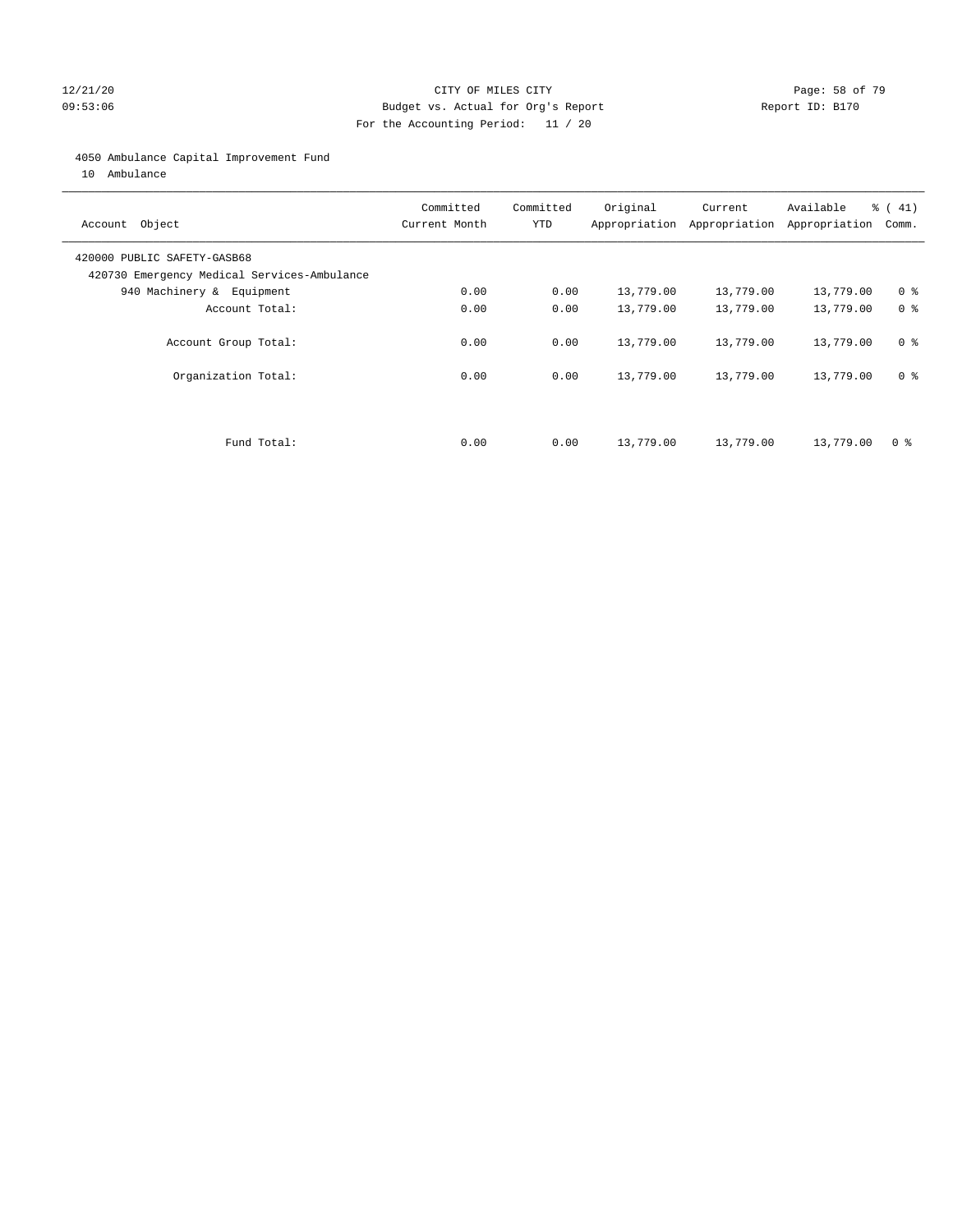### 12/21/20 **Page: 59 of 79** CITY OF MILES CITY **CITY** Page: 59 of 79 09:53:06 Budget vs. Actual for Org's Report Report ID: B170 For the Accounting Period: 11 / 20

### 4060 CAPITAL IMPROV-PUBLIC WORKS

911 Public Works Operations

| Object<br>Account                                         | Committed<br>Current Month | Committed<br><b>YTD</b> | Original<br>Appropriation | Current<br>Appropriation | Available<br>Appropriation | % (41)<br>Comm. |
|-----------------------------------------------------------|----------------------------|-------------------------|---------------------------|--------------------------|----------------------------|-----------------|
| 430000 Public Works-GASB68<br>430233 Roadway/Re-surfacing |                            |                         |                           |                          |                            |                 |
| 940 Machinery & Equipment                                 | 35,847.00                  | 57,847.00               | 275,000.00                | 275,000.00               | 217,153.00                 | $21$ %          |
| Account Total:                                            | 35,847.00                  | 57,847.00               | 275,000.00                | 275,000.00               | 217,153.00                 | $21$ %          |
| Account Group Total:                                      | 35,847.00                  | 57,847.00               | 275,000.00                | 275,000.00               | 217,153.00                 | $21$ %          |
| Organization Total:                                       | 35,847.00                  | 57,847.00               | 275,000.00                | 275,000.00               | 217,153.00                 | $21$ %          |
| Fund Total:                                               | 35,847.00                  | 57,847.00               | 275,000.00                | 275,000.00               | 217,153.00                 | 21 %            |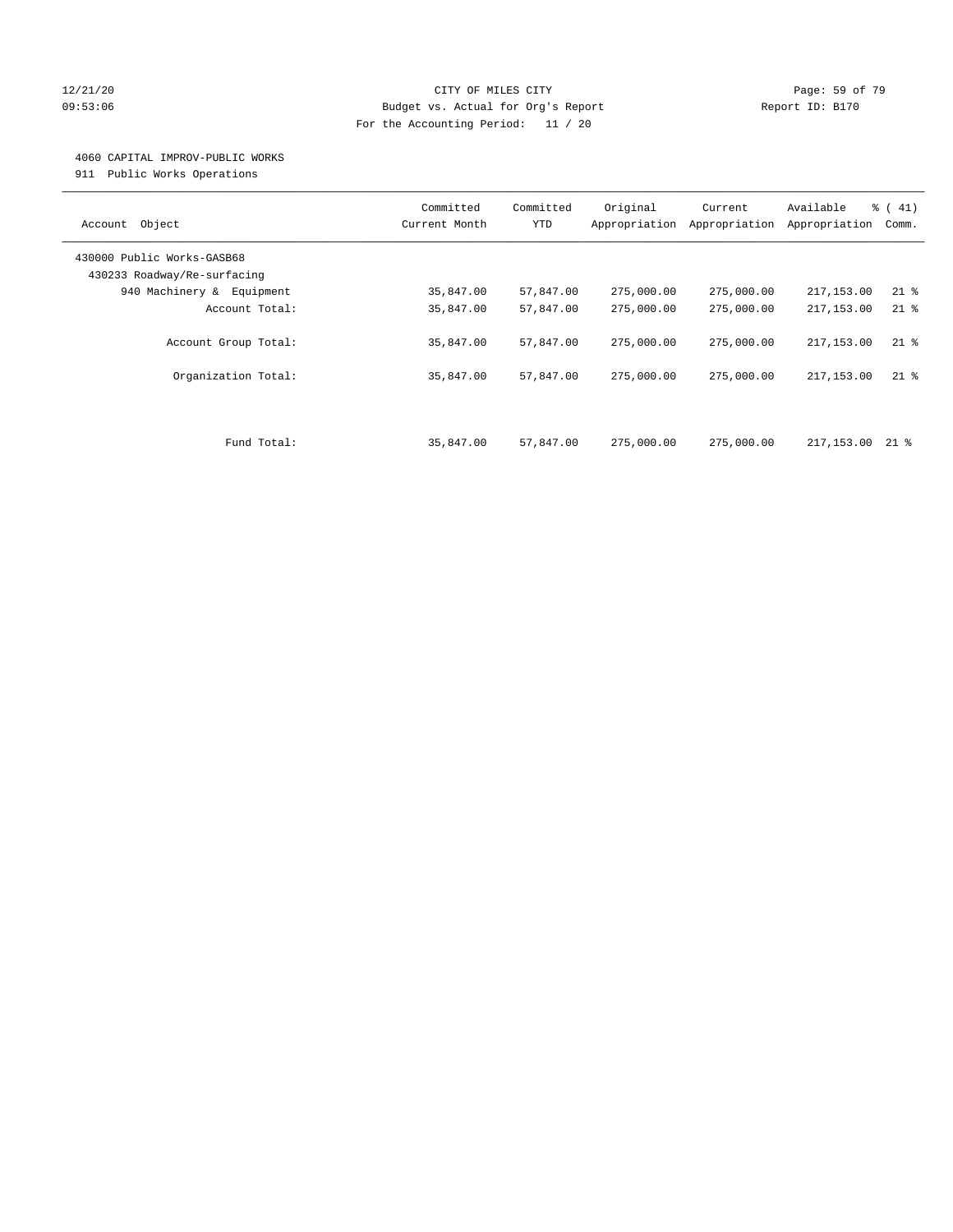### 12/21/20 Page: 60 of 79 09:53:06 Budget vs. Actual for Org's Report Report ID: B170 For the Accounting Period: 11 / 20

————————————————————————————————————————————————————————————————————————————————————————————————————————————————————————————————————

### 5210 WATER UTILITY

22 Water Plant

|                                               | Committed     | Committed   | Original   | Current    | Available                                       | $\frac{1}{6}$ ( 41) |
|-----------------------------------------------|---------------|-------------|------------|------------|-------------------------------------------------|---------------------|
| Account Object                                | Current Month | YTD         |            |            | Appropriation Appropriation Appropriation Comm. |                     |
| 430000 Public Works-GASB68                    |               |             |            |            |                                                 |                     |
| 430530 Water Source of Supply and Pumping(22) |               |             |            |            |                                                 |                     |
| 111 Salaries and Wages - Permanent            | 20,844.62     | 106,330.82  | 254,576.00 | 254,576.00 | 148,245.18                                      | 42 %                |
| 121 OVERTIME-PERMANENT                        | 674.80        | 3,145.03    | 10,300.00  | 10,300.00  | 7,154.97                                        | $31$ %              |
| 131 VACATION                                  | 1,544.20      | 8,283.02    | 19,500.00  | 19,500.00  | 11,216.98                                       | $42$ %              |
| 132 SICK LEAVE                                | 237.11        | 924.84      | 5,500.00   | 5,500.00   | 4,575.16                                        | $17*$               |
| 133 OTHER LEAVE PAY                           | 414.55        | 1,602.12    | 3,162.00   | 3,162.00   | 1,559.88                                        | $51$ %              |
| 134 HOLIDAY PAY                               | 909.94        | 2,607.00    | 5,400.00   | 5,400.00   | 2,793.00                                        | 48 %                |
| 141 Unemployment Insurance                    | 37.00         | 185.89      | 448.00     | 448.00     | 262.11                                          | 41 %                |
| 142 Workers' Compensation                     | 1,394.27      | 6,920.85    | 15,134.00  | 15,134.00  | 8,213.15                                        | 46 %                |
| 143 Health Insurance                          | 4,785.87      | 23,929.55   | 59,268.00  | 59,268.00  | 35, 338.45                                      | 40 %                |
| 144 FICA                                      | 1,792.18      | 9,010.47    | 22,831.00  | 22,831.00  | 13,820.53                                       | 39%                 |
| 145 PERS                                      | 2,128.00      | 10,566.16   | 26,173.00  | 26,173.00  | 15,606.84                                       | 40 %                |
| 196 CLOTHING ALLOTMENT                        | 0.00          | 885.00      | 950.00     | 950.00     | 65.00                                           | 93%                 |
| 210 Office Supplies and Materials             | 0.00          | 3.78        | 250.00     | 250.00     | 246.22                                          | 2 <sup>8</sup>      |
| 214 Small Items of Equipment                  | 82.20         | 2,174.95    | 12,000.00  | 12,000.00  | 9,825.05                                        | 18 %                |
| 220 Operating Expenses                        | 211.10        | 1,054.64    | 2,500.00   | 2,500.00   | 1,445.36                                        | $42$ %              |
| 222 Chemicals, Lab & Med Supplies             | 0.00          | 0.00        | 250.00     | 250.00     | 250.00                                          | 0 <sup>8</sup>      |
| 226 Clothing and Uniforms                     | 0.00          | 89.32       | 600.00     | 600.00     | 510.68                                          | 15 <sup>8</sup>     |
| 230 Repair and Maintenance Supplies           | 373.43        | 3,323.04    | 10,000.00  | 10,000.00  | 6,676.96                                        | 33%                 |
| 231 Gas, Oil, Diesel Fuel, Grease, etc.       | 189.28        | 491.90      | 2,000.00   | 2,000.00   | 1,508.10                                        | $25$ %              |
| 241 Consumable Tools                          | 0.00          | 0.00        | 200.00     | 200.00     | 200.00                                          | 0 <sup>8</sup>      |
| 311 Postage, Box Rent, Etc.                   | 0.00          | 2.05        | 50.00      | 50.00      | 47.95                                           | 4%                  |
| 330 Publicity, Subscriptions & Dues           | 0.00          | 0.00        | 750.00     | 750.00     | 750.00                                          | 0 <sup>8</sup>      |
| 334 Memberships, Registrations & Dues         | 0.00          | 0.00        | 200.00     | 200.00     | 200.00                                          | 0 <sup>8</sup>      |
| 341 Electric Utility Services                 | 3,976.70      | 32, 283. 25 | 73,000.00  | 73,000.00  | 40,716.75                                       | 44 %                |
| 344 Gas Utility Service                       | 797.88        | 985.88      | 10,000.00  | 10,000.00  | 9,014.12                                        | $10*$               |
| 345 Telephone                                 | 56.35         | 214.39      | 1,000.00   | 1,000.00   | 785.61                                          | $21$ %              |
| 346 Garbage Service                           | 0.00          | 71.12       | 750.00     | 750.00     | 678.88                                          | 9%                  |
| 347 Internet                                  | 22.82         | 91.28       | 1,000.00   | 1,000.00   | 908.72                                          | 9%                  |
| 350 Professional Services                     | 65.00         | 614.00      | 1,000.00   | 1,000.00   | 386.00                                          | 61 %                |
| 352 Wtr/Swr Lab Testing                       | 0.00          | 0.00        | 1,000.00   | 1,000.00   | 1,000.00                                        | 0 <sup>8</sup>      |
| 357 Architectual, Engineering Serv Etc.       | 0.00          | 0.00        | 8,000.00   | 8,000.00   | 8,000.00                                        | 0 <sup>8</sup>      |
| 360 Contr R & M                               | 1,618.49      | 10,780.66   | 148,000.00 | 148,000.00 | 137, 219.34                                     | 7 %                 |
| 363 R&M Vehicles/Equip/Labor-PW               | 810.46        | 1,650.02    | 2,500.00   | 2,500.00   | 849.98                                          | 66 %                |
| 369 Other Repair and Maintenance              | 0.00          | 0.00        | 2,000.00   | 2,000.00   | 2,000.00                                        | 0 <sup>8</sup>      |
| 370 Travel                                    | 0.00          | 0.00        | 1,000.00   | 1,000.00   | 1,000.00                                        | 0 <sup>8</sup>      |
| 380 Training Services                         | 0.00          | 0.00        | 1,500.00   | 1,500.00   | 1,500.00                                        | 0 <sup>8</sup>      |
| 382 Books                                     | 0.00          | 0.00        | 200.00     | 200.00     | 200.00                                          | 0 <sup>8</sup>      |
| 400 BUILDING MATERIALS                        | 0.00          | 0.00        | 500.00     | 500.00     | 500.00                                          | 0 <sup>8</sup>      |
| 511 Insurance on Buildings                    | 0.00          | 10,503.38   | 10,882.00  | 10,882.00  | 378.62                                          | 97%                 |
| 512 Insurance on Vehicles & Equipment         | 0.00          | 176.66      | 177.00     | 177.00     | 0.34                                            | 100 %               |
| 940 Machinery & Equipment                     | 0.00          | 0.00        | 80,000.00  | 80,000.00  | 80,000.00                                       | 0 <sup>8</sup>      |
| Account Total:                                | 42,966.25     | 238,901.07  | 794,551.00 | 794,551.00 | 555,649.93                                      | $30*$               |
| Account Group Total:                          | 42,966.25     | 238,901.07  | 794,551.00 | 794,551.00 | 555,649.93                                      | 30%                 |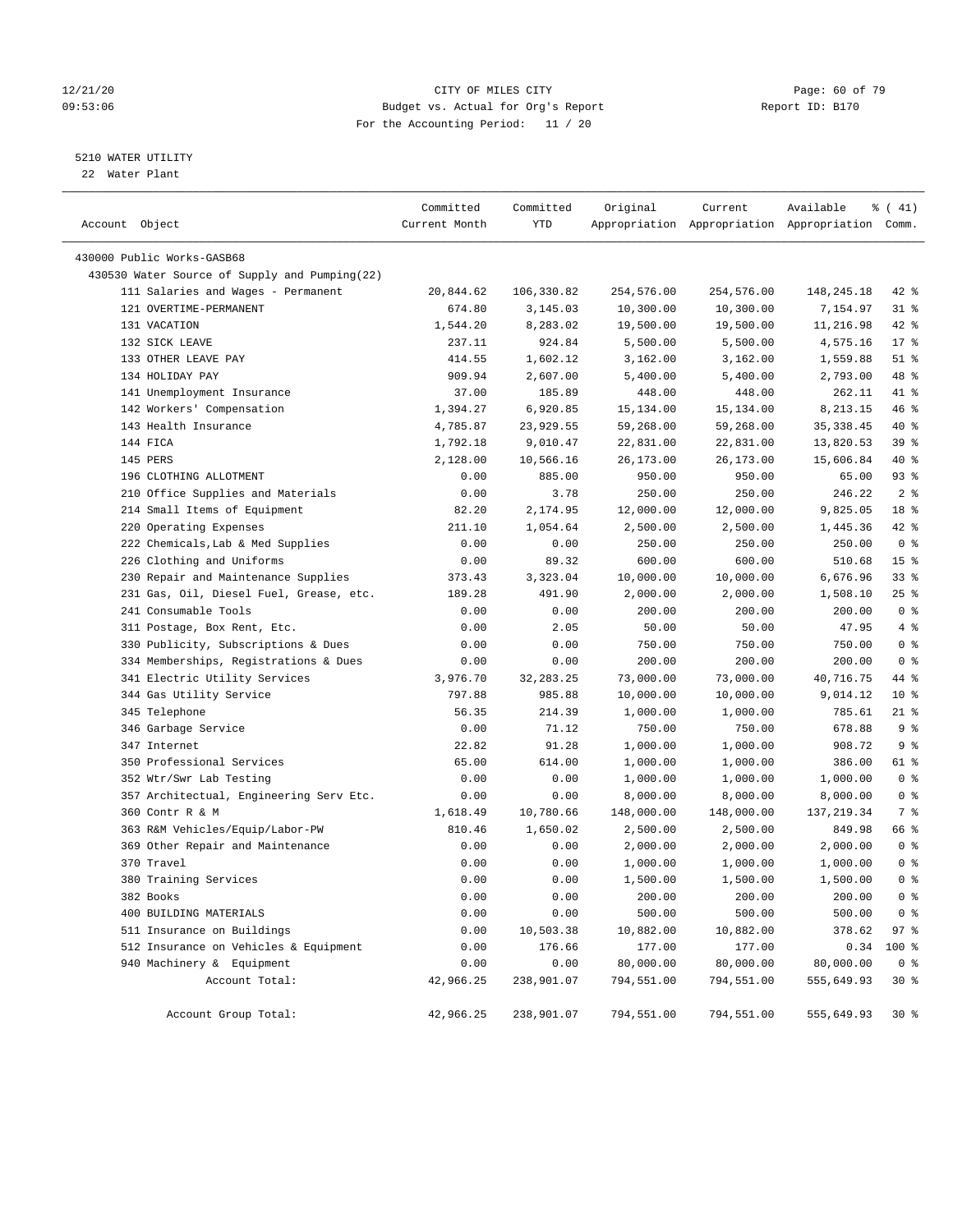### 12/21/20 **Page: 61 of 79** CITY OF MILES CITY **CITY** CITY **Page: 61 of 79** 09:53:06 Budget vs. Actual for Org's Report Report ID: B170 For the Accounting Period: 11 / 20

### 5210 WATER UTILITY 22 Water Plant

| Account Object |                     | Committed<br>Current Month | Committed<br><b>YTD</b> | Original   | Current    | Available<br>Appropriation Appropriation Appropriation Comm. | % ( 41) |
|----------------|---------------------|----------------------------|-------------------------|------------|------------|--------------------------------------------------------------|---------|
|                | Organization Total: | 42,966.25                  | 238,901.07              | 794,551.00 | 794,551.00 | 555,649.93 30 %                                              |         |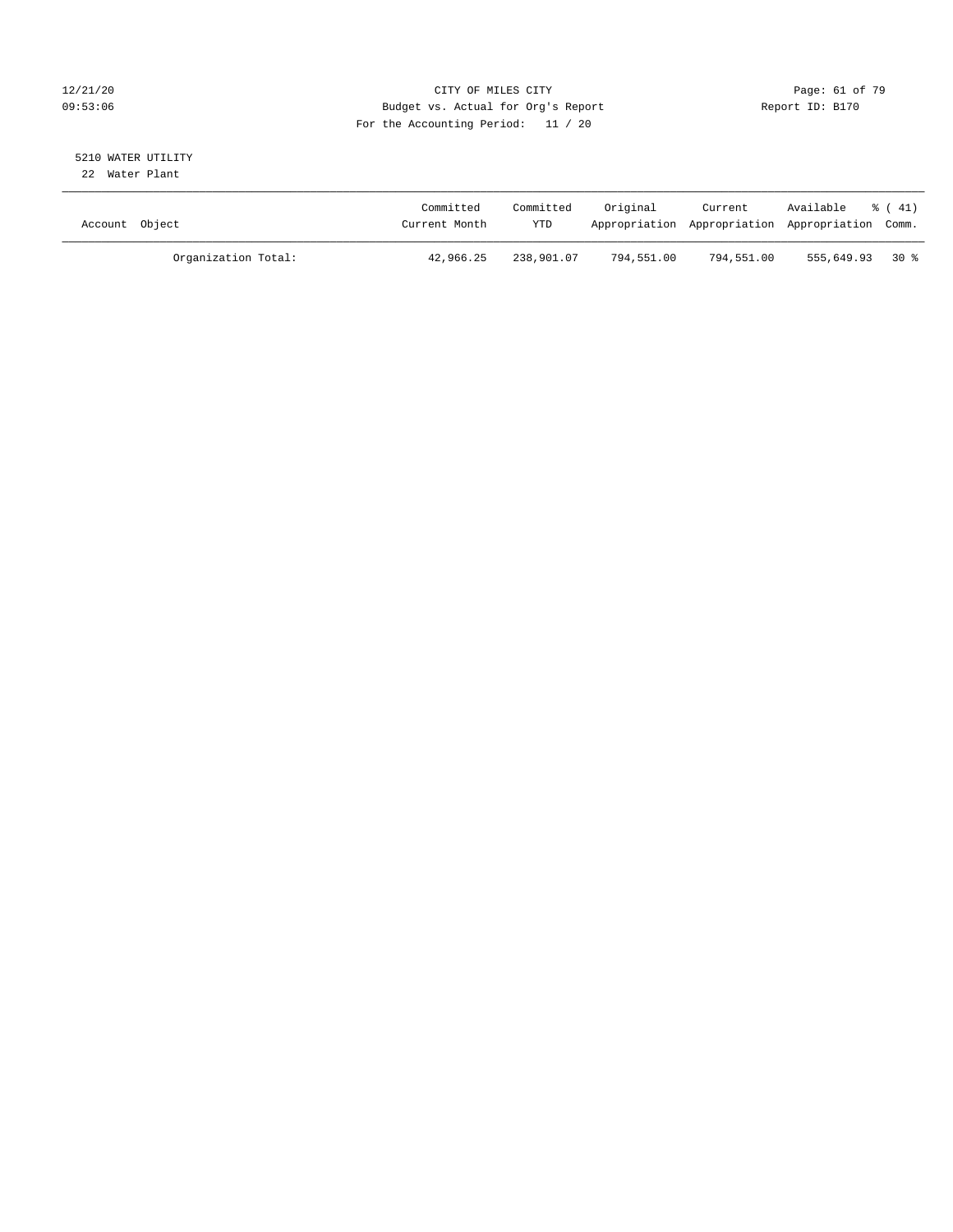### 12/21/20 **Page: 62 of 79** CITY OF MILES CITY **CITY Page: 62 of 79** 09:53:06 Budget vs. Actual for Org's Report Report ID: B170 For the Accounting Period: 11 / 20

————————————————————————————————————————————————————————————————————————————————————————————————————————————————————————————————————

### 5210 WATER UTILITY

23 Water Lines

|                                           | Committed     | Committed    | Original     | Current                                         | Available    | ៖ ( 41)         |
|-------------------------------------------|---------------|--------------|--------------|-------------------------------------------------|--------------|-----------------|
| Account Object                            | Current Month | YTD          |              | Appropriation Appropriation Appropriation Comm. |              |                 |
|                                           |               |              |              |                                                 |              |                 |
| 430000 Public Works-GASB68                |               |              |              |                                                 |              |                 |
| 430550 Transmission and Distribution(23)  |               |              |              |                                                 |              |                 |
| 111 Salaries and Wages - Permanent        | 12,310.53     | 63,771.21    | 157,740.00   | 157,740.00                                      | 93,968.79    | 40 %            |
| 121 OVERTIME-PERMANENT                    | 537.33        | 1,171.87     | 10,200.00    | 10,200.00                                       | 9,028.13     | $11$ %          |
| 131 VACATION                              | 984.73        | 4,367.89     | 7,600.00     | 7,600.00                                        | 3,232.11     | 57%             |
| 132 SICK LEAVE                            | 466.38        | 2,059.12     | 5,000.00     | 5,000.00                                        | 2,940.88     | 41 %            |
| 133 OTHER LEAVE PAY                       | 1,072.32      | 1,327.27     | 1,432.00     | 1,432.00                                        | 104.73       | 93%             |
| 134 HOLIDAY PAY                           | 0.00          | 0.00         | 2,100.00     | 2,100.00                                        | 2,100.00     | 0 <sup>8</sup>  |
| 141 Unemployment Insurance                | 23.04         | 109.88       | 276.00       | 276.00                                          | 166.12       | 40 %            |
| 142 Workers' Compensation                 | 809.31        | 3,813.70     | 8,154.00     | 8,154.00                                        | 4,340.30     | 47 %            |
| 143 Health Insurance                      | 3,212.80      | 16,064.15    | 36,709.00    | 36,709.00                                       | 20,644.85    | 44 %            |
| 144 FICA                                  | 1,133.19      | 5,391.15     | 14,081.00    | 14,081.00                                       | 8,689.85     | 38 %            |
| 145 PERS                                  | 1,257.26      | 6,284.71     | 16,143.00    | 16,143.00                                       | 9,858.29     | 39%             |
| 196 CLOTHING ALLOTMENT                    | 0.00          | 564.00       | 800.00       | 800.00                                          | 236.00       | 71 %            |
| 210 Office Supplies and Materials         | 0.00          | 27.99        | 750.00       | 750.00                                          | 722.01       | 4%              |
| 214 Small Items of Equipment              | 82.56         | 8,801.29     | 78,000.00    | 78,000.00                                       | 69,198.71    | $11$ %          |
| 220 Operating Expenses                    | 542.10        | 3,889.50     | 35,000.00    | 35,000.00                                       | 31,110.50    | $11$ %          |
| 222 Chemicals, Lab & Med Supplies         | 0.00          | 0.00         | 200.00       | 200.00                                          | 200.00       | 0 <sup>8</sup>  |
| 226 Clothing and Uniforms                 | 0.00          | 44.99        | 700.00       | 700.00                                          | 655.01       | 6 <sup>8</sup>  |
| 230 Repair and Maintenance Supplies       | 4,500.92      | 15,911.96    | 65,000.00    | 65,000.00                                       | 49,088.04    | $24$ %          |
| 231 Gas, Oil, Diesel Fuel, Grease, etc.   | 654.49        | 2,927.78     | 15,000.00    | 15,000.00                                       | 12,072.22    | $20*$           |
| 233 Water/Sewer Main Replacement and      | 0.00          | 0.00         | 10,000.00    | 10,000.00                                       | 10,000.00    | 0 <sup>8</sup>  |
| 234 Hydrant/Manhole Replacement, Valves   | 0.00          | 1,833.43     | 20,000.00    | 20,000.00                                       | 18,166.57    | 9 <sup>°</sup>  |
| 235 Curb Stop Replacement                 | 365.45        | 10,857.10    | 18,000.00    | 18,000.00                                       | 7,142.90     | 60 %            |
| 241 Consumable Tools                      | 0.00          | 239.98       | 1,000.00     | 1,000.00                                        | 760.02       | $24$ %          |
| 311 Postage, Box Rent, Etc.               | 0.00          | 0.00         | 100.00       | 100.00                                          | 100.00       | 0 <sup>8</sup>  |
| 320 Printing, Duplicating, Typing &       | 0.00          | 73.30        | 100.00       | 100.00                                          | 26.70        | 73 %            |
| 330 Publicity, Subscriptions & Dues       | 0.00          | 0.00         | 1,000.00     | 1,000.00                                        | 1,000.00     | 0 <sup>8</sup>  |
| 331 Publication of Formal & Legal Notices | 65.72         | 65.72        | 150.00       | 150.00                                          | 84.28        | 44 %            |
| 334 Memberships, Registrations & Dues     | 140.00        | 140.00       | 500.00       | 500.00                                          | 360.00       | 28 %            |
| 341 Electric Utility Services             | 20.75         | 94.78        | 1,200.00     | 1,200.00                                        | 1,105.22     | 8 %             |
| 344 Gas Utility Service                   | 29.48         | 51.97        | 500.00       | 500.00                                          | 448.03       | $10*$           |
| 345 Telephone                             | 119.75        | 484.19       | 700.00       | 700.00                                          | 215.81       | 69 %            |
| 347 Internet                              | 11.83         | 47.32        | 200.00       | 200.00                                          | 152.68       | $24$ %          |
| 350 Professional Services                 | 100.21        | 23, 219. 15  | 40,000.00    | 40,000.00                                       | 16,780.85    | 58 %            |
| 357 Architectual, Engineering Serv Etc.   | 0.00          | 3,940.50     | 15,000.00    | 15,000.00                                       | 11,059.50    | $26$ %          |
| 360 Contr R & M                           | 116.71        | 8,007.64     | 85,000.00    | 85,000.00                                       | 76,992.36    | 9%              |
| 363 R&M Vehicles/Equip/Labor-PW           | 552.55        | 5,341.96     | 45,000.00    | 45,000.00                                       | 39,658.04    | $12*$           |
| 369 Other Repair and Maintenance          | 0.00          | 0.00         | 1,000.00     | 1,000.00                                        | 1,000.00     | 0 <sup>8</sup>  |
| 370 Travel                                | 0.00          | 0.00         | 1,200.00     | 1,200.00                                        | 1,200.00     | 0 <sup>8</sup>  |
| 380 Training Services                     | 0.00          | 0.00         | 500.00       | 500.00                                          | 500.00       | 0 <sup>8</sup>  |
| 382 Books                                 | 0.00          | 67.88        | 150.00       | 150.00                                          | 82.12        | 45 %            |
| 400 BUILDING MATERIALS                    | 0.00          | 292.61       | 750.00       | 750.00                                          | 457.39       | 39%             |
| 511 Insurance on Buildings                | 0.00          | 4,217.21     | 4,218.00     | 4,218.00                                        | 0.79         | 100 %           |
| 512 Insurance on Vehicles & Equipment     | 0.00          | 646.60       | 647.00       | 647.00                                          | 0.40         | $100$ %         |
| 532 Land Rental                           | 0.00          | 258.95       | 1,500.00     | 1,500.00                                        | 1,241.05     | $17$ %          |
| 940 Machinery & Equipment                 | 40,842.95     | 744,539.18   | 1,805,603.00 | 1,805,603.00                                    | 1,061,063.82 | 41 %            |
| Account Total:                            | 69,952.36     | 940, 947. 93 |              | 2,508,903.00                                    |              | 38 <sup>8</sup> |
|                                           |               |              | 2,508,903.00 |                                                 | 1,567,955.07 |                 |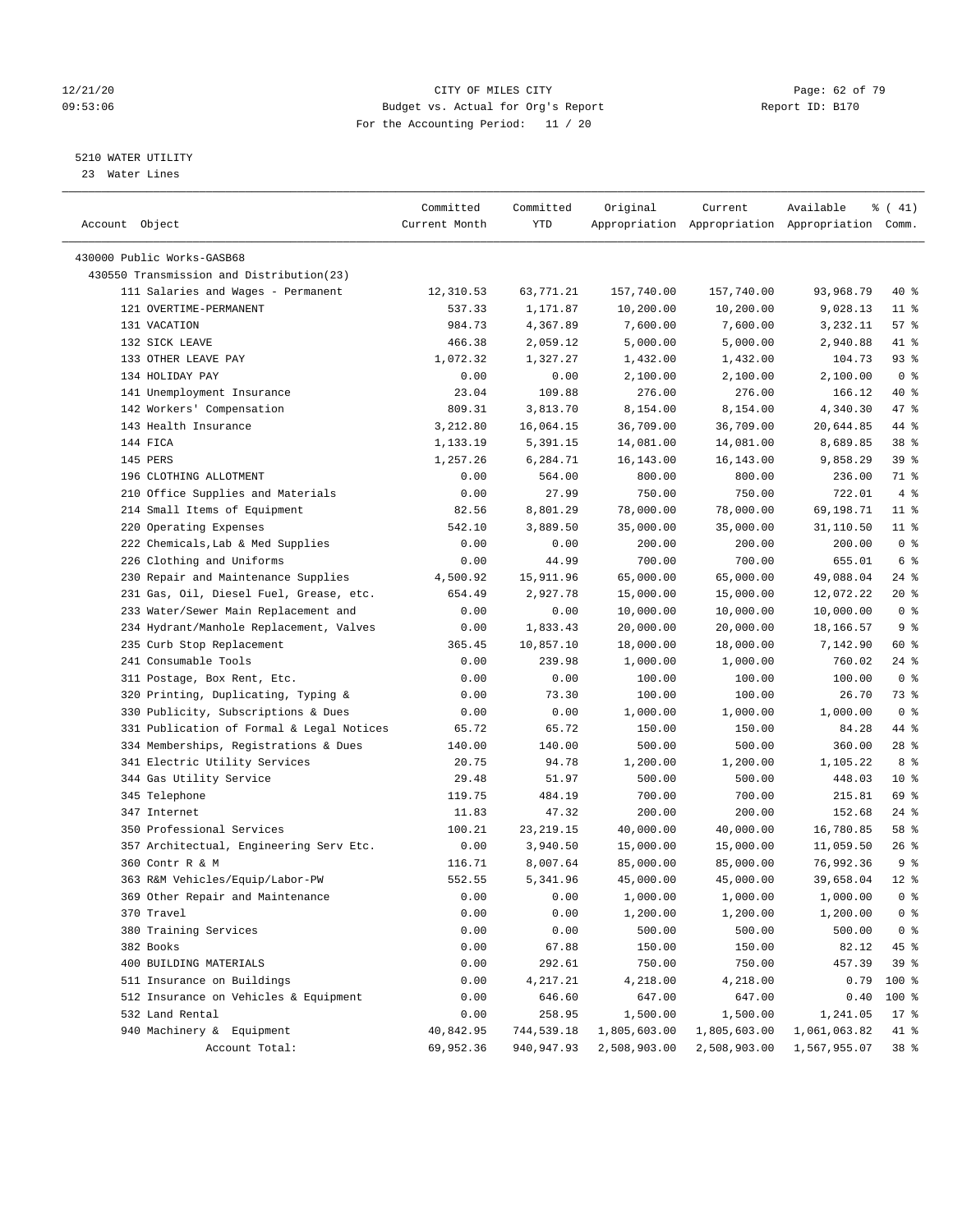### 12/21/20 Page: 63 of 79 09:53:06 Budget vs. Actual for Org's Report Changer Report ID: B170 For the Accounting Period: 11 / 20

## 5210 WATER UTILITY

23 Water Lines

| Account Object                             | Committed<br>Current Month | Committed<br><b>YTD</b> | Original     | Current<br>Appropriation Appropriation Appropriation | Available    | % (41)<br>Comm. |  |
|--------------------------------------------|----------------------------|-------------------------|--------------|------------------------------------------------------|--------------|-----------------|--|
| Account Group Total:                       | 69,952.36                  | 940, 947. 93            | 2,508,903.00 | 2,508,903.00                                         | 1,567,955.07 | 38 <sup>8</sup> |  |
| 490000 DEBT SERVICE                        |                            |                         |              |                                                      |              |                 |  |
| 490200 Revenue Bonds                       |                            |                         |              |                                                      |              |                 |  |
| 611 Principal-NE Wtr Line Phase II         | 0.00                       | 0.00                    | 17,000.00    | 17,000.00                                            | 17,000.00    | 0 <sup>8</sup>  |  |
| 615 Principal-Northeast Water Ln \$2.2     | 0.00                       | 0.00                    | 69,000.00    | 69,000.00                                            | 69,000.00    | 0 <sup>8</sup>  |  |
| 616 Principal-Carbon Hill Water Tank \$2.2 | 0.00                       | 0.00                    | 68,000.00    | 68,000.00                                            | 68,000.00    | 0 <sup>8</sup>  |  |
| 617 Principal - NE Wtr Line \$500k         | 0.00                       | 0.00                    | 16,000.00    | 16,000.00                                            | 16,000.00    | 0 <sup>8</sup>  |  |
| 618 Principal-Carbon Hill \$500k           | 0.00                       | 0.00                    | 16,000.00    | 16,000.00                                            | 16,000.00    | 0 <sup>8</sup>  |  |
| 622 Interest-NE Wtr Line Phase II          | 0.00                       | 0.00                    | 1,182.00     | 1,182.00                                             | 1,182.00     | 0 <sup>8</sup>  |  |
| 631 Interest - NE Wtr Line \$500k          | 0.00                       | 0.00                    | 9,570.00     | 9,570.00                                             | 9,570.00     | 0 <sup>8</sup>  |  |
| 632 Interest - Carbon Hill Wtr Tank \$500k | 0.00                       | 0.00                    | 9,570.00     | 9,570.00                                             | 9,570.00     | 0 <sup>8</sup>  |  |
| 634 Interest-Northeast Wtr Ln \$2.2        | 0.00                       | 0.00                    | 46,680.00    | 46,680.00                                            | 46,680.00    | 0 <sup>8</sup>  |  |
| 638 Interest-Carbon Hill Tank \$2.2        | 0.00                       | 0.00                    | 45,420.00    | 45,420.00                                            | 45,420.00    | 0 <sup>8</sup>  |  |
| Account Total:                             | 0.00                       | 0.00                    | 298,422.00   | 298,422.00                                           | 298,422.00   | 0 <sup>8</sup>  |  |
| Account Group Total:                       | 0.00                       | 0.00                    | 298,422.00   | 298,422.00                                           | 298,422.00   | 0 <sup>8</sup>  |  |
| 520000 OTHER FINANCING USES                |                            |                         |              |                                                      |              |                 |  |
| 521000 Interfund Operating Transfers Out   |                            |                         |              |                                                      |              |                 |  |
| 820 Transfers to Other Funds               | 1,000.00                   | 5,000.00                | 12,000.00    | 12,000.00                                            | 7,000.00     | $42*$           |  |
| Account Total:                             | 1,000.00                   | 5,000.00                | 12,000.00    | 12,000.00                                            | 7,000.00     | 42 %            |  |
| Account Group Total:                       | 1,000.00                   | 5,000.00                | 12,000.00    | 12,000.00                                            | 7,000.00     | 42 %            |  |
| Organization Total:                        | 70,952.36                  | 945, 947.93             | 2,819,325.00 | 2,819,325.00                                         | 1,873,377.07 | $34$ $8$        |  |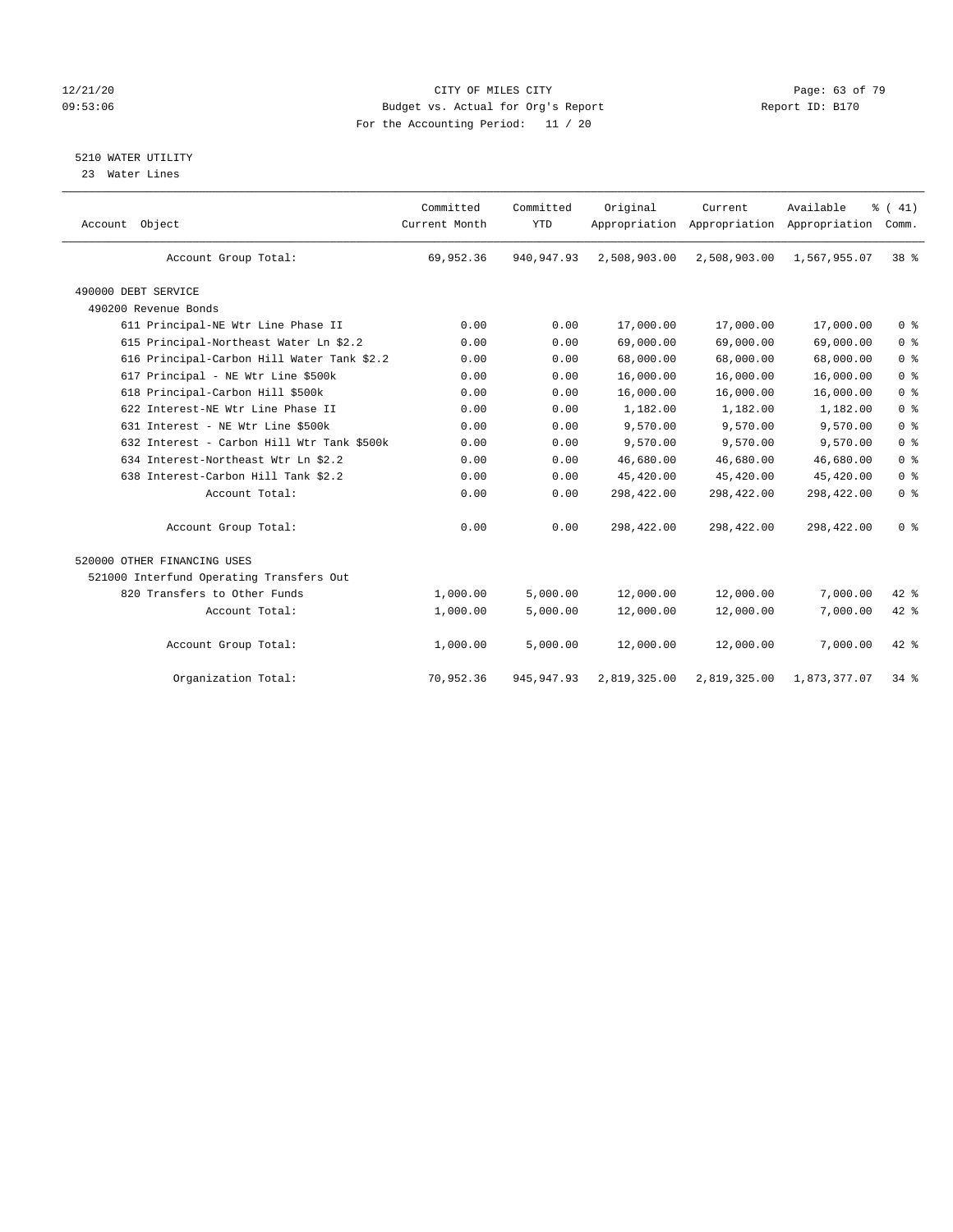### 12/21/20 **Page: 64 of 79** CITY OF MILES CITY **CITY** CITY **Page: 64 of 79** 09:53:06 Budget vs. Actual for Org's Report Report ID: B170 For the Accounting Period: 11 / 20

————————————————————————————————————————————————————————————————————————————————————————————————————————————————————————————————————

### 5210 WATER UTILITY

25 Water Administration

|                                           | Committed     | Committed | Original   | Current    | Available                                       | ៖ ( 41)         |
|-------------------------------------------|---------------|-----------|------------|------------|-------------------------------------------------|-----------------|
| Account Object                            | Current Month | YTD       |            |            | Appropriation Appropriation Appropriation Comm. |                 |
| 430000 Public Works-GASB68                |               |           |            |            |                                                 |                 |
| 430510 Water Administration(25)           |               |           |            |            |                                                 |                 |
| 111 Salaries and Wages - Permanent        | 2,175.15      | 10,888.70 | 24,740.00  | 24,740.00  | 13,851.30                                       | 44 %            |
| 121 OVERTIME-PERMANENT                    | 0.00          | 0.00      | 120.00     | 120.00     | 120.00                                          | 0 <sup>8</sup>  |
| 131 VACATION                              | 0.00          | 398.68    | 1,700.00   | 1,700.00   | 1,301.32                                        | $23$ $%$        |
| 132 SICK LEAVE                            | 53.28         | 422.20    | 1,100.00   | 1,100.00   | 677.80                                          | 38 <sup>8</sup> |
| 133 OTHER LEAVE PAY                       | 35.52         | 37.25     | 105.00     | 105.00     | 67.75                                           | 35%             |
| 141 Unemployment Insurance                | 3.39          | 17.76     | 42.00      | 42.00      | 24.24                                           | $42$ %          |
| 142 Workers' Compensation                 | 25.71         | 134.70    | 456.00     | 456.00     | 321.30                                          | $30*$           |
| 143 Health Insurance                      | 470.10        | 2,350.61  | 5,640.00   | 5,640.00   | 3,289.39                                        | $42$ %          |
| 144 FICA                                  | 173.19        | 907.83    | 2,124.00   | 2,124.00   | 1,216.17                                        | 43 %            |
| 145 PERS                                  | 195.52        | 1,027.12  | 2,435.00   | 2,435.00   | 1,407.88                                        | 42 %            |
| 196 CLOTHING ALLOTMENT                    | 0.00          | 120.00    | 125.00     | 125.00     | 5.00                                            | 96%             |
| 210 Office Supplies and Materials         | 0.00          | 615.17    | 3,200.00   | 3,200.00   | 2,584.83                                        | 19 <sup>°</sup> |
| 214 Small Items of Equipment              | 0.00          | 199.99    | 2,500.00   | 2,500.00   | 2,300.01                                        | 8 %             |
| 220 Operating Expenses                    | 230.83        | 1,540.39  | 3,000.00   | 3,000.00   | 1,459.61                                        | $51$ %          |
| 230 Repair and Maintenance Supplies       | 0.00          | 0.00      | 1,000.00   | 1,000.00   | 1,000.00                                        | 0 <sup>8</sup>  |
| 311 Postage, Box Rent, Etc.               | 622.08        | 3,258.27  | 7,600.00   | 7,600.00   | 4,341.73                                        | $43$ %          |
| 320 Printing, Duplicating, Typing &       | 0.00          | 1,071.55  | 1,100.00   | 1,100.00   | 28.45                                           | 97%             |
| 330 Publicity, Subscriptions & Dues       | 28.47         | 619.20    | 1,300.00   | 1,300.00   | 680.80                                          | 48 %            |
| 345 Telephone                             | 31.40         | 114.59    | 600.00     | 600.00     | 485.41                                          | 19 <sup>°</sup> |
| 347 Internet                              | 1.04          | 4.16      | 250.00     | 250.00     | 245.84                                          | 2 <sup>°</sup>  |
| 350 Professional Services                 | 25.04         | 120.20    | 6,000.00   | 6,000.00   | 5,879.80                                        | 2 <sup>8</sup>  |
| 360 Contr R & M                           | 101.44        | 7,518.18  | 8,700.00   | 8,700.00   | 1,181.82                                        | 86 %            |
| 370 Travel                                | 0.00          | 0.00      | 250.00     | 250.00     | 250.00                                          | 0 <sup>8</sup>  |
| 380 Training Services                     | 0.00          | 0.00      | 250.00     | 250.00     | 250.00                                          | 0 <sup>8</sup>  |
| 382 Books                                 | 0.00          | 0.00      | 125.00     | 125.00     | 125.00                                          | 0 <sup>8</sup>  |
| 513 Liability                             | 0.00          | 20,120.07 | 0.00       | 0.00       | $-20,120.07$                                    | $***$ $-$       |
| 531 Building & Office Rental              | 500.00        | 2,500.00  | 8,366.00   | 8,366.00   | 5,866.00                                        | $30*$           |
| 555 Bank Service Charges                  | 16.67         | 85.19     | 450.00     | 450.00     | 364.81                                          | 19 <sup>°</sup> |
| 810 Losses (Bad debt expense - Enterprise | 0.00          | 0.00      | 500.00     | 500.00     | 500.00                                          | 0 <sup>8</sup>  |
| 920 Buildings                             | 0.00          | 0.00      | 2,000.00   | 2,000.00   | 2,000.00                                        | 0 <sup>8</sup>  |
| Account Total:                            | 4,688.83      | 54,071.81 | 85,778.00  | 85,778.00  | 31,706.19                                       | 63 %            |
| Account Group Total:                      | 4,688.83      | 54,071.81 | 85,778.00  | 85,778.00  | 31,706.19                                       | 63 %            |
| 510000 MISCELLANEOUS                      |               |           |            |            |                                                 |                 |
| 510330 Comprehensive Liability Insurance  |               |           |            |            |                                                 |                 |
| 513 Liability                             | 0.00          | 0.00      | 12,419.00  | 12,419.00  | 12,419.00                                       | 0 %             |
| Account Total:                            | 0.00          | 0.00      | 12,419.00  | 12,419.00  | 12,419.00                                       | 0 <sup>8</sup>  |
| Account Group Total:                      | 0.00          | 0.00      | 12,419.00  | 12,419.00  | 12,419.00                                       | 0 <sup>8</sup>  |
| 520000 OTHER FINANCING USES               |               |           |            |            |                                                 |                 |
| 521000 Interfund Operating Transfers Out  |               |           |            |            |                                                 |                 |
| 820 Transfers to Other Funds              | 4,994.75      | 24,973.75 | 659,937.00 | 659,937.00 | 634,963.25                                      | 4%              |
| Account Total:                            | 4,994.75      | 24,973.75 | 659,937.00 | 659,937.00 | 634,963.25                                      | 4%              |
| Account Group Total:                      | 4,994.75      | 24,973.75 | 659,937.00 | 659,937.00 | 634,963.25                                      | $4\degree$      |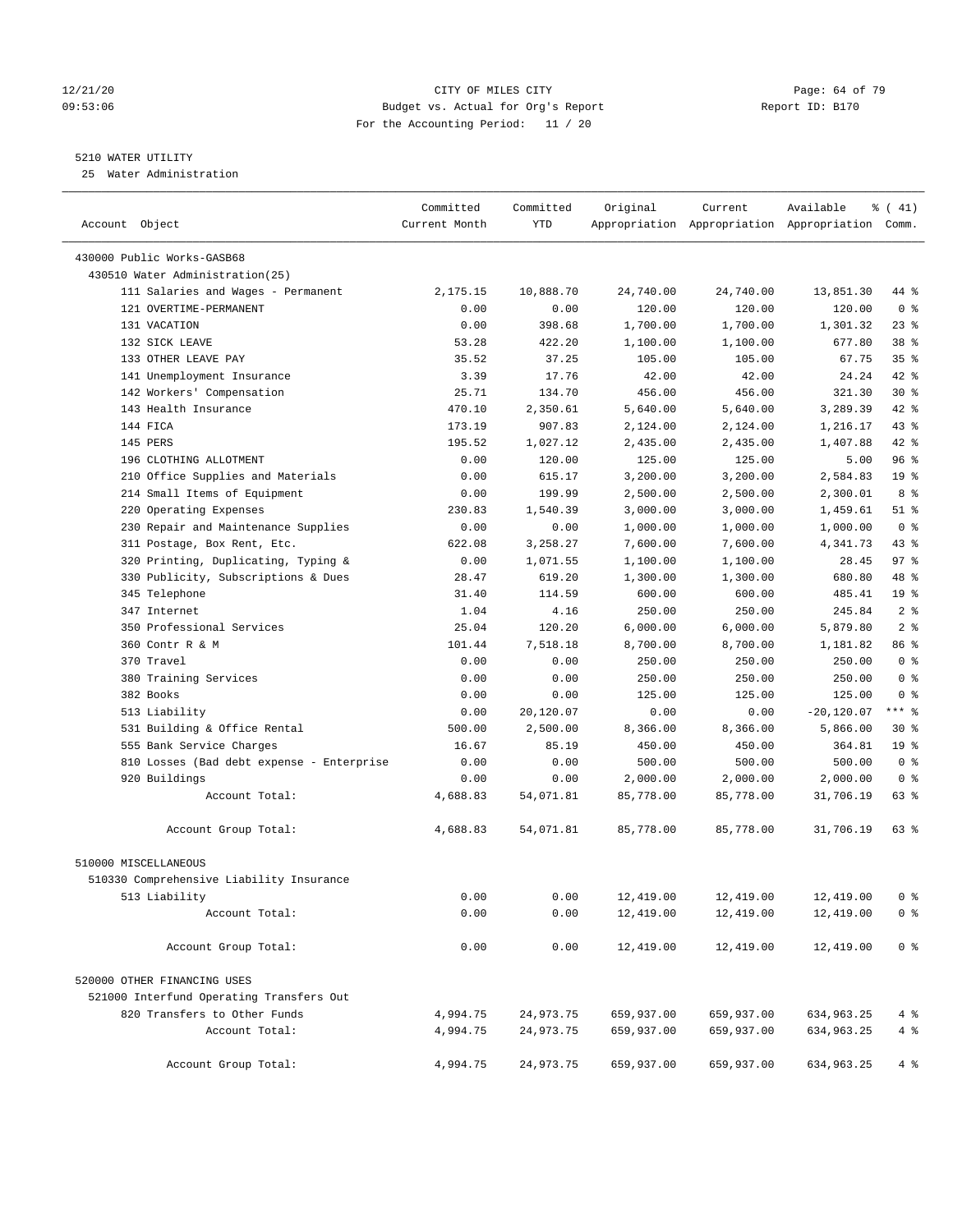### 12/21/20 Page: 65 of 79 09:53:06 Budget vs. Actual for Org's Report Report ID: B170 For the Accounting Period: 11 / 20

# 5210 WATER UTILITY

25 Water Administration

| Account Object      | Committed<br>Current Month | Committed<br><b>YTD</b> | Original   | Current    | Available<br>Appropriation Appropriation Appropriation Comm. | $\frac{1}{6}$ (41) |
|---------------------|----------------------------|-------------------------|------------|------------|--------------------------------------------------------------|--------------------|
| Organization Total: | 9,683.58                   | 79,045.56               | 758,134.00 | 758,134.00 | 679,088.44 10%                                               |                    |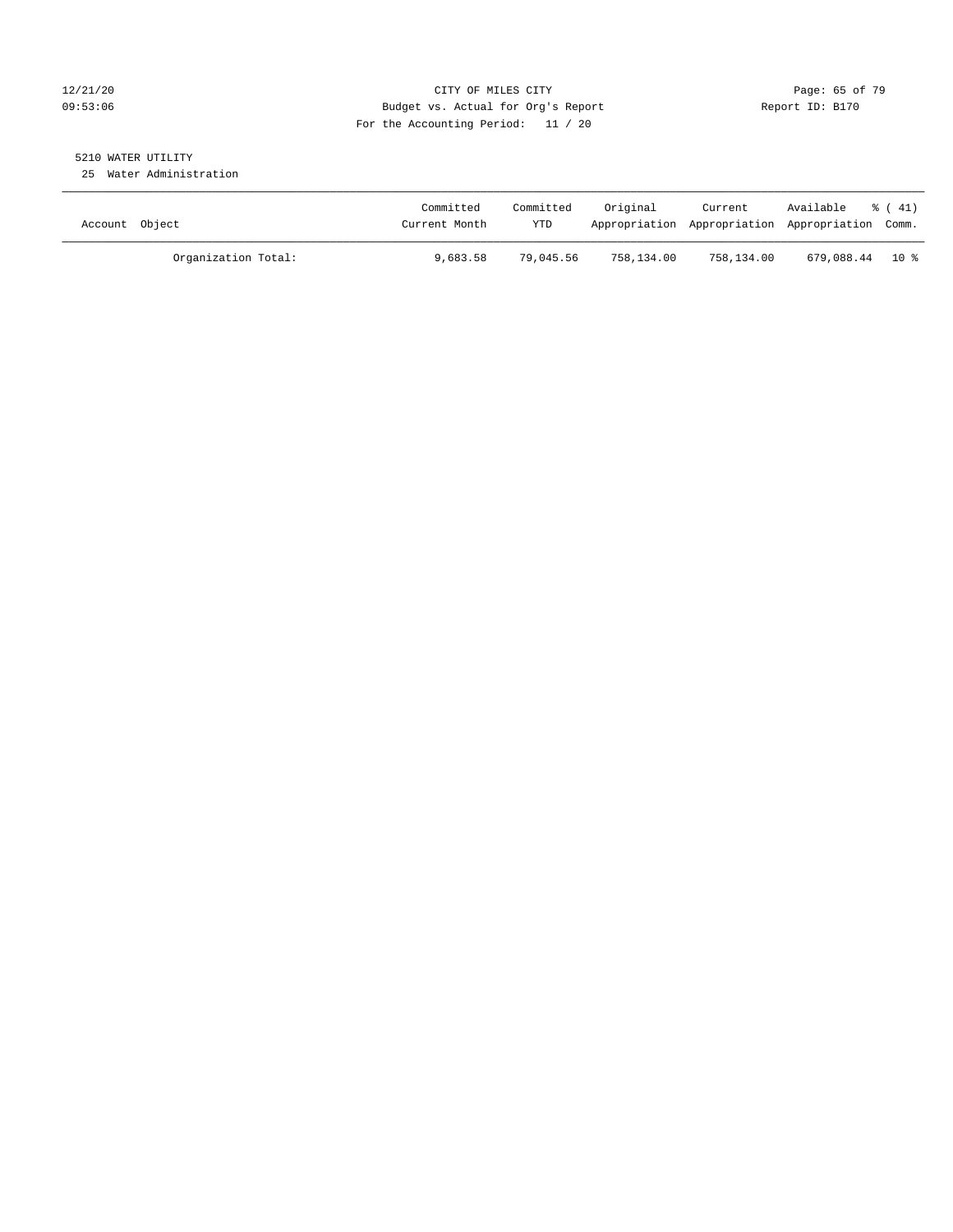### 12/21/20 **Page: 66 of 79** CITY OF MILES CITY **CITY** CITY **Page: 66 of 79** 09:53:06 Budget vs. Actual for Org's Report Communication (Report ID: B170 For the Accounting Period: 11 / 20

# 5210 WATER UTILITY

80 Water Purification

| Account Object                          | Committed<br>Current Month | Committed<br><b>YTD</b> | Original   | Current    | Available<br>Appropriation Appropriation Appropriation Comm. | $\frac{1}{6}$ ( 41) |
|-----------------------------------------|----------------------------|-------------------------|------------|------------|--------------------------------------------------------------|---------------------|
| 430000 Public Works-GASB68              |                            |                         |            |            |                                                              |                     |
| 430540 Water Purification and Treatment |                            |                         |            |            |                                                              |                     |
| 210 Office Supplies and Materials       | 0.00                       | 3.78                    | 400.00     | 400.00     | 396.22                                                       | 1 <sup>°</sup>      |
| 214 Small Items of Equipment            | 82.19                      | 825.44                  | 3,000.00   | 3,000.00   | 2,174.56                                                     | $28$ %              |
| 220 Operating Expenses                  | 192.30                     | 955.50                  | 3,000.00   | 3,000.00   | 2,044.50                                                     | 328                 |
| 222 Chemicals, Lab & Med Supplies       | 1,199.88                   | 20,168.62               | 60,000.00  | 60,000.00  | 39,831.38                                                    | 34%                 |
| 226 Clothing and Uniforms               | 0.00                       | 80.68                   | 500.00     | 500.00     | 419.32                                                       | 16 <sup>°</sup>     |
| 230 Repair and Maintenance Supplies     | 822.65                     | 2,737.31                | 15,000.00  | 15,000.00  | 12,262.69                                                    | 18 <sup>8</sup>     |
| 231 Gas, Oil, Diesel Fuel, Grease, etc. | 189.27                     | 491.89                  | 2,000.00   | 2,000.00   | 1,508.11                                                     | 25%                 |
| 311 Postage, Box Rent, Etc.             | 2.35                       | 11.30                   | 100.00     | 100.00     | 88.70                                                        | $11$ %              |
| 320 Printing, Duplicating, Typing &     | 0.00                       | 0.00                    | 100.00     | 100.00     | 100.00                                                       | 0 <sup>8</sup>      |
| 330 Publicity, Subscriptions & Dues     | 0.00                       | 0.00                    | 750.00     | 750.00     | 750.00                                                       | 0 <sup>8</sup>      |
| 334 Memberships, Registrations & Dues   | 0.00                       | 0.00                    | 300.00     | 300.00     | 300.00                                                       | 0 <sup>8</sup>      |
| 352 Wtr/Swr Lab Testing                 | 304.00                     | 2,245.08                | 10,000.00  | 10,000.00  | 7,754.92                                                     | $22$ %              |
| 357 Architectual, Engineering Serv Etc. | 0.00                       | 0.00                    | 8,000.00   | 8,000.00   | 8,000.00                                                     | 0 <sup>8</sup>      |
| 360 Contr R & M                         | 639.87                     | 2,897.52                | 4,000.00   | 4,000.00   | 1,102.48                                                     | $72$ $%$            |
| 369 Other Repair and Maintenance        | 0.00                       | 0.00                    | 1,500.00   | 1,500.00   | 1,500.00                                                     | 0 <sup>8</sup>      |
| 370 Travel                              | 0.00                       | 0.00                    | 1,500.00   | 1,500.00   | 1,500.00                                                     | 0 <sup>8</sup>      |
| 380 Training Services                   | 0.00                       | 0.00                    | 1,500.00   | 1,500.00   | 1,500.00                                                     | 0 <sup>8</sup>      |
| 382 Books                               | 0.00                       | 0.00                    | 200.00     | 200.00     | 200.00                                                       | 0 <sup>8</sup>      |
| 533 Machinery and Equipment Rental      | 0.00                       | 0.00                    | 500.00     | 500.00     | 500.00                                                       | 0 <sup>8</sup>      |
| 940 Machinery & Equipment               | 0.00                       | 0.00                    | 5,000.00   | 5,000.00   | 5,000.00                                                     | 0 <sup>8</sup>      |
| Account Total:                          | 3,432.51                   | 30,417.12               | 117,350.00 | 117,350.00 | 86,932.88                                                    | 26%                 |
| Account Group Total:                    | 3,432.51                   | 30, 417.12              | 117,350.00 | 117,350.00 | 86,932.88                                                    | $26$ %              |
| Organization Total:                     | 3,432.51                   | 30, 417.12              | 117,350.00 | 117,350.00 | 86,932.88                                                    | $26$ %              |

| Fund Total: | 127,034.70  1,294,311.68  4,489,360.00  4,489,360.00 |  | 3,195,048.32 29 % |
|-------------|------------------------------------------------------|--|-------------------|
|             |                                                      |  |                   |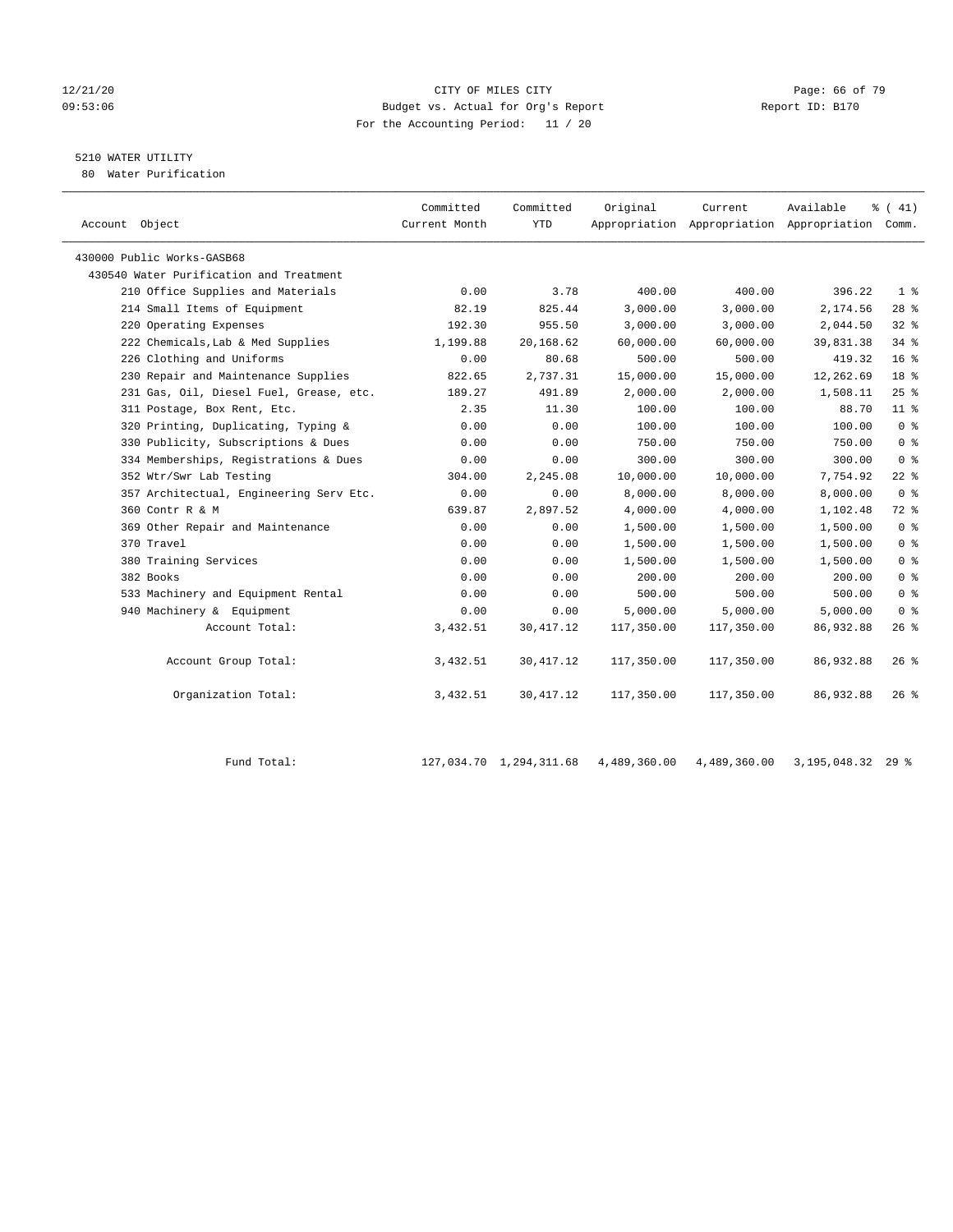### 12/21/20 Page: 67 of 79 09:53:06 Budget vs. Actual for Org's Report Report ID: B170 For the Accounting Period: 11 / 20

### 5310 SEWER UTILITY

29 Sewer Administration

| Account Object                                               | Committed<br>Current Month | Committed<br><b>YTD</b> | Original            | Current             | Available<br>Appropriation Appropriation Appropriation Comm. | $\frac{1}{6}$ ( 41)     |
|--------------------------------------------------------------|----------------------------|-------------------------|---------------------|---------------------|--------------------------------------------------------------|-------------------------|
|                                                              |                            |                         |                     |                     |                                                              |                         |
| 430000 Public Works-GASB68                                   |                            |                         |                     |                     |                                                              |                         |
| 430610 Sewer Administration(29)                              |                            |                         |                     |                     |                                                              |                         |
| 111 Salaries and Wages - Permanent<br>121 OVERTIME-PERMANENT | 2,175.03<br>0.00           | 10,887.72<br>0.00       | 24,764.00<br>120.00 | 24,764.00<br>120.00 | 13,876.28<br>120.00                                          | 44 %<br>0 <sup>8</sup>  |
| 131 VACATION                                                 |                            | 398.69                  |                     |                     |                                                              | 23%                     |
|                                                              | 0.00<br>52.96              |                         | 1,700.00            | 1,700.00            | 1,301.31                                                     | 38 <sup>8</sup>         |
| 132 SICK LEAVE                                               |                            | 421.01                  | 1,100.00            | 1,100.00            | 678.99                                                       |                         |
| 133 OTHER LEAVE PAY                                          | 35.35                      | 36.91                   | 106.00              | 106.00              | 69.09                                                        | 35%                     |
| 141 Unemployment Insurance                                   | 3.38<br>25.67              | 17.79<br>134.67         | 42.00<br>456.00     | 42.00<br>456.00     | 24.21<br>321.33                                              | 42 %<br>$30*$           |
| 142 Workers' Compensation<br>143 Health Insurance            |                            |                         |                     |                     |                                                              | 42 %                    |
|                                                              | 469.93                     | 2,350.01                | 5,640.00            | 5,640.00            | 3,289.99                                                     |                         |
| 144 FICA                                                     | 173.17                     | 907.75                  | 2,126.00            | 2,126.00            | 1,218.25                                                     | 43 %<br>$42*$           |
| 145 PERS                                                     | 195.46                     | 1,027.00                | 2,437.00            | 2,437.00            | 1,410.00                                                     |                         |
| 196 CLOTHING ALLOTMENT                                       | 0.00                       | 120.00                  | 125.00              | 125.00              | 5.00                                                         | 96%<br>19 <sup>°</sup>  |
| 210 Office Supplies and Materials                            | 0.00                       | 615.15                  | 3,200.00            | 3,200.00            | 2,584.85                                                     | 8 %                     |
| 214 Small Items of Equipment                                 | 0.00                       | 199.99                  | 2,500.00            | 2,500.00            | 2,300.01                                                     |                         |
| 220 Operating Expenses                                       | 230.81                     | 1,450.51                | 3,000.00            | 3,000.00            | 1,549.49                                                     | 48 %                    |
| 230 Repair and Maintenance Supplies                          | 0.00                       | 0.00                    | 1,000.00            | 1,000.00            | 1,000.00                                                     | 0 <sup>8</sup>          |
| 311 Postage, Box Rent, Etc.                                  | 622.07                     | 3,258.22                | 7,500.00            | 7,500.00            | 4,241.78                                                     | 43%                     |
| 320 Printing, Duplicating, Typing &                          | 0.00                       | 1,071.54                | 1,100.00            | 1,100.00            | 28.46                                                        | 97 <sup>8</sup>         |
| 330 Publicity, Subscriptions & Dues                          | 28.47                      | 619.20                  | 1,300.00            | 1,300.00            | 680.80                                                       | 48 %                    |
| 345 Telephone                                                | 31.39                      | 114.55                  | 600.00              | 600.00              | 485.45                                                       | 19 <sup>°</sup>         |
| 347 Internet                                                 | 1.04                       | 4.16                    | 250.00              | 250.00              | 245.84                                                       | 2 <sup>8</sup>          |
| 350 Professional Services                                    | 25.04                      | 120.20                  | 6,000.00            | 6,000.00            | 5,879.80                                                     | 2 <sup>°</sup>          |
| 360 Contr R & M                                              | 101.44                     | 7,518.18                | 8,700.00            | 8,700.00            | 1,181.82                                                     | 86 %                    |
| 370 Travel                                                   | 0.00                       | 0.00                    | 250.00              | 250.00              | 250.00                                                       | 0 <sup>8</sup>          |
| 380 Training Services                                        | 0.00                       | 0.00                    | 250.00              | 250.00              | 250.00                                                       | $0 \text{ }$ $\text{ }$ |
| 382 Books                                                    | 0.00                       | 0.00                    | 125.00              | 125.00              | 125.00                                                       | 0 <sup>8</sup>          |
| 531 Building & Office Rental                                 | 500.00                     | 2,500.00                | 8,366.00            | 8,366.00            | 5,866.00                                                     | $30*$                   |
| 555 Bank Service Charges                                     | 16.67                      | 85.18                   | 450.00              | 450.00              | 364.82                                                       | 19 <sup>°</sup>         |
| 810 Losses (Bad debt expense - Enterprise                    | 0.00                       | 0.00                    | 500.00              | 500.00              | 500.00                                                       | 0 <sup>8</sup>          |
| 920 Buildings                                                | 0.00                       | 0.00                    | 2,000.00            | 2,000.00            | 2,000.00                                                     | 0 <sup>8</sup>          |
| Account Total:                                               | 4,687.88                   | 33,858.43               | 85,707.00           | 85,707.00           | 51,848.57                                                    | 40 %                    |
| Account Group Total:                                         | 4,687.88                   | 33,858.43               | 85,707.00           | 85,707.00           | 51,848.57                                                    | $40*$                   |
| 490000 DEBT SERVICE                                          |                            |                         |                     |                     |                                                              |                         |
| 490200 Revenue Bonds                                         |                            |                         |                     |                     |                                                              |                         |
| 608 Prpl-Wastewater Project Phase I                          | 0.00                       | 0.00                    | 71,000.00           | 71,000.00           | 71,000.00                                                    | 0 <sup>8</sup>          |
| 619 Principal-WWTP Phase II                                  | 0.00                       | 0.00                    | 268,000.00          | 268,000.00          | 268,000.00                                                   | 0 <sup>8</sup>          |
| 626 Interest-Wastewater Project Phase I                      | 0.00                       | 0.00                    | 29,805.00           | 29,805.00           | 29,805.00                                                    | 0 <sup>8</sup>          |
| 639 Interest-WWTP Phase II                                   | 0.00                       | 0.00                    | 133,513.00          | 133,513.00          | 133,513.00                                                   | 0 <sup>8</sup>          |
| Account Total:                                               | 0.00                       | 0.00                    | 502,318.00          | 502,318.00          | 502,318.00                                                   | 0 <sup>8</sup>          |
|                                                              |                            |                         |                     |                     |                                                              |                         |
| Account Group Total:                                         | 0.00                       | 0.00                    | 502,318.00          | 502,318.00          | 502,318.00                                                   | 0 <sup>8</sup>          |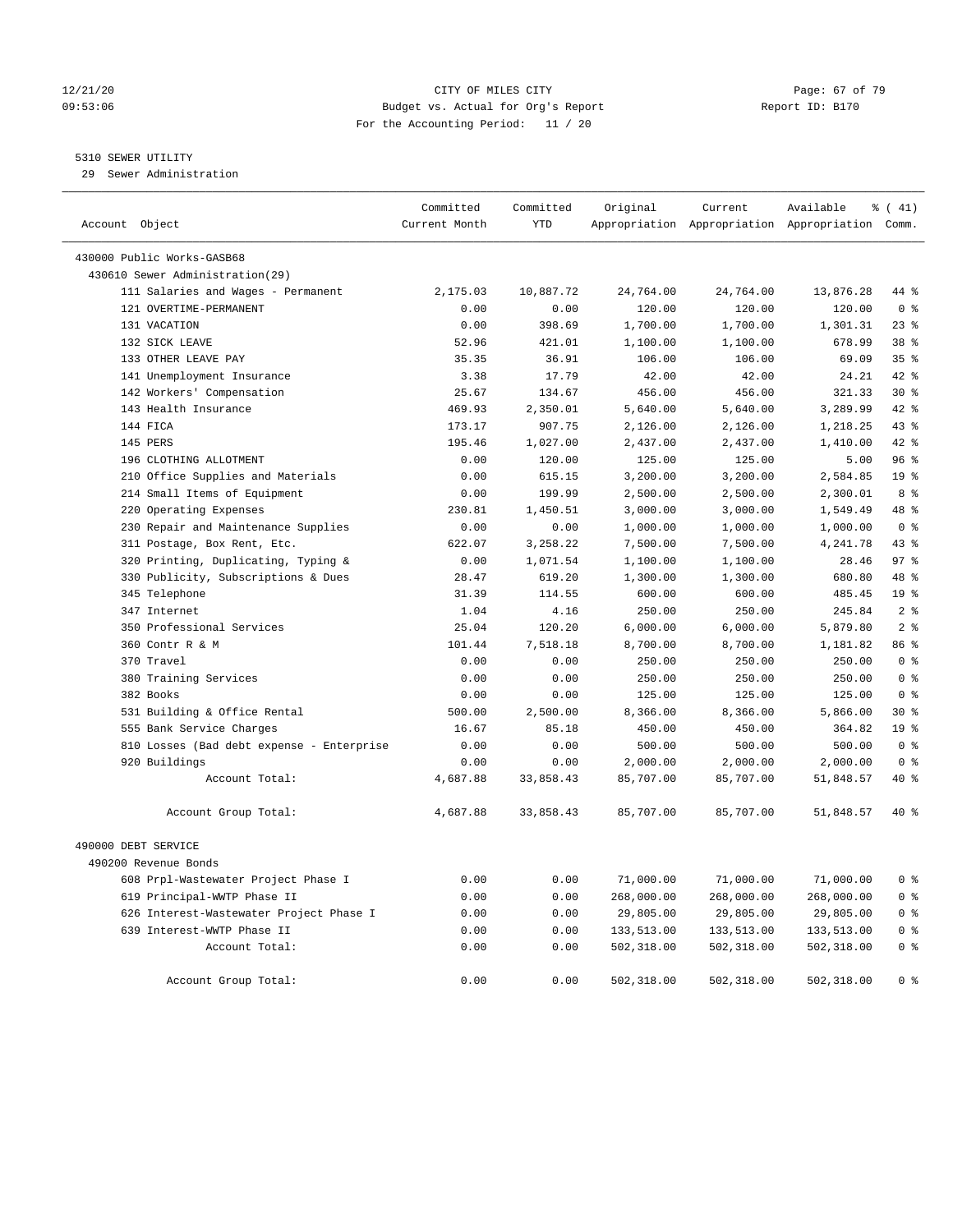### 12/21/20 Page: 68 of 79 09:53:06 Budget vs. Actual for Org's Report Changer Report ID: B170 For the Accounting Period: 11 / 20

## 5310 SEWER UTILITY

29 Sewer Administration

| Object<br>Account                        | Committed<br>Current Month | Committed<br><b>YTD</b> | Original   | Current<br>Appropriation Appropriation | Available<br>Appropriation | $\frac{1}{6}$ ( 41)<br>Comm. |
|------------------------------------------|----------------------------|-------------------------|------------|----------------------------------------|----------------------------|------------------------------|
| 510000 MISCELLANEOUS                     |                            |                         |            |                                        |                            |                              |
| 510330 Comprehensive Liability Insurance |                            |                         |            |                                        |                            |                              |
| 513 Liability                            | 0.00                       | 12,772.74               | 12,773.00  | 12,773.00                              | 0.26                       | $100$ %                      |
| Account Total:                           | 0.00                       | 12,772.74               | 12,773.00  | 12,773.00                              | 0.26                       | $100$ %                      |
| Account Group Total:                     | 0.00                       | 12,772.74               | 12,773.00  | 12,773.00                              | 0.26                       | $100$ %                      |
| 520000 OTHER FINANCING USES              |                            |                         |            |                                        |                            |                              |
| 521000 Interfund Operating Transfers Out |                            |                         |            |                                        |                            |                              |
| 820 Transfers to Other Funds             | 3,486.75                   | 17,433.75               | 41,841.00  | 41,841.00                              | 24,407.25                  | $42$ %                       |
| Account Total:                           | 3,486.75                   | 17,433.75               | 41,841.00  | 41,841.00                              | 24,407.25                  | $42$ %                       |
| Account Group Total:                     | 3,486.75                   | 17,433.75               | 41,841.00  | 41,841.00                              | 24,407.25                  | $42$ $%$                     |
| Organization Total:                      | 8,174.63                   | 64,064.92               | 642,639.00 | 642,639.00                             | 578,574.08                 | $10*$                        |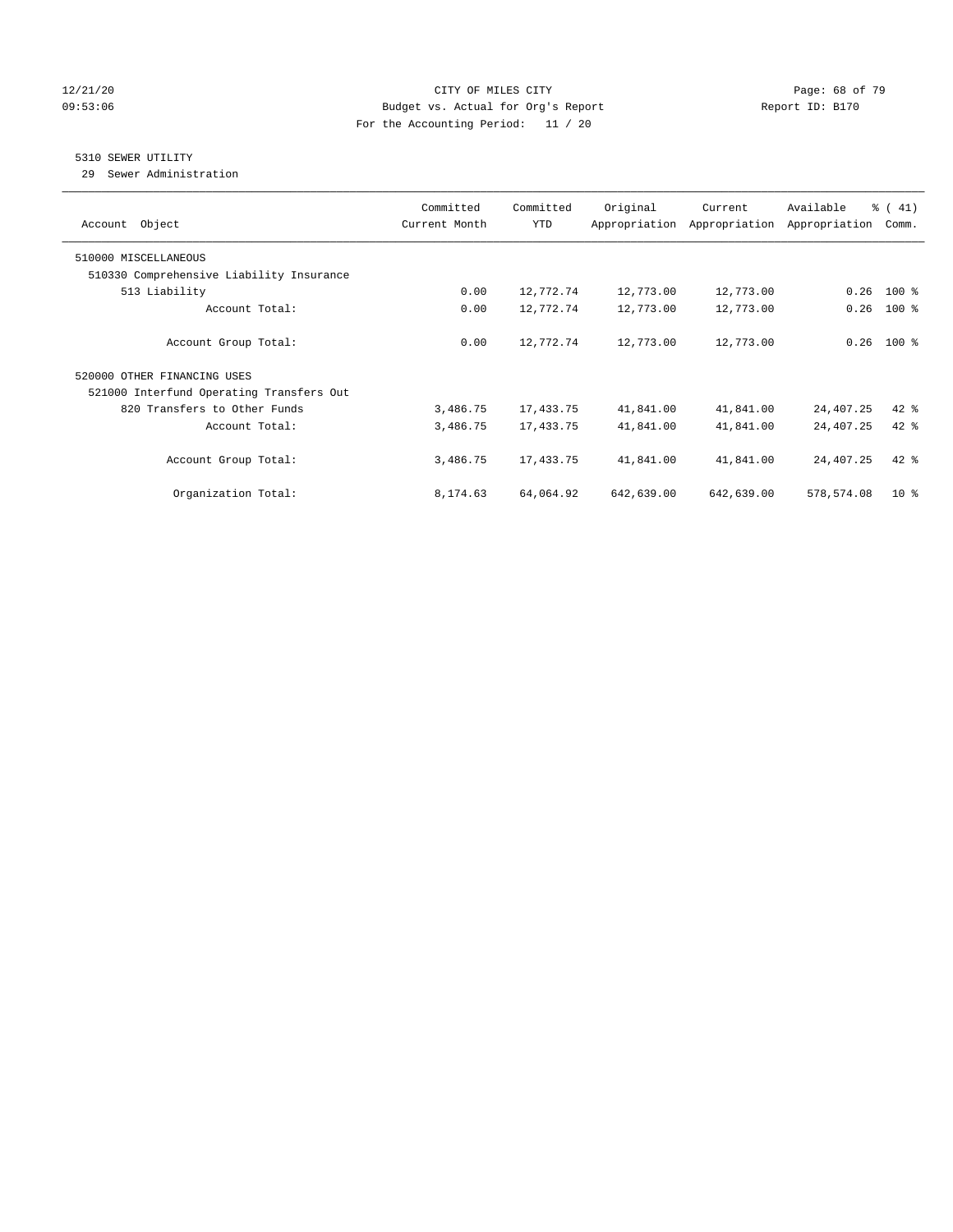### 12/21/20 Page: 69 of 79 09:53:06 Budget vs. Actual for Org's Report Report ID: B170 For the Accounting Period: 11 / 20

————————————————————————————————————————————————————————————————————————————————————————————————————————————————————————————————————

## 5310 SEWER UTILITY

31 Sewer Lines

|                                                              | Committed     | Committed  | Original   | Current    | Available                                       | $\frac{1}{6}$ ( 41)    |
|--------------------------------------------------------------|---------------|------------|------------|------------|-------------------------------------------------|------------------------|
| Account Object                                               | Current Month | YTD        |            |            | Appropriation Appropriation Appropriation Comm. |                        |
|                                                              |               |            |            |            |                                                 |                        |
| 430000 Public Works-GASB68                                   |               |            |            |            |                                                 |                        |
| 430630 Sewer Collection and Transmission(31)                 |               |            |            |            |                                                 |                        |
| 111 Salaries and Wages - Permanent<br>121 OVERTIME-PERMANENT | 12,034.96     | 62,320.56  | 145,580.00 | 145,580.00 | 83, 259.44                                      | 43 %                   |
|                                                              | 537.33        | 1,171.30   | 10,200.00  | 10,200.00  | 9,028.70                                        | $11$ %                 |
| 131 VACATION                                                 | 943.16        | 4,272.58   | 7,300.00   | 7,300.00   | 3,027.42                                        | 59 %                   |
| 132 SICK LEAVE                                               | 466.18        | 2,046.67   | 4,800.00   | 4,800.00   | 2,753.33                                        | $43$ %                 |
| 133 OTHER LEAVE PAY                                          | 1,072.32      | 1,292.12   | 1,236.00   | 1,236.00   | $-56.12$                                        | $105$ %                |
| 134 HOLIDAY PAY                                              | 0.00          | 0.00       | 2,100.00   | 2,100.00   | 2,100.00                                        | 0 <sup>8</sup><br>42 % |
| 141 Unemployment Insurance                                   | 22.59         | 107.58     | 257.00     | 257.00     | 149.42                                          |                        |
| 142 Workers' Compensation                                    | 807.75        | 3,806.35   | 7,486.00   | 7,486.00   | 3,679.65                                        | $51$ %                 |
| 143 Health Insurance                                         | 3,161.58      | 15,807.31  | 30,967.00  | 30,967.00  | 15,159.69                                       | $51$ %                 |
| 144 FICA                                                     | 1,111.49      | 5,281.09   | 13,098.00  | 13,098.00  | 7,816.91                                        | 40 %                   |
| 145 PERS                                                     | 1,229.41      | 6,144.93   | 15,016.00  | 15,016.00  | 8,871.07                                        | 41 %                   |
| 196 CLOTHING ALLOTMENT                                       | 0.00          | 555.00     | 600.00     | 600.00     | 45.00                                           | 93 %                   |
| 210 Office Supplies and Materials                            | 0.00          | 27.98      | 400.00     | 400.00     | 372.02                                          | 7 %                    |
| 214 Small Items of Equipment                                 | 0.00          | 607.17     | 25,000.00  | 25,000.00  | 24,392.83                                       | 2 <sup>°</sup>         |
| 220 Operating Expenses                                       | 369.99        | 4,763.59   | 15,000.00  | 15,000.00  | 10,236.41                                       | $32$ $%$               |
| 222 Chemicals, Lab & Med Supplies                            | 0.00          | 0.00       | 1,000.00   | 1,000.00   | 1,000.00                                        | 0 <sup>8</sup>         |
| 226 Clothing and Uniforms                                    | 0.00          | 45.00      | 750.00     | 750.00     | 705.00                                          | 6 <sup>°</sup>         |
| 230 Repair and Maintenance Supplies                          | 658.17        | 3,053.46   | 10,000.00  | 10,000.00  | 6,946.54                                        | 31 %                   |
| 231 Gas, Oil, Diesel Fuel, Grease, etc.                      | 654.49        | 2,927.78   | 15,000.00  | 15,000.00  | 12,072.22                                       | $20*$                  |
| 233 Water/Sewer Main Replacement and                         | 0.00          | 378.70     | 5,000.00   | 5,000.00   | 4,621.30                                        | 8%                     |
| 234 Hydrant/Manhole Replacement, Valves                      | 0.00          | 0.00       | 15,000.00  | 15,000.00  | 15,000.00                                       | 0 <sup>8</sup>         |
| 241 Consumable Tools                                         | 0.00          | 239.98     | 1,000.00   | 1,000.00   | 760.02                                          | 24 %                   |
| 311 Postage, Box Rent, Etc.                                  | 0.00          | 0.00       | 100.00     | 100.00     | 100.00                                          | 0 <sup>8</sup>         |
| 320 Printing, Duplicating, Typing &                          | 0.00          | 0.00       | 100.00     | 100.00     | 100.00                                          | 0 <sup>8</sup>         |
| 330 Publicity, Subscriptions & Dues                          | 0.00          | 0.00       | 300.00     | 300.00     | 300.00                                          | 0 <sup>8</sup>         |
| 331 Publication of Formal & Legal Notices                    | 65.71         | 65.71      | 250.00     | 250.00     | 184.29                                          | 26 %                   |
| 334 Memberships, Registrations & Dues                        | 0.00          | 0.00       | 750.00     | 750.00     | 750.00                                          | 0 <sup>8</sup>         |
| 341 Electric Utility Services                                | 20.75         | 94.78      | 1,000.00   | 1,000.00   | 905.22                                          | 9 <sup>°</sup>         |
| 344 Gas Utility Service                                      | 29.48         | 51.97      | 500.00     | 500.00     | 448.03                                          | $10*$                  |
| 345 Telephone                                                | 119.77        | 484.26     | 750.00     | 750.00     | 265.74                                          | 65 %                   |
| 347 Internet                                                 | 11.83         | 47.32      | 170.00     | 170.00     | 122.68                                          | $28$ %                 |
| 350 Professional Services                                    | 100.22        | 20,543.04  | 30,000.00  | 30,000.00  | 9,456.96                                        | 68 %                   |
| 357 Architectual, Engineering Serv Etc.                      | 0.00          | 0.00       | 40,000.00  | 40,000.00  | 40,000.00                                       | 0 <sup>8</sup>         |
| 360 Contr R & M                                              | 116.71        | 812.64     | 5,000.00   | 5,000.00   | 4,187.36                                        | 16 <sup>8</sup>        |
| 363 R&M Vehicles/Equip/Labor-PW                              | 552.55        | 5, 314.95  | 40,000.00  | 40,000.00  | 34,685.05                                       | $13*$                  |
| 369 Other Repair and Maintenance                             | 0.00          | 0.00       | 1,000.00   | 1,000.00   | 1,000.00                                        | 0 <sup>8</sup>         |
| 370 Travel                                                   | 0.00          | 0.00       | 1,200.00   | 1,200.00   | 1,200.00                                        | $0$ %                  |
| 380 Training Services                                        | 0.00          | 0.00       | 750.00     | 750.00     | 750.00                                          | 0 <sup>8</sup>         |
| 382 Books                                                    | 0.00          | 0.00       | 150.00     | 150.00     | 150.00                                          | 0 <sup>8</sup>         |
| 400 BUILDING MATERIALS                                       | 0.00          | 19.98      | 750.00     | 750.00     | 730.02                                          | 3 <sup>°</sup>         |
| 512 Insurance on Vehicles & Equipment                        | 0.00          | 2,180.13   | 2,181.00   | 2,181.00   | 0.87                                            | 100 %                  |
| 532 Land Rental                                              | 0.00          | 892.33     | 1,200.00   | 1,200.00   | 307.67                                          | 74 %                   |
| 940 Machinery & Equipment                                    | 0.00          | 266,940.64 | 375,750.00 | 375,750.00 | 108,809.36                                      | 71 %                   |
| Account Total:                                               | 24,086.44     | 412,296.90 | 828,691.00 | 828,691.00 | 416,394.10                                      | 50%                    |
| Account Group Total:                                         | 24,086.44     | 412,296.90 | 828,691.00 | 828,691.00 | 416,394.10                                      | $50*$                  |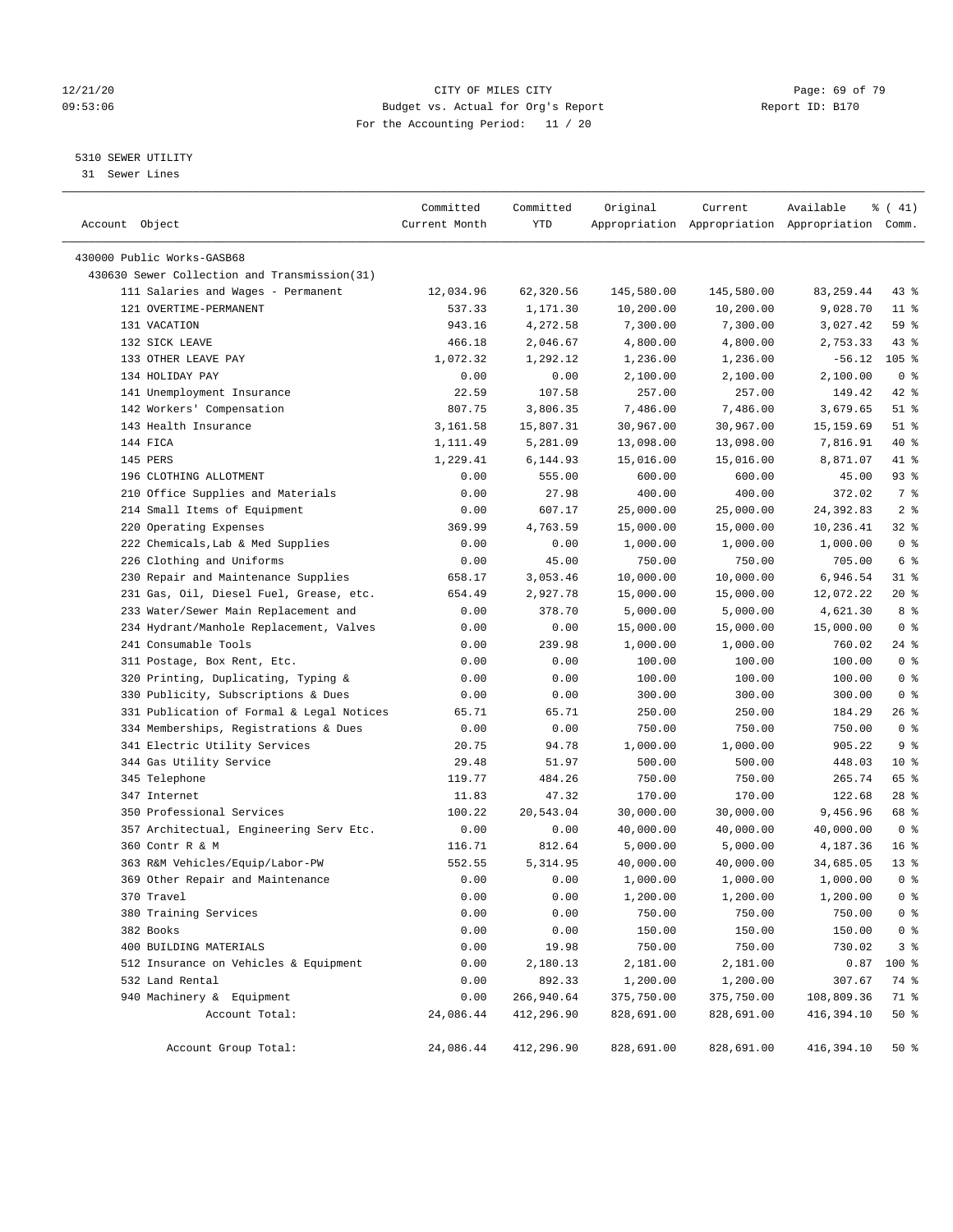### 12/21/20 Page: 70 of 79 09:53:06 Budget vs. Actual for Org's Report Changer Report ID: B170 For the Accounting Period: 11 / 20

# 5310 SEWER UTILITY

31 Sewer Lines

| Object<br>Account                                                       | Committed<br>Current Month | Committed<br><b>YTD</b> | Original<br>Appropriation | Current<br>Appropriation | Available<br>Appropriation | $\frac{1}{6}$ ( 41)<br>Comm. |
|-------------------------------------------------------------------------|----------------------------|-------------------------|---------------------------|--------------------------|----------------------------|------------------------------|
| 520000 OTHER FINANCING USES<br>521000 Interfund Operating Transfers Out |                            |                         |                           |                          |                            |                              |
| 820 Transfers to Other Funds                                            | 1,000.00                   | 5.000.00                | 12,000.00                 | 12,000.00                | 7,000.00                   | $42$ $%$                     |
| Account Total:                                                          | 1,000.00                   | 5,000.00                | 12,000.00                 | 12,000.00                | 7,000.00                   | $42*$                        |
| Account Group Total:                                                    | 1,000.00                   | 5,000.00                | 12,000.00                 | 12,000.00                | 7,000.00                   | $42*$                        |
| Organization Total:                                                     | 25,086.44                  | 417,296.90              | 840,691.00                | 840,691.00               | 423, 394. 10               | $50*$                        |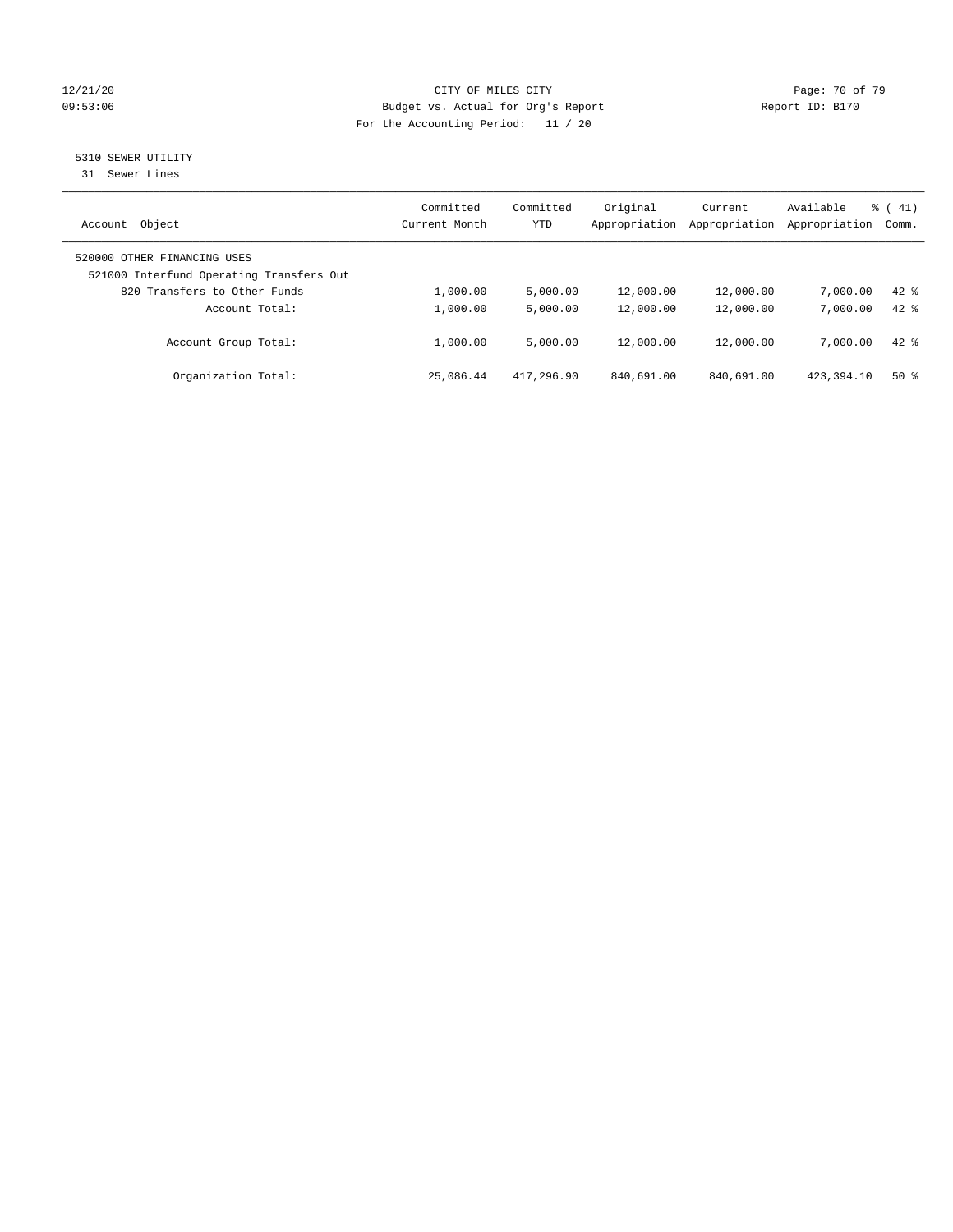### 12/21/20 Page: 71 of 79 09:53:06 Budget vs. Actual for Org's Report Changer Report ID: B170 For the Accounting Period: 11 / 20

5310 SEWER UTILITY

32 Sewer Lifts

| Account Object                          | Committed<br>Current Month | Committed<br><b>YTD</b> | Original   | Current    | Available<br>Appropriation Appropriation Appropriation Comm. | % (41)          |
|-----------------------------------------|----------------------------|-------------------------|------------|------------|--------------------------------------------------------------|-----------------|
| 430000 Public Works-GASB68              |                            |                         |            |            |                                                              |                 |
| 430690 Sewer Lift Stations(32)          |                            |                         |            |            |                                                              |                 |
| 111 Salaries and Wages - Permanent      | 5,639.73                   | 28,785.39               | 65,548.00  | 65,548.00  | 36,762.61                                                    | 44 %            |
| 121 OVERTIME-PERMANENT                  | 180.01                     | 837.63                  | 2,700.00   | 2,700.00   | 1,862.37                                                     | $31$ %          |
| 131 VACATION                            | 425.11                     | 2,238.12                | 5,300.00   | 5,300.00   | 3,061.88                                                     | $42$ %          |
| 132 SICK LEAVE                          | 63.24                      | 247.27                  | 1,500.00   | 1,500.00   | 1,252.73                                                     | 16 <sup>°</sup> |
| 133 OTHER LEAVE PAY                     | 110.54                     | 438.54                  | 795.00     | 795.00     | 356.46                                                       | 55 <sup>8</sup> |
| 134 HOLIDAY PAY                         | 242.60                     | 695.25                  | 1,400.00   | 1,400.00   | 704.75                                                       | 50%             |
| 141 Unemployment Insurance              | 9.93                       | 50.07                   | 116.00     | 116.00     | 65.93                                                        | 43 %            |
| 142 Workers' Compensation               | 372.25                     | 1,842.65                | 4,009.00   | 4,009.00   | 2,166.35                                                     | 46 %            |
| 143 Health Insurance                    | 1,290.51                   | 6,452.14                | 15,484.00  | 15,484.00  | 9,031.86                                                     | 42 %            |
| 144 FICA                                | 484.25                     | 2,434.83                | 5,909.00   | 5,909.00   | 3, 474. 17                                                   | 41 %            |
| 145 PERS                                | 575.74                     | 2,875.34                | 6,774.00   | 6,774.00   | 3,898.66                                                     | $42$ $%$        |
| 196 CLOTHING ALLOTMENT                  | 0.00                       | 238.50                  | 600.00     | 600.00     | 361.50                                                       | $40*$           |
| 210 Office Supplies and Materials       | 0.00                       | 2.92                    | 400.00     | 400.00     | 397.08                                                       | 1 <sup>8</sup>  |
| 214 Small Items of Equipment            | 0.00                       | 13,283.10               | 20,000.00  | 20,000.00  | 6,716.90                                                     | 66 %            |
| 220 Operating Expenses                  | 0.00                       | 532.50                  | 2,000.00   | 2,000.00   | 1,467.50                                                     | $27$ %          |
| 222 Chemicals, Lab & Med Supplies       | 23.73                      | 23.73                   | 1,000.00   | 1,000.00   | 976.27                                                       | 2 <sup>8</sup>  |
| 226 Clothing and Uniforms               | 0.00                       | 84.05                   | 500.00     | 500.00     | 415.95                                                       | $17*$           |
| 230 Repair and Maintenance Supplies     | 0.00                       | 3,918.46                | 26,000.00  | 26,000.00  | 22,081.54                                                    | 15 <sup>°</sup> |
| 231 Gas, Oil, Diesel Fuel, Grease, etc. | 127.63                     | 486.26                  | 2,000.00   | 2,000.00   | 1,513.74                                                     | 24%             |
| 241 Consumable Tools                    | 0.00                       | 39.99                   | 100.00     | 100.00     | 60.01                                                        | $40*$           |
| 341 Electric Utility Services           | 1,593.85                   | 8,634.05                | 25,000.00  | 25,000.00  | 16, 365.95                                                   | 35%             |
| 344 Gas Utility Service                 | 77.48                      | 332.28                  | 2,000.00   | 2,000.00   | 1,667.72                                                     | $17*$           |
| 352 Wtr/Swr Lab Testing                 | 0.00                       | 0.00                    | 250.00     | 250.00     | 250.00                                                       | 0 <sup>8</sup>  |
| 360 Contr R & M                         | 0.00                       | 2,317.00                | 2,000.00   | 2,000.00   | $-317.00$                                                    | $116$ %         |
| 369 Other Repair and Maintenance        | 0.00                       | 0.00                    | 1,000.00   | 1,000.00   | 1,000.00                                                     | 0 <sup>8</sup>  |
| 370 Travel                              | 0.00                       | 0.00                    | 600.00     | 600.00     | 600.00                                                       | 0 <sup>8</sup>  |
| 380 Training Services                   | 0.00                       | 0.00                    | 600.00     | 600.00     | 600.00                                                       | 0 <sup>8</sup>  |
| 400 BUILDING MATERIALS                  | 0.00                       | 0.00                    | 200.00     | 200.00     | 200.00                                                       | 0 <sup>8</sup>  |
| 511 Insurance on Buildings              | 0.00                       | 2,031.86                | 2,032.00   | 2,032.00   | 0.14                                                         | $100*$          |
| 533 Machinery and Equipment Rental      | 0.00                       | 0.00                    | 200.00     | 200.00     | 200.00                                                       | 0 <sup>8</sup>  |
| Account Total:                          | 11,216.60                  | 78,821.93               | 196,017.00 | 196,017.00 | 117,195.07                                                   | $40*$           |
| Account Group Total:                    | 11,216.60                  | 78,821.93               | 196,017.00 | 196,017.00 | 117,195.07                                                   | 40 %            |
| Organization Total:                     | 11,216.60                  | 78,821.93               | 196,017.00 | 196,017.00 | 117,195.07                                                   | 40 %            |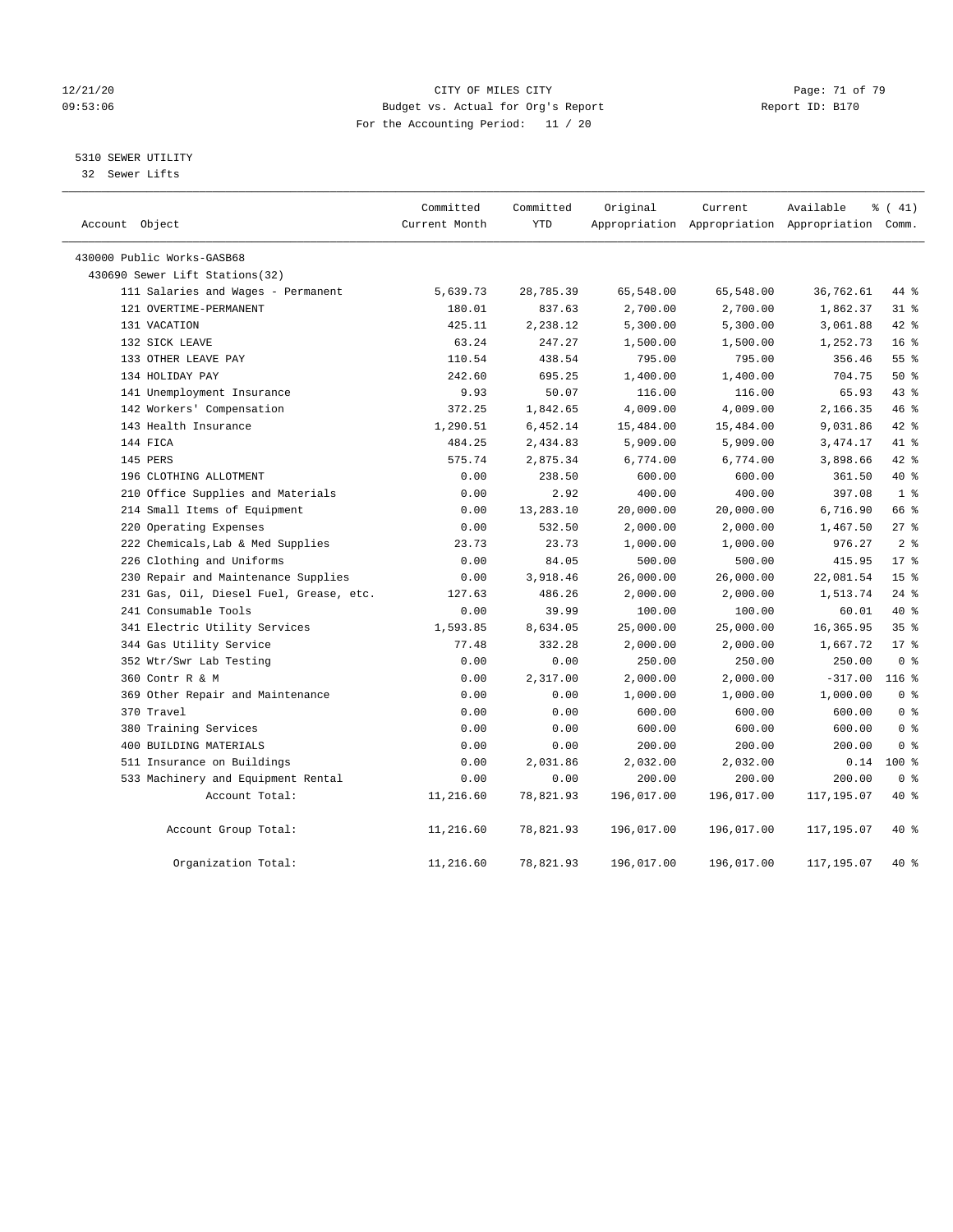### 12/21/20 Page: 72 of 79 09:53:06 Budget vs. Actual for Org's Report Report ID: B170 For the Accounting Period: 11 / 20

————————————————————————————————————————————————————————————————————————————————————————————————————————————————————————————————————

### 5310 SEWER UTILITY

33 Sewer Plant

|                                         | Committed         | Committed  | Original                 | Current                  | Available                                       | ៖ ( 41)                 |
|-----------------------------------------|-------------------|------------|--------------------------|--------------------------|-------------------------------------------------|-------------------------|
| Account Object                          | Current Month     | YTD        |                          |                          | Appropriation Appropriation Appropriation Comm. |                         |
| 430000 Public Works-GASB68              |                   |            |                          |                          |                                                 |                         |
| 430640 Sewer Treatment and Disposal(33) |                   |            |                          |                          |                                                 |                         |
| 111 Salaries and Wages - Permanent      | 8,825.07          | 45,117.31  | 111,832.00               | 111,832.00               | 66,714.69                                       | 40 %                    |
| 121 OVERTIME-PERMANENT                  | 269.85            | 1,256.48   | 4,100.00                 | 4,100.00                 | 2,843.52                                        | $31$ %                  |
| 131 VACATION                            | 697.60            | 3,488.83   | 8,400.00                 | 8,400.00                 | 4,911.17                                        | $42$ %                  |
| 132 SICK LEAVE                          | 94.85             | 374.76     | 2,600.00                 | 2,600.00                 | 2,225.24                                        | $14*$                   |
| 133 OTHER LEAVE PAY                     | 165.83            | 710.33     | 1,912.00                 | 1,912.00                 | 1,201.67                                        | 37%                     |
| 134 HOLIDAY PAY                         | 364.03            | 1,042.78   | 2,100.00                 | 2,100.00                 | 1,057.22                                        | 50%                     |
| 141 Unemployment Insurance              | 15.60             | 78.47      | 196.00                   | 196.00                   | 117.53                                          | 40 %                    |
| 142 Workers' Compensation               | 559.95            | 2,771.94   | 6,136.00                 | 6,136.00                 | 3,364.06                                        | 45 %                    |
| 143 Health Insurance                    | 1,999.84          | 9,999.29   | 25,840.00                | 25,840.00                | 15,840.71                                       | 39%                     |
| 144 FICA                                | 755.31            | 3,797.47   | 10,017.00                | 10,017.00                | 6,219.53                                        | 38 %                    |
| 145 PERS                                | 900.96            | 4,499.16   | 11,484.00                | 11,484.00                | 6,984.84                                        | 39 %                    |
| 196 CLOTHING ALLOTMENT                  | 0.00              | 369.00     | 500.00                   | 500.00                   | 131.00                                          | 74 %                    |
| 210 Office Supplies and Materials       | 0.00              | 0.00       | 250.00                   | 250.00                   | 250.00                                          | 0 <sup>8</sup>          |
| 214 Small Items of Equipment            | 0.00              | 3,615.15   | 15,000.00                | 15,000.00                | 11,384.85                                       | $24$ %                  |
| 220 Operating Expenses                  | 560.43            | 1,229.24   | 15,000.00                | 15,000.00                | 13,770.76                                       | 8 %                     |
| 222 Chemicals, Lab & Med Supplies       | 2,474.78          | 3,829.49   | 25,000.00                | 25,000.00                | 21,170.51                                       | 15 <sup>°</sup>         |
| 226 Clothing and Uniforms               | 0.00              | 92.70      | 600.00                   | 600.00                   | 507.30                                          | 15 <sup>°</sup>         |
| 230 Repair and Maintenance Supplies     | 165.71            | 5,376.40   | 15,000.00                | 15,000.00                | 9,623.60                                        | 36%                     |
| 231 Gas, Oil, Diesel Fuel, Grease, etc. | 102.09            | 1,076.16   | 5,000.00                 | 5,000.00                 | 3,923.84                                        | $22$ %                  |
| 241 Consumable Tools                    | 0.00              | 0.00       | 200.00                   | 200.00                   | 200.00                                          | 0 <sup>8</sup>          |
| 311 Postage, Box Rent, Etc.             | 27.40             | 31.65      | 100.00                   | 100.00                   | 68.35                                           | $32$ $%$                |
| 320 Printing, Duplicating, Typing &     | 0.00              | 0.00       | 100.00                   | 100.00                   | 100.00                                          | 0 <sup>8</sup>          |
| 330 Publicity, Subscriptions & Dues     | 0.00              | 0.00       | 100.00                   | 100.00                   | 100.00                                          | 0 <sup>8</sup>          |
| 334 Memberships, Registrations & Dues   | 0.00              | 0.00       | 400.00                   | 400.00                   | 400.00                                          | 0 <sup>8</sup>          |
| 341 Electric Utility Services           | 7,684.70          | 36,656.61  | 130,000.00               | 130,000.00               | 93, 343.39                                      | $28$ %                  |
| 342 Water Utility Services              | 40.71             | 161.30     | 1,500.00                 | 1,500.00                 | 1,338.70                                        | $11$ %                  |
| 343 Sewer Utility Services              | 0.00              | 40.71      | 750.00                   | 750.00                   | 709.29                                          | 5 <sup>°</sup>          |
| 345 Telephone                           | 43.39             | 162.55     | 800.00                   | 800.00                   | 637.45                                          | $20*$                   |
| 346 Garbage Service                     | 0.00              | 803.42     | 2,000.00                 | 2,000.00                 | 1,196.58                                        | 40 %                    |
| 347 Internet                            | 44.95             | 179.80     | 650.00                   | 650.00                   | 470.20                                          | $28$ %                  |
| 350 Professional Services               | 65.00             | 360.24     | 5,000.00                 | 5,000.00                 | 4,639.76                                        | 7 %                     |
| 352 Wtr/Swr Lab Testing                 | 1,174.00          | 2,618.59   | 8,000.00                 | 8,000.00                 | 5,381.41                                        | $33$ $%$                |
| 357 Architectual, Engineering Serv Etc. | 0.00              | 0.00       | 5,000.00                 | 5,000.00                 | 5,000.00                                        | 0 <sup>8</sup>          |
| 360 Contr R & M                         | 15.00             | 4,108.22   | 5,000.00                 | 5,000.00                 | 891.78                                          | $82$ $%$                |
| 363 R&M Vehicles/Equip/Labor-PW         | 584.34            | 1,681.32   | 7,500.00                 | 7,500.00                 | 5,818.68                                        | $22$ %                  |
| 370 Travel                              | 0.00              | 0.00       | 1,000.00                 | 1,000.00                 | 1,000.00                                        | 0 <sup>8</sup>          |
| 380 Training Services                   | 0.00              | 0.00       | 1,000.00                 | 1,000.00                 | 1,000.00                                        | 0 <sup>8</sup>          |
| 382 Books                               | 0.00              | 0.00       | 200.00                   | 200.00                   | 200.00                                          | 0 <sup>8</sup>          |
| 400 BUILDING MATERIALS                  | 0.00              | 0.00       | 500.00                   | 500.00                   | 500.00                                          | $0$ %                   |
| 511 Insurance on Buildings              | 0.00              | 12,460.08  | 12,461.00                | 12,461.00                | 0.92                                            | $100*$                  |
| 512 Insurance on Vehicles & Equipment   | 0.00              | 148.65     | 149.00                   | 149.00                   | 0.35                                            |                         |
| 533 Machinery and Equipment Rental      | 0.00              | 0.00       | 1,000.00                 |                          | 1,000.00                                        | 100 %<br>0 <sup>8</sup> |
| 940 Machinery & Equipment               |                   |            |                          | 1,000.00                 |                                                 |                         |
|                                         | 0.00<br>27,631.39 | 0.00       | 150,000.00<br>594,377.00 | 150,000.00<br>594,377.00 | 150,000.00<br>446,238.90                        | 0 <sup>8</sup>          |
| Account Total:                          |                   | 148,138.10 |                          |                          |                                                 | $25$ $%$                |
| Account Group Total:                    | 27,631.39         | 148,138.10 | 594,377.00               | 594,377.00               | 446,238.90                                      | $25$ %                  |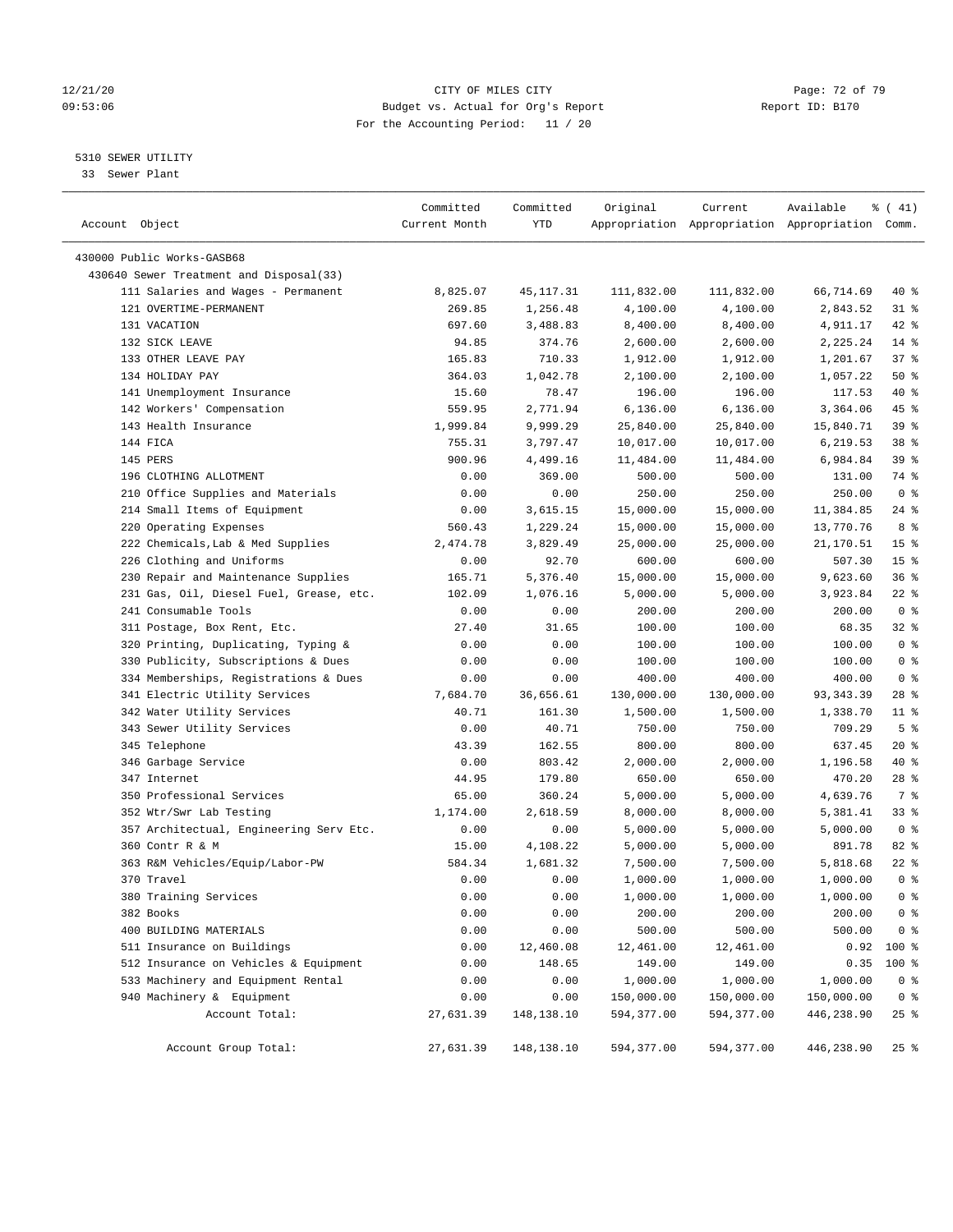### 12/21/20 Page: 73 of 79 09:53:06 Budget vs. Actual for Org's Report Changer Report ID: B170 For the Accounting Period: 11 / 20

# 5310 SEWER UTILITY

33 Sewer Plant

| Account Object      | Committed<br>Current Month | Committed<br>YTD | Original     | Current      | Available<br>Appropriation Appropriation Appropriation Comm. | $\frac{1}{6}$ ( 41) |
|---------------------|----------------------------|------------------|--------------|--------------|--------------------------------------------------------------|---------------------|
| Organization Total: | 27,631.39                  | 148,138.10       | 594,377.00   | 594,377.00   | 446,238.90                                                   | $25$ $\frac{6}{5}$  |
| Fund Total:         | 72,109.06                  | 708,321.85       | 2,273,724.00 | 2,273,724.00 | 1,565,402.15 31 %                                            |                     |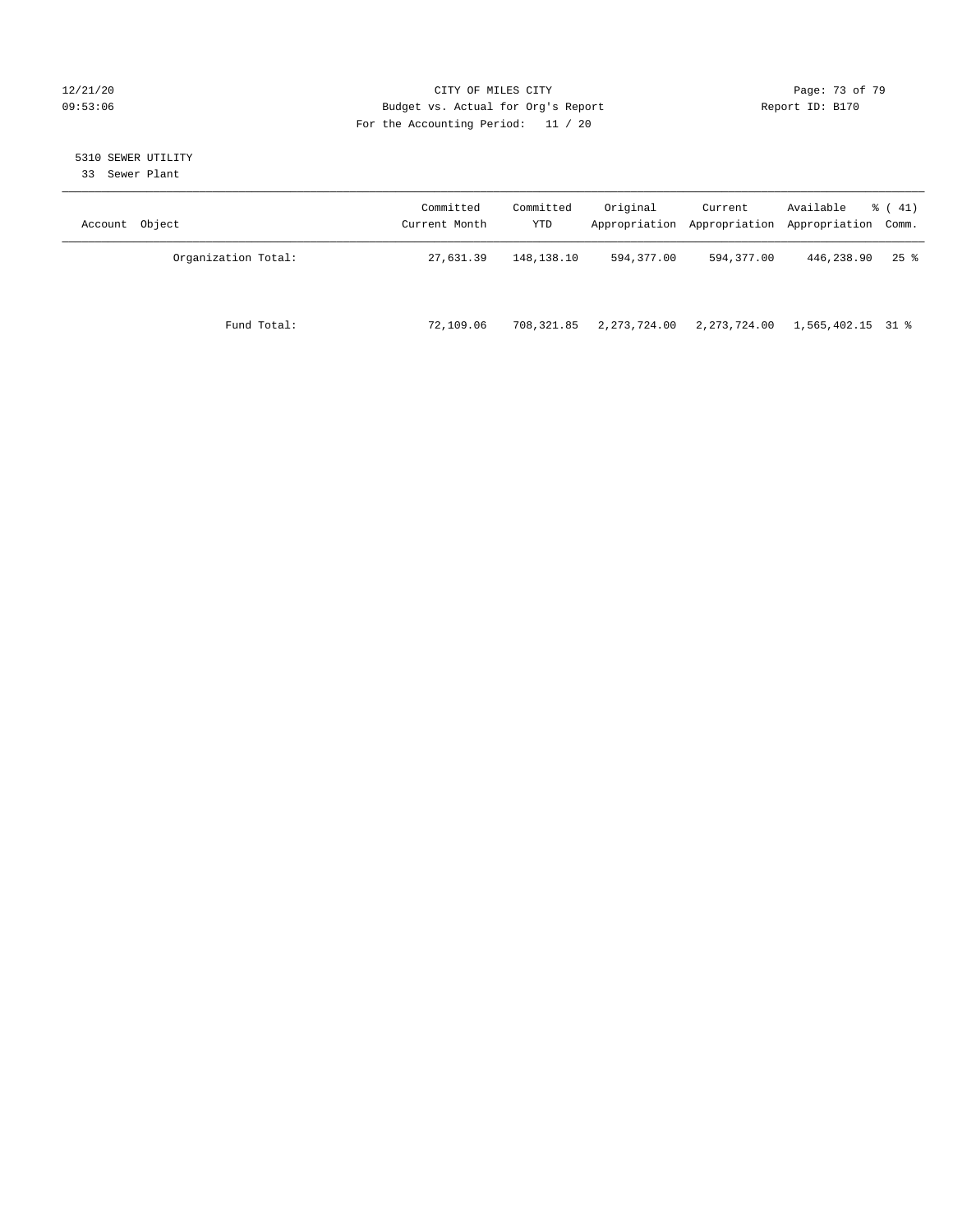### $12/21/20$  Page: 74 of 79 09:53:06 Budget vs. Actual for Org's Report Changer Report ID: B170 For the Accounting Period: 11 / 20

————————————————————————————————————————————————————————————————————————————————————————————————————————————————————————————————————

# 5510 AMBULANCE FUND

10 Ambulance

|                                                              | Committed     | Committed   | Original       | Current                                         | Available  | $\frac{1}{6}$ ( 41)     |
|--------------------------------------------------------------|---------------|-------------|----------------|-------------------------------------------------|------------|-------------------------|
| Account Object                                               | Current Month | YTD         |                | Appropriation Appropriation Appropriation Comm. |            |                         |
|                                                              |               |             |                |                                                 |            |                         |
| 420000 PUBLIC SAFETY-GASB68                                  |               |             |                |                                                 |            |                         |
| 420730 Emergency Medical Services-Ambulance                  | 23,092.88     |             |                |                                                 |            |                         |
| 111 Salaries and Wages - Permanent                           |               | 116,238.45  | 290,796.00     | 290,796.00                                      | 174,557.55 | 40 %<br>38 <sup>8</sup> |
| 112 SALARIES AND WAGES - PART PAID<br>121 OVERTIME-PERMANENT | 1,308.00      | 7,669.65    | 20,000.00      | 20,000.00                                       | 12,330.35  | $28$ %                  |
|                                                              | 5,244.80      | 17,995.94   | 65,000.00      | 65,000.00                                       | 47,004.06  |                         |
| 124 Amb OT Trips                                             | 3,075.93      | 18,609.64   | 22,500.00      | 22,500.00                                       | 3,890.36   | 83%                     |
| 131 VACATION                                                 | 3,621.92      | 12,015.68   | 22,500.00      | 22,500.00                                       | 10,484.32  | 53%                     |
| 132 SICK LEAVE                                               | 1,288.04      | 7,057.13    | 12,700.00      | 12,700.00                                       | 5,642.87   | 56%                     |
| 133 OTHER LEAVE PAY                                          | 1,406.44      | 2,339.92    | 8,540.00       | 8,540.00                                        | 6,200.08   | $27$ %                  |
| 134 HOLIDAY PAY                                              | 1,236.62      | 3,451.96    | 12,000.00      | 12,000.00                                       | 8,548.04   | $29$ %                  |
| 141 Unemployment Insurance                                   | 60.38         | 265.62      | 616.00         | 616.00                                          | 350.38     | 43 %                    |
| 142 Workers' Compensation                                    | 2,351.48      | 10,566.15   | 19,725.00      | 19,725.00                                       | 9,158.85   | $54$ %                  |
| 143 Health Insurance                                         | 6,217.49      | 25,675.36   | 55,987.00      | 55,987.00                                       | 30, 311.64 | 46 %                    |
| 144 FICA                                                     | 675.30        | 3,081.85    | 5,949.00       | 5,949.00                                        | 2,867.15   | $52$ $%$                |
| 147 Firemen's Pension                                        | 3,943.07      | 20, 263. 24 | 44,987.00      | 44,987.00                                       | 24,723.76  | 45 %                    |
| 149 Firemen's 457B Match                                     | 292.19        | 1,461.80    | 1,970.00       | 1,970.00                                        | 508.20     | 74 %                    |
| 210 Office Supplies and Materials                            | 187.84        | 458.42      | 4,500.00       | 4,500.00                                        | 4,041.58   | $10*$                   |
| 211 Clothing Allotment                                       | 0.00          | 772.20      | 0.00           | 0.00                                            | $-772.20$  | $***$ $_{8}$            |
| 214 Small Items of Equipment                                 | 1,141.79      | 2,683.41    | 4,000.00       | 4,000.00                                        | 1,316.59   | 67%                     |
| 220 Operating Expenses                                       | 23.34         | 4,438.14    | 71,312.00      | 71,312.00                                       | 66,873.86  | 6 <sup>°</sup>          |
| 222 Chemicals, Lab & Med Supplies                            | 9,754.91      | 24,250.40   | 35,000.00      | 35,000.00                                       | 10,749.60  | 69 %                    |
| 230 Repair and Maintenance Supplies                          | 2.05          | 194.79      | 3,000.00       | 3,000.00                                        | 2,805.21   | 6 %                     |
| 231 Gas, Oil, Diesel Fuel, Grease, etc.                      | 435.88        | 2,724.98    | 16,000.00      | 16,000.00                                       | 13,275.02  | $17*$                   |
| 241 Consumable Tools                                         | 0.00          | 1,159.43    | 3,000.00       | 3,000.00                                        | 1,840.57   | 39%                     |
| 300 PURCHASED SERVICES                                       | 0.00          | 0.00        | 2,000.00       | 2,000.00                                        | 2,000.00   | 0 <sup>8</sup>          |
| 311 Postage, Box Rent, Etc.                                  | 0.00          | 1.00        | 100.00         | 100.00                                          | 99.00      | 1 <sup>8</sup>          |
| 320 Printing, Duplicating, Typing &                          | 0.00          | 0.00        | 350.00         | 350.00                                          | 350.00     | 0 <sup>8</sup>          |
| 341 Electric Utility Services                                | 159.12        | 1,273.87    | 2,700.00       | 2,700.00                                        | 1,426.13   | 47 %                    |
| 342 Water Utility Services                                   | 23.01         | 107.23      | 400.00         | 400.00                                          | 292.77     | $27$ %                  |
| 343 Sewer Utility Services                                   | 27.57         | 128.45      | 400.00         | 400.00                                          | 271.55     | 32%                     |
| 344 Gas Utility Service                                      | 65.26         | 114.80      | 1,200.00       | 1,200.00                                        | 1,085.20   | $10*$                   |
| 345 Telephone                                                | 136.38        | 581.99      | 1,750.00       | 1,750.00                                        | 1,168.01   | 33%                     |
| 346 Garbage Service                                          | 30.98         | 307.08      | 1,000.00       | 1,000.00                                        | 692.92     | $31$ %                  |
| 347 Internet                                                 | 24.96         | 99.84       | 550.00         | 550.00                                          | 450.16     | 18 %                    |
| 350 Professional Services                                    | 3,004.70      | 32,897.04   | 50,000.00      | 50,000.00                                       | 17,102.96  | 66 %                    |
| 360 Contr R & M                                              | 75.00         | 2,717.34    | 5,000.00       | 5,000.00                                        | 2,282.66   | $54$ %                  |
| 364 R&M Vehicles - Fire/Amb                                  | 484.09        | 9,277.20    | 15,000.00      | 15,000.00                                       | 5,722.80   | 62 %                    |
| 370 Travel                                                   | 0.00          | 0.00        | 2,500.00       | 2,500.00                                        | 2,500.00   | 0 <sup>8</sup>          |
| 380 Training Services                                        | 0.00          | 2,037.49    | 5,000.00       | 5,000.00                                        | 2,962.51   | 41 %                    |
| 382 Books                                                    | 0.00          | 402.46      | 2,000.00       | 2,000.00                                        | 1,597.54   | $20*$                   |
| 400 BUILDING MATERIALS                                       | 0.00          | 84.22       | 3,000.00       | 3,000.00                                        | 2,915.78   | 3 <sup>8</sup>          |
| 511 Insurance on Buildings                                   | 0.00          | 777.63      | 778.00         | 778.00                                          |            | $0.37$ 100 %            |
| 512 Insurance on Vehicles & Equipment                        | 0.00          | 2,602.72    | 2,603.00       | 2,603.00                                        | 0.28       | 100 %                   |
| 810 Losses (Bad debt expense - Enterprise                    | $-659.35$     | 2,138.84    | 125,000.00     | 125,000.00                                      | 122,861.16 | 2 <sup>8</sup>          |
| 811 Contractual Allowances (Ambl)                            | 28,639.12     | 169,583.31  | 464,000.00     | 464,000.00                                      | 294,416.69 | 37%                     |
| 940 Machinery & Equipment                                    | 0.00          | 0.00        | 10,000.00      | 10,000.00                                       | 10,000.00  | 0 <sup>8</sup>          |
| Account Total:                                               | 97, 371.19    | 508,506.67  | 1, 415, 413.00 | 1, 415, 413.00                                  | 906,906.33 | 36%                     |
|                                                              |               |             |                |                                                 |            |                         |
| Account Group Total:                                         | 97,371.19     | 508,506.67  | 1,415,413.00   | 1,415,413.00                                    | 906,906.33 | 36 <sup>8</sup>         |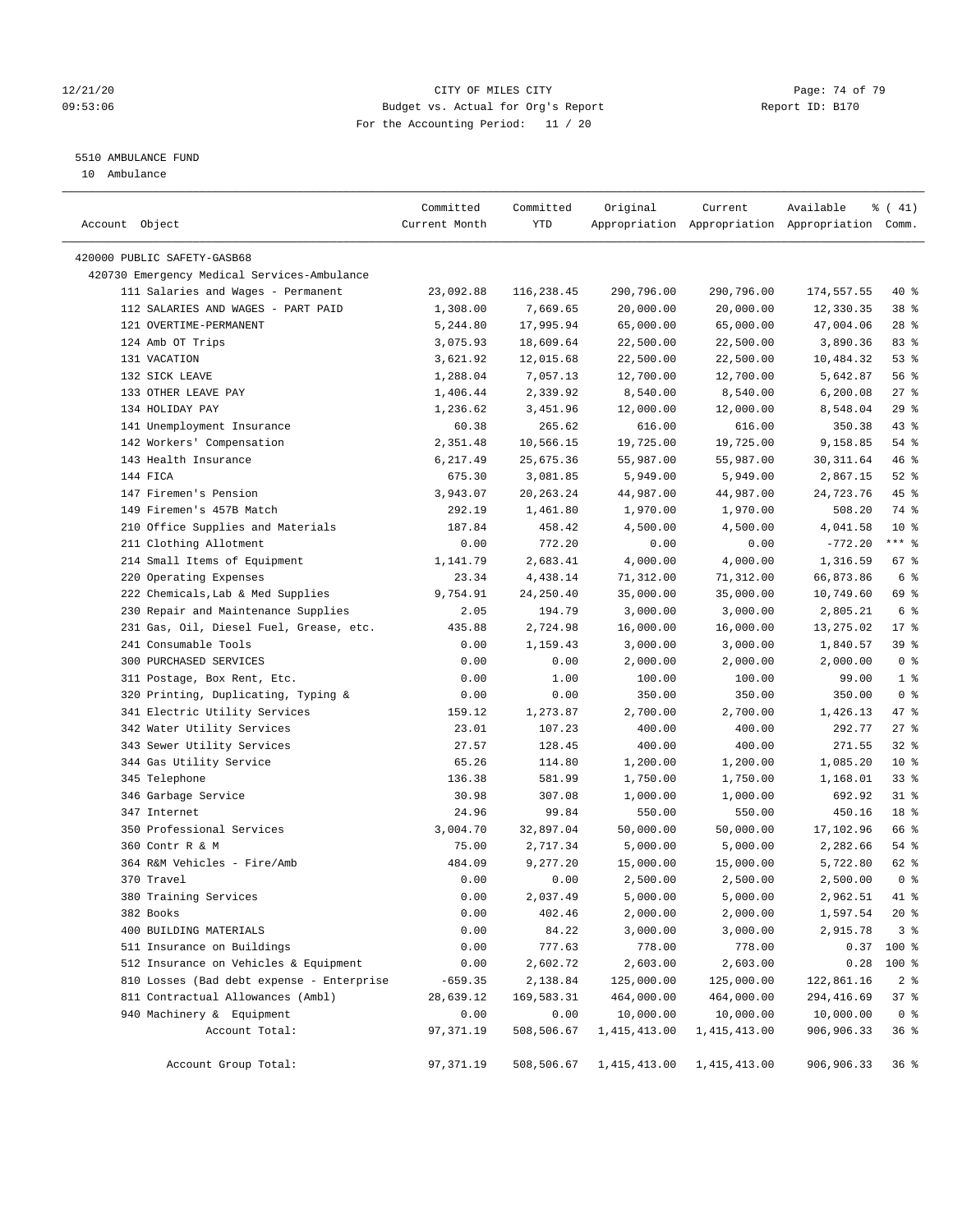### 12/21/20 Page: 75 of 79 09:53:06 Budget vs. Actual for Org's Report Changer Report ID: B170 For the Accounting Period: 11 / 20

# 5510 AMBULANCE FUND

10 Ambulance

| Account Object                           | Committed<br>Current Month | Committed<br><b>YTD</b> | Original     | Current      | Available<br>Appropriation Appropriation Appropriation | % (41)<br>Comm. |  |
|------------------------------------------|----------------------------|-------------------------|--------------|--------------|--------------------------------------------------------|-----------------|--|
| 510000 MISCELLANEOUS                     |                            |                         |              |              |                                                        |                 |  |
| 510330 Comprehensive Liability Insurance |                            |                         |              |              |                                                        |                 |  |
| 513 Liability                            | 0.00                       | 6,310.86                | 6,311.00     | 6,311.00     |                                                        | $0.14$ 100 %    |  |
| Account Total:                           | 0.00                       | 6,310.86                | 6,311.00     | 6,311.00     | 0.14                                                   | 100 %           |  |
| Account Group Total:                     | 0.00                       | 6,310.86                | 6,311.00     | 6,311.00     |                                                        | $0.14$ 100 %    |  |
| 520000 OTHER FINANCING USES              |                            |                         |              |              |                                                        |                 |  |
| 521000 Interfund Operating Transfers Out |                            |                         |              |              |                                                        |                 |  |
| 820 Transfers to Other Funds             | 3,263.17                   | 16, 315.85              | 49,158.00    | 49,158.00    | 32,842.15                                              | 33%             |  |
| Account Total:                           | 3,263.17                   | 16, 315.85              | 49,158.00    | 49,158.00    | 32,842.15                                              | $33*$           |  |
| Account Group Total:                     | 3,263.17                   | 16, 315.85              | 49,158.00    | 49,158.00    | 32,842.15                                              | $33*$           |  |
| Organization Total:                      | 100,634.36                 | 531, 133, 38            | 1,470,882.00 | 1,470,882.00 | 939,748.62                                             | 36 <sup>8</sup> |  |
|                                          |                            |                         |              |              |                                                        |                 |  |
| Fund Total:                              | 100,634.36                 | 531, 133, 38            | 1,470,882.00 | 1,470,882.00 | 939,748.62 36 %                                        |                 |  |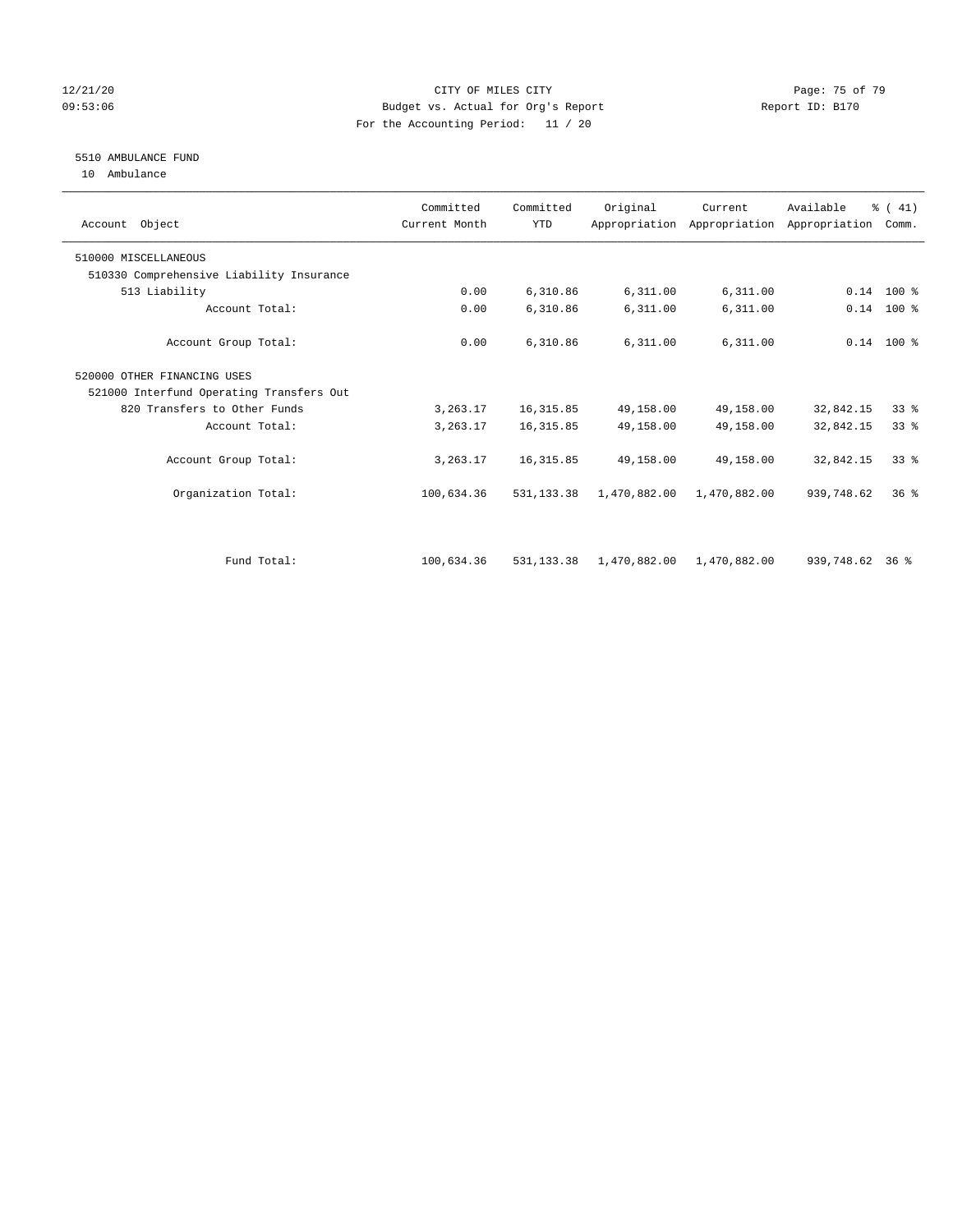### 12/21/20 **Page: 76 of 79** CITY OF MILES CITY **CITY** CITY **Page: 76 of 79** 09:53:06 Budget vs. Actual for Org's Report Changer Report ID: B170 For the Accounting Period: 11 / 20

## 5610 AIRPORT OPERATING

87 Airport

| Account Object                             | Committed<br>Current Month | Committed<br><b>YTD</b> | Original   | Current    | Available<br>Appropriation Appropriation Appropriation Comm. | % (41)           |
|--------------------------------------------|----------------------------|-------------------------|------------|------------|--------------------------------------------------------------|------------------|
|                                            |                            |                         |            |            |                                                              |                  |
| 430000 Public Works-GASB68                 |                            |                         |            |            |                                                              |                  |
| 430300 Airport(87)                         |                            |                         |            |            |                                                              |                  |
| 111 Salaries and Wages - Permanent         | 7,119.20                   | 37, 320.32              | 100,356.00 | 100,356.00 | 63,035.68                                                    | 37%              |
| 121 OVERTIME-PERMANENT                     | 0.00                       | 1,311.98                | 2,800.00   | 2,800.00   | 1,488.02                                                     | 47 %             |
| 131 VACATION                               | 0.00                       | 1,264.25                | 2,100.00   | 2,100.00   | 835.75                                                       | 60 %             |
| 132 SICK LEAVE                             | 211.05                     | 561.17                  | 1,800.00   | 1,800.00   | 1,238.83                                                     | $31$ %           |
| 133 OTHER LEAVE PAY                        | 680.34                     | 2,488.98                | 3,207.00   | 3,207.00   | 718.02                                                       | 78 %             |
| 134 HOLIDAY PAY                            | 213.60                     | 213.60                  | 1,600.00   | 1,600.00   | 1,386.40                                                     | 13 <sup>8</sup>  |
| 141 Unemployment Insurance                 | 12.34                      | 65.27                   | 168.00     | 168.00     | 102.73                                                       | 39 %             |
| 142 Workers' Compensation                  | 421.27                     | 2,227.19                | 5,577.00   | 5,577.00   | 3,349.81                                                     | 40 %             |
| 143 Health Insurance                       | 1,709.05                   | 8,545.25                | 20,508.00  | 20,508.00  | 11,962.75                                                    | $42*$            |
| 144 FICA                                   | 629.17                     | 3,327.33                | 8,558.00   | 8,558.00   | 5,230.67                                                     | 39 <sup>8</sup>  |
| 145 PERS                                   | 696.21                     | 3,544.18                | 9,810.00   | 9,810.00   | 6,265.82                                                     | 36%              |
| 196 CLOTHING ALLOTMENT                     | 0.00                       | 333.75                  | 375.00     | 375.00     | 41.25                                                        | 89 %             |
| 210 Office Supplies and Materials          | 16.44                      | 406.82                  | 650.00     | 650.00     | 243.18                                                       | 63 %             |
| 214 Small Items of Equipment               | 0.00                       | 0.00                    | 250.00     | 250.00     | 250.00                                                       | 0 <sup>8</sup>   |
| 220 Operating Expenses                     | 35.99                      | 1,200.45                | 4,000.00   | 4,000.00   | 2,799.55                                                     | $30*$            |
| 230 Repair and Maintenance Supplies        | 1,274.88                   | 10,345.50               | 10,000.00  | 10,000.00  | $-345.50$                                                    | 103 <sub>8</sub> |
| 231 Gas, Oil, Diesel Fuel, Grease, etc.    | 174.90                     | 774.57                  | 3,000.00   | 3,000.00   | 2,225.43                                                     | 26%              |
| 237 Aviation Fuel                          | 39,129.35                  | 159,192.19              | 300,000.00 | 300,000.00 | 140,807.81                                                   | 53%              |
| 239 Tires, Tubes Etc.                      | 0.00                       | 155.00                  | 2,500.00   | 2,500.00   | 2,345.00                                                     | 6 %              |
| 250 Supplies for Resale                    | 0.00                       | 145.13                  | 2,000.00   | 2,000.00   | 1,854.87                                                     | 7 <sup>°</sup>   |
| 311 Postage, Box Rent, Etc.                | 0.00                       | 117.15                  | 200.00     | 200.00     | 82.85                                                        | 59 %             |
| 319 Other Communication and Transportation | 132.45                     | 529.80                  | 1,300.00   | 1,300.00   | 770.20                                                       | 41.8             |
| 320 Printing, Duplicating, Typing &        | 0.00                       | 40.00                   | 0.00       | 0.00       | $-40.00$                                                     | $***$ $_{8}$     |
| 330 Publicity, Subscriptions & Dues        | 0.00                       | 112.83                  | 1,200.00   | 1,200.00   | 1,087.17                                                     | 9 <sup>°</sup>   |
| 334 Memberships, Registrations & Dues      | 0.00                       | 0.00                    | 800.00     | 800.00     | 800.00                                                       | 0 <sup>8</sup>   |
| 341 Electric Utility Services              | 875.28                     | 5,260.32                | 11,000.00  | 11,000.00  | 5,739.68                                                     | 48 %             |
| 344 Gas Utility Service                    | 363.95                     | 732.63                  | 5,000.00   | 5,000.00   | 4,267.37                                                     | 15 <sup>°</sup>  |
| 345 Telephone                              | 591.14                     | 1,197.65                | 3,000.00   | 3,000.00   | 1,802.35                                                     | $40*$            |
| 347 Internet                               | 11.00                      | 40.80                   | 400.00     | 400.00     | 359.20                                                       | $10*$            |
| 350 Professional Services                  | 13.50                      | 13.50                   | 1,000.00   | 1,000.00   | 986.50                                                       | 1 <sup>8</sup>   |
| 360 Contr R & M                            | 0.00                       | 0.00                    | 3,000.00   | 3,000.00   | 3,000.00                                                     | 0 <sup>8</sup>   |
| 363 R&M Vehicles/Equip/Labor-PW            | 472.54                     | 1,849.58                | 6,000.00   | 6,000.00   | 4,150.42                                                     | $31$ %           |
| 367 Plumbing, Heating, Electrical          | 0.00                       | 0.00                    | 1,000.00   | 1,000.00   | 1,000.00                                                     | 0 <sup>8</sup>   |
| 380 Training Services                      | 0.00                       | 0.00                    | 250.00     | 250.00     | 250.00                                                       | 0 <sup>8</sup>   |
| 511 Insurance on Buildings                 | 0.00                       | 3,931.08                | 3,932.00   | 3,932.00   | 0.92                                                         | $100*$           |
| 512 Insurance on Vehicles & Equipment      | 0.00                       | 2,097.26                | 2,098.00   | 2,098.00   | 0.74                                                         | $100*$           |
| 513 Liability                              | 0.00                       | 0.00                    | 4,800.00   | 4,800.00   | 4,800.00                                                     | 0 <sup>8</sup>   |
| 939 AIP-3-30-055-018-2019                  | 0.00                       | 5,500.00                | 216,900.00 | 216,900.00 | 211,400.00                                                   | 3%               |
| 944 017-2018 Environment                   | 51,250.00                  | 100,650.00              | 0.00       | 0.00       | $-100,650.00$                                                | $***$ $%$        |
| Account Total:                             | 106,033.65                 | 355,495.53              | 741,139.00 | 741,139.00 | 385,643.47                                                   | 48 %             |
|                                            |                            |                         |            |            |                                                              |                  |
| Account Group Total:                       | 106,033.65                 | 355, 495.53             | 741,139.00 | 741,139.00 | 385,643.47                                                   | 48 %             |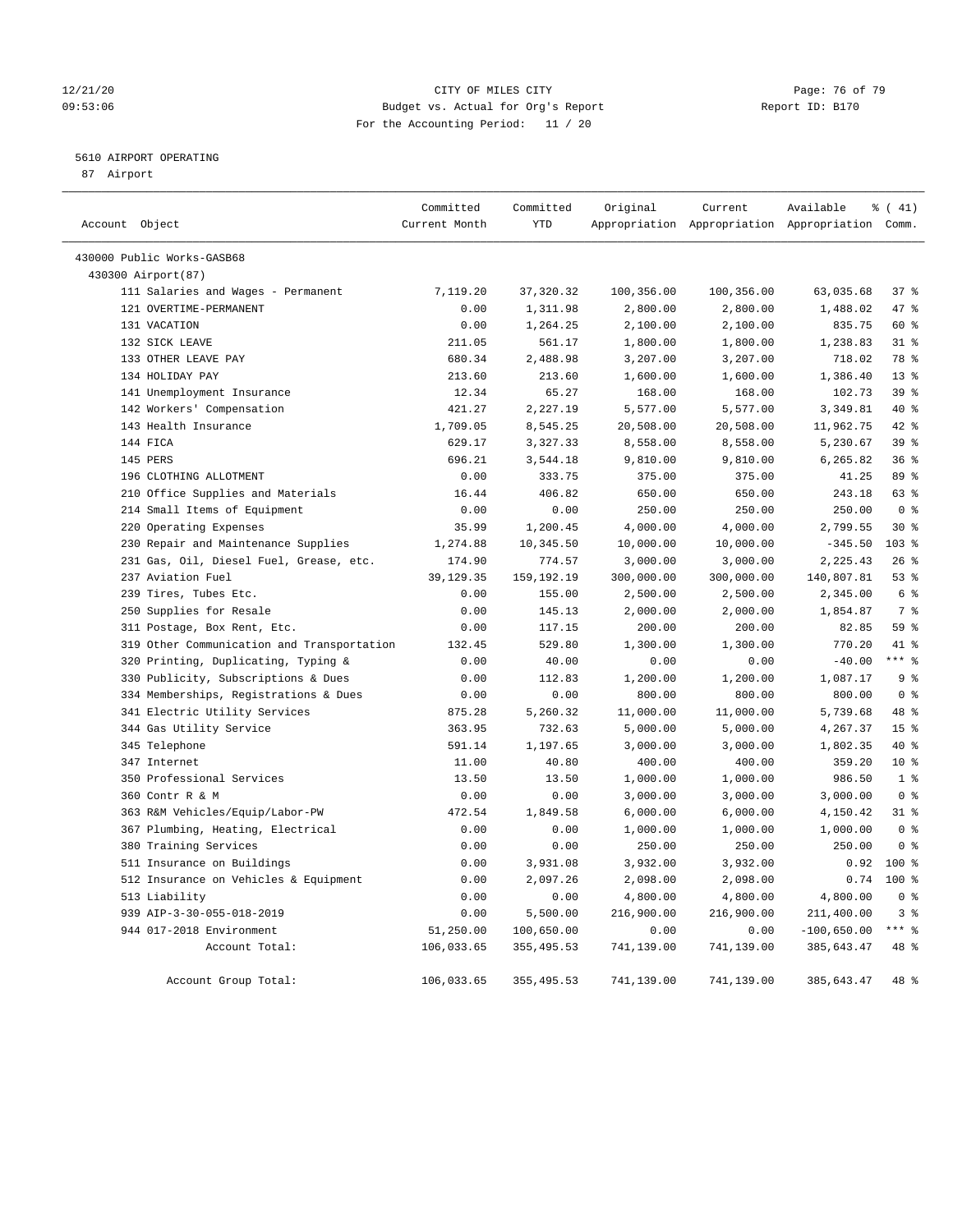### 12/21/20 **Page: 77 of 79** CITY OF MILES CITY **CITY** Page: 77 of 79 09:53:06 Budget vs. Actual for Org's Report Constanting Report ID: B170 For the Accounting Period: 11 / 20

# 5610 AIRPORT OPERATING

87 Airport

| Object<br>Account                        | Committed<br>Current Month | Committed<br><b>YTD</b> | Original   | Current    | Available<br>Appropriation Appropriation Appropriation | % (41)<br>Comm. |
|------------------------------------------|----------------------------|-------------------------|------------|------------|--------------------------------------------------------|-----------------|
| 490000 DEBT SERVICE                      |                            |                         |            |            |                                                        |                 |
| 490500 Other Debt Service Payments       |                            |                         |            |            |                                                        |                 |
| 635 Principle- Hanger 8 Door Loan        | 0.00                       | 0.00                    | 1,500.00   | 1,500.00   | 1,500.00                                               | 0 <sup>8</sup>  |
| 636 Interest-Hanger 8 Door Loan          | 0.00                       | 0.00                    | 357.00     | 357.00     | 357.00                                                 | 0 <sup>8</sup>  |
| 648 MT Aero Principle 06-2015            | 0.00                       | 0.00                    | 16,953.00  | 16,953.00  | 16,953.00                                              | 0 <sup>8</sup>  |
| 649 MT Aero Interest06-2015              | 0.00                       | 0.00                    | 1,378.00   | 1,378.00   | 1,378.00                                               | 0 <sup>8</sup>  |
| Account Total:                           | 0.00                       | 0.00                    | 20,188.00  | 20,188.00  | 20,188.00                                              | 0 <sup>8</sup>  |
| Account Group Total:                     | 0.00                       | 0.00                    | 20,188.00  | 20,188.00  | 20,188.00                                              | 0 <sup>8</sup>  |
| 520000 OTHER FINANCING USES              |                            |                         |            |            |                                                        |                 |
| 521000 Interfund Operating Transfers Out |                            |                         |            |            |                                                        |                 |
| 820 Transfers to Other Funds             | 1,662.42                   | 8,312.10                | 19,949.00  | 19,949.00  | 11,636.90                                              | 42 %            |
| Account Total:                           | 1,662.42                   | 8,312.10                | 19,949.00  | 19,949.00  | 11,636.90                                              | 42 %            |
| Account Group Total:                     | 1,662.42                   | 8,312.10                | 19,949.00  | 19,949.00  | 11,636.90                                              | $42$ %          |
| Organization Total:                      | 107,696.07                 | 363,807.63              | 781,276.00 | 781,276.00 | 417,468.37                                             | 47.8            |
|                                          |                            |                         |            |            |                                                        |                 |
| Fund Total:                              | 107,696.07                 | 363,807.63              | 781,276.00 | 781,276.00 | 417,468.37                                             | 47 %            |